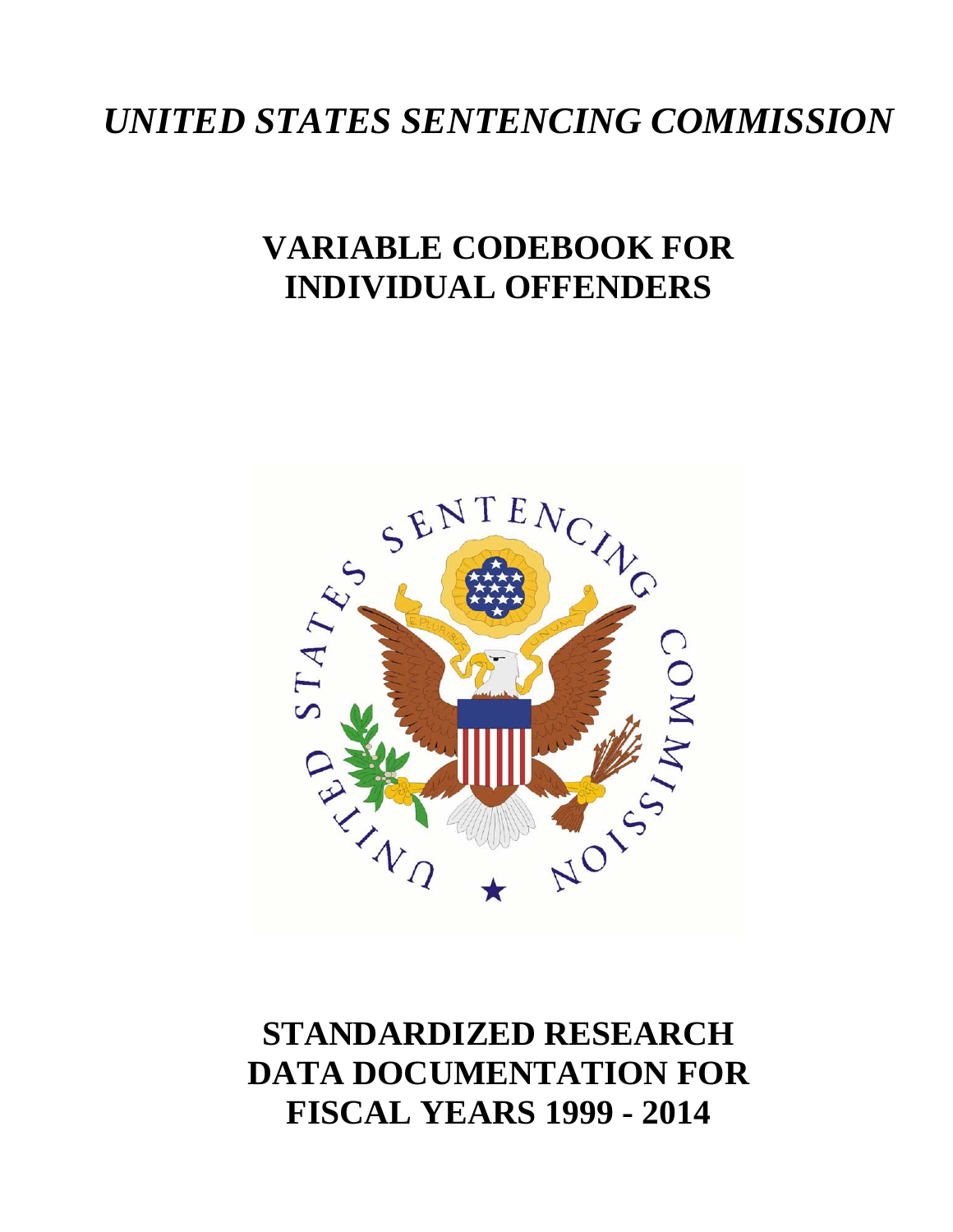# **INTRODUCTION**

The United States Sentencing Commission is an independent agency in the judicial branch of government. Its principal purposes are: (1) to establish sentencing policies and practices for the federal courts, including guidelines to be consulted regarding the appropriate form and severity of punishment for offenders convicted of federal crimes; (2) to advise and assist Congress and the executive branch in the development of effective and efficient crime policy; and (3) to collect, analyze, research, and distribute a broad array of information on federal crime and sentencing issues, serving as an information resource for Congress, the executive branch, the courts, criminal justice practitioners, the academic community, and the public.

Understanding the federal sentencing guidelines is crucial to properly using the Commission's data. To learn more about the Commission and the federal sentencing guidelines, please visit the Commission's website, [http://www.ussc.gov/index.cfm.](http://www.ussc.gov/index.cfm) The Commission's website makes available ALL of the prior guideline manuals [\(http://www.ussc.gov/Guidelines/archives.cfm\)](http://www.ussc.gov/Guidelines/archives.cfm). *Using multiple years of guideline manuals is necessary for most guideline analysis due to yearly amendments in the guidelines.*

In addition the Commission's website has publications which discuss:

1) the Commission's data and data collection

[\(http://www.ussc.gov/Research/Research\\_Projects/Miscellaneous/200905\\_Research\\_Notes.pdf\)](http://www.ussc.gov/Research/Research_Projects/Miscellaneous/200905_Research_Notes.pdf)

2) data analysis issues

[\(http://www.ussc.gov/Research/Research\\_Publications/2010/20100825\\_Federal\\_Sentencing\\_Data\\_Analysis.pdf\)](http://www.ussc.gov/Research/Research_Publications/2010/20100825_Federal_Sentencing_Data_Analysis.pdf).

3) Guideline training materials

[http://www.ussc.gov/Education\\_and\\_Training/Guidelines\\_Educational\\_Materials/index.cfm.](http://www.ussc.gov/Education_and_Training/Guidelines_Educational_Materials/index.cfm)

The United States Sentencing Commission collects demographic, sentencing, and guideline application information on cases which are sentenced under the guidelines in the federal court system. The Commission has many data publications available such as:

1) the *Annual Report* and *Sourcebook of Federal Sentencing Statistics*

[\(http://www.ussc.gov/Data\\_and\\_Statistics/Annual\\_Reports\\_and\\_Sourcebooks/index.cfm\)](http://www.ussc.gov/Data_and_Statistics/Annual_Reports_and_Sourcebooks/index.cfm).

2) district or circuit based analysis as compared with national statistics

[http://www.ussc.gov/Data\\_and\\_Statistics/Federal\\_Sentencing\\_Statistics/State\\_District\\_Circuit/index.cfm.](http://www.ussc.gov/Data_and_Statistics/Federal_Sentencing_Statistics/State_District_Circuit/index.cfm)

3) Frequencies about guideline application information

[http://www.ussc.gov/Data\\_and\\_Statistics/Federal\\_Sentencing\\_Statistics/Guideline\\_Application\\_Frequencies/index.cfm.](http://www.ussc.gov/Data_and_Statistics/Federal_Sentencing_Statistics/Guideline_Application_Frequencies/index.cfm)  4) Additional research publications

[http://www.ussc.gov/Research/Research\\_Publications/publications.cfm.](http://www.ussc.gov/Research/Research_Publications/publications.cfm)

5) Commission reports which were sent to Congress

http://www.ussc.gov/Publications/Reports to Congress/index.cfm.

This codebook contains information on variables which come directly from the individual offender's database created in the Office of Research and Data (ORD). The Commission switched data entry systems from FoxPro to Oracle in fiscal year 1999, and several significant variable and coding changes were instituted. Therefore, this codebook covers only the fiscal years since the 1999 datafile. The Commission has an older standardized research codebook for fiscal years 1991 – 1998 which is available upon request. Datasets created prior to 1991 did not contain many important guideline application variables, therefore, these datasets are not covered by either the old or the new standardized codebooks.

The Commission's most current ten years of datafiles are available for download in either SPSS or SAS formats at [http://www.ussc.gov/Research\\_and\\_Statistics/Datafiles/index.cfm.](http://www.ussc.gov/Research_and_Statistics/Datafiles/index.cfm)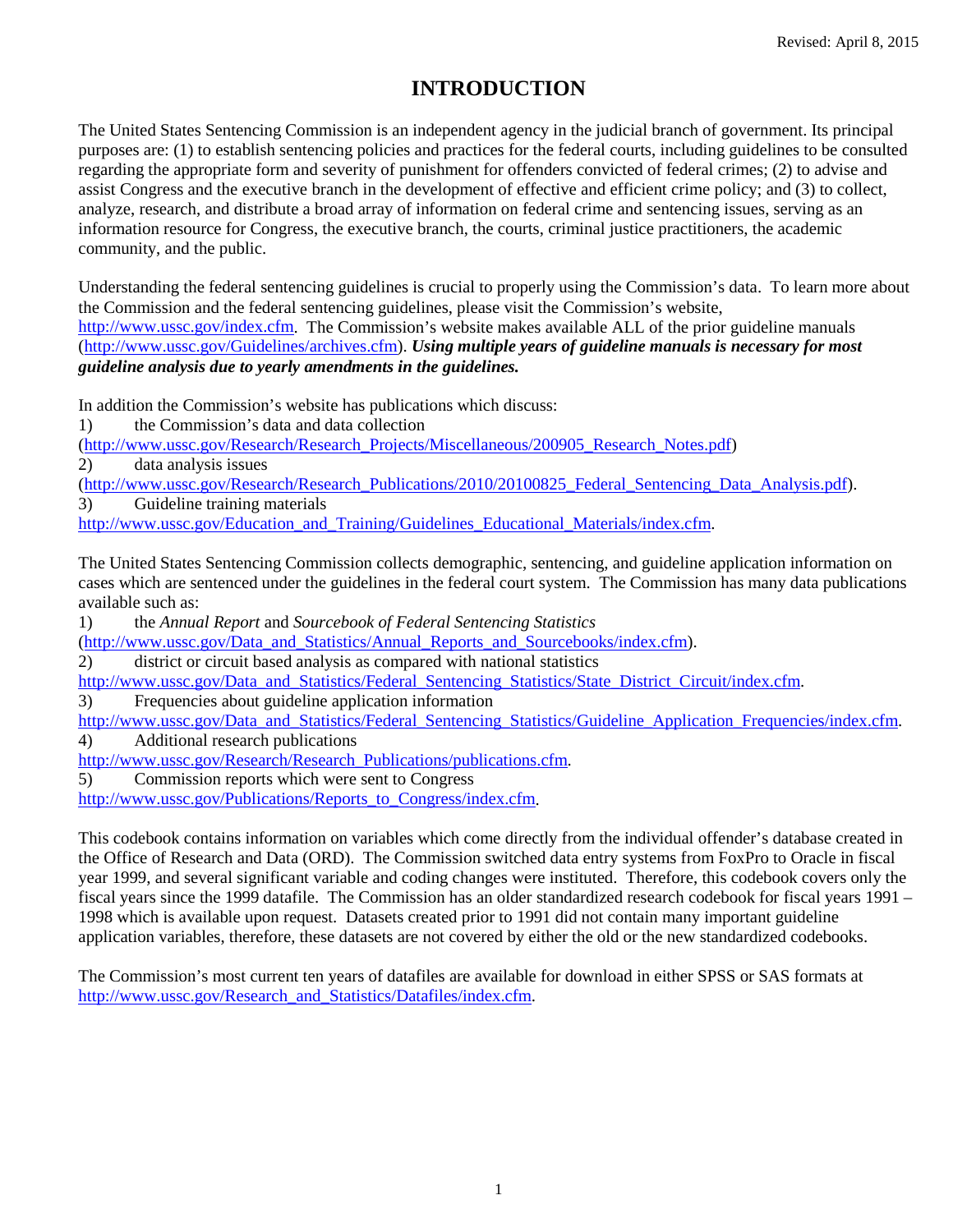# **How to Use the USSC Codebook**

The first column in the codebook, NAME, lists the name of the each variable in alphabetical order. Under the variable names, the corresponding research variable name (if one exists) will be listed as: R=Research variable name. The research variables are generally those used in the Commission's publications such as the *Sourcebook of Federal Sentencing Statistics*.

The second column, ORIGIN, lists the source of the variable. Variables are either taken from a specific documents submitted by the courts, or produced by ORD based on data collected from the source documents. This column also includes information on the source document of the raw data. The following list defines the codes for variable origins.

- JC means the information for the variable is obtained solely from the Judgment and Conviction Order.
- PSR states the information for this variable comes only from the Pre-sentencing Report generated by the probation officer.
- JC/PSR indicates the information may be found either on the Judgment and Conviction Order or in the Presentencing Report, with the Judgment and Conviction Order given preference if the information conflicts.
- SOR indicates that the information for the variable is taken only from the Statement of Reasons.
- PSR/SOR means the information for this variable comes from the PSR, but the SOR information is used if it is present and/or conflicts with the PSR.
- PLEA indicates the information comes primarily from the plea agreement.
- IND indicates the information is taken mainly from the indictment/information.
- R indicates the information is generated from other variables. These are referred to as the "research variables".

The third column, FORM, describes whether the variable is coded as numeric (NUM), character (CHAR), or date (DATE). This column also lists the length of each variable.

The fourth column, CODES, lists all the values for each variable and describes what those values mean. Some of the variables have a large number of values, so these values are listed in Attachment A at the end of the codebook.

The final column, DESCRIPTION, describes the uses and creation of each variable. This column also contains notes which caution users about variables which have changed definitions from previous years, or are not contained on all years of the data sets. Format statements are also included in bold at the end of each description. These formats will allow users to access the format statements. Since SAS format statements cannot end in a number, all variables which end in a number "1" will have format statements that end with an "O". Variables which end with a "2" will have format statements ending in "T."

Attachments have been included at the back of the codebook to elaborate on variable information. A code attachment which provides values of lengthy variables follows the codebook. An index is also included to assist in finding variable *names by subject.*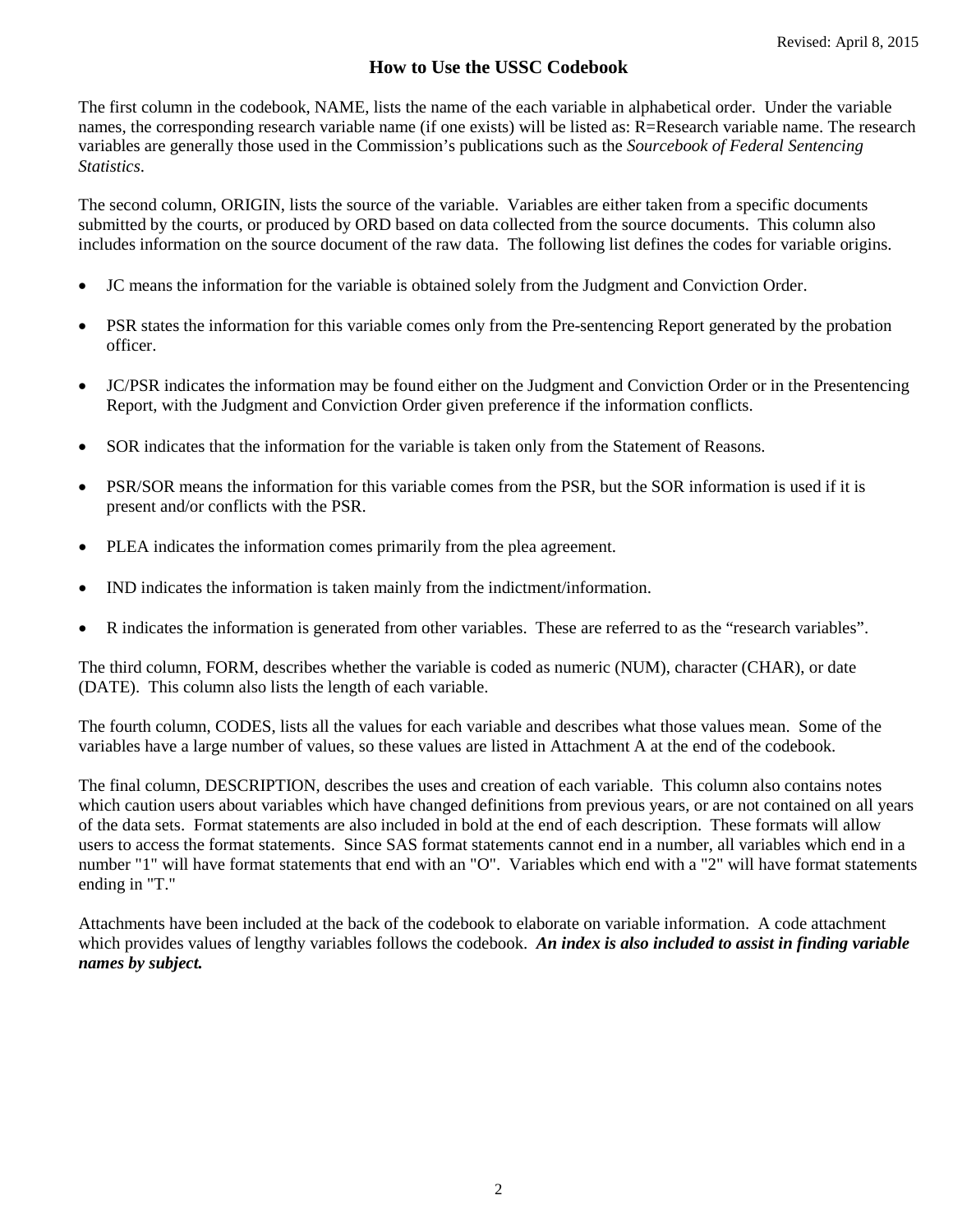## **NEW TO THE 2014 CODEBOOK:**

- Codes 167 = Synthetic Marijuana and 168 = Bath Salt for DRUGTYP1-DRUGTYPX
- NOREAVAR The number of outside the range reasons involved in a case.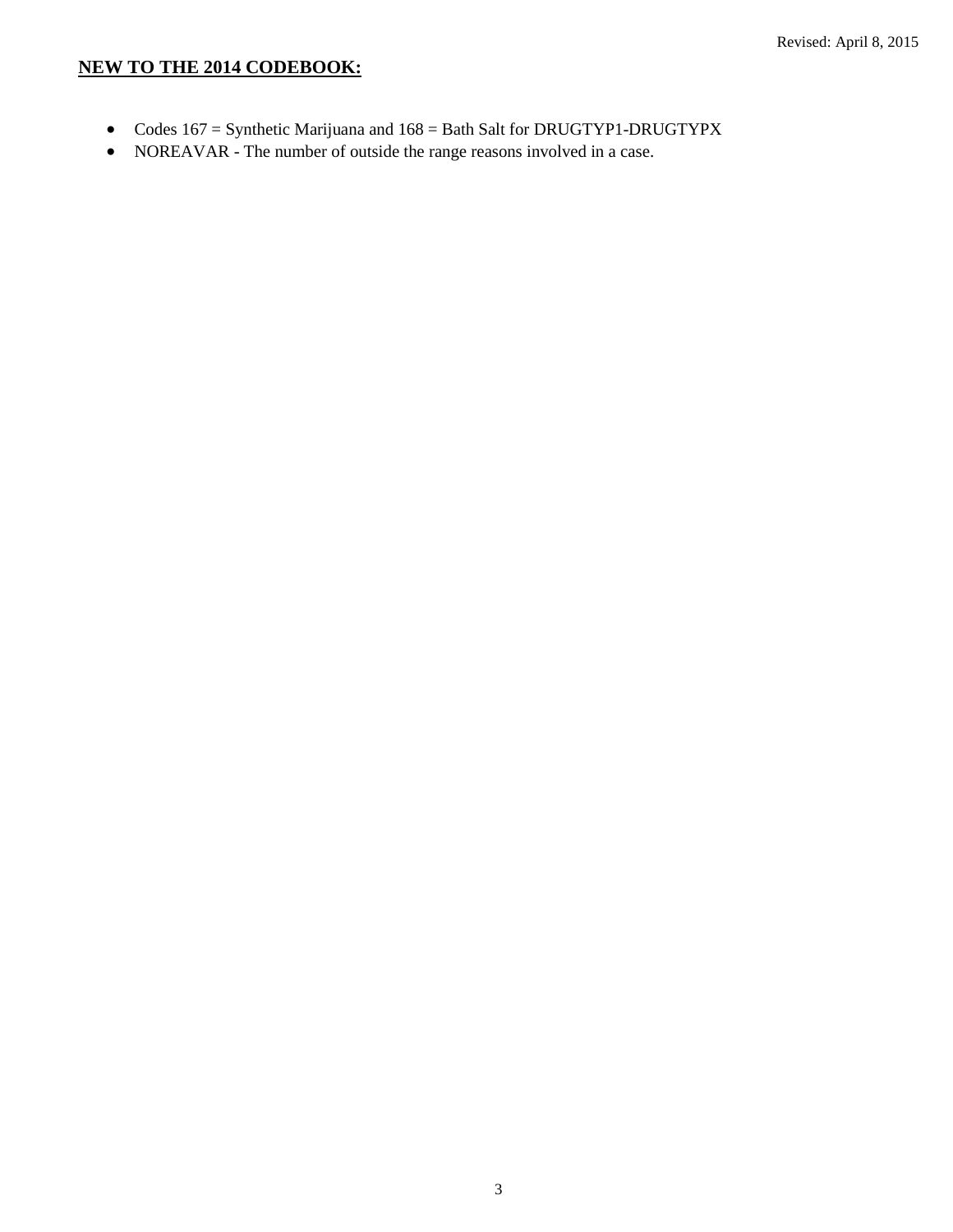## **EXPLANATION OF THE CURRENT GUIDELINE CODING SYSTEM**

In order to have access to more guideline cross reference information, the types and quantity of guideline-related data changed in FY2004. From FY2004 through FY2011, Commission staff record guideline application information about four types of guidelines: Statutory, Reference, 2nd Cross-Reference, and Sentencing. In FY2012, a third Cross-Reference Guideline was added. Please See Chapter One in the USSG Manual

[\(http://www.ussc.gov/Guidelines/2012\\_Guidelines/Manual\\_PDF/Chapter\\_1.pdf](http://www.ussc.gov/Guidelines/2012_Guidelines/Manual_PDF/Chapter_1.pdf) ) for more information about the federal guideline system, determining the appropriate guideline, and guideline application order.

The first guideline coded is known as the statutory guideline (GDSTAT1-GDSTATX, GDSTATHI). This guideline is based on the statute(s) of conviction. GDSTAT is the first guideline checked for applicability by the probation officer from the statutory reference list in the back of the *USSG Manual*. All aspects of the statutory guideline are coded (i.e. base offense level and adjustments).

The next guideline is the 1<sup>st</sup> reference guideline (GDREF1-GDREFX, GDREFHI), coded when applicable. This guideline is only used when the statutory guideline (GDSTAT) refers the probation officer to another guideline (ex. If the statute of conviction is 21:843(b), then the probation officer would go in the USSG Manual to 2D1.6 (the GDSTAT1 guideline). This guideline then refers the probation officer to 2D1.1 (the GDREF1 guideline) in order to find the correct base offense level. All aspects of the reference guideline are captured (i.e. base offense level, specific offense characteristics, and chapter three adjustments).

There is also an option to code a  $2<sup>nd</sup>$  reference guideline (GDCROS1-GDCROSX, GDCROSHI). A second cross reference occurs when the probation officer (PO) starts out at one guideline and gets cross-referenced to another guideline which then cross-references to a third guideline. All aspects of the cross reference guideline are coded (i.e. base offense level, specific offense characteristics, and chapter three adjustments).

The fourth guideline captured is the 3<sup>rd</sup> reference guideline (GDUNDR1-GDUNDRX, GDUNDRHI). A second cross reference occurs when the probation officer (PO) starts out at one guideline and gets cross-referenced to a  $2<sup>nd</sup>$  guideline which then cross-references to a  $3<sup>rd</sup>$  guideline, and then a  $4<sup>th</sup>$  guideline. All aspects of the  $3<sup>rd</sup>$  cross reference guideline are coded (i.e. base offense level, specific offense characteristics, and chapter three adjustments).

The guideline which best explains the sentence (*i.e.*, the last guideline which increases or decreases the offense level) is known as the sentencing guideline (GDLINE1-GDLINEX, GDLINEHI). The GDLINE will always be the same as one of the other three guidelines (GDSTAT, GDREF, or GDCROS). The GDLINE will be the same as the GDSTAT if no reference guideline (GDREF) is used. All aspects of the sentencing guideline are coded (i.e. base offense level, specific offense characteristics, and chapter three adjustments). Most cases do not contain any cross-references so the GDSTATHI and the GDLINEHI will be the same and the GDREFHI and the GDCROSHI will both be blank.

Note that cases can have multiple guideline computations (these will not necessarily match up with the number of counts of conviction - see USSG Manual for grouping rules). The first computation is denoted with a "1" at the end of the guideline fields (i.e. GDSTAT1, GDREF1, GDCROS1, GDUNDR1, and GDLINE1). The case on the fiscal year datafile with the largest number of guideline computations determines the "top" number for the cases in that year (e.g. If in FY2004 there was a case with 27 computations then all cases on the datafile would have GDSTAT1-GDSTAT27, GDREF1-GDREF27, GDCROS1-GDCROS27, and GDLINE1-GDLINE27). **Since the "top" or highest number of computations changes every year, the guideline variable names end in "X". Users can view the variable NOCOMP (number of computations) to determine how many computations occurred in each case as well as the "top" number for a given year.**

The "high" or primary guideline is determined by the computation with the highest adjusted offense level for the sentencing guideline (ADJOFL1-X) and is called GDLINEHI. GDLINEHI is often used as selection criteria in the Commission's data and research publications.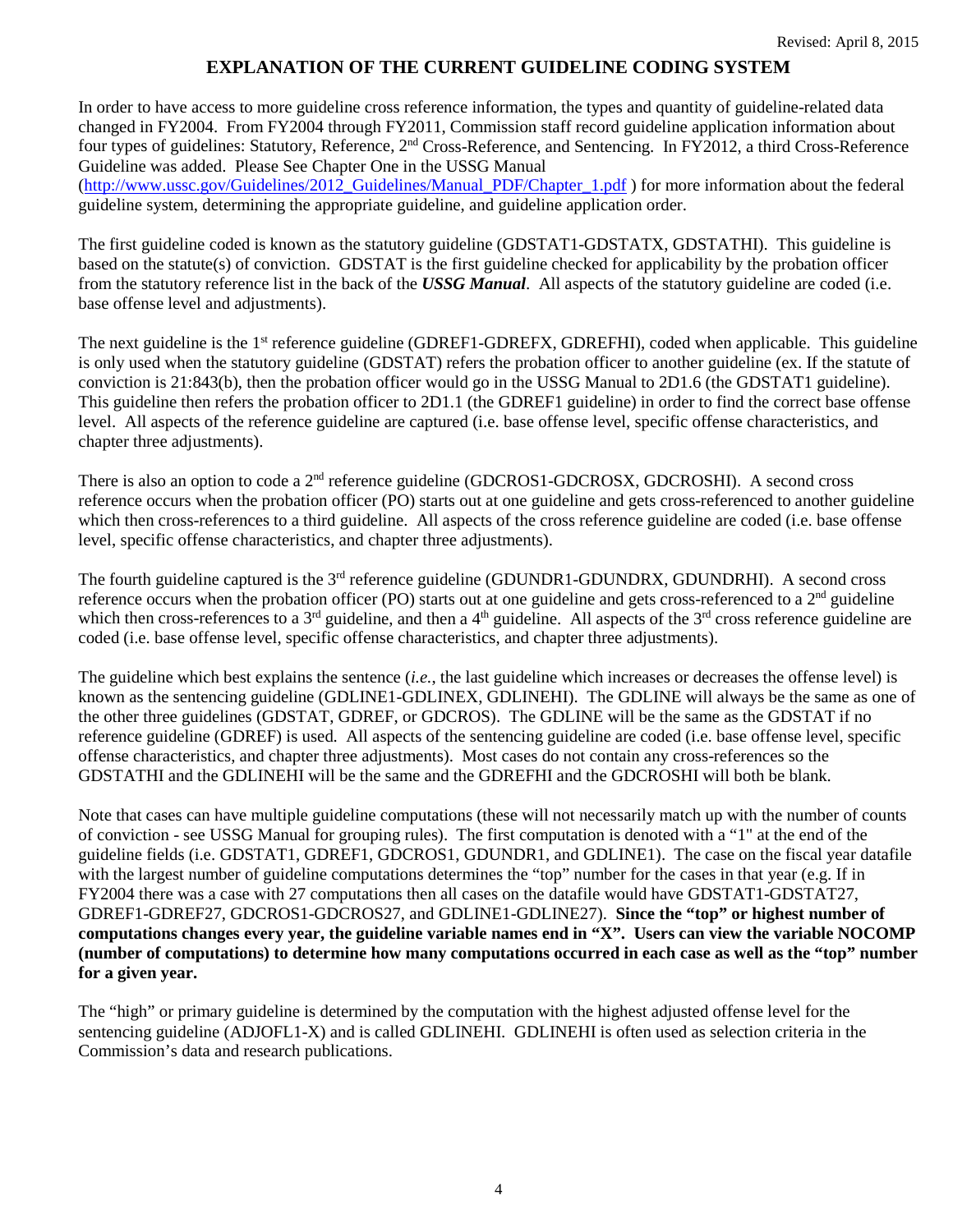# **EXAMPLES OF THE GUIDELINE CODING SYSTEM:**

1. If the defendant was convicted of one count of selling drugs near a school, then the GDSTAT1 would be §2D1.2, the GDREF1 would be §2D1.1, and the GDLINE1 would be §2D1.2. The GDCROS1 and GDUNDR1 guidelines would be blank since there was not another cross-reference. The GDLINEHI would be §2D1.2 since this guideline adds levels to the underlying offense levels from §2D1.1, so §2D1.2 is the primary sentencing guideline.

2. If a defendant was convicted of one count of selling drugs near a protected location while on supervised release, then the PO starts at §2J1.7 (Commission of an offense while on release) which says to go to the underlying offense. §2J1.7 is the GDSTATHI. The underlying offense (GDREFHI) is §2D1.2 (Drug Offenses near a protected location) which cross-references (GDCROSHI) the PO to  $\S2D1.1$  (Drug Trafficking) to get the offense level based on the drug quantity table. The GDUNDRHI variable will be blank since there is not another cross-reference guideline. Since the PO must go back to §2J1.7 to add the 3 points from this guideline after applying both §2D1.1 and §2D1.2, then the final sentencing guideline (GDLINEHI) is §2J1.7.

# **COLOR CODING CONVENTIONS FOR GUIDELINE COMPUTATION VARIABLES:**

The variable name column in the codebook uses the following color convention for variables associated with the guideline application: black text for the sentencing variables, red text for the statutory variables, blue text for the reference variables, green text for the cross-reference variables, and purple text for the 3<sup>rd</sup> reference variables. Here is an example for the variable Abuse of Position:

> **ABUS1-ABUSX, ABUSHI ABUSS1-ABUSSX, ABUSSHI ABUSR1-ABUSRX, ABUSRHI ABUSC1-ABUSCX, ABUSCHI ABUSU1-ABUSUX, ABUSUHI**

When doing a guideline analysis, choose variables that correspond to one another. For example, if the analysis is using the primary sentencing guideline (GDLINEHI), then choose the corresponding base offense level variable for the primary sentencing guideline (BASEHI). *Pairing non-corresponding variables (ex. Primary sentencing guideline (GDLINEHI) with the primary reference base offense level (BASERHI)), will result in incorrect analyses.*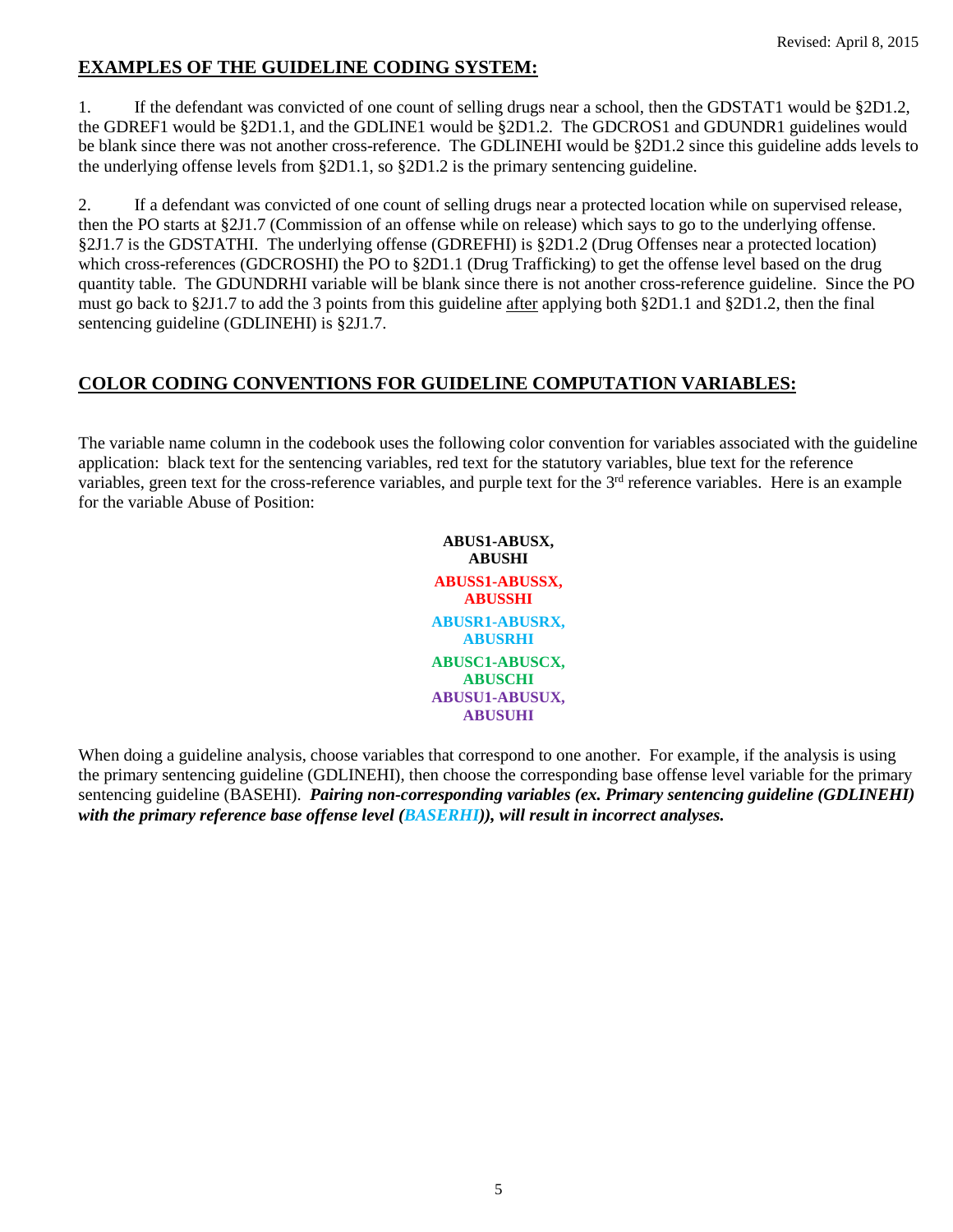| <b>NAME</b>                                                                                                                                                                                        | <b>ORIGIN</b>  | <b>FORM</b>     | <b>CODES</b>                                                                                                                                                                               | <b>DESCRIPTION</b>                                                                                                                                                                                                                                                                                                                                                                                                                                                                                                                                                                                                                                                            |
|----------------------------------------------------------------------------------------------------------------------------------------------------------------------------------------------------|----------------|-----------------|--------------------------------------------------------------------------------------------------------------------------------------------------------------------------------------------|-------------------------------------------------------------------------------------------------------------------------------------------------------------------------------------------------------------------------------------------------------------------------------------------------------------------------------------------------------------------------------------------------------------------------------------------------------------------------------------------------------------------------------------------------------------------------------------------------------------------------------------------------------------------------------|
| ABUS1-ABUSX,<br><b>ABUSHI</b><br>ABUSS1-ABUSSX,<br><b>ABUSSHI</b><br><b>ABUSR1-ABUSRX,</b><br><b>ABUSRHI</b><br><b>ABUSC1-ABUSCX,</b><br><b>ABUSCHI</b><br><b>ABUSU1-ABUSUX,</b><br><b>ABUSUHI</b> | PSR/SOR        | <b>NUM</b><br>3 | $0 =$ Adjustment Not Applied<br>$1 =$ Increase (Not in USSG Manual)<br>$2 =$ Abuse Applied<br>$3 =$ Increase (Not in USSG Manual)<br>$\cdot$ = Missing, Indeterminable, or<br>Inapplicable | This field indicates the number of levels<br>added due to the defendant's abuse of a<br>position of trust or use of a special skill<br>under the Abuse of Trust Chapter Three<br>Adjustment (§3B1.3). Use variable<br><b>NOCOMP</b> to determine how many<br>guideline computations are present in<br>each case. Not all guideline variables<br>available prior to FY2012.<br>FORMAT: ABUSE.                                                                                                                                                                                                                                                                                  |
| <b>ACCAP</b>                                                                                                                                                                                       | $\mathbf R$    | <b>NUM</b><br>3 | $0 =$ Not Applied<br>$1 =$ Applied<br>$\cdot$ = Missing, Indeterminable, or<br>Inapplicable                                                                                                | Indicator of whether Armed Career<br>Criminal status was applied under<br>§4B1.4. This variable is 1 when<br>ACCOFFLV>0. This variable applies<br>only to cases whose AMENDYR is<br>after 1989.<br>FORMAT: ACCAP.                                                                                                                                                                                                                                                                                                                                                                                                                                                             |
| <b>ACCCAT</b>                                                                                                                                                                                      | <b>PSR/SOR</b> | $\rm{NUM}$<br>3 | $1-3 =$ Category I-III (Only Valid with<br><b>SEXOFFNB</b> )<br>$4 =$ Category IV<br>$5 =$ Category V<br>$6 =$ Category VI<br>$\cdot$ = Missing, Indeterminable, or<br>Inapplicable        | Adjusted criminal history category<br>(CHC) in the event that any of the<br>following were applied: §4B1.4, Armed<br>Career Criminal, §4B1.1, Career<br>Offender, §3A1.4 International<br>Terrorism, or §4B1.5 Repeat and<br>Dangerous Sex Offender (Part A). See<br>ACCOFFLV, CAROFFLV, TERORHI,<br>SEXOFFNA, and SEXOFFNB to see<br>which of these adjustments accounts for<br>the adjusted criminal history category.<br>If this value is higher than the CHC<br>determined by the Chapter 4 points,<br>then this value will be carried into the<br>final CHC (XCRHISSR). This variable<br>applies only to cases whose<br><b>AMENDYR</b> is after 1989.<br>FORMAT: ACCCAT. |
| <b>ACCGDLN</b>                                                                                                                                                                                     | <b>SOR</b>     | <b>NUM</b><br>3 | $0 =$ Court DOES NOT Accept<br>$1 =$ Court DOES Accept<br>$2 =$ Accepts with Changes<br>$8 =$ No PSR Ordered/Missing<br>$\cdot$ = Missing, or Indeterminable                               | Explicit statement by the Court on the<br>Statement of Reasons (SOR) regarding<br>acceptance of the guideline factors<br>applied in the PSR.<br>FORMAT: ACCGDLN.                                                                                                                                                                                                                                                                                                                                                                                                                                                                                                              |
| <b>ACCOFFLV</b>                                                                                                                                                                                    | <b>PSR/SOR</b> | <b>NUM</b><br>3 | 4 thru $90$ = Adjusted offense level<br>$\cdot$ = Missing, Indeterminable, or<br>Inapplicable                                                                                              | Offense level due to the application of<br>Armed Career Criminal status under<br>§4B1.4. Does not incorporate any<br>adjustment applied for Acceptance of<br>Responsibility (ARMCRIM).<br>NO FORMAT.                                                                                                                                                                                                                                                                                                                                                                                                                                                                          |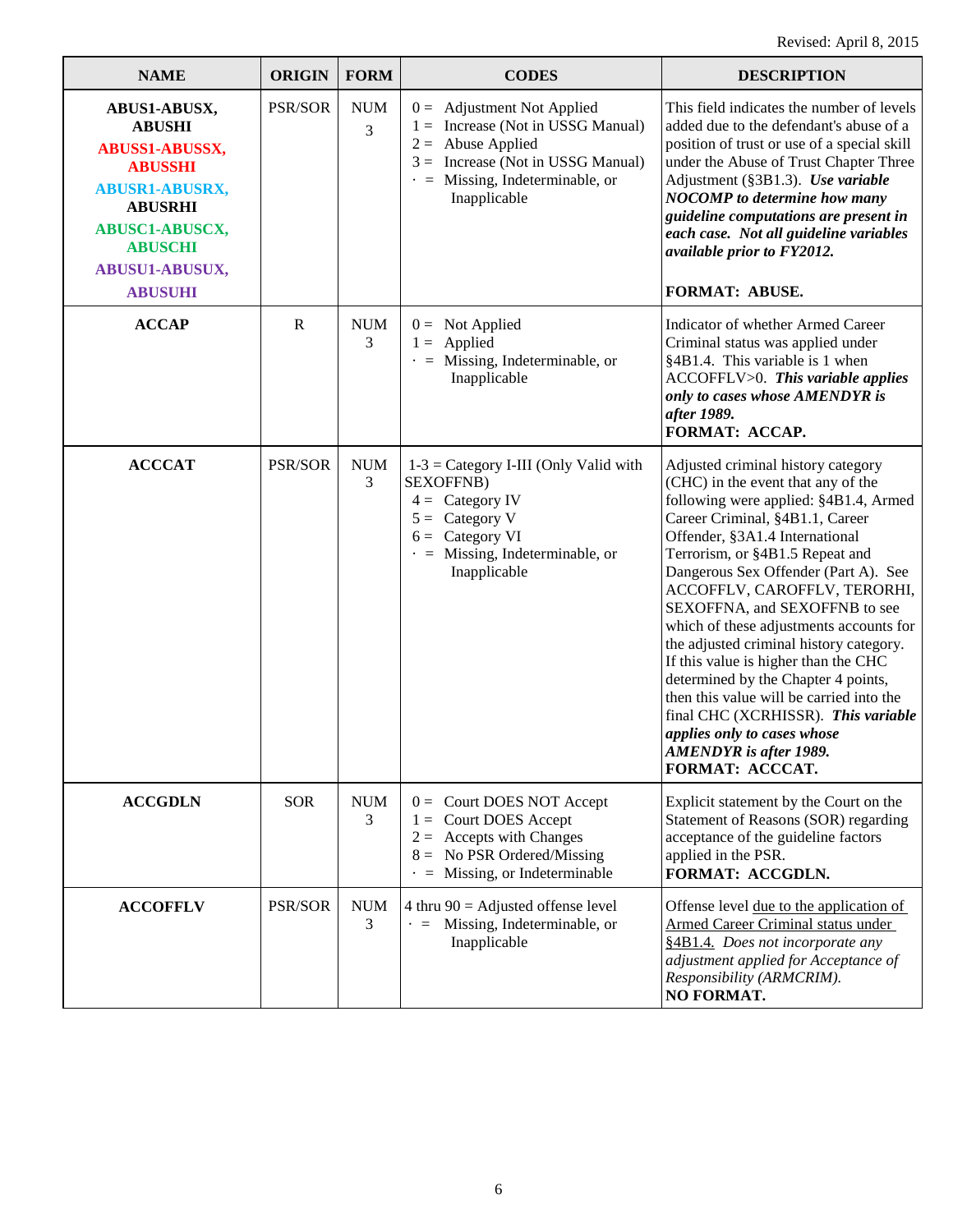| <b>NAME</b>                                                                                                                                                                                                                                                                                                                                                                                                                                                               | <b>ORIGIN</b>  | <b>FORM</b>     | <b>CODES</b>                                                                                                                                                                                                                  | <b>DESCRIPTION</b>                                                                                                                                                                                                                                                                                                                                                                                                                                                                                                                                                                                                                                                                                                                                                                                                                                                                                                                                                                                                                                                                                                                                                                                                                                                                                                                                                                                                                                                                                    |
|---------------------------------------------------------------------------------------------------------------------------------------------------------------------------------------------------------------------------------------------------------------------------------------------------------------------------------------------------------------------------------------------------------------------------------------------------------------------------|----------------|-----------------|-------------------------------------------------------------------------------------------------------------------------------------------------------------------------------------------------------------------------------|-------------------------------------------------------------------------------------------------------------------------------------------------------------------------------------------------------------------------------------------------------------------------------------------------------------------------------------------------------------------------------------------------------------------------------------------------------------------------------------------------------------------------------------------------------------------------------------------------------------------------------------------------------------------------------------------------------------------------------------------------------------------------------------------------------------------------------------------------------------------------------------------------------------------------------------------------------------------------------------------------------------------------------------------------------------------------------------------------------------------------------------------------------------------------------------------------------------------------------------------------------------------------------------------------------------------------------------------------------------------------------------------------------------------------------------------------------------------------------------------------------|
| <b>ACCTRESP</b>                                                                                                                                                                                                                                                                                                                                                                                                                                                           | <b>PSR/SOR</b> | <b>NUM</b><br>3 | $-4 =$ Applied (Not in USSG Manual)<br>$-3 =$ Adjustment Applied<br>$-2 =$ Adjustment Applied<br>$-1 =$ Applied (Not in USSG Manual)<br>$0 =$ Adjustment Not Applied<br>$\cdot$ = Missing, Indeterminable, or<br>Inapplicable | The number of levels to be subtracted<br>from combined adjusted offense level<br>due to defendant's Acceptance of<br>Responsibility under §3E1.1. Note that<br>this variable reflects the highest<br>Acceptance of Responsibility if<br>different values were applied under the<br>Chapter 2/3 computation vs the<br>application of Chapter 4 enhancements<br>such as Career Offender. The value of<br>$(-3)$ for this variable only applies if<br><b>AMENDYR</b> is 1992 or later.<br>FORMAT: ACCTRESP.                                                                                                                                                                                                                                                                                                                                                                                                                                                                                                                                                                                                                                                                                                                                                                                                                                                                                                                                                                                              |
| <b>ACPTCOMM</b>                                                                                                                                                                                                                                                                                                                                                                                                                                                           | <b>SOR</b>     | <b>NUM</b><br>3 | 1 = Does Not Accept With Comments   Checkbox Indicator of Whether Court<br>$2 =$ Accepts With Comments<br>$\cdot$ = Missing, Indeterminable, or<br>Inapplicable                                                               | Accepts PSR With Comments taken<br>from the SOR AO245B Form.<br>AvailableFY2007- FY2011.<br>FORMAT: ACPTCOMM.                                                                                                                                                                                                                                                                                                                                                                                                                                                                                                                                                                                                                                                                                                                                                                                                                                                                                                                                                                                                                                                                                                                                                                                                                                                                                                                                                                                         |
| ADJL_B1-ADJL_BX<br>thru<br>ADJL_T1-ADJL_TX<br>and<br><b>ADJL_BHI-ADJL_THI</b><br><b>ADSL_B1-ADSL_BX</b><br>thru<br><b>ADSL_T1-ADSL_TX</b><br>and<br><b>ADSL_BHI-ADSL_THI</b><br><b>ADRL_B1-ADRL_BX</b><br>thru<br><b>ADRL_T1-ADRL_TX</b><br>and<br><b>ADRL BHI-ADRL THI</b><br><b>ADCL_B1-ADCL_BX</b><br>thru<br><b>ADCL_T1-ADCL_TX</b><br>and<br><b>ADCL_BHI-ADCL_THI</b><br><b>ADUL_B1-ADUL_BX</b><br>thru<br><b>ADUL_T1-ADUL_TX</b><br>and<br><b>ADUL_BHI-ADUL_THI</b> | <b>PSR</b>     | 3               | CHAR   Range: A-F, A1-F7, A1A-F7F<br>$\cdot$ = Missing, Indeterminable, or<br>Inapplicable                                                                                                                                    | This field identifies which subsection or<br>label was applied within the<br>corresponding Specific Offense<br>Characteristic (SOC). See ADJ_B1-<br>ADJ_BX etc for more information<br>about SOCs. There are up to eighteen<br>SOC's (B thru S) applied under each<br>Chapter Two guideline. The letter B<br>represents the 1 <sup>st</sup> SOC under the<br>guideline, the letter C represents the<br>second SOC, etc. Note that this variable<br>is not applicable for all SOCs (some<br>SOCs do not contain any subsections).<br>If the SOC does not contain any<br>subsections then ALL of the cases will<br>have the value "A". The values of<br>variables change from year to year as<br>well as the location of the SOC (i.e. it<br>may be the $2^{nd}$ SOC in 2005 and the $3^{rd}$<br>SOC in 2006), so AMENDYR should<br>be referenced for all data runs using<br>guideline computation variables. Use<br>the variable NOCOMP to determine<br>how many guideline computations are<br>present in each case. SOC information<br>is not useful unless used in<br>conjunction with the specific<br>corresponding guideline. For<br>example, select cases where the<br><b>GDLINEHI</b> is 2D1.1 and the<br>amendyr is 2010 and the SOC is<br>ADJ_DHI to see cases where the<br>object of the offense was the<br>distribution of a controlled substance<br>in a prison, correctional facility, or a<br>detention facility. Not all guideline<br>variables available prior to FY2012.<br>NO FORMAT. |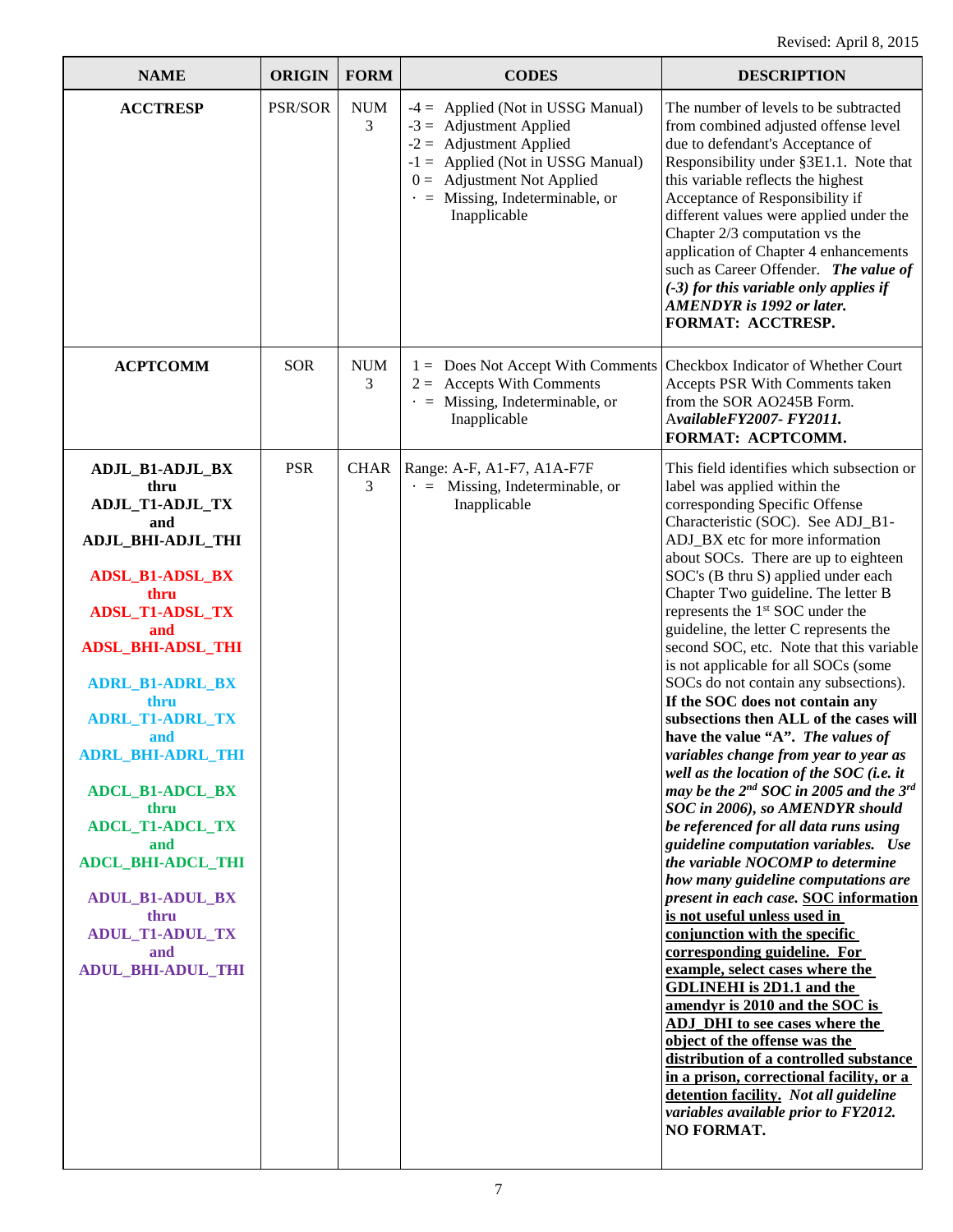| <b>NAME</b>                                                                                                                                                                                                                                                                                                                                                                                                                                                                                                                | <b>ORIGIN</b> | <b>FORM</b>     | <b>CODES</b>                                                                                               | <b>DESCRIPTION</b>                                                                                                                                                                                                                                                                                                                                                                                                                                                                                                                                                                                                                                                                                                                                                                                                                                                                                                                                                                                                                                                                                                                                                                                                                                                                                 |
|----------------------------------------------------------------------------------------------------------------------------------------------------------------------------------------------------------------------------------------------------------------------------------------------------------------------------------------------------------------------------------------------------------------------------------------------------------------------------------------------------------------------------|---------------|-----------------|------------------------------------------------------------------------------------------------------------|----------------------------------------------------------------------------------------------------------------------------------------------------------------------------------------------------------------------------------------------------------------------------------------------------------------------------------------------------------------------------------------------------------------------------------------------------------------------------------------------------------------------------------------------------------------------------------------------------------------------------------------------------------------------------------------------------------------------------------------------------------------------------------------------------------------------------------------------------------------------------------------------------------------------------------------------------------------------------------------------------------------------------------------------------------------------------------------------------------------------------------------------------------------------------------------------------------------------------------------------------------------------------------------------------|
| ADJ_B1-ADJ_BX<br>thru<br>ADJ_T1-ADJ_TX<br>and<br><b>ADJ_BHI</b> thru ADJ_THI<br><b>ADJS_B1-ADJS_BX</b><br>thru<br><b>ADJS_T1-ADJS_TX</b><br>and<br><b>ADJS_BHI thru ADJS_THI</b><br><b>ADJR_B1-ADJR_BX</b><br>thru<br><b>ADJR_T1-ADJR_TX</b><br>and<br><b>ADJR_BHI</b> thru<br><b>ADJR_THI</b><br><b>ADJC_B1-ADJC_BX</b><br>thru<br><b>ADJC_T1-ADJC_TX</b><br>and<br><b>ADJC_BHI</b> thru<br><b>ADJC_THI</b><br><b>ADJU_B1-ADJU_BX</b><br>thru<br><b>ADJU_T1-ADJU_TX</b><br>and<br><b>ADJU_BHI</b> thru<br><b>ADJU_THI</b> | <b>PSR</b>    | <b>NUM</b><br>3 | Range: -20 thru 90<br>$0 =$ No Adjustment Applied<br>$\cdot$ = Missing, Indeterminable,<br>or Inapplicable | These variables are the Specific Offense<br>Characteristics (SOCs). These SOCs<br>will add or subtract levels from the<br>corresponding base offense level<br>(BOL). SOCs are unique to each<br>guideline. There are up to eighteen<br>SOC's (B thru S) applied under each<br>Chapter Two guideline. The letter B<br>represents the 1 <sup>st</sup> SOC under the<br>guideline, the letter C represents the<br>second SOC, etc.<br>The values of variables change from<br>year to year as well as the location of<br>the SOC (i.e. it may be the $2^{nd}$ SOC in<br>2005 and the $3rd$ SOC in 2006), so<br><b>AMENDYR</b> should be referenced for<br>all data runs using these variables.<br>Use the variable NOCOMP to<br>determine how many guideline<br>computations are present in each case.<br><b>SOC</b> information is not useful unless<br>used in conjunction with the specific<br>corresponding guideline. For<br>example, select cases where the<br><b>GDLINEHI</b> is 2D1.1 and the<br>amendyr is 2010 and the SOC is<br><b>ADJ_DHI</b> to see cases where the<br>object of the offense was the<br>distribution of a controlled substance<br>in a prison, correctional facility, or a<br>detention facility. Not all guideline<br>variables available prior to FY2012.<br>NO FORMAT. |
| <b>ADJOFL1-ADJOFLX</b><br>and<br>ADJOFLHI<br><b>ADJOFS1-ADJOFSX</b><br>and<br><b>ADJOFSHI</b><br><b>ADJOFR1-ADJOFRX</b><br>and<br><b>ADJOFRHI</b><br><b>ADJOFC1-ADJOFCX</b><br>and<br><b>ADJOFCHI</b><br><b>ADJOFU1-ADJOFUX</b><br>and<br><b>ADJOFUHI</b>                                                                                                                                                                                                                                                                  | $\mathbf R$   | <b>NUM</b><br>3 | Range: 0 thru 90<br>$\cdot$ = Missing, Indeterminable, or<br>Inapplicable                                  | This field is the adjusted offense level.<br>This subtotal is derived after the base<br>offense level, all relevant SOCs and<br>chapter three adjustments (except<br>multiple count units and acceptance of<br>responsibility) have been applied. This<br>variable is used to determine the<br>"highest" or primary guideline<br>computation. Use the variable<br><b>NOCOMP</b> to determine how many<br>guideline computations are present in<br>each case. Not all guideline variables<br>available prior to FY2012.<br>NO FORMAT.                                                                                                                                                                                                                                                                                                                                                                                                                                                                                                                                                                                                                                                                                                                                                               |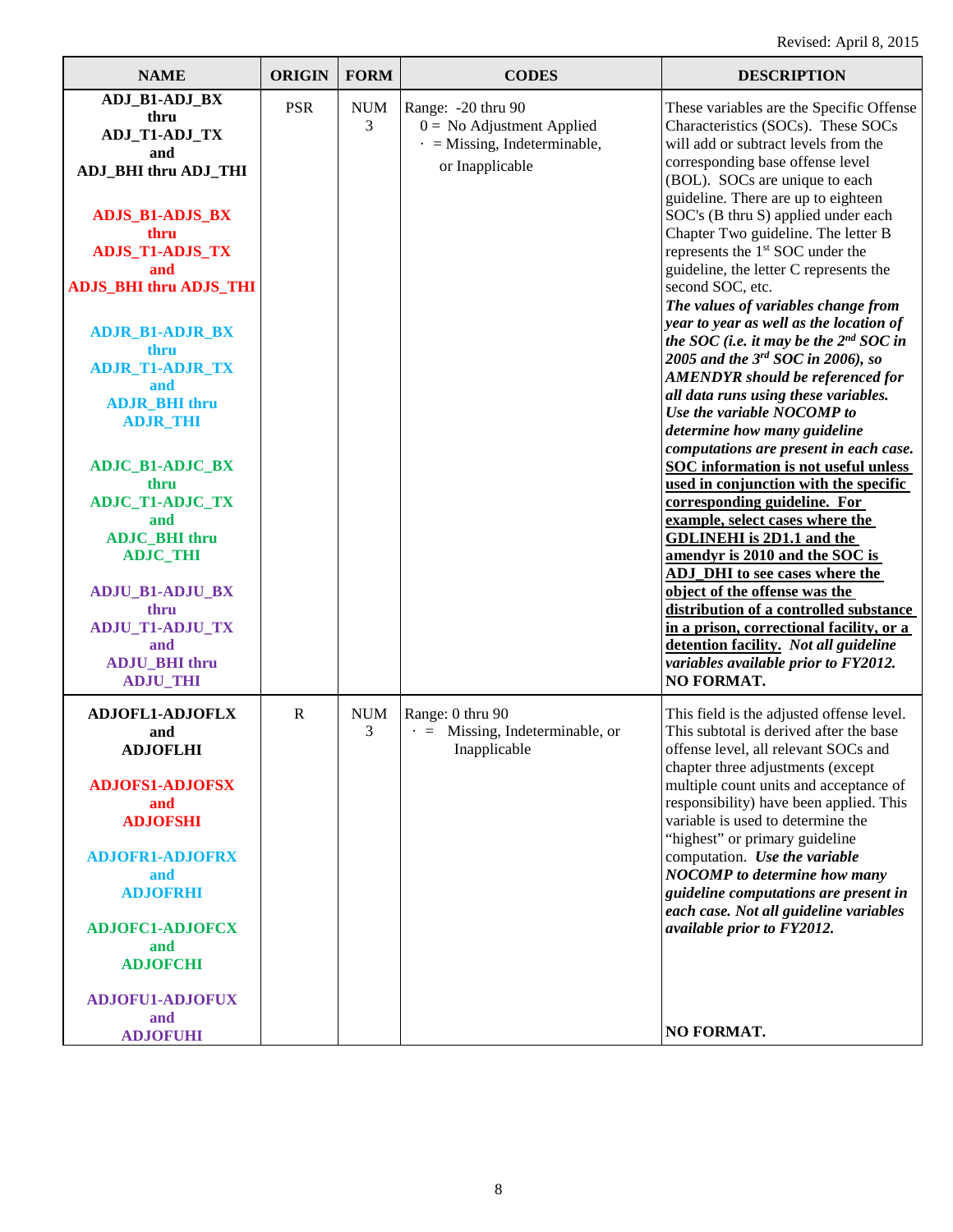| <b>NAME</b>                                                                                                                                                                                                                            | <b>ORIGIN</b>  | <b>FORM</b>     | <b>CODES</b>                                                                                                                                                                                                                                                                                                                                                 | <b>DESCRIPTION</b>                                                                                                                                                                                                                                                                                                                                   |
|----------------------------------------------------------------------------------------------------------------------------------------------------------------------------------------------------------------------------------------|----------------|-----------------|--------------------------------------------------------------------------------------------------------------------------------------------------------------------------------------------------------------------------------------------------------------------------------------------------------------------------------------------------------------|------------------------------------------------------------------------------------------------------------------------------------------------------------------------------------------------------------------------------------------------------------------------------------------------------------------------------------------------------|
| <b>AGE</b><br><b>R=YEARS</b>                                                                                                                                                                                                           | R              | <b>NUM</b><br>3 | Range: 15 thru 105<br>Missing/Indeterminable<br>$\cdot =$                                                                                                                                                                                                                                                                                                    | Identifies the age of the defendant at the<br>time of sentencing. It is generated<br>based on the date of birth provided<br>either in the PSR or at case submission<br>to USSC, and the sentencing date from<br>the J&C.<br>NO FORMAT.                                                                                                               |
| AGGROL1-AGGROLX<br>and<br><b>AGGROLHI</b><br><b>AGGRLS1-AGGRLSX</b><br>and<br><b>AGGRLSHI</b><br><b>AGGRLR1-AGGRLRX</b><br>and<br><b>AGGRLRHI</b><br><b>AGGRLC1-AGGRLCX</b><br>and<br><b>AGGRLCHI</b><br><b>AGGRLU1-AGGRLUX</b><br>and | <b>PSR/SOR</b> | <b>NUM</b><br>3 | No Adjustment Applied<br>$0 =$<br>Applied (Not In Guidelines)<br>$1 =$<br>Adjustment Applied (mgr,<br>$2 =$<br>organizer, supervisor, leader)<br>$3 =$ Adjustment Applied (mgr or<br>supervisor of $5+$ participants)<br>Adjustment Applied (leader or<br>$4 =$<br>organizer of 5+ participants)<br>Missing, Indeterminable, or<br>$\cdot =$<br>Inapplicable | This field contains the number of levels<br>added due to the defendant's<br>aggravating role in the offense pursuant<br>to Aggravated Role Adjustment<br>$(\$3B1.1).$<br>Use the variable NOCOMP to<br>determine how many guideline<br>computations are present in each case.<br>Not all guideline variables available<br>prior to FY2012.           |
| <b>AGGRLUHI</b>                                                                                                                                                                                                                        |                |                 |                                                                                                                                                                                                                                                                                                                                                              | FORMAT: AGGROLE.                                                                                                                                                                                                                                                                                                                                     |
| <b>ALTDUM</b>                                                                                                                                                                                                                          | $\mathbf R$    | <b>NUM</b><br>3 | $0 = No$<br>$1 = \text{Yes}$<br>$\cdot$ = Missing                                                                                                                                                                                                                                                                                                            | Dummy indicator of alternative<br>sentence (home detention, community<br>confinement, or intermittent<br>confinement), as defined in §5C1.1.<br>This variable is "yes" when any of the<br>alternative fields is coded as "97" to<br>indicate that the alternative was<br>specified, but the exact number of<br>months is unknown.<br>FORMAT: ALTDUM. |
| <b>ALTMO</b>                                                                                                                                                                                                                           | R              | <b>NUM</b><br>3 | Range: 0 thru 96<br>97 = Exact Amount Not Specified, but<br>alternatives indicated<br>$\cdot$ = Missing, Indeterminable, or<br>Inapplicable                                                                                                                                                                                                                  | Total months of alternative<br>incarceration (includes home detention,<br>community confinement, and<br>intermittent confinement).<br>FORMAT: ALTMO.                                                                                                                                                                                                 |
| <b>AMENDYR</b>                                                                                                                                                                                                                         | <b>PSR</b>     | <b>NUM</b><br>3 | Range: 1987 thru Current<br>$\cdot$ = Missing, Indeterminable, or<br>Inapplicable                                                                                                                                                                                                                                                                            | The guideline manual used to calculate<br>the guideline calculations. Use of<br><b>AMENDYR</b> is <b>critical</b> whenever<br>analysis is performed on guidelines.<br>Base offense levels, SOCs, etc. change<br>from year to year.<br><b>NO FORMAT.</b>                                                                                              |
| <b>AMTFINEC</b>                                                                                                                                                                                                                        | R              | <b>NUM</b><br>6 | Range: 0 thru \$999,999,996<br>$0 =$ No Fine/Cost of Supervision<br>Ordered<br>$\cdot =$ Missing                                                                                                                                                                                                                                                             | The total dollar amount of both fine<br>(FINE) and cost of supervision<br>(COSTSUP) imposed.<br>FORMAT: AMTFINEC.                                                                                                                                                                                                                                    |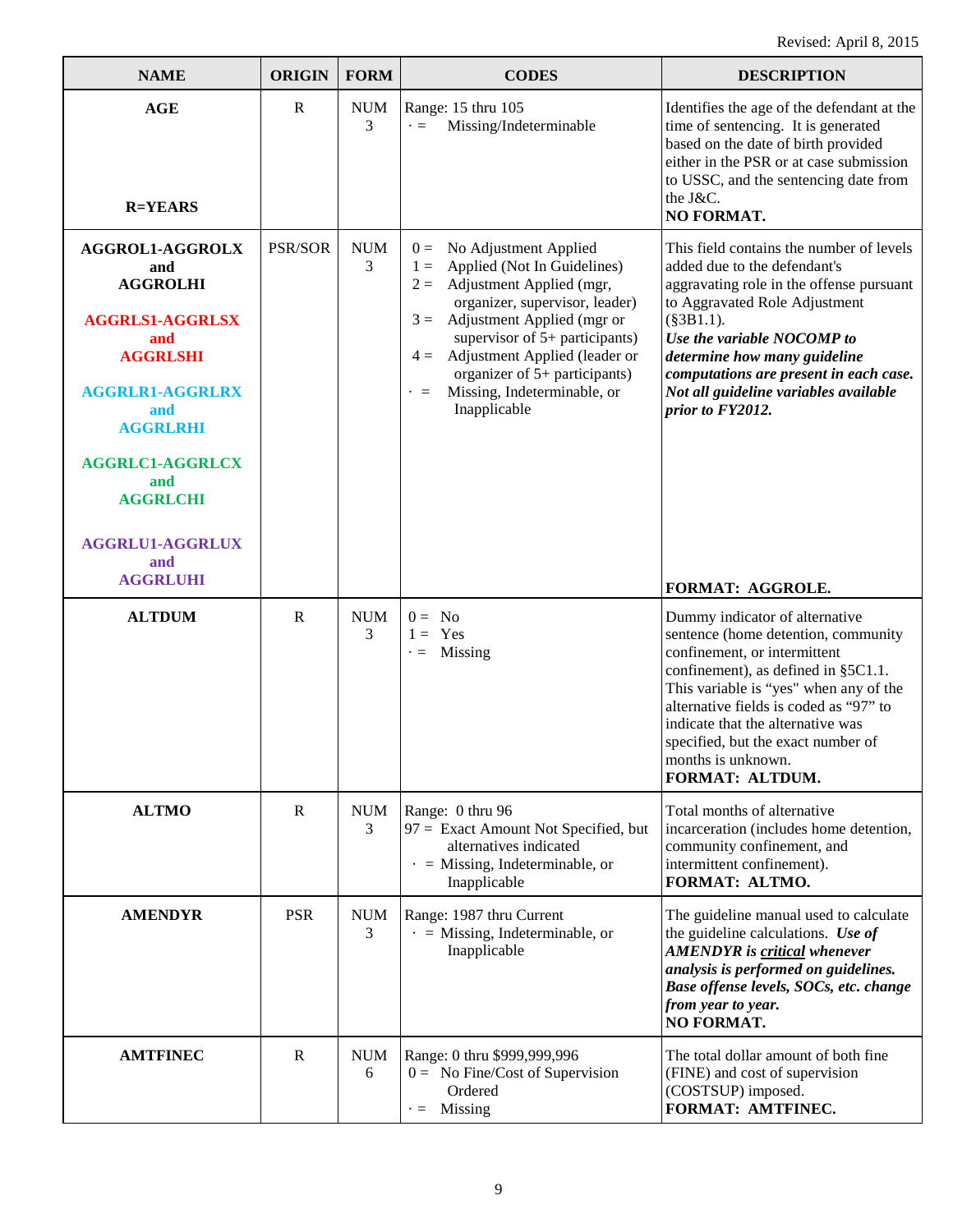| <b>NAME</b>                                                                                                                                                                                                                                                      | <b>ORIGIN</b> | <b>FORM</b>     | <b>CODES</b>                                                                                                                                                                           | <b>DESCRIPTION</b>                                                                                                                                                                                                                                                                                                                                                                                                                                                                                                                                                                                                                                                                                                                                                                                                      |
|------------------------------------------------------------------------------------------------------------------------------------------------------------------------------------------------------------------------------------------------------------------|---------------|-----------------|----------------------------------------------------------------------------------------------------------------------------------------------------------------------------------------|-------------------------------------------------------------------------------------------------------------------------------------------------------------------------------------------------------------------------------------------------------------------------------------------------------------------------------------------------------------------------------------------------------------------------------------------------------------------------------------------------------------------------------------------------------------------------------------------------------------------------------------------------------------------------------------------------------------------------------------------------------------------------------------------------------------------------|
| <b>AMTREST</b>                                                                                                                                                                                                                                                   | $\mathbf R$   | <b>NUM</b><br>6 | Range: 0 thru \$9,999,999,996<br>$0 =$ No Restitution Ordered<br>$\cdot =$ Missing                                                                                                     | Dollar amount of restitution. Similar to<br>the variable TOTREST.<br>FORMAT: AMTREST.                                                                                                                                                                                                                                                                                                                                                                                                                                                                                                                                                                                                                                                                                                                                   |
| <b>AMTTOTAL</b>                                                                                                                                                                                                                                                  | $\mathbf R$   | <b>NUM</b><br>6 | Range: 0 thru \$9,999,999,996<br>$0 = No Fine/Cost of Supervision or$<br><b>Restitution Ordered</b><br>$\cdot$ = Missing                                                               | Sum of the imposed dollar amounts of<br>fine (FINE), cost of supervision<br>(COSTSUP), and restitution<br>(TOTREST).<br>FORMAT: AMTTOTAL.                                                                                                                                                                                                                                                                                                                                                                                                                                                                                                                                                                                                                                                                               |
| <b>ARMCRIM</b>                                                                                                                                                                                                                                                   | <b>PSR</b>    | <b>NUM</b><br>3 | $-3$ = Adjustment Applied<br>$-2$ = Adjustment Applied<br>$-1$ = Applied (Not in USSG Manual)<br>$0 =$ Adjustment Not Applied<br>$\cdot$ = Missing, Indeterminable, or<br>Inapplicable | The number of levels to be subtracted<br>due to defendant's Acceptance of<br>Responsibility, (§3E1.1) for offenders<br>who receive the Armed Career Criminal<br>Adjustment (§4B1.4). This field is<br>collected separately from the overall<br>acceptance of responsibility field<br>(ACCTRESP). Note that the offender<br>may be eligible to receive a different<br>number of points for this field vs the<br>Chapter 2 and 3 computation since<br>being an armed career criminal can<br>change an offender's offense level.<br>FORMAT: ARMCRIM.                                                                                                                                                                                                                                                                       |
| <b>BASADJ1-BASADJX</b><br>and<br><b>BASADJHI</b><br><b>BASADS1-BASADSX</b><br>and<br><b>BASADSHI</b><br><b>BASADR1-BASADRX</b><br>and<br><b>BASADRHI</b><br><b>BASADC1-BASADCX</b><br>and<br><b>BASADCHI</b><br><b>BASADU1-BASADUX</b><br>and<br><b>BASADUHI</b> | <b>PSR</b>    | <b>NUM</b><br>3 | Range: -25 thru 90<br>Missing, Indeterminable, or<br>$\cdot =$<br>Inapplicable                                                                                                         | Base Offense Level (BOL) Adjustment<br>for those Chapter 2 guidelines that<br>require an increase or decrease in levels<br>to the BOL. One example of a<br>guideline using an adjustment to the<br>BOL is §2D1.2. The values of this<br>variable may change from year to year,<br>so AMENDYR should be referenced<br>for all data runs using guideline<br>computation variables. Use the<br>variable NOCOMP to determine how<br>many guideline computations are<br>present in each case. BOL<br>information is not useful unless used<br>in conjunction with the specific<br>corresponding guideline. For<br>example, select cases where the<br><b>GDLINEHI</b> is §2D1.2 and the<br>amendyr is 2010 to see the<br>adjustments for BASADJHI. Not all<br>guideline variables available prior to<br>FY2012.<br>NO FORMAT. |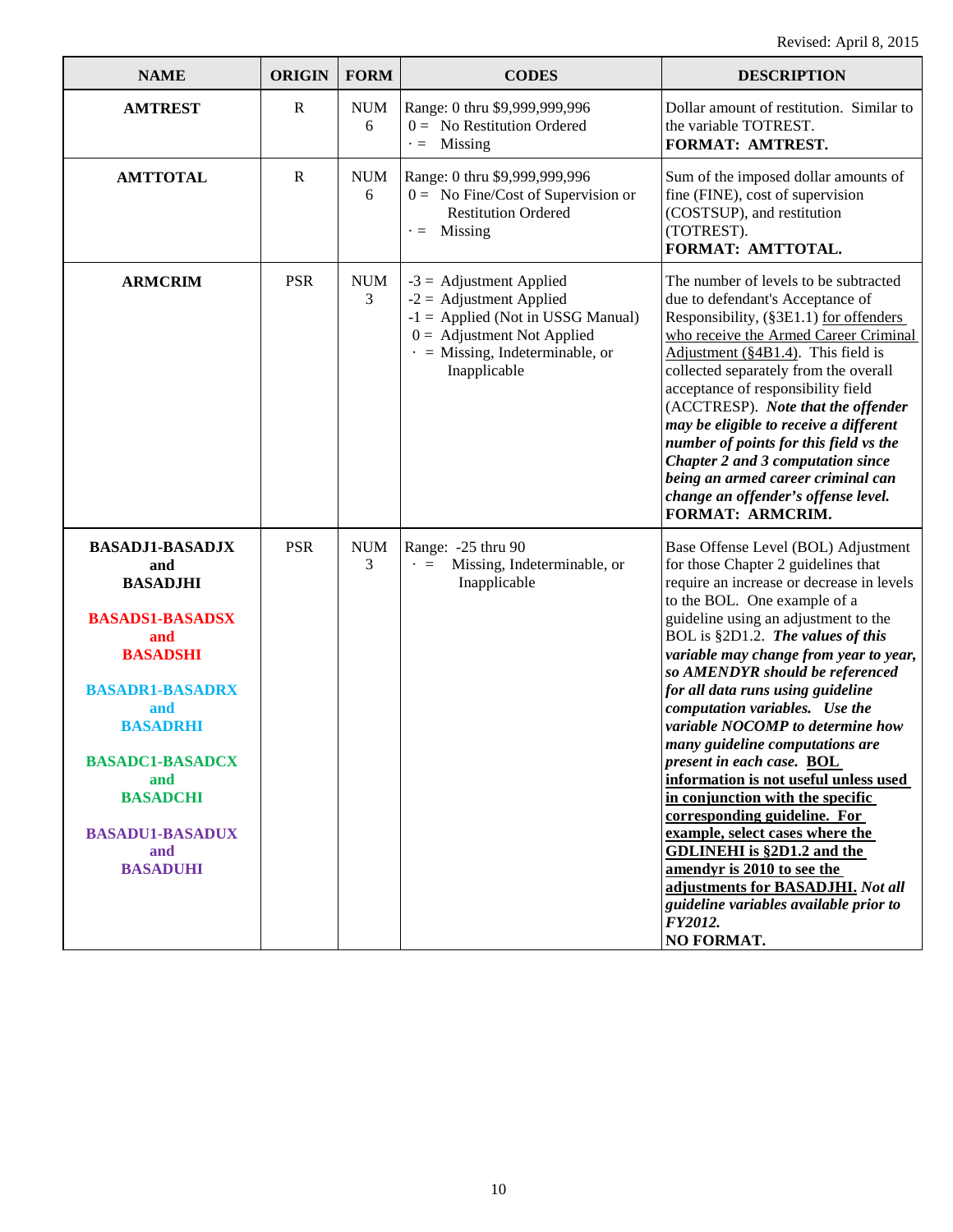| <b>NAME</b>                                                                                                                                                                                                                                                                      | <b>ORIGIN</b> | <b>FORM</b>      | <b>CODES</b>                                                              | <b>DESCRIPTION</b>                                                                                                                                                                                                                                                                                                                                                                                                                                                                                                                                                                                                                                                                                |
|----------------------------------------------------------------------------------------------------------------------------------------------------------------------------------------------------------------------------------------------------------------------------------|---------------|------------------|---------------------------------------------------------------------------|---------------------------------------------------------------------------------------------------------------------------------------------------------------------------------------------------------------------------------------------------------------------------------------------------------------------------------------------------------------------------------------------------------------------------------------------------------------------------------------------------------------------------------------------------------------------------------------------------------------------------------------------------------------------------------------------------|
| <b>BASE1-BASEX</b><br>and<br><b>BASEHI</b><br><b>BASES1-BASESX</b><br>and<br><b>BASESHI</b><br><b>BASER1-BASERX</b><br>and<br><b>BASERHI</b><br><b>BASEC1-BASECX</b><br>and<br><b>BASECHI</b><br><b>BASEU1-BASEUX</b><br>and<br><b>BASEUHI</b>                                   | PSR/SOR       | <b>NUM</b><br>3  | Range: 0 thru 90<br>$\cdot$ = Missing, Indeterminable, or<br>Inapplicable | Base Offense Level (BOL) is the<br>starting point for computing a guideline<br>computation. Note that this field<br>includes any values recorded in the<br>corresponding base adjust fields (see<br>BASADJ1-BASADJX, etc.). The<br>values of this variable may change<br>from year to year, so AMENDYR<br>should be referenced for all data runs<br>using guideline computation variables.<br>Use the variable NOCOMP to<br>determine how many guideline<br>computations are present in each case.<br><b>BOL</b> information is not useful unless<br>used in conjunction with the specific<br>corresponding guideline. Not all<br>guideline variables available prior to<br>FY2012.<br>NO FORMAT. |
| <b>BASEL1-BASELX</b><br>and<br><b>BASELHI</b><br><b>BASESL1-BASESLX</b><br>and<br><b>BASESLHI</b><br><b>BASERL1-BASERLX</b><br>and<br><b>BASERLHI</b><br><b>BASECL1-BASECLX</b><br>and<br><b>BASECLHI</b><br><b>BASEUL1-BASEULX</b><br>and                                       | <b>PSR</b>    | <b>CHAR</b><br>3 | Range: A-C<br>$\cdot$ = Missing, Indeterminable, or<br>Inapplicable       | This field identifies which subsection or<br>label of the BOL was applied if<br>applicable (some BOLs do not contain<br>any subsections). The values of this<br>variable may change from year to year,<br>so AMENDYR should be referenced<br>for all data runs using guideline<br>computation variables. Use the<br>variable NOCOMP to determine how<br>many guideline computations are<br>present in each case. BOL<br>information is not useful unless used<br>in conjunction with the specific<br>corresponding guideline.<br>Not all guideline variables available<br>prior to FY2012.                                                                                                        |
| <b>BASEULHI</b><br><b>BASLN1-BASLNX</b><br>and<br><b>BASLNHI</b><br><b>BASLNS1-BASLNSX</b><br>and<br><b>BASLNSHI</b><br><b>BASLNR1-BASLNRX</b><br>and<br><b>BASLNRHI</b><br><b>BASLNC1-BASLNCX</b><br>and<br><b>BASLNCHI</b><br><b>BASLNU1-BASLNUX</b><br>and<br><b>BASLNUHI</b> | <b>PSR</b>    | <b>NUM</b><br>3  | Range: $1 - 8$<br>$\cdot$ = Missing, Indeterminable, or<br>Inapplicable   | NO FORMAT.<br>This field identifies which base offense<br>level line number was applied if<br>applicable (some BOLs do not contain<br>any line numbers). The values of this<br>variable may change from year to year,<br>so AMENDYR should be referenced<br>for all data runs using guideline<br>computation variables. Use the<br>variable NOCOMP to determine how<br>many guideline computations are<br>present in each case. BOL<br>information is not useful unless used<br>in conjunction with the specific<br>corresponding guideline.<br>Not all guideline variables available<br>prior to FY2012.<br>NO FORMAT.                                                                           |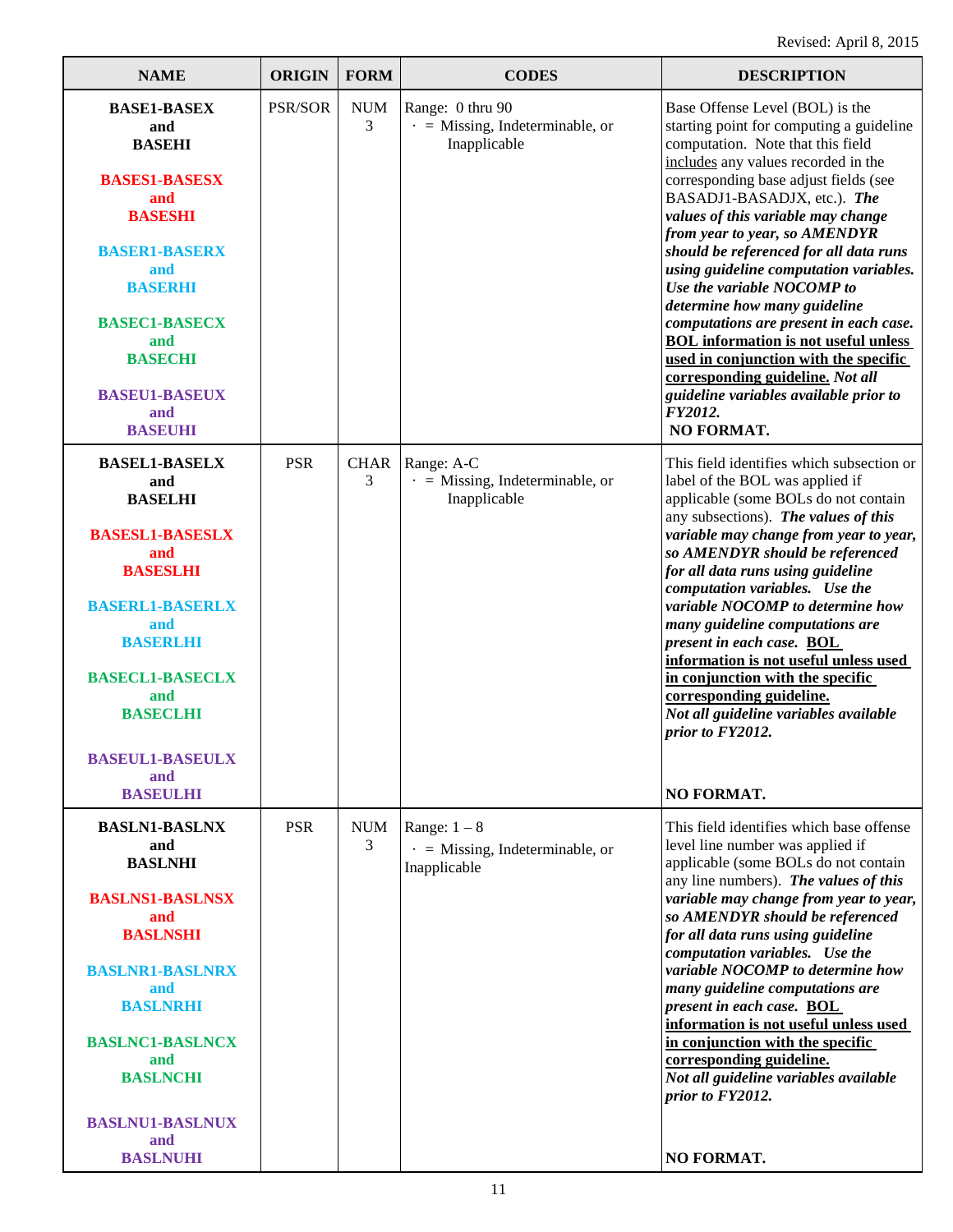| <b>NAME</b>     | <b>ORIGIN</b> | <b>FORM</b>     | <b>CODES</b>                                                                                                                                                                                                                                 | <b>DESCRIPTION</b>                                                                                                                                                                                                                                                                                                                                                                                                                                                                                                                                                  |
|-----------------|---------------|-----------------|----------------------------------------------------------------------------------------------------------------------------------------------------------------------------------------------------------------------------------------------|---------------------------------------------------------------------------------------------------------------------------------------------------------------------------------------------------------------------------------------------------------------------------------------------------------------------------------------------------------------------------------------------------------------------------------------------------------------------------------------------------------------------------------------------------------------------|
| <b>BLAKPOST</b> | $\mathbb{R}$  | <b>NUM</b><br>3 | $0 = Pre-Blakely Time Period (Oct.1,$<br>2003 thru June 24, 2004)<br>$1 =$ Post-Blakely Time Period (June 25,<br>2004 thru Sept. 30, 2004)                                                                                                   | This field indicates which time period a<br>case falls within in the FY2004 datafile.<br>This field can be used to separate cases<br>for pre and post-Blakely analyses and<br>only exists on the FY2004 datafile.<br>FORMAT: BLAKPOST.                                                                                                                                                                                                                                                                                                                              |
| <b>BODINJ</b>   | $\mathbf R$   | <b>NUM</b><br>3 | $0 = No$ (Includes Missing)<br>$1 = \text{Yes}$                                                                                                                                                                                              | Indicator of whether the offense<br>includes an SOC enhancement for any<br>type of bodily injury. This variable is<br>not available after FY2001.<br>NO FORMAT.                                                                                                                                                                                                                                                                                                                                                                                                     |
| <b>BOOKER2</b>  | $\mathbb{R}$  | <b>NUM</b><br>3 | $0 =$<br>Within Range<br>Above Departure<br>$1 =$<br>$2 =$<br>Government Sponsored<br>$3 =$<br><b>Below Range</b><br>Missing, Indeterminable, or<br>$\cdot =$<br>Inapplicable                                                                | This variable is a collapsed version of<br><b>BOOKERCD: BOOKERCD values of</b><br>0 get collapsed into BOOKER2=0;<br>BOOKERCD values of 1,2,3, or 4 get<br>collapsed into BOOKER2=1;<br>BOOKERCD values of 5, 6, or 7 get<br>collapsed into BOOKER2=2;<br>BOOKERCD values of 8, 9, 10, or 11<br>get collapsed into BOOKER2=3. This<br>field is only available on or after the<br><b>Booker Supreme Court Decision in</b><br>Fiscal Year 2005.<br>FORMAT: BOOKTWO.                                                                                                   |
| <b>BOOKER3</b>  | $\mathbf R$   | <b>NUM</b><br>3 | $0 =$<br>Within Range<br>$1 =$<br><b>Upward Departure</b><br>$2 =$<br>Above Range<br>$3 =$<br>Government Sponsored<br>$4 =$<br>Downward Departure<br>$5 =$<br><b>Below Range</b><br>Missing, Indeterminable, or<br>$\cdot =$<br>Inapplicable | This variable is a collapsed version of<br>BOOKERCD: BOOKERCD values of<br>0 get collapsed into BOOKER3=0;<br>BOOKERCD values of 1 or 2 get<br>collapsed into BOOKER3=1;<br>BOOKECD values of 3 or 4 get<br>collapsed into BOOKER3=2.<br>BOOKERCD values of 5, 6, or 7 get<br>collapsed into BOOKER3=3;<br>BOOKERCD values of 8 or 9 get<br>collapsed into BOOKER3=4;<br>BOOKERCD values of 10 or 11 get<br>collapsed into BOOKER3=5.<br>This field is only available on or after<br>the Booker Supreme Court Decision in<br>Fiscal Year 2005.<br>FORMAT: BOOKTHRE. |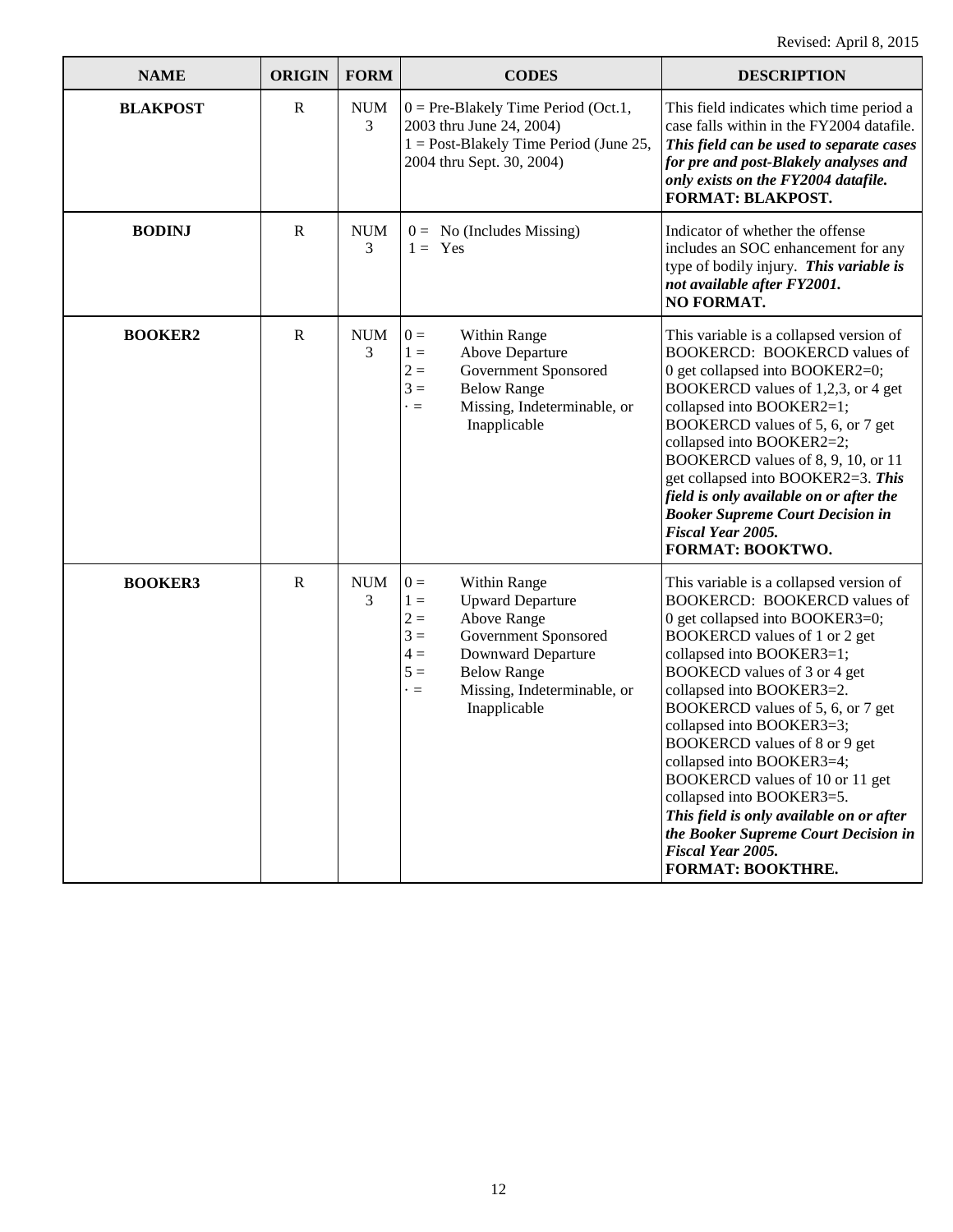| <b>NAME</b>            | <b>ORIGIN</b> | <b>FORM</b>               | <b>CODES</b>                                                                                                                                                                                                                                                                                                                                                                                                                                                                                                                     | <b>DESCRIPTION</b>                                                                                                                                                                                                                                                                                                                                                                                                                                                                                                                                                                                |
|------------------------|---------------|---------------------------|----------------------------------------------------------------------------------------------------------------------------------------------------------------------------------------------------------------------------------------------------------------------------------------------------------------------------------------------------------------------------------------------------------------------------------------------------------------------------------------------------------------------------------|---------------------------------------------------------------------------------------------------------------------------------------------------------------------------------------------------------------------------------------------------------------------------------------------------------------------------------------------------------------------------------------------------------------------------------------------------------------------------------------------------------------------------------------------------------------------------------------------------|
| <b>BOOKERCD</b>        | $\mathbf R$   | <b>NUM</b><br>3           | $0 =$<br>Within Range<br>$1 =$<br><b>Upward Departure</b><br>$2 =$<br><b>Upward Departure w/Booker</b><br>$3 =$<br>Above Range w/Booker<br>Remaining Above Range<br>$4 =$<br>$5 =$<br>5K1.1/Substantial Assistance<br>$6 =$<br>Early Disposition/5K3.1<br>$7 =$<br>Government Sponsored -<br><b>Below Range</b><br>Downward Departure<br>$8 =$<br>Downward Departure<br>$9 =$<br>w/Booker<br>Below Range w/Booker<br>$10=$<br>$11 =$<br><b>Remaining Below Range</b><br>Missing, Indeterminable, or<br>$\cdot =$<br>Inapplicable | Assigns cases to one of the 12 post-<br>Booker reporting categories based on<br>relationship between the sentence and<br>guideline range and the reason(s) given<br>for being outside of the range. For more<br>detailed information on the Booker<br>reporting categories, please see<br>Appendix A of the Commission's most<br>recent Sourcebook of Federal<br>Sentencing Statistics. This field is only<br>available for cases sentenced since the<br><b>U.S. v Booker Supreme Court decision</b><br>$(1/12/05)$ in FY2005.<br><b>FORMAT: BOOKERCD.</b>                                        |
| <b>BOOKPOST</b>        | $\mathbf R$   | <b>NUM</b><br>3           | $0 = Pre-Booker$ Time Period (Oct.1,<br>2004 thru January 11, 2005)<br>$1 = Post-Booker Time Period (January)$<br>12, 2005 thru Sept. 30, 2005)                                                                                                                                                                                                                                                                                                                                                                                  | This field indicates which time period a<br>case falls within in the FY2005 datafile.<br>This field can be used to separate cases<br>for pre and post-Booker analyses and<br>only exists on the FY2005 datafile.<br>FORMAT: BOOKPOST.                                                                                                                                                                                                                                                                                                                                                             |
| <b>CAFROM1-CAFROMX</b> | PSR/SOR       | <b>NUM</b><br>8<br>(12.4) | Range: 0.01 to 9999996.9999<br>Missing, Indeterminable, or<br>$\cdot =$<br>Inapplicable                                                                                                                                                                                                                                                                                                                                                                                                                                          | The low end of the range of chemical<br>weight for first through nth chemical<br>types (CHEMTYP1-CHEMTYPX)<br>when a range instead of an exact<br>amount was specified. Use this field<br>with CATO1-CATOX which is the<br>upper end of the weight ranges. The<br>weights are reported in different units<br>of measure (CUNIT1-CUNITX) which<br>need to be accounted for. See<br><b>CHMAM1-CHMAMX</b> for cases with<br>exact weights.<br>NO FORMAT.                                                                                                                                             |
| <b>CAROFFAP</b>        | $\mathbf R$   | <b>NUM</b><br>3           | $0 =$<br>Not Applied<br>$1 =$<br>Applied<br>Missing or Indeterminable<br>$\cdot =$                                                                                                                                                                                                                                                                                                                                                                                                                                               | Indicator to whether Career Offender<br>status was applied under §4B1.1. This<br>field is "1" when CAROFFLV>0.<br>FORMAT: CAROFFAP.                                                                                                                                                                                                                                                                                                                                                                                                                                                               |
| <b>CAROFFEN</b>        | PSR/SOR       | <b>NUM</b><br>3           | $-3 =$<br><b>Adjustment Applied</b><br>$-2 =$<br><b>Adjustment Applied</b><br>Applied (Not in USSG<br>$-1 =$<br>Manual)<br><b>Adjustment Not Applied</b><br>$0 =$<br>Missing, Indeterminable, or<br>$\cdot =$<br>Inapplicable                                                                                                                                                                                                                                                                                                    | The number of levels to be subtracted<br>from the Career Offender Offense Level<br>(CAROFFLV) due to defendant's<br>Acceptance of Responsibility, (§3E1.1)<br>for offenders who receive the Career<br>Offender Adjustment (§4B1.1). This<br>field is collected separately from the<br>overall acceptance of responsibility<br>field (ACCTRESP). Note that the<br>offender may be eligible to receive a<br>different number of points for this field<br>vs the Chapter 2 and 3 computation<br>since being an armed career criminal<br>can change an offender's offense level.<br>FORMAT: CAROFFEN. |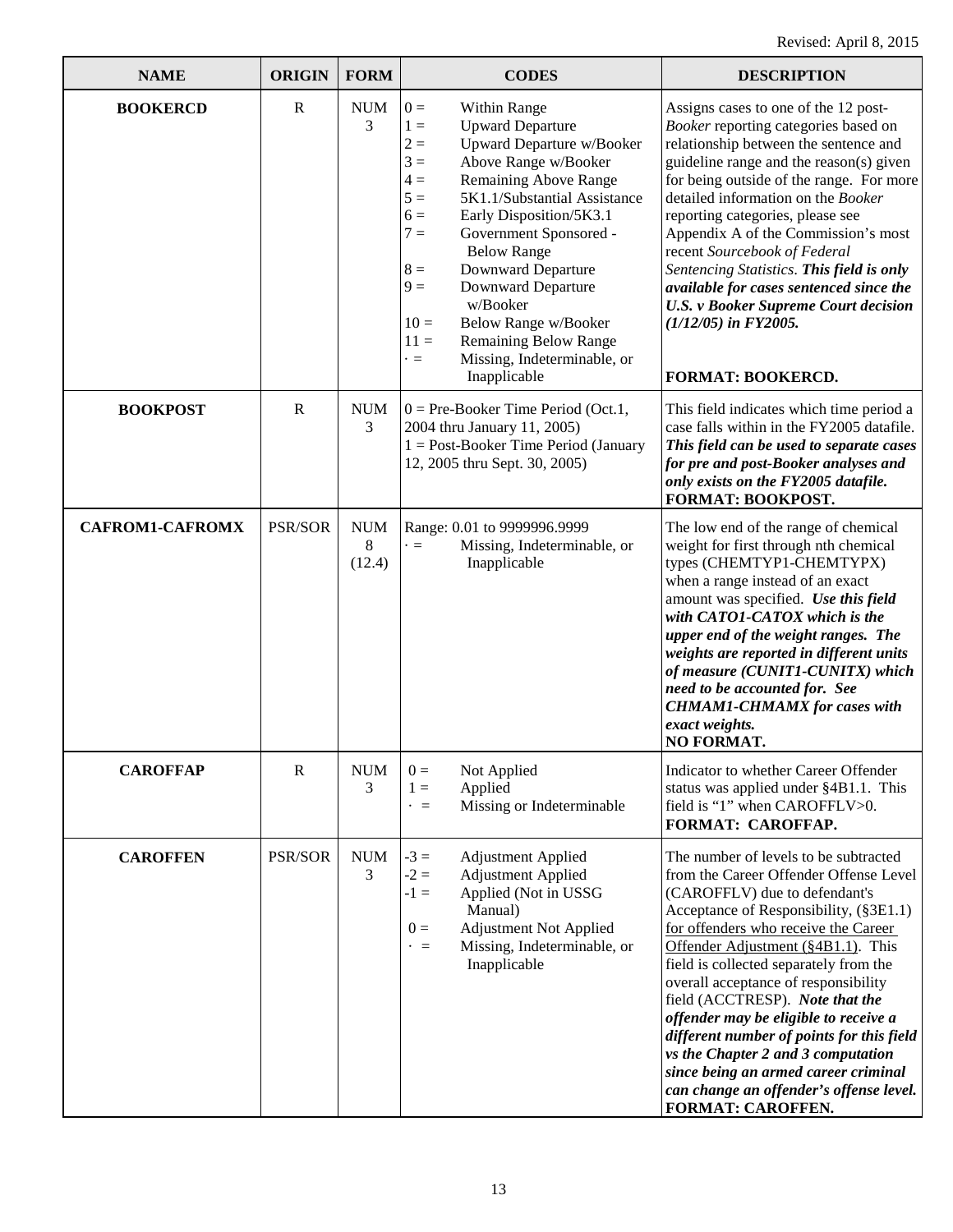| <b>NAME</b>                | <b>ORIGIN</b> | <b>FORM</b>               | <b>CODES</b>                                                                            | <b>DESCRIPTION</b>                                                                                                                                                                                                                                                                                                                                                                                                                                                                                                                                                                                                                                                                                                                                                                                                                                                              |
|----------------------------|---------------|---------------------------|-----------------------------------------------------------------------------------------|---------------------------------------------------------------------------------------------------------------------------------------------------------------------------------------------------------------------------------------------------------------------------------------------------------------------------------------------------------------------------------------------------------------------------------------------------------------------------------------------------------------------------------------------------------------------------------------------------------------------------------------------------------------------------------------------------------------------------------------------------------------------------------------------------------------------------------------------------------------------------------|
| <b>CAROFFLV</b>            | PSR/SOR       | $\rm{NUM}$<br>3           | Range: 0 thru 90<br>Missing or Indeterminable<br>$\cdot =$                              | Offense Level due to the application of<br>career offender status under §4B1.1.<br>Does not include any adjustments<br>applied through Acceptance of<br>Responsibility (CAROFFEN).<br>NO FORMAT.                                                                                                                                                                                                                                                                                                                                                                                                                                                                                                                                                                                                                                                                                |
| CATO1-CATOX                | PSR/SOR       | <b>NUM</b><br>8<br>(12.4) | Range: 0.01 to 9999996.9999<br>Missing, Indeterminable, or<br>$\cdot =$<br>Inapplicable | The high end of the range of chemical<br>weight for first through nth chemical<br>types (CHEMTYP1-CHEMTYPX)<br>when a range instead of an exact<br>amount was specified. Use this field<br>with CAFROM1-CAFROMX which is<br>the lower end of the weight ranges.<br>The weights are reported in different<br>units of measure (CUNIT1-CUNITX)<br>which need to be accounted for. See<br><b>CHMAM1-CHMAMX</b> for cases with<br>exact weights.<br><b>NO FORMAT.</b>                                                                                                                                                                                                                                                                                                                                                                                                               |
| <b>CDESCRIP1-CDESCRIP5</b> | <b>PSR</b>    | <b>CHAR</b><br>50         | <b>Text Field</b>                                                                       | Text description of chemical involved<br>for cases coded as "Other" in<br>CHEMTYP1-CHEMTYPX. Note that<br>this was renamed in FY2003 to<br><b>CHEMDES1-CHEMDESX.</b><br>NO FORMAT.                                                                                                                                                                                                                                                                                                                                                                                                                                                                                                                                                                                                                                                                                              |
| <b>CH5G13ST</b>            | J&C           | <b>NUM</b>                | Range: 1 thru 9<br>Missing, Indeterminable, or<br>$\cdot =$<br>Inapplicable             | Specifies any time (in months) granted<br>under §5G1.3 (This guideline directs<br>judges to give credit for state sentences<br>the defendant is generally currently<br>serving for offense conduct which<br>overlaps with the conduct in the instant<br>federal offense). See also CH5G13YN<br>prior to FY2011. When time granted<br>under $\S$ 5G1.3 is added to the time<br>imposed this will often account for the<br>full minimum time to be sentenced<br>within the guideline range. This field<br><b>DOES NOT include sentences of time</b><br>imposed in days or months or time<br>served amounts. Please refer to<br>Federal_Sentencing_Data_Analysis.pdf<br>for a complete explanation of the<br>Commission's sentencing variables.<br>See also TOTDAYS, SENTTOT,<br>SENTTOT0, SENSPLT, SENSPLT0.<br>This field is not available prior to<br>FY2003.<br>NO SAS FORMAT. |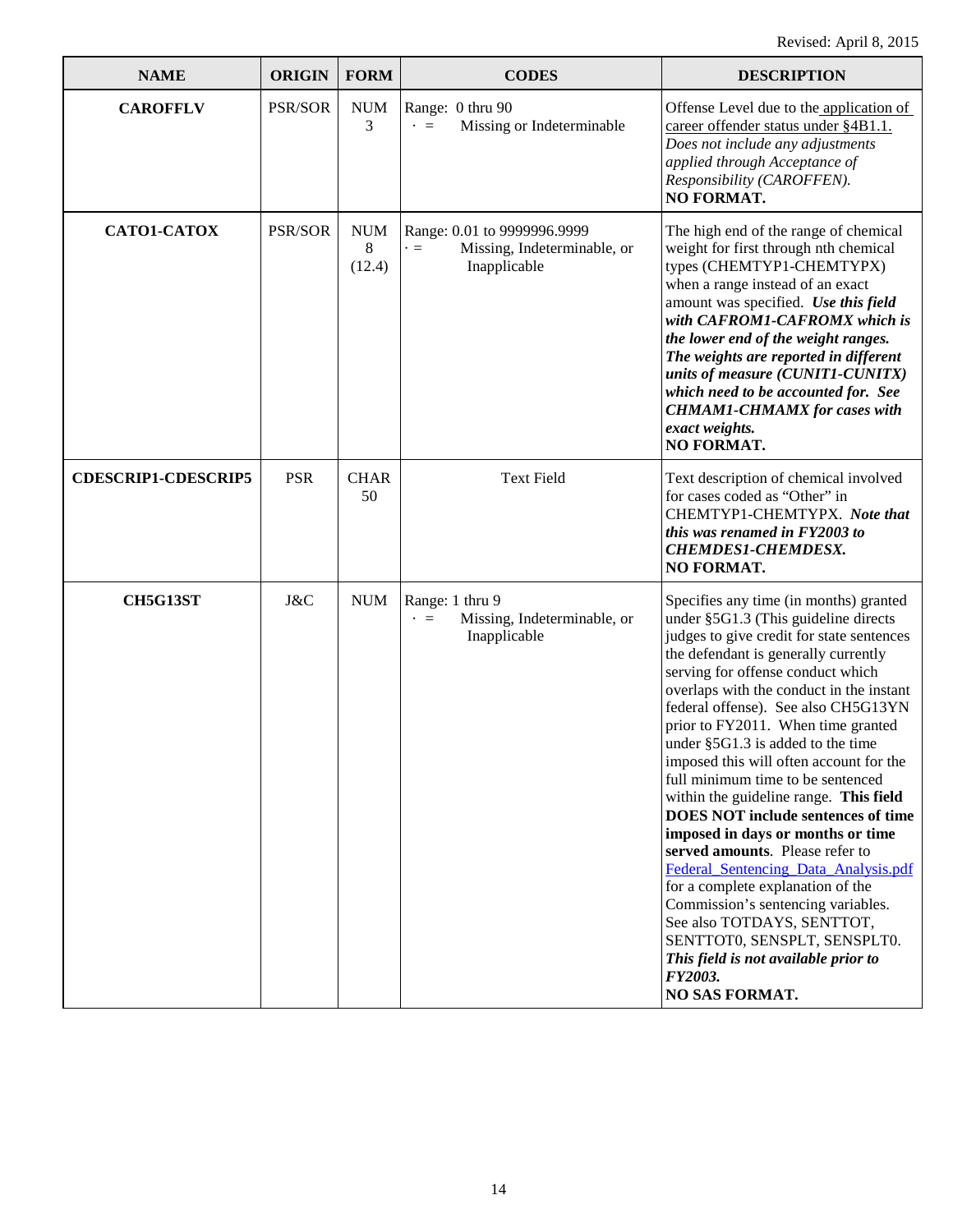| <b>NAME</b>                             | <b>ORIGIN</b> | <b>FORM</b>               | <b>CODES</b>                                                                                                                                                                                                                                                                                           | <b>DESCRIPTION</b>                                                                                                                                                                                                                                                                                                                                                                                                                                                                                                                     |
|-----------------------------------------|---------------|---------------------------|--------------------------------------------------------------------------------------------------------------------------------------------------------------------------------------------------------------------------------------------------------------------------------------------------------|----------------------------------------------------------------------------------------------------------------------------------------------------------------------------------------------------------------------------------------------------------------------------------------------------------------------------------------------------------------------------------------------------------------------------------------------------------------------------------------------------------------------------------------|
| CH5G13YN                                | J&C           | <b>NUM</b><br>3           | $0 = No$<br>$1 = Yes$<br>$\cdot$ = Missing, Indeterminable, or<br>Inapplicable                                                                                                                                                                                                                         | Dummy variable to indicate whether<br>any credit under §5G1.3 was applied to<br>the sentence (This guideline directs<br>judges to give credit for state sentences<br>the defendant is generally currently<br>serving for offense conduct which<br>overlaps with the conduct in the instant<br>federal offense). Note that many J&Cs<br>do not specify how much time is<br>specifically granted, but if the amount is<br>available it is entered into field<br>CH5G13ST. This field is available<br>FY2003-FY2011.<br>FORMAT: CH5G13YN. |
| <b>CHAP2</b>                            | $\mathbb{R}$  | <b>NUM</b><br>3           | Range: 3 thru 90<br>Missing, Indeterminable, or<br>$\cdot =$<br>Inapplicable                                                                                                                                                                                                                           | Base Offense Level plus Chapter Two<br>SOCs (Proxy for offense seriousness).<br>This variable does not include Chapter<br>Three Adjustments and uses the primary<br>sentencing guideline variables (ex.<br>BASEHI).<br>NO FORMAT.                                                                                                                                                                                                                                                                                                      |
| <b>CHEMDES1-CHEMDESX</b>                | <b>PSR</b>    | <b>CHAR</b><br>50         | <b>Text Field</b>                                                                                                                                                                                                                                                                                      | Text description of chemical involved<br>for cases coded as "Other" in<br>CHEMTYP1-CHEMTYPX. Note that<br>this field was renamed in FY03 from<br><b>CDESCRIP1-CDESCRIP5.</b><br><b>NO FORMAT.</b>                                                                                                                                                                                                                                                                                                                                      |
| <b>CHEMTYP1-CHEMTYPX</b>                | <b>JC/PSR</b> | <b>NUM</b><br>3           | Range: 1 thru 77<br>(See Code Attachment)                                                                                                                                                                                                                                                              | For cases involving chemicals, this<br>variable is an indicator of the first thru<br>nth types of chemicals. Multiple<br>chemicals are not necessarily ordered<br>by which will incur the highest penalty<br>(base offense level), but, rather, simply<br>in the order in which they are reported<br>in the PSR or J&C.<br><b>FORMAT: CHEMTYP.</b>                                                                                                                                                                                     |
| <b>CHMAM1-CHMAMX</b><br>$R = WGT1-WGT5$ | PSR/SOR       | <b>NUM</b><br>8<br>(12.4) | Range: 0.01 thru 9999999.9997<br>$77777777777 =$ Used when an<br>ambiguous amount<br>is given (e.g., More<br>than 1 KG)<br>Used when the<br>$9999999.9997 =$<br>chemical amount is<br>specified in a range<br>(e.g., between 6 and<br>8 G)<br>Missing, Indeterminable, or<br>$\cdot =$<br>Inapplicable | Amount of the first through nth<br>chemical types (CHEMTYP1-<br>CHEMTYPX) for which the defendant<br>was held responsible. The weights are<br>reported in several units of measure<br>(CUNIT1-CUNITX). For Range<br>amounts, see CAFROM1-CAFROMX<br>and CATO1-CATOX.<br>NO FORMAT.                                                                                                                                                                                                                                                     |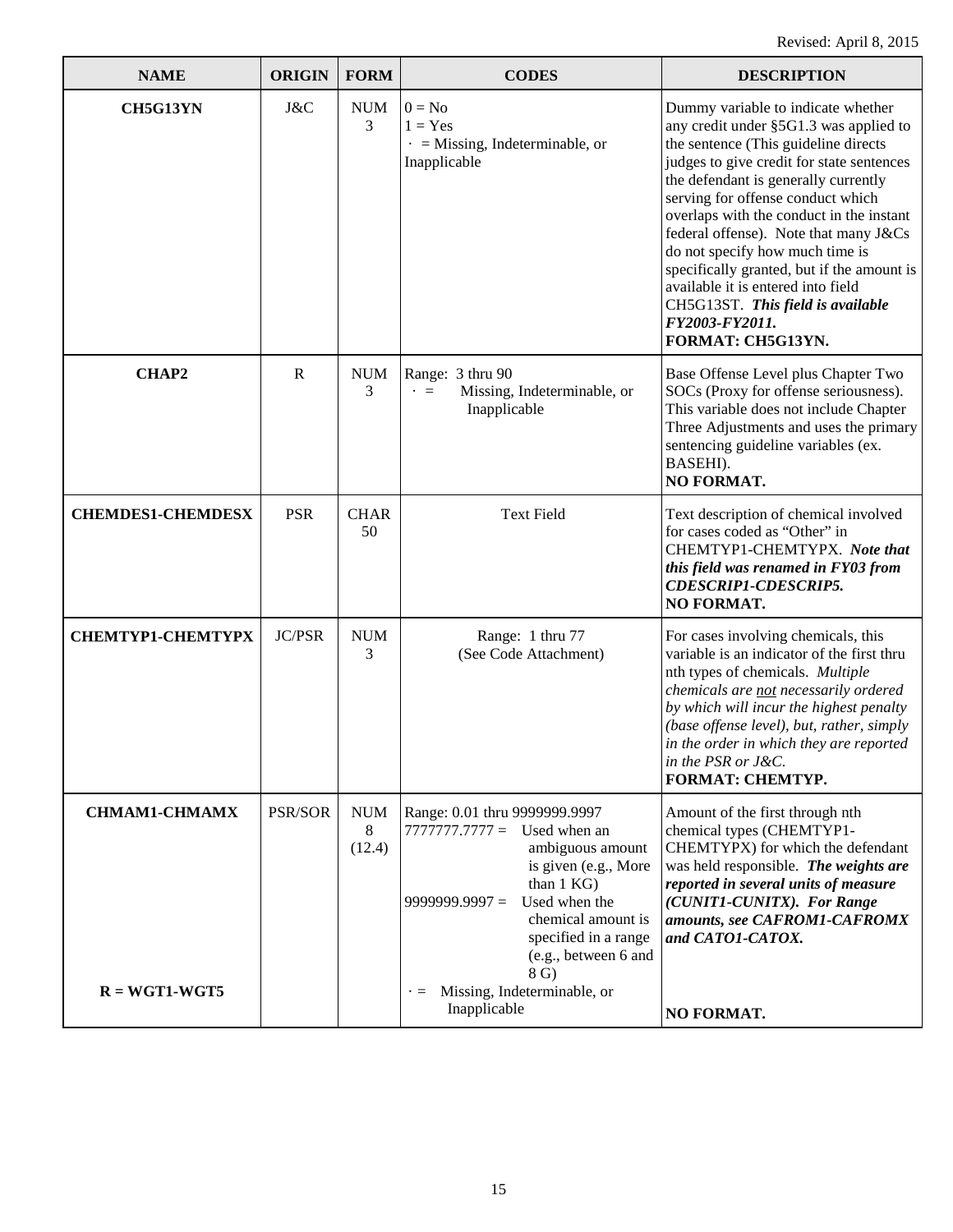| <b>NAME</b>       | <b>ORIGIN</b> | <b>FORM</b>        | <b>CODES</b>                                                                                                                                                                                                                                                                                                                                                                                                             | <b>DESCRIPTION</b>                                                                                                                                                                                                                                                            |
|-------------------|---------------|--------------------|--------------------------------------------------------------------------------------------------------------------------------------------------------------------------------------------------------------------------------------------------------------------------------------------------------------------------------------------------------------------------------------------------------------------------|-------------------------------------------------------------------------------------------------------------------------------------------------------------------------------------------------------------------------------------------------------------------------------|
| CHP2CHG1-CHP2CHGX | <b>SOR</b>    | <b>NUM</b><br>3    | $1 =$ Safety Valve<br>2= Drug Amount<br>$3 = BOL$<br>$4 = Loss$ Amount<br>$5 = Weapon$<br>6 = Amendment Year<br>$7 = CH2$ change box marked on SOR<br>but details not provided<br>$777 - 779 = Other$<br>$\cdot$ = Missing, Indeterminable, or<br>Inapplicable                                                                                                                                                           | Identifies changes, if any, made by the<br>court to findings of fact, as listed in the<br>Ch.2 changes to PSR section of the<br>SOR. Field not available prior to<br>FY2006. Codes 7, 778, and 779 were<br>added during FY2007.<br>FORMAT: CHP2CHG.                           |
| CHP2TXT1-CHP2TXTX | <b>SOR</b>    | <b>CHAR</b><br>250 | <b>Text Field</b>                                                                                                                                                                                                                                                                                                                                                                                                        | Text field description of "other"<br>changes made by the court to findings<br>of fact, as listed in the Ch. 2 Section of<br>the SOR (See code 777 in CHP2CHG1-<br>CHP2CHGX). Field not available prior<br>to FY2006.<br><b>NO FORMAT.</b>                                     |
| СНРЗСНС1-СНРЗСНСХ | <b>SOR</b>    | <b>NUM</b><br>3    | $1 =$ Position of Trust<br>2= Vulnerable Victim<br>$3=$ Official Victim<br>4= Restraint of Victim<br>5 = Mitigating Role<br>6 = Aggravating Role<br>$7=Obstruction$<br>8 = Reckless Endangerment<br>$9$ = Acceptance<br>10= Use of Minor<br>11= Grouping of Counts<br>$12 = CH3$ change box marked on SOR<br>but details not provided<br>$777 - 779 = Other$<br>Missing, Indeterminable, or<br>$\cdot =$<br>Inapplicable | Identifies changes, if any, made by the<br>court to findings of fact, as listed in the<br>Ch.3 changes to PSR section of the<br>SOR. This field is only available for<br>cases on or after FY2006. Codes 12,<br>778, and 779 were added during<br>FY2007.<br>FORMAT: CHP3CHG. |
| СНРЗТХТ1-СНРЗТХТХ | <b>SOR</b>    | <b>CHAR</b><br>250 | <b>Text Field</b>                                                                                                                                                                                                                                                                                                                                                                                                        | Text description of "other" changes<br>made by the court to findings of fact, as<br>listed in the Ch. 3 Section of the SOR<br>(See code 777 in CHP3CHG1-<br>CHP3CHGX). This field is only<br>available for cases on or after FY2006.<br>NO SAS FORMAT.                        |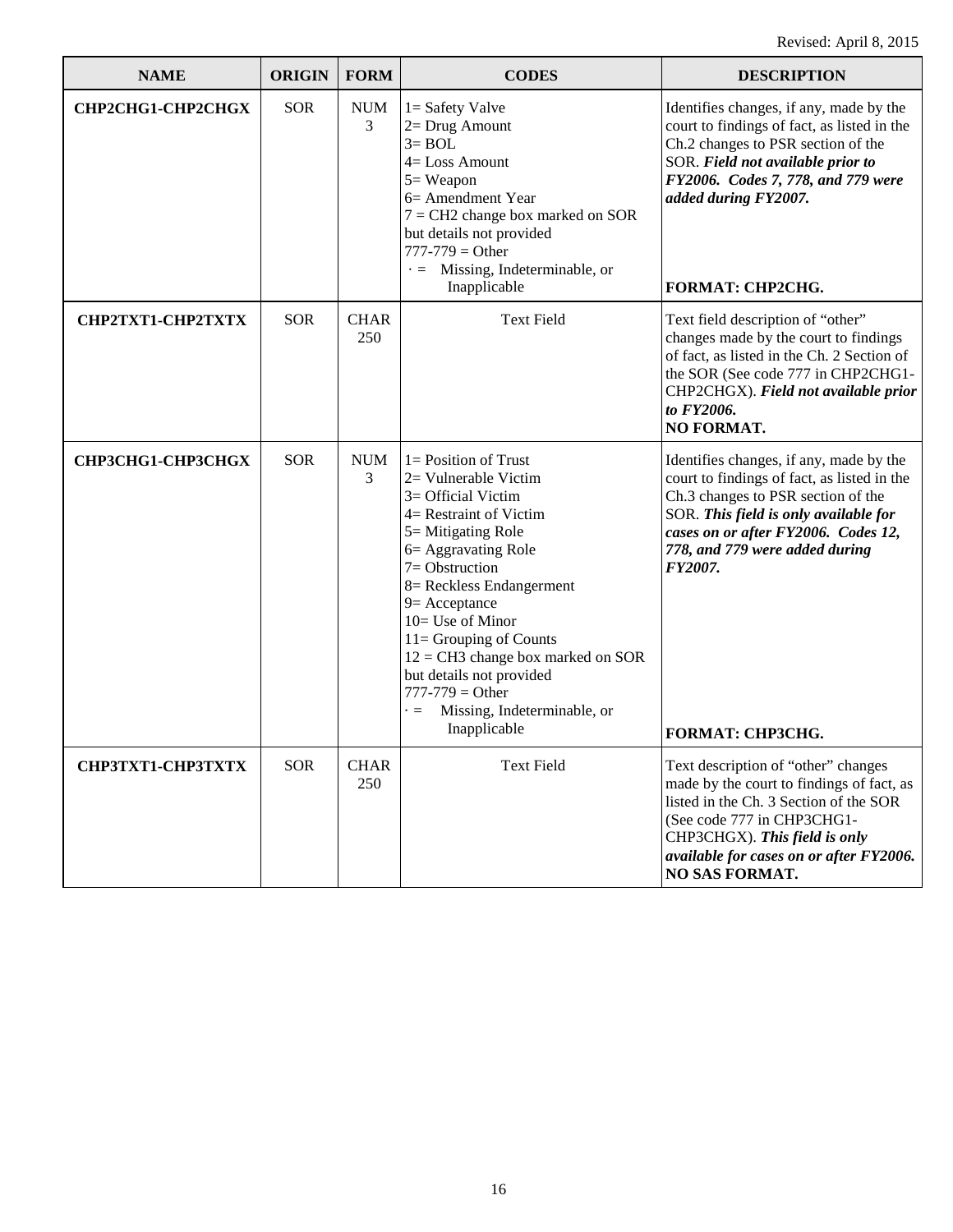| <b>NAME</b>                       | <b>ORIGIN</b> | <b>FORM</b>        | <b>CODES</b>                                                                                                                                                                                                                                                                                                                                                                                                                                                       | <b>DESCRIPTION</b>                                                                                                                                                                                                                                                                                                                                                                                                                                              |
|-----------------------------------|---------------|--------------------|--------------------------------------------------------------------------------------------------------------------------------------------------------------------------------------------------------------------------------------------------------------------------------------------------------------------------------------------------------------------------------------------------------------------------------------------------------------------|-----------------------------------------------------------------------------------------------------------------------------------------------------------------------------------------------------------------------------------------------------------------------------------------------------------------------------------------------------------------------------------------------------------------------------------------------------------------|
| CHP4CHG1-CHP4CHGX                 | <b>SOR</b>    | <b>NUM</b><br>3    | $l =$ Removing CH Events<br>2= Removing CJ Points<br>3= Removing Recency Points<br>4= Armed Career Criminal<br>5 = Career Offender<br>6= Career Sex Offender<br>7= Changing Points Assigned to Events<br>$8 = Add CH Event$<br>$9 = Add Under CJ points [§4A1.1(d)]$<br>$10 =$ Add recency points [§4A1.1(e)]<br>$11 = CH3$ change box marked on SOR<br>but details not provided<br>$777 - 779 = Other$<br>Missing, Indeterminable, or<br>$\equiv$<br>Inapplicable | Identifies changes, if any, made by the<br>court to findings of fact, as listed in the<br>Ch.4 section of the SOR. This field is<br>only available for cases on or after<br>FY2006. Codes 7-11, 778, and 779<br>were added during FY2007.<br><b>FORMAT: CHP4CHG.</b>                                                                                                                                                                                            |
| CHP4TXT1-CHP4TXTX                 | <b>SOR</b>    | <b>CHAR</b><br>250 | <b>Text Field</b>                                                                                                                                                                                                                                                                                                                                                                                                                                                  | Text description of "other" changes<br>made by the court to findings of fact, as<br>listed in the Ch. 4 Section of the SOR<br>(See code 777 in CHP4CHG1-<br>CHP4CHGX). This field is only<br>available for cases on or after FY2006.<br><b>NO SAS FORMAT.</b>                                                                                                                                                                                                   |
| <b>CIRCDIST</b>                   | $\mathbf R$   | <b>NUM</b><br>3    | Range: 1 thru 94<br>(See Code Attachment)                                                                                                                                                                                                                                                                                                                                                                                                                          | Districts in the order in which they<br>appear in the Commission's Sourcebook<br>of Federal Sentencing Statistics.<br>Generated from DISTRICT and<br>MONCIRC.<br><b>FORMAT: CIRCDIST.</b>                                                                                                                                                                                                                                                                       |
| <b>CITIZEN</b><br><b>R=NEWCIT</b> | <b>PSR</b>    | <b>NUM</b><br>3    | U.S. Citizen<br>$1 =$<br>$2 =$ Resident/Legal Alien<br>$3 =$ Illegal Alien<br>Not a U.S. Citizen/Alien Status<br>$4 =$<br>Unknown<br>$5 =$ Extradited Alien<br>$\cdot$ = Missing or Indeterminable                                                                                                                                                                                                                                                                 | Identifies the nature of defendant's<br>citizenship with respect to the United<br>States. Value 5 (Extradited Alien)<br>added in September of 2007.<br>FORMAT: CITIZEN.                                                                                                                                                                                                                                                                                         |
| <b>CITWHERE</b>                   | <b>PSR</b>    | <b>NUM</b><br>3    | Range: 20 thru 216<br>(See Code Attachment)                                                                                                                                                                                                                                                                                                                                                                                                                        | Identifies the defendant's country of<br>citizenship.<br>FORMAT: CITWHERE.                                                                                                                                                                                                                                                                                                                                                                                      |
| CO924TAB                          | PSR/SOR       | <b>NUM</b><br>3    | $0 = Not Applied$<br>$1 =$ Applied (prior to FY2012); Applied<br>with no acceptance points and<br>untrumped GL range of $360 -$ life<br>(Available after FY2011)<br>$2 =$ Applied with -2 acceptance points<br>and untrumped range of 292-365<br>(Available after FY2011)<br>$3$ = Applied with -3 acceptance points<br>and untrumped range of 262-337<br>(Available after FY2011)<br>$=$ Missing or Indeterminable                                                | Identifies if the 18 USC §924c table was<br>used in $§4B1.1(c)(3)$ . This table<br>provides for enhanced ranges for career<br>offenders with at least one count of<br>conviction of 18 USC §924c. The table<br>changes the offender's guideline ranges<br>but not their final offense level. Field<br>not available prior to FY2004. Note<br>that in $FY2012$ The value of " $1"$<br>changed meaning and values "2" and<br>"3" were added.<br>FORMAT: CO924TAB. |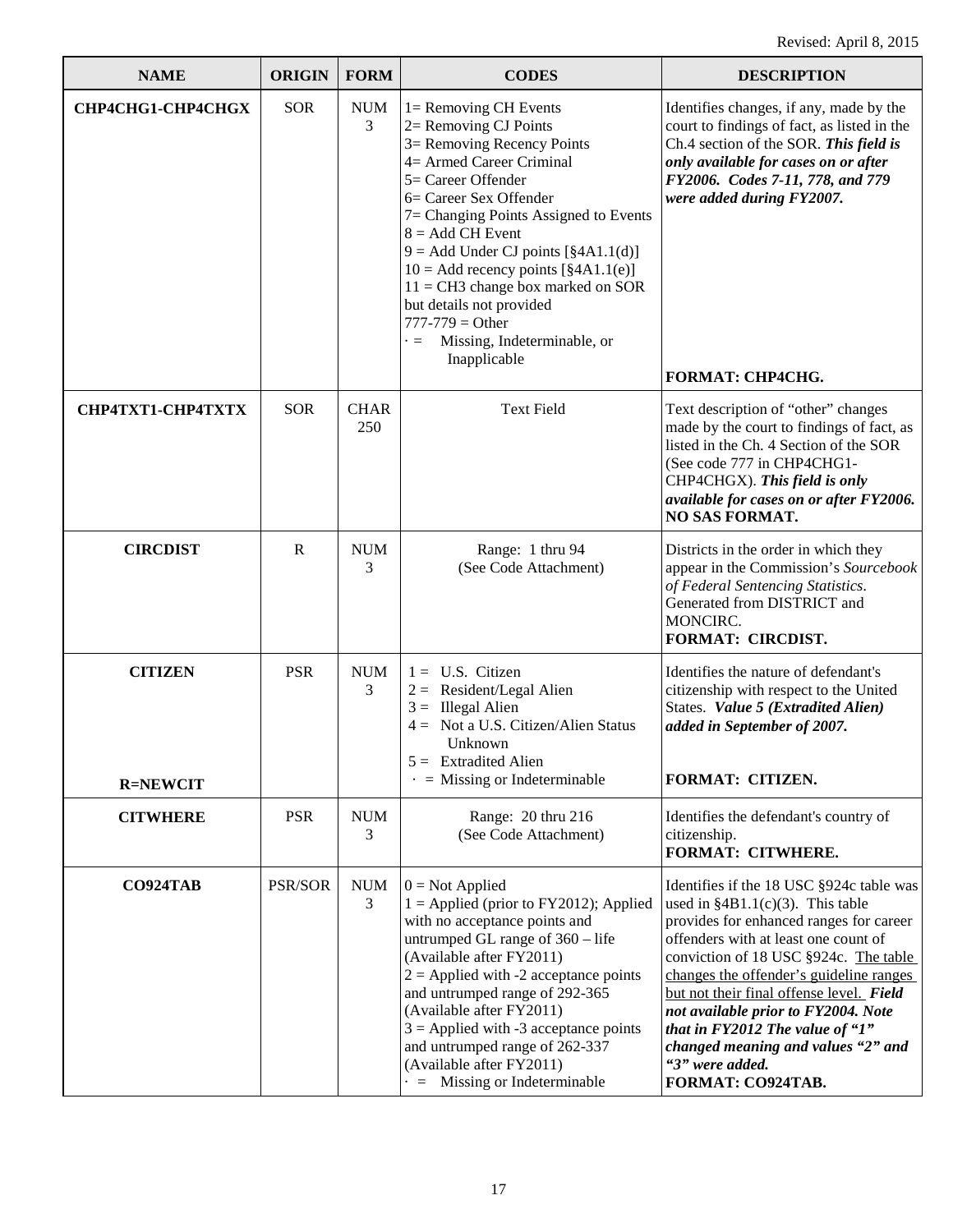| <b>NAME</b>                         | <b>ORIGIN</b>  | <b>FORM</b>     | <b>CODES</b>                                                                                                                                                                    | <b>DESCRIPTION</b>                                                                                                                                                                                                                                                                                                                                                                                                                                                   |
|-------------------------------------|----------------|-----------------|---------------------------------------------------------------------------------------------------------------------------------------------------------------------------------|----------------------------------------------------------------------------------------------------------------------------------------------------------------------------------------------------------------------------------------------------------------------------------------------------------------------------------------------------------------------------------------------------------------------------------------------------------------------|
| <b>COADJLEV</b>                     | <b>PSR/SOR</b> | <b>NUM</b><br>3 | Range: 0 thru 90<br>Missing, Indeterminable, or<br>$\cdot =$<br>Inapplicable                                                                                                    | This field is the combined adjusted<br>offense level subtotal. It includes all<br>Chapter 2 and 3 guideline calculations<br>for cases in which multiple counts have<br>been applied except acceptance of<br>responsibility (i.e., ADJOFLHI plus the<br>multiple count levels associated with<br>TOTUNIT). This field is essentially the<br>final offense level minus acceptance of<br>responsibility unless Chapter Four<br>enhancements apply.<br><b>NO FORMAT.</b> |
| <b>COMBDRG2</b>                     | $\mathbf R$    | <b>NUM</b><br>3 | $1 = Cocaine$<br>$2 =$ Crack<br>$3 =$ Heroin<br>$4 =$ Marijuana<br>$6 =$ Methamphetamine<br>$77 =$ Other<br>$\cdot$ = Missing, Indeterminable, or<br>Inapplicable               | Aggregation of DRUGTYP1 for USSC<br>Sourcebook tables. The code for<br>Methamphetamine includes Meth Mix,<br>Meth Actual, Ice, and Meth pre-<br>cursors. Marijuana includes Hashish<br>and Marijuana Plant codes.<br>FORMAT: COMBDRGT.                                                                                                                                                                                                                               |
| <b>COMDUM</b>                       | $\mathbf R$    | <b>NUM</b><br>3 | $0 = No$<br>Yes (incl. MOCOMCON = $97$ )<br>$1 =$<br>Missing<br>$\cdot =$                                                                                                       | Indicator as to whether the defendant<br>received community confinement.<br>FORMAT: COMDUM.                                                                                                                                                                                                                                                                                                                                                                          |
| <b>COSTSDUM</b>                     | $\mathbf R$    | <b>NUM</b><br>3 | $0 =$ No Amount Given for Cost of<br>Supervision<br>$1 =$ Amount Given for Cost of<br>Supervision<br>Missing<br>$\cdot =$                                                       | Indicator of whether the cost of<br>supervision is given (YES/NO variable).<br>For amount of cost of supervision, see<br>COSTSUP.<br>FORMAT: COSTSDUM.                                                                                                                                                                                                                                                                                                               |
| <b>COSTSUP</b><br><b>R=COSTSDUM</b> | <b>SOR</b>     | <b>NUM</b><br>6 | Range: 0 thru 9,999,999,997<br>$0 = No Cost Specific$<br>9,999,999,997= Total Cost of<br>Supervision Ordered But Amount Not<br>Specified<br>$\cdot$ = Missing or Indeterminable | Dollar amount of cost of supervision,<br>only if ordered separately from fine.<br><b>FORMAT: COSTSUP.</b>                                                                                                                                                                                                                                                                                                                                                            |
| <b>CRIMHIST</b>                     | PSR/SOR        | <b>NUM</b><br>3 | $0 =$ No Criminal History<br>Yes, There is Criminal History<br>$1 =$<br>Missing, Indeterminable, or<br>$\cdot$ $\equiv$<br>Inapplicable                                         | Indication as to whether the defendant<br>has any criminal history or law<br>enforcement contacts, <i>including</i><br>behavior that is not eligible for the<br>application of criminal history points<br>(e.g. arrests). See CRPTS for indicator<br>of whether the offender had any<br>criminal history points applied.<br>FORMAT: CRIMHIST.                                                                                                                        |
| <b>CRIMLIV</b>                      | PSR/SOR        | <b>NUM</b><br>3 | Range: 1 thru 90<br>$0 =$ Defendant Does Not Earn a Living<br>From the Offense(s)<br>Missing, Indeterminable, or<br>$\cdot =$<br>Inapplicable                                   | Enhanced offense level based on<br>Criminal Livelihood under §4B1.3.<br>Note: This is rarely applied.<br>FORMAT: CRIMLIV.                                                                                                                                                                                                                                                                                                                                            |
| <b>CRIMPTS</b>                      | $\mathbf{R}$   | <b>NUM</b><br>3 | Range: 0 thru 125<br>$0 =$ No History Points Applied<br>Missing, Indeterminable, or<br>$\cdot =$<br>Inapplicable                                                                | Subtotal of criminal history points<br>applied, based on the contributions of<br>one, two, and three point offenses (i.e.,<br>POINT1+POINT2+POINT3).<br>FORMAT: CRIMPTS.                                                                                                                                                                                                                                                                                             |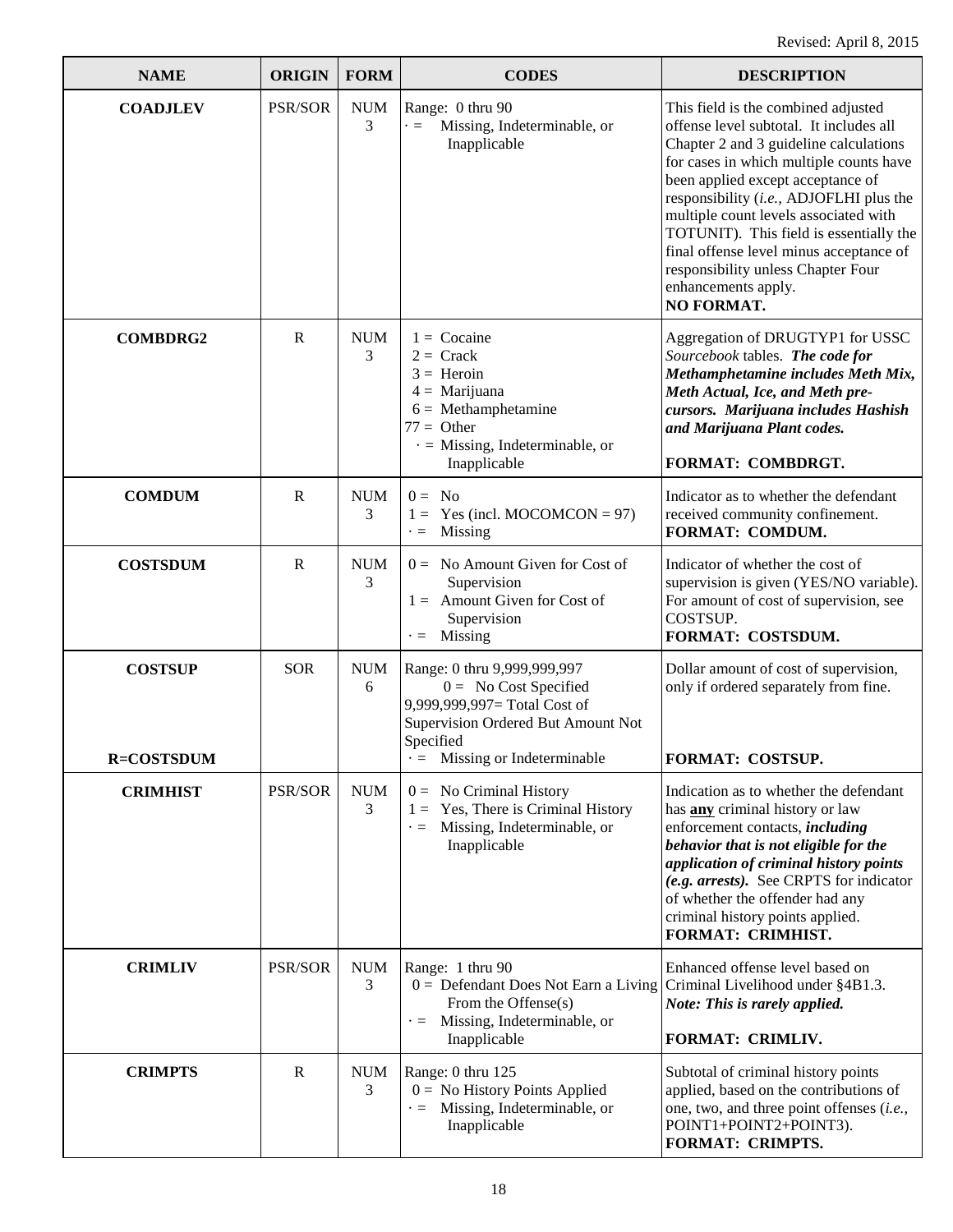| <b>NAME</b>          | <b>ORIGIN</b> | <b>FORM</b>               | <b>CODES</b>                                                                                                                                                                                                                                                                                                                   | <b>DESCRIPTION</b>                                                                                                                                                                                                                                                                                        |
|----------------------|---------------|---------------------------|--------------------------------------------------------------------------------------------------------------------------------------------------------------------------------------------------------------------------------------------------------------------------------------------------------------------------------|-----------------------------------------------------------------------------------------------------------------------------------------------------------------------------------------------------------------------------------------------------------------------------------------------------------|
| <b>CRMLIVAP</b>      | PSR/SOR       | <b>NUM</b><br>3           | Range: 0 thru -3<br>$0 = No$ Acceptance Points<br>$-2$ = Acceptance<br>$-3 =$ Acceptance<br>Missing, Indeterminable, or<br>$\equiv$<br>Inapplicable                                                                                                                                                                            | Acceptance of Responsibility associated<br>with Criminal Livelihood (earning a<br>living by illegal means) under §4B1.3.<br>Note: This is rarely applied.<br><b>FORMAT: CRMLIVAP.</b>                                                                                                                     |
| <b>CRPTS</b>         | R             | <b>NUM</b><br>3           | $0 =$ No Criminal History Points<br>$1 = \text{Yes}, \text{Criminal History Points}$<br>Missing, Indeterminable, or<br>$\cdot =$<br>Inapplicable                                                                                                                                                                               | Dummy variable that indicates whether<br>any criminal history points were<br>applied. See CRIMHIST for indicator<br>of whether the offender had any<br>criminal history, regardless of whether<br>points were applied.<br><b>FORMAT: CRPTS.</b>                                                           |
| <b>CUNIT1-CUNITX</b> | PSR/SOR       | <b>NUM</b><br>3           | $1 = \text{Gram}$<br>$2 =$ Kilogram<br>$3 =$ Pound<br>$4 =$ Ounce<br>$5 =$ Plant<br>$6 = \text{Dose}$<br>$7 =$ Gallon<br>$8 =$ Quart<br>$9 = \text{Liter}$<br>$10 =$ Milligram<br>$11 =$ Grain<br>$12 =$ Milliliter<br>$77 =$ Other<br>97 = Unit Range (e.g. $500G - 2KG$ )<br>$=$ Missing, Indeterminable, or<br>Inapplicable | The unit of measure for the first through<br>nth chemical types (CHEMTYP1-<br>CHEMTYPX) and amount (CHMAM1-<br>CHMAMX) for which the defendant<br>was held responsible.<br>FORMAT: UNIT.                                                                                                                  |
| DAFROM1-DAFROMX      | PSR/SOR       | <b>NUM</b><br>8<br>(12.4) | Range: 0.01 to 9999996.9999<br>Missing, Indeterminable, or<br>$\cdot =$<br>Inapplicable                                                                                                                                                                                                                                        | The low end of the range of drug weight<br>for first through nth drug types<br>(DRUGTYP1-DRUGTYPX). This<br>field is used when an exact amount was<br>not specified in DRGAM1-DRGAMX<br>but a range was provided. The weights<br>are reported in several units of<br>measure (UNIT1-UNITX).<br>NO FORMAT. |
| DATO1-DATOX          | PSR/SOR       | <b>NUM</b><br>8<br>(12.4) | Range: 0.01 to 9999996.9999<br>Missing, Indeterminable, or<br>$\cdot =$<br>Inapplicable                                                                                                                                                                                                                                        | The high end of the range of drug<br>weight for first through nth drug types<br>(DRUGTYP1-DRUGTYPX) when an<br>exact amount was not specified in<br>DRGAM1-DRGAMX. The weights<br>are reported in several units of<br>measure (UNIT1-UNITX).<br><b>NO FORMAT.</b>                                         |
| <b>DAYSDUM</b>       | $\mathbb{R}$  | <b>NUM</b><br>3           | $0 = No$ Prison Beyond That Specified<br>in TOTPRISN<br>$1 = Yes$ , Days Added<br>Missing or Indeterminable<br>$\cdot =$                                                                                                                                                                                                       | Indicator variable for whether the<br>offender received a sentence of any<br>days imposed in prison. Generated<br>from TOTDAYS. See Appendix B for<br>more detail about USSC sentencing<br><i>variables.</i><br>FORMAT: DAYSDUM.                                                                          |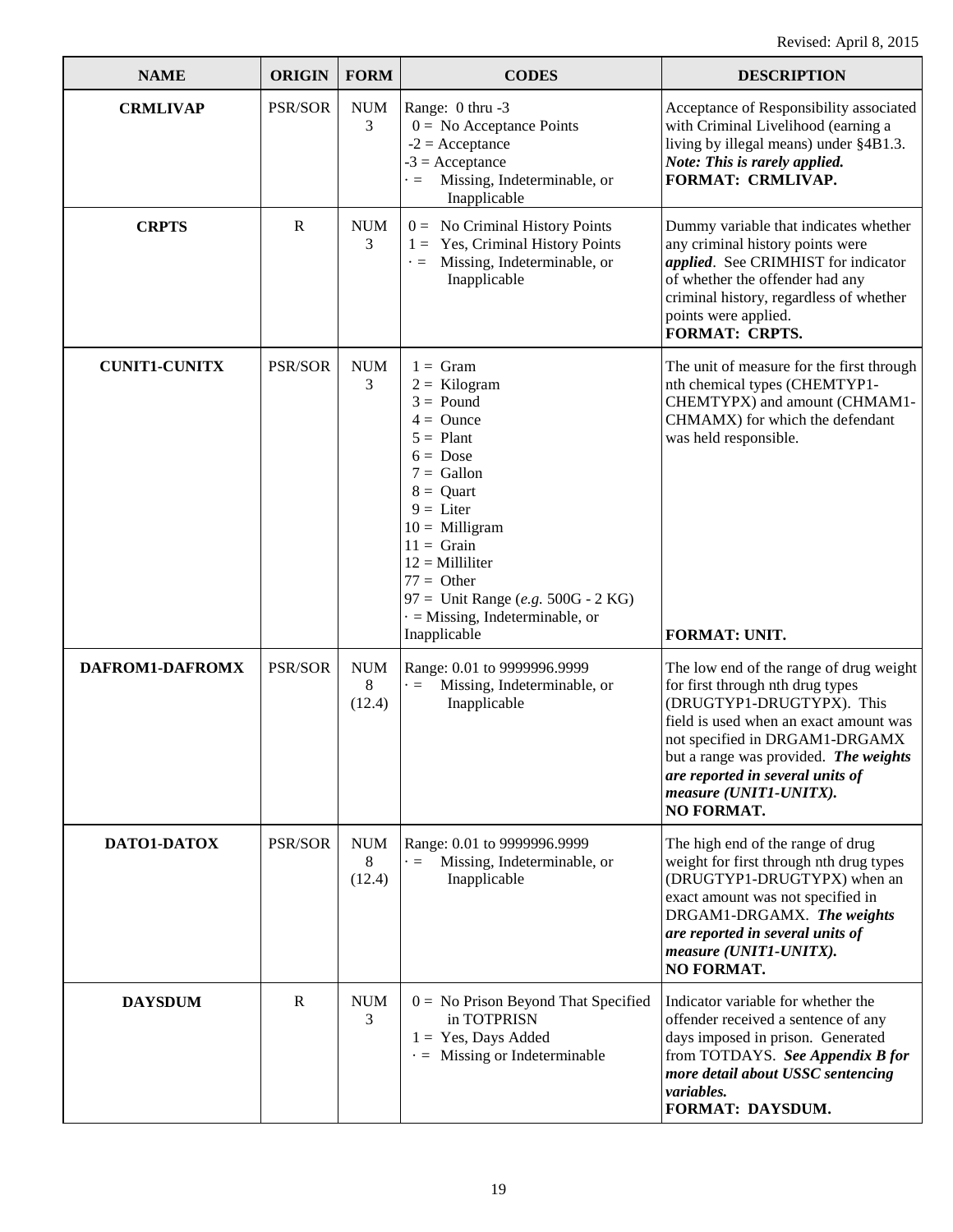| <b>NAME</b>     | <b>ORIGIN</b> | <b>FORM</b>     | <b>CODES</b>                                                                                                                                                                                                                                                                                                                                                                                                                                                                                                                                                    | <b>DESCRIPTION</b>                                                                                                                                                                                                                                                                                                                                                                                                                                                                                                                                                                                                                                                                                                                                     |
|-----------------|---------------|-----------------|-----------------------------------------------------------------------------------------------------------------------------------------------------------------------------------------------------------------------------------------------------------------------------------------------------------------------------------------------------------------------------------------------------------------------------------------------------------------------------------------------------------------------------------------------------------------|--------------------------------------------------------------------------------------------------------------------------------------------------------------------------------------------------------------------------------------------------------------------------------------------------------------------------------------------------------------------------------------------------------------------------------------------------------------------------------------------------------------------------------------------------------------------------------------------------------------------------------------------------------------------------------------------------------------------------------------------------------|
| <b>DEFCONSL</b> | <b>PSR</b>    | <b>NUM</b><br>3 | $1 =$ Privately Retained Counsel<br>$2 =$ Court Appointed Counsel<br>$3 =$ Federal Public Defender<br>$4 =$ Defendant Represented Self<br>$5 =$ Waived Rights to Counsel<br>$77 =$ Other Arrangements for Counsel<br>Missing, Indeterminable, or<br>$\cdot =$<br>Inapplicable                                                                                                                                                                                                                                                                                   | Indicates the type of defense counsel<br>used in the instant offense. Note that<br>this information is often not delineated<br>in the PSR, so it is missing in a<br>significant portion of the cases. See<br><b>DEFCONTX</b> for text associated with<br>"other" value. USSC stopped<br>collecting this variable after FY2003.<br><b>FORMAT: DEFCONSL.</b>                                                                                                                                                                                                                                                                                                                                                                                             |
| <b>DEFCONTX</b> | <b>PSR</b>    | <b>CHAR</b>     | <b>Text Field</b>                                                                                                                                                                                                                                                                                                                                                                                                                                                                                                                                               | Text field describing the type of defense<br>counsel when the field DEFCONSL is<br>coded as "Other" (Code 77). This field<br>is not available after FY2003.                                                                                                                                                                                                                                                                                                                                                                                                                                                                                                                                                                                            |
| <b>DEPART</b>   | <b>SOR</b>    | <b>NUM</b><br>3 | $0 = No Department$<br>$1 =$ Upward Departure<br>$2 =$ Other Downward Departure<br>$3 =$ Substantial Assistance/§5K1.1<br>Only<br>$4 =$ Early Disposition Program<br>(EDP)/\$5K3.1 Only<br>$5 =$ Substantial Assistance/§5K1.1<br><b>AND Other Downward</b><br>Departure<br>$6 = \text{EDP} \$ 5K3.1 AND Other<br><b>Downward Departure</b><br>$7 = EDP/\$5K3.1$ AND Substantial<br>Assistance/§5K1.1<br>$8 =$ Not Applicable<br>9 = EDP/§5K3.1 AND Substantial<br>Assistance/§5K1.1 AND Other<br>Downward Departure<br>Missing, or Indeterminable<br>$\cdot =$ | Indicates defendant's departure status.<br>This variable is coded based on the<br>SOR documentation, and does not<br>verify whether the sentence is within<br>the guideline range (for non-departure<br>cases), or out of the guideline range<br>(for departure cases). After the U.S. v<br>Booker decision, USSC also started<br>coding information on sentences outside<br>the guideline system. <b>BOOKERCD</b> is<br>generally the variable used for<br>outside the range analysis post-<br><b>Booker.</b> Note that prior to April 2003<br>the Congressionally approved EDP<br>Program did not exist. Therefore,<br>codes 4, 5, 6, 7, and 9 were not used.<br>Not available after FY2003 (see<br>DEPART_A or BOOKERCD).<br><b>FORMAT: DEPART.</b> |
| DEPART_A        | R             | NUM<br>3        | $0 =$ Sentenced Within Range/No<br>Departure<br>$1 =$ Upward Departure<br>$2 =$ Substantial Assistance/§5K1.1<br>$3 = $5K3.1/EDP$<br>$4 = Government Sponsored$ (Excludes<br>\$5K1.1)<br>$5 =$ Other Downward Departures<br>$8 = N/A$<br>$\cdot$ = Missing, or Indeterminable                                                                                                                                                                                                                                                                                   | This variable combines DEPART S and<br>DEPART_D into one variable.<br><b>BOOKERCD</b> is generally the<br>variable used for outside the range<br>analysis post-Booker. This field is<br>only available FY2003-FY2006.<br>FORMAT: DEPARTA.                                                                                                                                                                                                                                                                                                                                                                                                                                                                                                              |
| DEPART_D        | $\mathbf R$   | <b>NUM</b><br>3 | $0 =$ Substantial Assistance/§5K1.1<br>$1 = Government Sponsored$ (Excludes<br>§5K1.1 but includes §5K3.1)<br>$2 =$ Other Downward Departures<br>$\cdot$ = Missing, or Indeterminable                                                                                                                                                                                                                                                                                                                                                                           | This variable is used for departure<br>reporting purposes in the Commission's<br>annual Sourcebook. It combines<br>departure status (DEPART) and reason<br>for departure (REASON1-REASONX)<br>for departure attribution purposes.<br>Commission legal staff reviewed all<br>departure cases/reasons in order to<br>create this variable. This field is only<br>available in FY2003.<br>FORMAT: DEPARTD.                                                                                                                                                                                                                                                                                                                                                |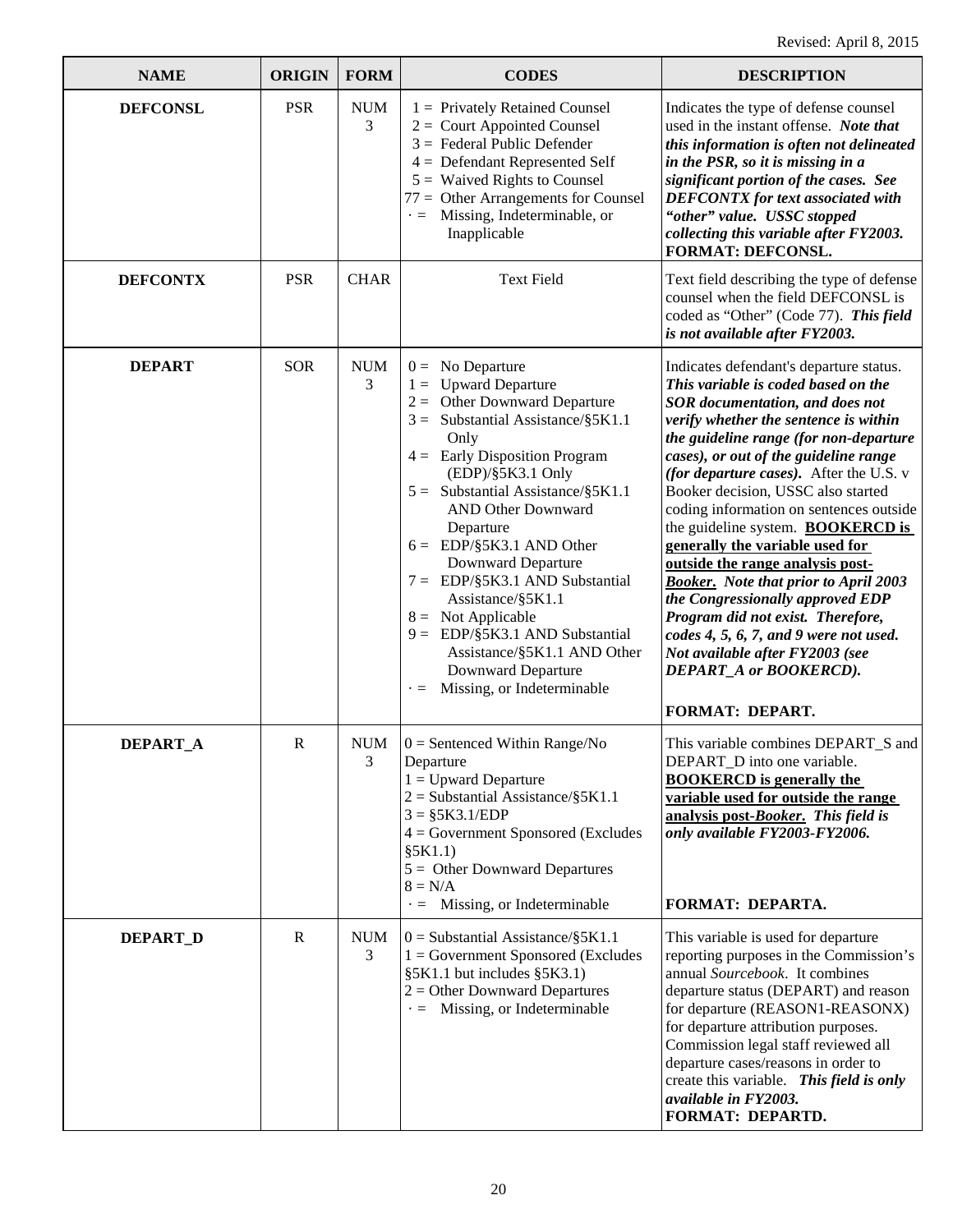| <b>NAME</b>                          | <b>ORIGIN</b> | <b>FORM</b>               | <b>CODES</b>                                                                                                                                                                                                    | <b>DESCRIPTION</b>                                                                                                                                                                                                                                                                                                                                                                                                                                                                                                               |
|--------------------------------------|---------------|---------------------------|-----------------------------------------------------------------------------------------------------------------------------------------------------------------------------------------------------------------|----------------------------------------------------------------------------------------------------------------------------------------------------------------------------------------------------------------------------------------------------------------------------------------------------------------------------------------------------------------------------------------------------------------------------------------------------------------------------------------------------------------------------------|
| DEPART <sub>S</sub>                  | $\mathbf R$   | <b>NUM</b><br>3           | $0 =$ Sentenced Within Range/No<br>Departure<br>$1 =$ Upward Departure<br>$2 =$ Downward Departure<br>Missing, or Indeterminable<br>$=$                                                                         | This variable is used for departure<br>reporting purposes in the Commission's<br>annual Sourcebook. It collapses<br>departure status (DEPART). This field<br>is only available in FY2003.<br><b>FORMAT: DEPARTS.</b>                                                                                                                                                                                                                                                                                                             |
| <b>DESCRIP1-DESCRIPX</b>             | <b>PSR</b>    | <b>CHAR</b><br>50         | <b>Text Field</b>                                                                                                                                                                                               | Text description of drug involved for<br>cases coded as "Other" in DRUGTYP1-<br>DRUGTYPX.<br><b>NO FORMAT.</b>                                                                                                                                                                                                                                                                                                                                                                                                                   |
| <b>DISPOSIT</b><br><b>R=NEWCNVTN</b> | <b>JC/PSR</b> | <b>NUM</b><br>3           | $0 = No$ Imprisonment<br>$1 =$ Guilty Plea<br>$2 =$ Nolo Contendere<br>$3 =$ Jury Trial<br>$4 =$ Trial by Judge or Bench Trial<br>$5 =$ Guilty Plea and Trial (>1 Count)<br>$\cdot$ = Missing or Indeterminable | Disposition of the defendant's case.<br>Note that if there is information that the<br>case went to trial but it does not specify<br>whether the trial was a jury trial or a<br>bench trial, then USSC assumes jury<br>trial since these are more common.<br>FORMAT: DISPOSIT.                                                                                                                                                                                                                                                    |
| <b>DISTRICT</b><br><b>R=CIRCDIST</b> | <b>JC/PSR</b> | <b>NUM</b><br>3           | Range: 00 thru 96<br>(See Code Attachment)                                                                                                                                                                      | The district in which the defendant was<br>sentenced. Use CIRCDIST for the<br>districts in the same order in which they<br>appear in the Sourcebook.<br><b>FORMAT: DISTRICT.</b>                                                                                                                                                                                                                                                                                                                                                 |
| <b>DOB</b>                           | <b>PSR</b>    | <b>DATE</b><br>8          | FORMAT: MMDDYY8.<br>$\#$ ##/##/## = Defendant's Date of Birth<br>$01/01/01 = Missing$                                                                                                                           | The defendant's date of birth. Not<br>available after FY005, use DOBMON<br>and DOBYR.<br>NO FORMAT.                                                                                                                                                                                                                                                                                                                                                                                                                              |
| <b>DOBMON</b>                        | <b>PSR</b>    | <b>NUM</b><br>8           | Range: 1-12                                                                                                                                                                                                     | The defendant's month of birth. Field<br>not on datafiles prior to FY2005.<br><b>NO FORMAT.</b>                                                                                                                                                                                                                                                                                                                                                                                                                                  |
| <b>DOBYR</b>                         | <b>PSR</b>    | <b>NUM</b><br>8           | Range: Valid years since 1920                                                                                                                                                                                   | The defendant's year of birth. Field not<br>on datafiles prior to FY2005.<br><b>NO SAS FORMAT.</b>                                                                                                                                                                                                                                                                                                                                                                                                                               |
| DRGAM1-DRGAMX<br>$R = WGT1-WGTX$     | PSR/SOR       | <b>NUM</b><br>8<br>(12.4) | Missing, Indeterminable, or<br>$\cdot =$<br>Inapplicable                                                                                                                                                        | Drug amount of the first through nth<br>drug types (DRUGTYP1-DRUGTYPX)<br>for which the defendant was held<br>responsible. Often when weights are<br>missing it is because both parties agreed<br>to a Base Offense Level and the<br>documents do not specify a<br>corresponding drug amount. The<br>weights are reported in several units of<br>measure (UNIT1-UNITX), see WGT1-<br><b>WGTX</b> for the gram weight<br>equivalency. For drug range amounts,<br>see DAFROM1-DAFROMX and<br>DATO1-DATOX.<br><b>NO SAS FORMAT.</b> |
| <b>DRUGMIN</b>                       | $\mathbb{R}$  | <b>NUM</b><br>3           | Range: 0 thru 9990<br>$9996 =$ Life<br>Missing, Indeterminable, or<br>$\cdot =$<br>Inapplicable                                                                                                                 | Represents mandatory minimum<br>sentence (in months) associated with<br>drug statutes. See STATMIN for the<br>overall statutory mandatory minimum<br>associated with the case.<br>FORMAT: DRUGMIN.                                                                                                                                                                                                                                                                                                                               |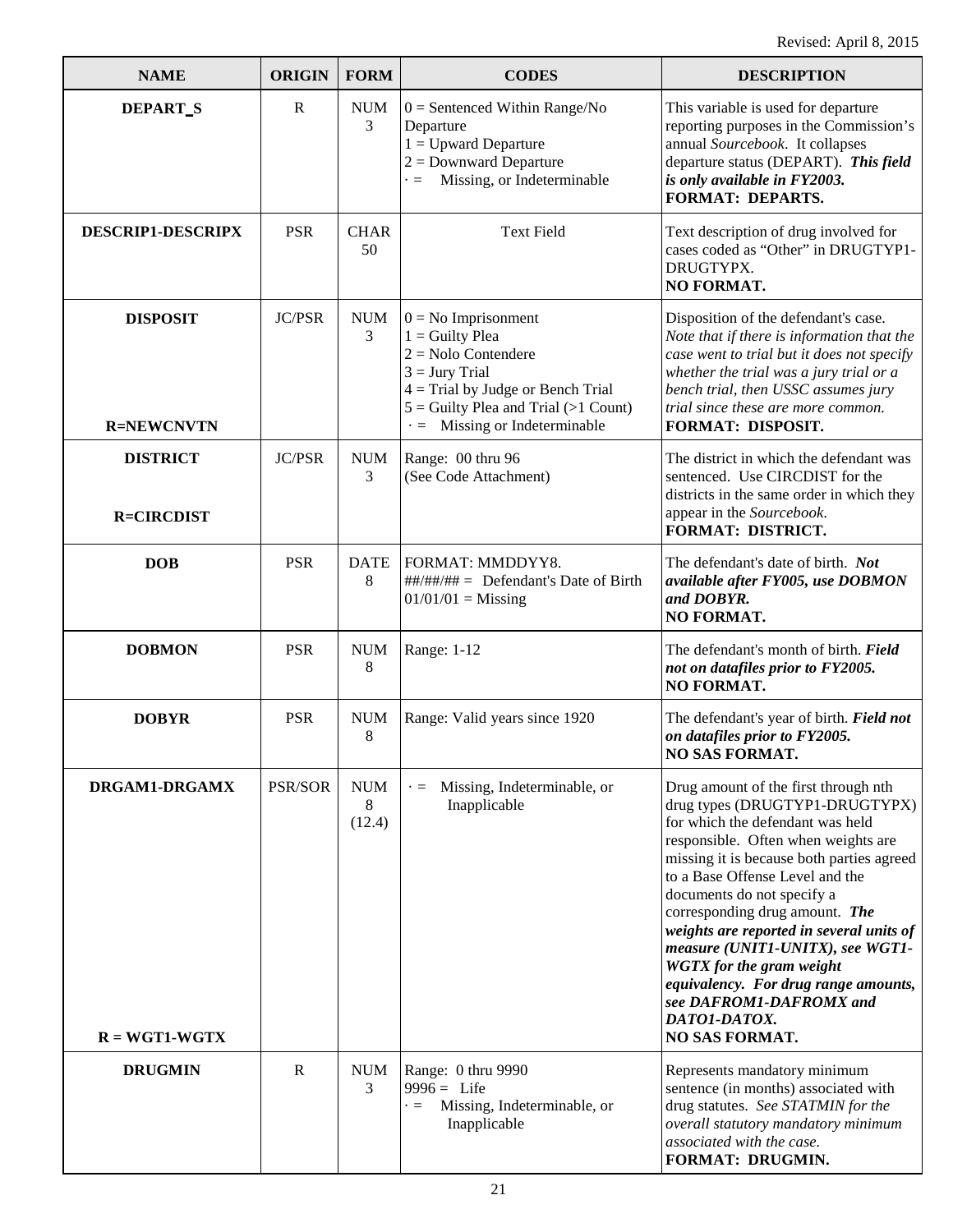| <b>NAME</b>       | <b>ORIGIN</b> | <b>FORM</b>     | <b>CODES</b>                                                                                                                                                                                                                                                          | <b>DESCRIPTION</b>                                                                                                                                                                                                                                                                                                                                                                                                                                                                             |
|-------------------|---------------|-----------------|-----------------------------------------------------------------------------------------------------------------------------------------------------------------------------------------------------------------------------------------------------------------------|------------------------------------------------------------------------------------------------------------------------------------------------------------------------------------------------------------------------------------------------------------------------------------------------------------------------------------------------------------------------------------------------------------------------------------------------------------------------------------------------|
| <b>DRUGPROB</b>   | $\mathbf R$   | <b>NUM</b><br>3 | No Problem/Not Applicable<br>$0 =$<br>$1 =$<br>Problem Exists<br>Missing, Indeterminable, or<br>$\cdot =$<br>Inapplicable                                                                                                                                             | Indicates when an unresolved problem<br>between the drug type, drug held<br>accountable amount, and base offense<br>level occurs. Note that normally all<br>mitigating role cap cases (see MITCAP)<br>would be "1" because the drug<br>type/weight/BOL triangulation would<br>not work so they are specifically re-<br>coded to zero. Analyses involving<br>drug weight and base offense level may<br>be advised to use this field to remove<br>problematic cases.<br><b>FORMAT: DRUGPROB.</b> |
| DRUGTYP1-DRUGTYPX | <b>JC/PSR</b> | <b>NUM</b><br>3 | Range: 1 thru 161<br>(See Code Attachment)                                                                                                                                                                                                                            | Drug types involved in a case. Multiple<br>drugs are ordered by which has the<br>highest marijuana equivalency since this<br>will incur the highest penalty (base<br>offense level). DRUGTYP1 is<br>considered to be the primary drug type<br>in a case. See COMBDRG2 for the<br>collapsed version of DRUGTYP1<br>reported in the Sourcebook.<br><b>FORMAT: DRUGTYP.</b>                                                                                                                       |
| <b>DSIND</b>      |               | <b>NUM</b><br>3 | Not Received<br>$0 =$<br>$1 =$<br><b>Received Complete</b><br>Received Partial or Alternate Doc<br>$3 =$<br>$8 =$<br>Will Never Receive (Not used<br>after FY2004)<br>Missing or Indeterminable<br>$\quad =$                                                          | Document status indicator for<br>Indictment or Information. Code 8 was<br>dropped in FY2005.<br><b>FORMAT: DSIND.</b>                                                                                                                                                                                                                                                                                                                                                                          |
| <b>DSJANDC</b>    | JC            | <b>NUM</b><br>3 | Not Received<br>$0 =$<br>Received Complete J&C<br>$1 =$<br>$2 =$<br>Received Partial/Alternate Doc<br>Order Will Never Be Available<br>$8 =$<br>(Not used after FY2004)<br>Missing or Indeterminable<br>$\cdot =$                                                     | Document status indicator for Judgment<br>and Conviction Order. Code 8 was<br>dropped in FY2005.<br><b>FORMAT: DSJANDC.</b>                                                                                                                                                                                                                                                                                                                                                                    |
| <b>DSPLEA</b>     | <b>PLEA</b>   | <b>NUM</b><br>3 | Not Received<br>$0 =$<br>Received<br>$1 =$<br>$2=$<br>Received Alternate Document<br>$3 =$<br>Oral Plea Agreement<br>$5 =$<br>Straight up Plea, No Agreement<br>$8 =$<br>Trial<br>$9 =$<br>Guilty Plea, Type Indeterminable<br>Missing or Indeterminable<br>$\cdot =$ | Document status indicator for Plea<br>Agreement. Code 9 was added in<br>FY2004 and the description of Code 5<br>was changed from "Written, will never<br>be received" in FY2004 for better<br>clarity.<br>FORMAT: DSPLEA.                                                                                                                                                                                                                                                                      |
| <b>DSPSR</b>      | <b>PSR</b>    | <b>NUM</b><br>3 | Not Received<br>$0 =$<br>Received Complete<br>$1 =$<br>Received Partial/Alternate Doc<br>$2 =$<br>$8 =$<br>Waived<br>Missing or Indeterminable<br>$\cdot =$                                                                                                           | Document status indicator for Pre-<br>sentence Report. Note that Code 8 was<br>added in FY2004.<br><b>FORMAT: DSPSR.</b>                                                                                                                                                                                                                                                                                                                                                                       |
| <b>DSSOR</b>      | <b>SOR</b>    | <b>NUM</b><br>3 | Not Received<br>$0 =$<br>Received Complete<br>$1 =$<br>Received Partial/Alternate Doc<br>$2 =$<br><b>Received Blank</b><br>$3 =$<br>Will Never Be Received<br>$8 =$<br>Missing or Indeterminable<br>$\cdot =$                                                         | Document status indicator for the<br>Statement of Reasons. Note that Code<br>"3" is new in FY2006. Code 8 was<br>added in FY2004.<br><b>FORMAT: DSSOR.</b>                                                                                                                                                                                                                                                                                                                                     |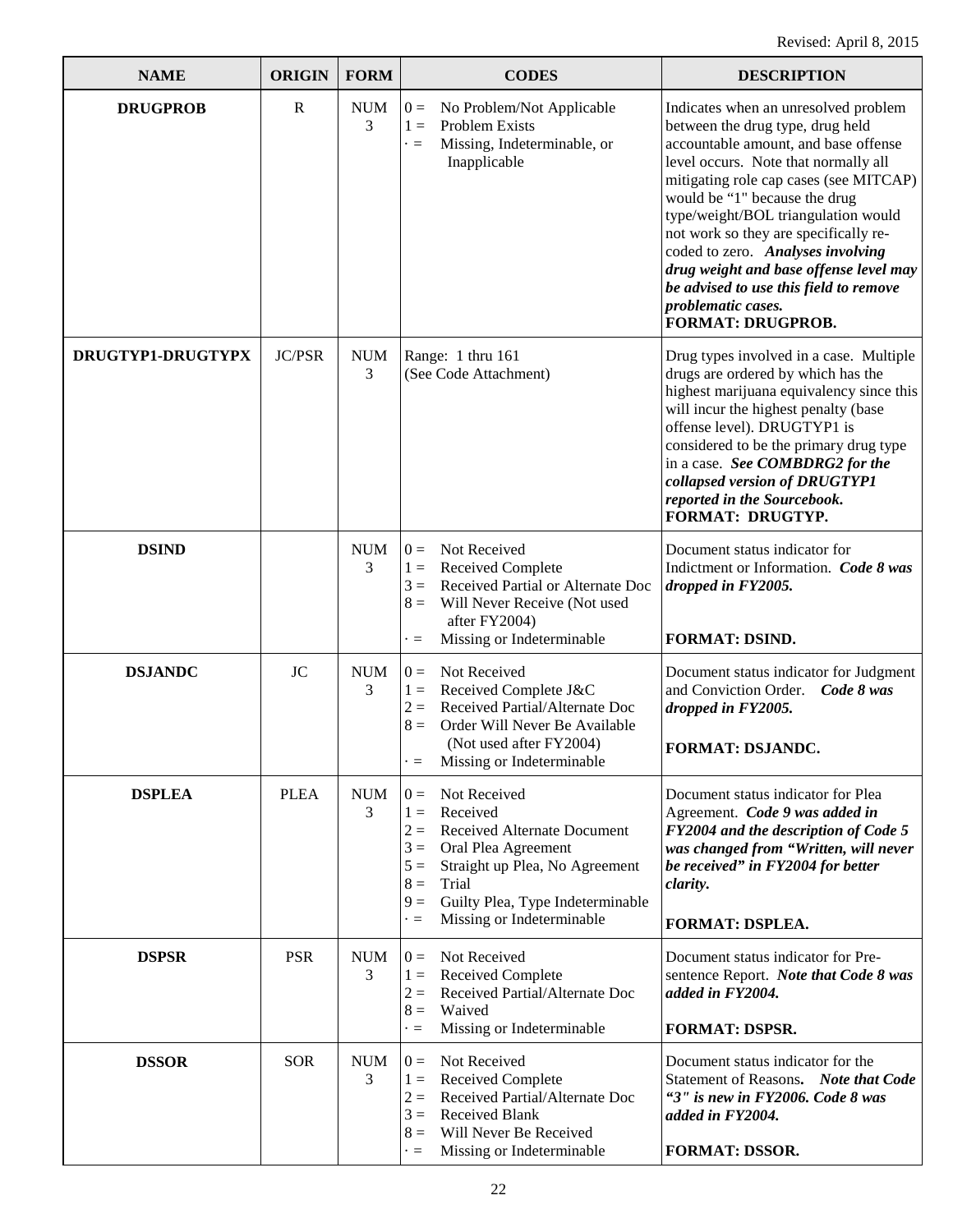| <b>NAME</b>                        | <b>ORIGIN</b>  | <b>FORM</b>     | <b>CODES</b>                                                                                                                                                                                                                                                                                                                       | <b>DESCRIPTION</b>                                                                                                                                                                                                                                                     |
|------------------------------------|----------------|-----------------|------------------------------------------------------------------------------------------------------------------------------------------------------------------------------------------------------------------------------------------------------------------------------------------------------------------------------------|------------------------------------------------------------------------------------------------------------------------------------------------------------------------------------------------------------------------------------------------------------------------|
| <b>DUFROM1-DUFROMX</b>             | <b>PSR/SOR</b> | <b>NUM</b><br>3 | $1 = \text{Gram}$<br>$2 =$ Kilogram<br>$3 =$ Pound<br>$4 =$ Ounce<br>$5 =$ Plant<br>$6 = \text{Dose}$<br>$7 =$ Gallon<br>$8 =$ Quart<br>$9 = \text{Liter}$<br>$10 =$ Milligram<br>$11 =$ Grain<br>$12 =$ Milliliter<br>$13 =$ Marijuana Cigarette<br>$77 =$ Other<br>Missing, Indeterminable, or<br>$\blacksquare$<br>Inapplicable | The unit of measure for the low end of<br>the range of drug weight for first<br>through nth drug types (DRUGTYP1-<br>DRUGTYPX) when an exact amount<br>was not specified in DRGAM1-<br>DRGAMX. The weights are reported<br>in DAFROM1-DAFROMX.<br><b>FORMAT: UNIT.</b> |
| <b>DUTO1-DUTOX</b>                 | PSR/SOR        | <b>NUM</b><br>3 | $1 = \text{Gram}$<br>$2 =$ Kilogram<br>$3 =$ Pound<br>$4 =$ Ounce<br>$5 =$ Plant<br>$6 = \text{Dose}$<br>$7 =$ Gallon<br>$8 =$ Quart<br>$9 =$ Liter<br>$10 =$ Milligram<br>$11 =$ Grain<br>$12 =$ Milliliter<br>$13 =$ Marijuana Cigarette<br>$77 =$ Other<br>Missing, Indeterminable, or<br>$\blacksquare$<br>Inapplicable        | The unit of measure for the high end of<br>the range of drug weight for first<br>through nth drug types (DRUGTYP1-<br>DRUGTYPX) when an exact amount<br>was not specified in DRGAM1-<br>DRGAMX. The weights are reported<br>in DATO1-DATOX.<br>FORMAT: UNIT.           |
| <b>ECONDUM</b>                     | R              | <b>NUM</b><br>3 | $0 =$ Neither Fine/Cost of Supervision<br>or Restitution<br>$1 =$ Fine/Cost of Supervision,<br>Restitution, or Any Combination<br>$\cdot =$ Missing                                                                                                                                                                                | Indicator of whether a fine/cost of<br>supervision or restitution amount was<br>given (Compare to COSTSDUM,<br>FINECDUM, TYPEMONY, and<br>RESTDUM).<br><b>FORMAT: ECONDUM.</b>                                                                                         |
| <b>EDUCATN</b><br><b>R=NEWEDUC</b> | <b>PSR</b>     | <b>NUM</b><br>3 | (See Code Attachment)                                                                                                                                                                                                                                                                                                              | Indicates the highest level of education<br>completed by the defendant.                                                                                                                                                                                                |
| <b>ENCRYPT1</b>                    | <b>PSR</b>     | <b>NUM</b><br>3 | $0 = No$<br>$1 = Yes$<br>Missing, Indeterminable, or<br>$\blacksquare$<br>Inapplicable                                                                                                                                                                                                                                             | FORMAT: EDUCATN.<br>Indicates if case contained any<br>occurrences of use of encryption or<br>scrambling technology to obstruct<br>justice (defendant did not have to<br>receive points for §3C1.1- Obstruction<br>of Justice).<br>FORMAT: ENCRYPT.                    |
| <b>ENCRYPT2</b>                    | $\mathbb{R}$   | <b>NUM</b><br>3 | $0 = No$<br>$1 = Yes$<br>Missing, Indeterminable, or<br>$\cdot =$<br>Inapplicable                                                                                                                                                                                                                                                  | For cases which involved encryption<br>$(ENCRYPT1=1)$ , indicates if any points<br>were assessed under §3C1.1-<br>Obstruction of Justice.<br>FORMAT: ENCRYPT.                                                                                                          |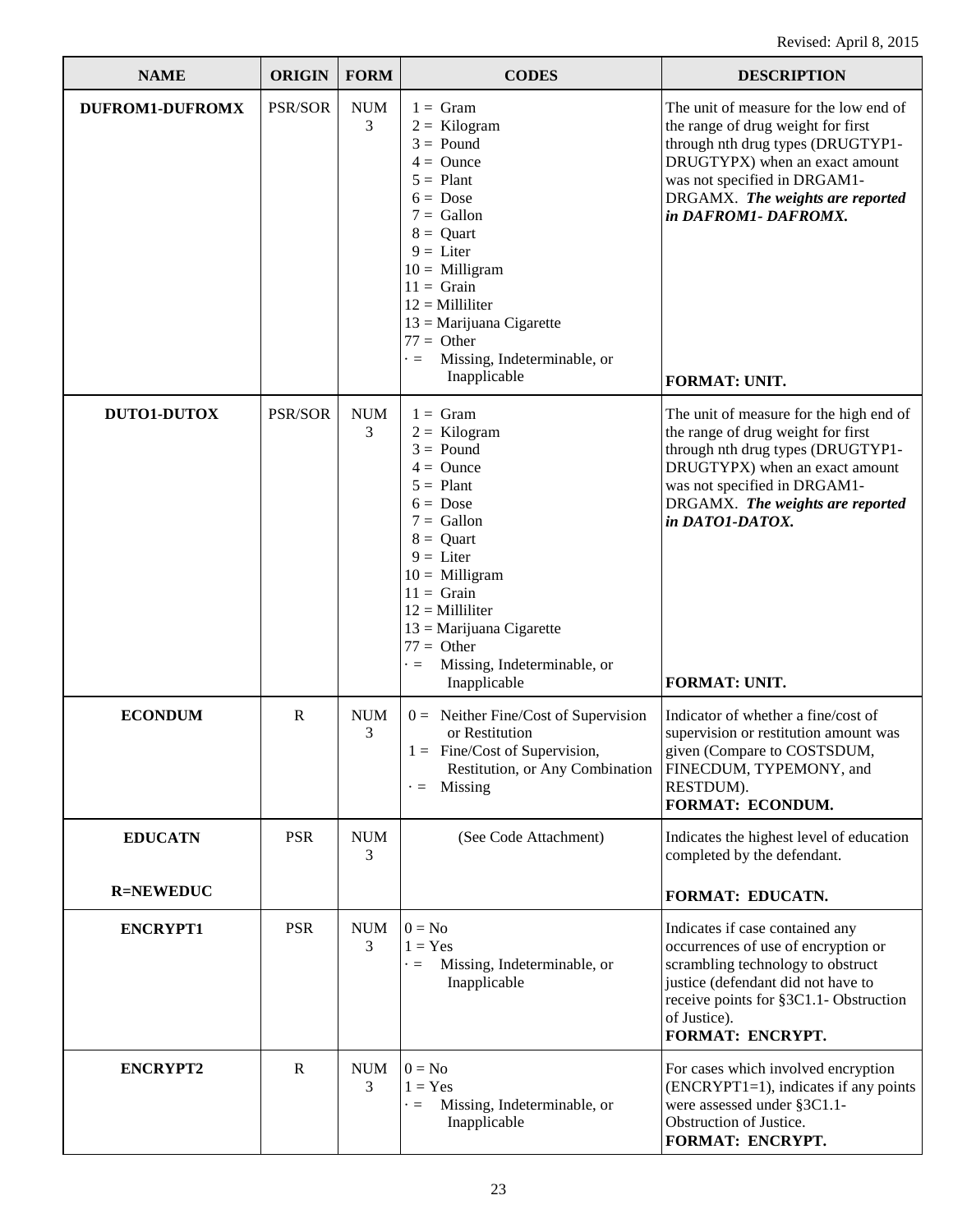| <b>NAME</b>                                                                                                                                                                                                                                                   | <b>ORIGIN</b>             | <b>FORM</b>     | <b>CODES</b>                                                                                                                                                                                                | <b>DESCRIPTION</b>                                                                                                                                                                                                                                                                                                                                                                                                                            |
|---------------------------------------------------------------------------------------------------------------------------------------------------------------------------------------------------------------------------------------------------------------|---------------------------|-----------------|-------------------------------------------------------------------------------------------------------------------------------------------------------------------------------------------------------------|-----------------------------------------------------------------------------------------------------------------------------------------------------------------------------------------------------------------------------------------------------------------------------------------------------------------------------------------------------------------------------------------------------------------------------------------------|
| <b>FAILMIN</b>                                                                                                                                                                                                                                                | $\mathbb{R}$              | <b>NUM</b><br>3 | Range: 0 thru 9996<br>9996 = Life Imprisonment<br>Missing, Indeterminable, or<br>$\cdot =$<br>Inapplicable                                                                                                  | Represents mandatory minimum<br>sentence (in months) associated with<br>convictions under 18§3146 (Penalty for<br>Failure to Appear). Penalty can be<br>anything from 0-120 months and is<br>consecutive to any other count. See<br><b>STATMIN</b> for the overall statutory<br>mandatory minimum amount for the<br>case. Field not available prior to<br>FY2009.<br>NO FORMAT.                                                               |
| <b>FALDM1-FALDMX</b><br>and<br><b>FALDMHI</b><br><b>FALDMS1-FALDMSX</b><br>and<br><b>FALDMSHI</b><br><b>FALDMR1-FALDMRX</b><br>and<br><b>FALDMRHI</b><br><b>FALDMC1-FALDMCX</b><br>and<br><b>FALDMCHI</b><br><b>FALDMU1-FALDMUX</b><br>and<br><b>FALDMUHI</b> | <b>PSR/SOR</b>            | <b>NUM</b><br>3 | Valid Values: 0 or 2<br>$0 =$ No Adjustment Applied<br>$2 =$ Offense Involved Statutory<br>Sentencing Enhancement under 18<br>U.S.C. $$3559(f)(1)$<br>$\cdot$ = Missing, Indeterminable, or<br>Inapplicable | This field indicates the number of levels<br>added for the False Registration of<br>Domain Name (§3C1.4). The values of<br>this variable may change from year to<br>year, so AMENDYR should be<br>referenced for all data runs using<br>guideline computation variables. Use<br>the variable NOCOMP to determine<br>how many guideline computations are<br>present in each case.<br>Not all guideline variables available<br>prior to FY2012. |
| <b>FINE</b><br><b>R=AMTFINEC</b>                                                                                                                                                                                                                              | <b>JC</b>                 | <b>NUM</b><br>8 | Range: 1 thru 9,999,999,997<br>$0 = No$ Fine<br>$9,999,999,997$ = Fine Ordered, Amount<br>Not Specified<br>$\cdot$ = Missing or Indeterminable                                                              | <b>FORMAT: FALDM.</b><br>The dollar amount of fine ordered<br>(including cost of supervision when fine<br>and cost of supervision are not reported<br>separately).<br>FORMAT: FINE.                                                                                                                                                                                                                                                           |
| <b>FINECDUM</b>                                                                                                                                                                                                                                               | $\mathbb{R}$<br><b>JC</b> | <b>NUM</b><br>3 | $0 = No$ Fine or Cost of Supervision<br>Amount Specified<br>$1 =$ Fine/Cost of Supervision Amount<br>Specified (either one or both)<br>$=$ Missing                                                          | Indicates whether the fine/cost of<br>supervision amount was given<br>(YES/NO variable). Compare to<br>AMTFINEC and COSTSDUM.<br>FORMAT: FINECDUM.                                                                                                                                                                                                                                                                                            |
| <b>FINEDUM</b>                                                                                                                                                                                                                                                | $\bf{R}$<br>JC            | <b>NUM</b><br>3 | $0 = No$ Fine Specified<br>$1 =$ Fine Specified<br>$=$ Missing                                                                                                                                              | Indicates whether the fine amount was<br>given (YES/NO variable). Compare to<br>FINECDUM and FINE.<br>FORMAT: FINECDUM.                                                                                                                                                                                                                                                                                                                       |
| <b>FINEWAIV</b>                                                                                                                                                                                                                                               | <b>JC</b>                 | <b>NUM</b><br>3 | $0 = No$ Waiver Stated<br>1 = Waiver Specifically Stated<br>$\cdot$ = Missing, Indeterminable, or<br>Inapplicable                                                                                           | Indicates if the fine (or portion of the<br>fine) was waived because of the<br>defendant's inability to pay or the<br>burden of the fine would have been on<br>the defendant's dependents.<br>FORMAT: FINEWAIV.                                                                                                                                                                                                                               |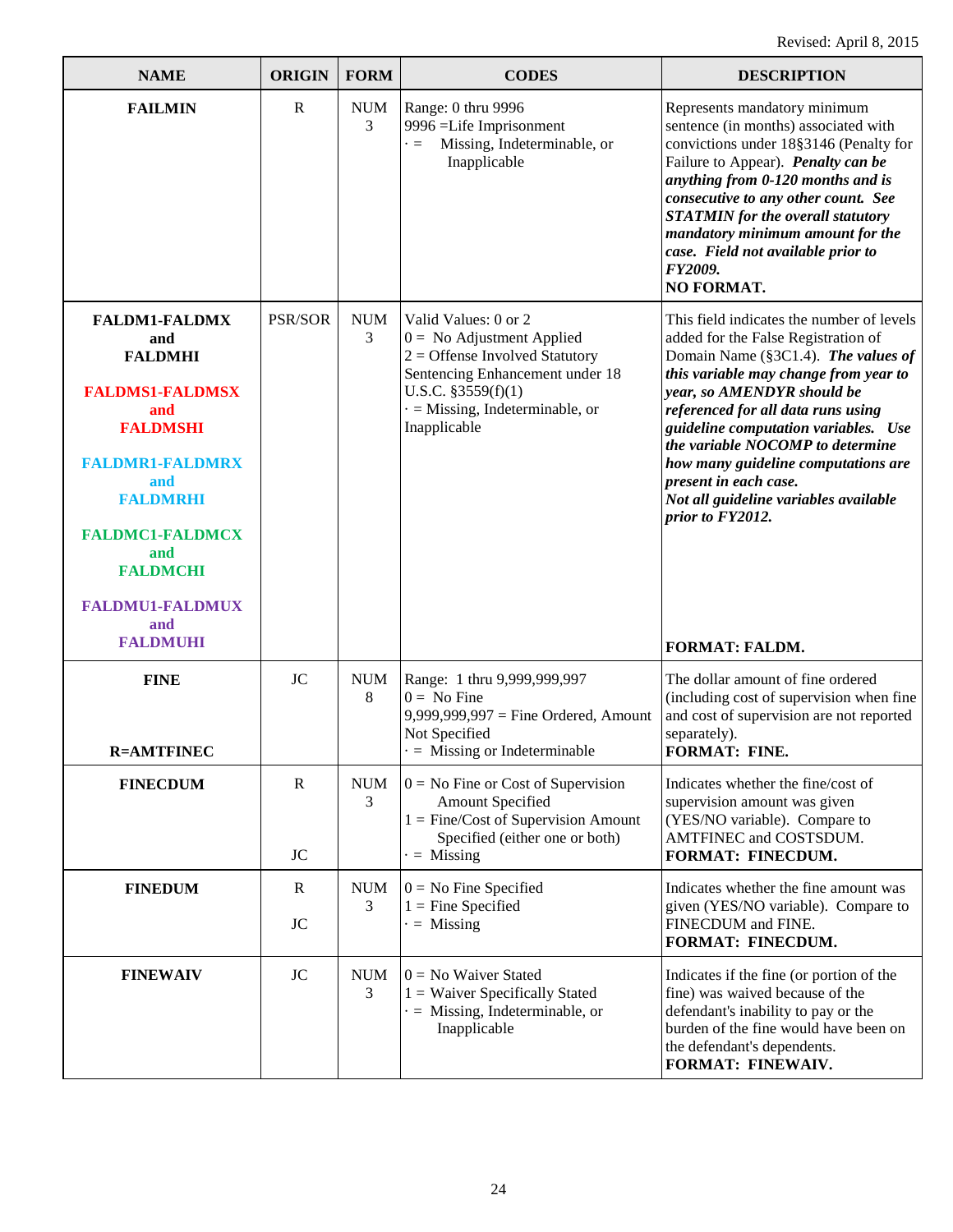| <b>NAME</b>                                                                                                                                                                                                                                                      | <b>ORIGIN</b> | <b>FORM</b>                  | <b>CODES</b>                                                                                             | <b>DESCRIPTION</b>                                                                                                                                                                                                                                                                                                                                                                                                                                                                                           |
|------------------------------------------------------------------------------------------------------------------------------------------------------------------------------------------------------------------------------------------------------------------|---------------|------------------------------|----------------------------------------------------------------------------------------------------------|--------------------------------------------------------------------------------------------------------------------------------------------------------------------------------------------------------------------------------------------------------------------------------------------------------------------------------------------------------------------------------------------------------------------------------------------------------------------------------------------------------------|
| <b>FIREMIN1</b>                                                                                                                                                                                                                                                  | $\mathbf R$   | <b>NUM</b><br>4              | Range: 0 thru 9990<br>$9996 =$ Life<br>$\cdot$ = Missing, Indeterminable, or<br>Inapplicable             | Represents mandatory minimum<br>consecutive sentence (in months)<br>associated with 18§844(h). See<br>STATMIN for overall statutory<br>mandatory minimum associated with the<br>case. Field not available prior to<br>FY2006.<br><b>NO FORMAT.</b>                                                                                                                                                                                                                                                           |
| <b>FIREMIN2</b>                                                                                                                                                                                                                                                  | $\mathbf{R}$  | <b>NUM</b><br>$\overline{4}$ | Range: 0 thru 9990<br>$9996 =$ Life<br>$\cdot$ = Missing, Indeterminable, or<br>Inapplicable             | Represents mandatory minimum<br>sentence (in months) associated with<br>any 18:844 statutes. Note that this field<br>excludes 18 U.S.C. §844(h) cases - see<br><b>FIREMIN1</b> for these cases. See<br>STATMIN for overall statutory<br>mandatory minimum associated with the<br>case. Field not available prior to<br>FY2006.<br>NO FORMAT.                                                                                                                                                                 |
| <b>FLIGHT1-FLIGHTX</b><br>and<br><b>FLIGHTHI</b><br><b>FLGHTS1-FLGHTSX</b><br>and<br><b>FLGHTSHI</b><br><b>FLGHTR1-FLGHTRX</b><br>and<br><b>FLGHTRHI</b><br><b>FLGHTC1-FLGHTCX</b><br>and<br><b>FLGHTCHI</b><br><b>FLGHTU1-FLGHTUX</b><br>and<br><b>FLGHTUHI</b> | PSR/SOR       | <b>NUM</b><br>3              | $0 =$ No Adjustment<br>$2 =$ Adjustment Applied<br>$\cdot$ = Missing, Indeterminable, or<br>Inapplicable | This field is the number of levels added<br>because defendant recklessly<br>endangered another person during flight<br>from law enforcement (§3C1.2). The<br>values of this variable may change<br>from year to year, so AMENDYR<br>should be referenced for all data runs<br>using guideline computation variables.<br>Use the variable NOCOMP to<br>determine how many guideline<br>computations are present in each case.<br>Not all guideline variables available<br>prior to FY2012.<br>FORMAT: FLIGHT. |
| <b>GDLINE1-GDLINEX,</b><br><b>GDLINEHI</b><br><b>GDSTAT1-GDSTATX,</b><br><b>GDSTATHI</b><br><b>GDREF1-GDREFX,</b><br><b>GDREFHI</b><br><b>GDCROS1-GDCROSX,</b><br><b>GDCROSHI</b><br>GDUNDR1-GDUNDRX,<br><b>GDUNDRHI</b>                                         | <b>PSR</b>    | <b>CHAR</b><br>8             | $2$ #.# =<br>Chapter 2 Guideline<br>Applied<br>$\cdot$ = Missing, Indeterminable, or<br>Inapplicable     | The Chapter Two Guideline applied in a<br>case. Use the variable NOCOMP to<br>determine how many guideline<br>computations are present in each case.<br>For further information on USSC<br>guideline coding system, see<br>Introduction. Not all guideline<br>variables available prior to FY2012.<br>NO FORMAT.                                                                                                                                                                                             |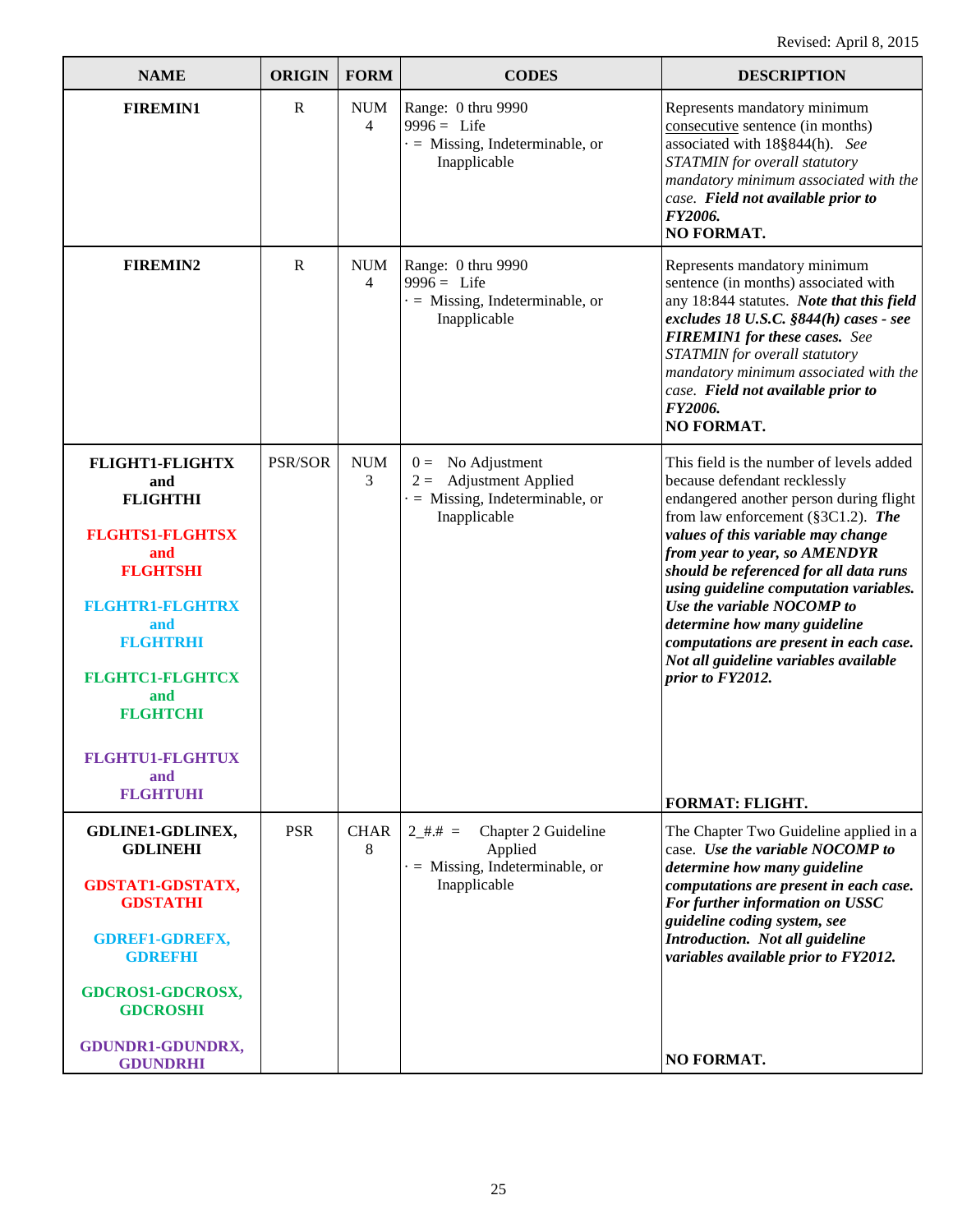| <b>NAME</b>                         | <b>ORIGIN</b> | <b>FORM</b>     | <b>CODES</b>                                                                                                                                                                          | <b>DESCRIPTION</b>                                                                                                                                                                                                                                                                                                                  |
|-------------------------------------|---------------|-----------------|---------------------------------------------------------------------------------------------------------------------------------------------------------------------------------------|-------------------------------------------------------------------------------------------------------------------------------------------------------------------------------------------------------------------------------------------------------------------------------------------------------------------------------------|
| <b>GLMAX</b>                        | $\mathbf R$   | <b>NUM</b><br>3 | Range: 6 thru 9996<br>9996 = Life Imprisonment (this used to<br>be code 996)<br>$\cdot$ =Missing, Indeterminable, or<br>Inapplicable                                                  | Trumped Guideline Maximum. This<br>field takes STATMAX and STATMIN<br>trumps into account. See XMAXSOR<br>for the untrumped guideline<br>maximum.<br>FORMAT: GLMAX.                                                                                                                                                                 |
| <b>GLMIN</b>                        | $\mathbb{R}$  | <b>NUM</b><br>3 | Range: 0 thru 9996<br>9996 = Life Imprisonment (this used to<br>be code 996)<br>$=$ Missing, Indeterminable, or<br>Inapplicable                                                       | Trumped Guideline Minimum. This<br>field takes STATMAX and STATMIN<br>trumps into account. See XMINSOR<br>for the untrumped guideline minimum.<br>FORMAT: GLMIN.                                                                                                                                                                    |
| <b>GUNMIN1</b>                      | $\mathbb{R}$  | <b>NUM</b><br>3 | Range: 0 thru 9996<br>9996 =Life Imprisonment (this used to<br>be code 996)<br>$=$ Missing, Indeterminable, or<br>Inapplicable                                                        | Represents mandatory minimum<br>consecutive sentence (in months)<br>associated with all 18§924(c) counts<br>associated with the case. See<br><b>STATMIN</b> for overall statutory<br>mandatory minimum associated with<br>the case.<br>NO FORMAT.                                                                                   |
| <b>GUNMIN2</b>                      | $\mathbf R$   | <b>NUM</b><br>3 | Range: 0 thru 9996<br>9996 =Life Imprisonment (this used to<br>be code 996)<br>$=$ Missing, Indeterminable, or<br>Inapplicable                                                        | Represents mandatory minimum<br>sentence (in months) associated with<br>18§924(e) or 18:922(g). <i>Prior to</i><br>FY2007 this field only captured<br>mandatory minimum sentence (in<br>months) associated with $18\S924(e)$ .<br>See STATMIN for overall statutory<br>mandatory minimum associated with<br>the case.<br>NO FORMAT. |
| <b>GUNMIN3</b>                      | $\mathbf R$   | <b>NUM</b><br>3 | Range: 0 thru 9996<br>9996 =Life Imprisonment (this used to<br>be code 996)<br>$=$ Missing, Indeterminable, or<br>Inapplicable                                                        | Represents mandatory minimum<br>consecutive sentence (in months)<br>associated with 18§929. See<br><b>STATMIN</b> for overall statutory<br>mandatory minimum associated with<br>the case. Field not available prior to<br>FY2006.<br><b>NO FORMAT.</b>                                                                              |
| <b>HISPORIG</b><br><b>R=NEWRACE</b> | <b>PSR</b>    | <b>NUM</b><br>3 | $0 =$ Information on Hispanic Origin Not Offender's ethnic origin. See<br>Available<br>$1 = \text{Non-Hispanic}$<br>$2 =$ Hispanic<br>$=$ Missing, Indeterminable, or<br>Inapplicable | MONRACE for race of the offender.<br>Code 0 not available prior to FY2004 -<br>this is used to affirmatively state that<br>the information in not available in the<br>PSR.<br>FORMAT: HISPORIG.                                                                                                                                     |
| <b>HOMDUM</b>                       | $\mathbf R$   | <b>NUM</b><br>3 | $0 = No$<br>$1 = \text{Yes}$<br>$=$ Missing, Indeterminable, or<br>Inapplicable                                                                                                       | Indicates whether the defendant<br>received home detention.<br>FORMAT: HOMDUM.                                                                                                                                                                                                                                                      |
| <b>HRCOMSRV</b>                     | <b>JC</b>     | <b>NUM</b><br>3 | Range: 0 thru 9996<br>$9996 =$ Life<br>9997 = Community Service Ordered,<br>but Term Not Specified<br>$=$ Missing, Indeterminable, or<br>Inapplicable                                 | Total number of community service<br>hours ordered.<br>FORMAT: HRCOMSRV.                                                                                                                                                                                                                                                            |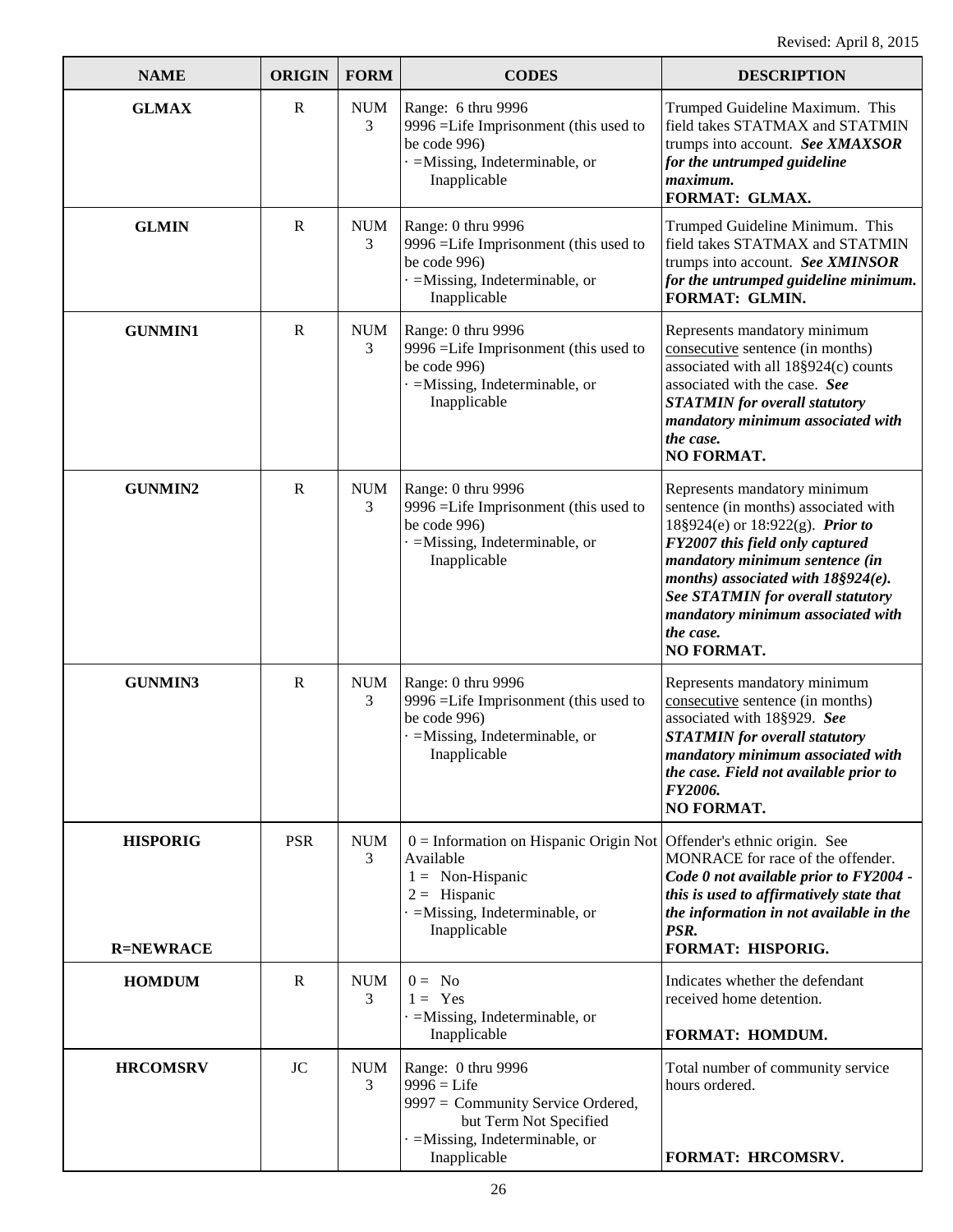| <b>NAME</b>                                                                                                                                                                                                                                                   | <b>ORIGIN</b> | <b>FORM</b>      | <b>CODES</b>                                                                                                                         | <b>DESCRIPTION</b>                                                                                                                                                                                                                                                                                                                                                                                                                                                                                                                         |
|---------------------------------------------------------------------------------------------------------------------------------------------------------------------------------------------------------------------------------------------------------------|---------------|------------------|--------------------------------------------------------------------------------------------------------------------------------------|--------------------------------------------------------------------------------------------------------------------------------------------------------------------------------------------------------------------------------------------------------------------------------------------------------------------------------------------------------------------------------------------------------------------------------------------------------------------------------------------------------------------------------------------|
| <b>HUMAN1-HUMANX</b><br>and<br><b>HUMANHI</b><br><b>HUMANS1-HUMANSX</b><br>and<br><b>HUMANSHI</b><br><b>HUMANR1-HUMANRX</b><br>and<br><b>HUMANRHI</b><br><b>HUMANC1-HUMANCX</b><br>and<br><b>HUMANCHI</b><br><b>HUMANU1-HUMANUX</b><br>and<br><b>HUMANUHI</b> | PSR/SOR       | <b>NUM</b><br>3  | Range: 0 thru 43<br>$0 =$ No Adjustment<br>$1 - 43$ = Adjustment Applied<br>· = Missing, Indeterminable, or<br>Inapplicable          | This field is the number of levels added<br>because defendant was convicted of a<br>serious human rights offense (§3A1.5).<br>The values of this variable may change<br>from year to year, so AMENDYR<br>should be referenced for all data runs<br>using guideline computation variables.<br>Use the variable NOCOMP to<br>determine how many guideline<br>computations are present in each case.<br>Field not available prior to FY2013.<br><b>FORMAT: HUMAN.</b>                                                                         |
| <b>HUMLB1-HUMLBX</b><br>and<br><b>HUMLBHI</b><br><b>HUMLBS1-HUMLBSX</b><br>and<br><b>HUMLBSHI</b><br><b>HUMLBR1-HUMLBRX</b><br>and<br><b>HUMLBRHI</b><br><b>HUMLBC1-HUMLBCX</b><br>and<br><b>HUMLBCHI</b><br><b>HUMLBU1-HUMLBUX</b><br>and<br><b>HUMLBUHI</b> | PSR/SOR       | <b>CHAR</b><br>3 | Range: A-B2<br>$\cdot$ = Missing, Indeterminable, or<br>Inapplicable                                                                 | This field identifies which subsection or<br>label of the serious human rights<br>offense adjustment (§3A1.5) was<br>applied if applicable (most Chapter<br>Three Adjustments do not contain any<br>subsections or labels). The values of<br>this variable may change from year to<br>year, so AMENDYR should be<br>referenced for all data runs using<br>guideline computation variables. Use<br>the variable NOCOMP to determine<br>how many guideline computations are<br>present in each case. Field not<br>available prior to FY2013. |
| <b>IDMIN</b>                                                                                                                                                                                                                                                  | $\mathbf R$   | <b>NUM</b><br>3  | Range: 0 thru 9996<br>9996 =Life Imprisonment (this used to<br>be code 996)<br>$\cdot$ =Missing, Indeterminable, or<br>Inapplicable  | <b>NO SAS FORMAT.</b><br>Represents mandatory minimum<br>sentence (in months) associated with<br>18§1028A (Aggravated Identity Theft).<br>This statute is consecutive to other<br>statutes but may be sentenced<br>concurrently with other ID Theft<br>counts. Field not available prior to<br>FY2006.<br><b>NO SAS FORMAT.</b>                                                                                                                                                                                                            |
| <b>IMMIMIN</b>                                                                                                                                                                                                                                                | R             | <b>NUM</b><br>3  | Range: 0 thru 9996<br>9996 = Life Imprisonment (this used to<br>be code 996)<br>$\cdot$ =Missing, Indeterminable, or<br>Inapplicable | Represents mandatory minimum<br>sentence (in months) associated with<br>8§1324 (Immigration). Field not<br>available prior to FY2006.<br>NO SAS FORMAT.                                                                                                                                                                                                                                                                                                                                                                                    |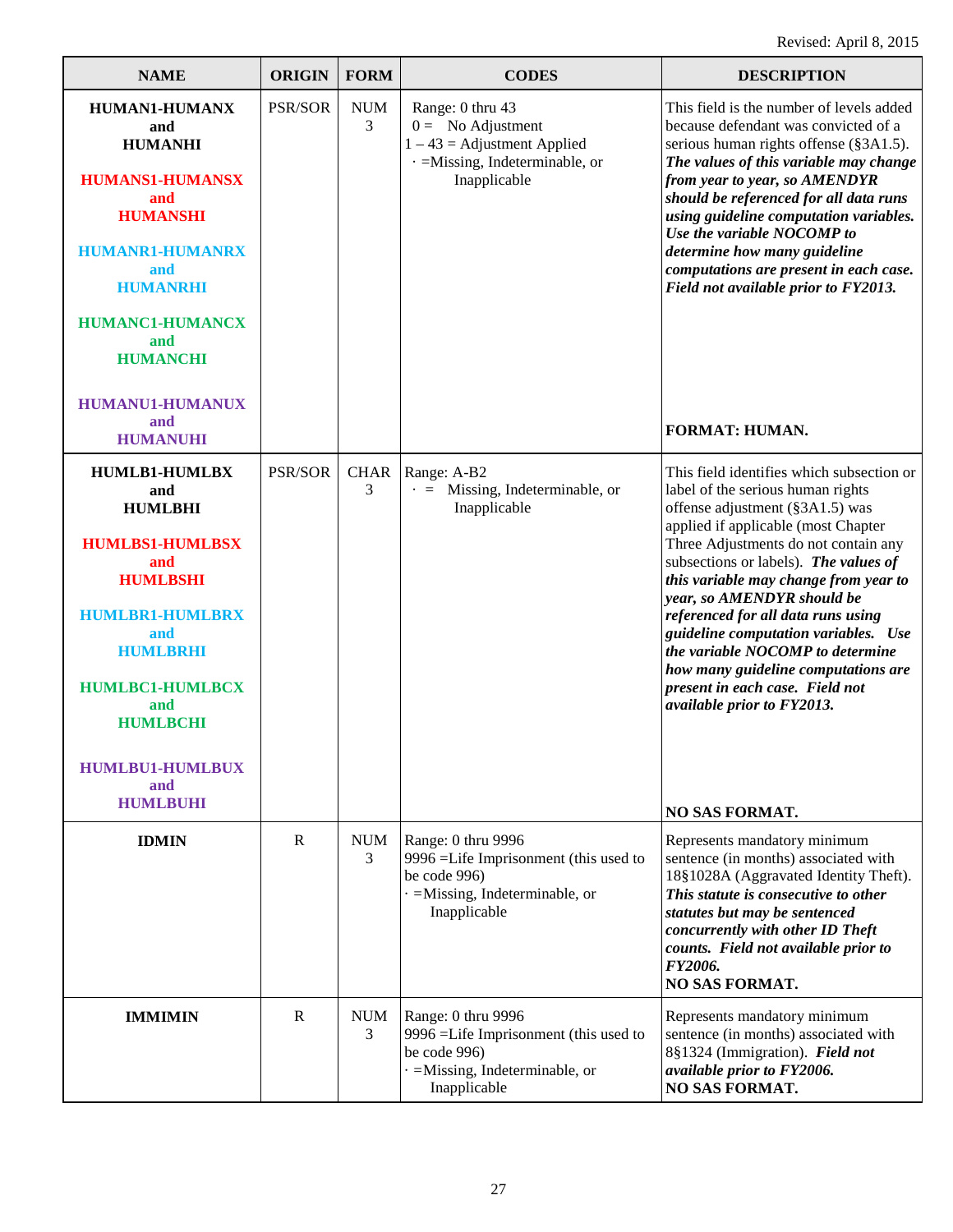| <b>NAME</b>            | <b>ORIGIN</b>            | <b>FORM</b>     | <b>CODES</b>                                                                                                                                                                                                                                                                                                                                                                           | <b>DESCRIPTION</b>                                                                                                                                                                                                                                                                                                                                                                                                                                     |
|------------------------|--------------------------|-----------------|----------------------------------------------------------------------------------------------------------------------------------------------------------------------------------------------------------------------------------------------------------------------------------------------------------------------------------------------------------------------------------------|--------------------------------------------------------------------------------------------------------------------------------------------------------------------------------------------------------------------------------------------------------------------------------------------------------------------------------------------------------------------------------------------------------------------------------------------------------|
| <b>INNOPL1-INNOPLX</b> | <b>SOR</b>               | <b>NUM</b><br>3 | $1 =$ Based on gov 5K1.1 motion<br>$2 =$ Based on govt motion for a<br>departure<br>$3$ = Pursuant to a defense motion to<br>which govt has NOT objected<br>$4$ = Pursuant to a defense motion to<br>which the govt HAS objected<br>$5 =$ Other than a plea agreement or a<br>motion by the parties<br>$6 = \frac{55K3.1}{25}$ Early Disposition Program                               | Indicates (from the new SOR form<br>AO245B Rev 12/3 or later) the origin of<br>the outside the range sentences not<br>generated in Plea Agreements. The end<br>points for this variable are denoted with<br>X because the total number varies from<br>case to case and year to year. This field<br>not available until FY2005. See<br><b>BOOKERCD and REAS1-REASX for</b><br>more information on outside of the<br>range sentences.<br>FORMAT: INNOPL. |
| <b>INOUT</b>           | $\mathbf R$<br><b>JC</b> | <b>NUM</b><br>3 | <b>Received Prison Sentence</b><br>$0 =$<br>Received Non-Prison Sentence<br>$1 =$<br>=Missing (Includes Cases Not Eligible<br>for Non-Prison Sentences)                                                                                                                                                                                                                                | Indicates whether a defendant received<br>a prison sentence (for defendants who<br>were eligible for non-prison sentences).<br>This variable is similar to PRISDUM<br>but considers who is eligible for non-<br>prison sentences.<br>FORMAT: INOUT.                                                                                                                                                                                                    |
| <b>INPLEA1-INPLEAX</b> | <b>SOR</b>               | <b>NUM</b><br>3 | $1 =$ Based on govt 5K1.1 motion<br>$2 =$ Based on govt motion of 5K3.1<br>EDP/Fast Track program<br>$3 =$ Based on BINDING Plea<br>Agreement which court has accepted<br>$4 =$ Based on Plea Agreement which<br>cites reason for departure which court<br>finds to be justified<br>$5 =$ Based on Plea Agreement which<br>states govt will NOT oppose defense<br>motion for departure | Indicates (checkboxes available on the<br>newer SOR forms AO245B Rev 12/3 or<br>later) the origin of the outside the range<br>sentences generated in Plea<br>Agreements. Not available until<br>FY2005. See BOOKERCD for outside<br>the range status and REAS1-REASX<br>for further information on the reasons.<br><b>FORMAT: INPLEA.</b>                                                                                                              |
| <b>INRANGE</b>         | $\mathbf R$              | <b>NUM</b><br>3 | $0 =$ Sentence Out of Range<br>$1 = \text{GLMIN} \leq \text{SENSEPLT0} \leq \text{GLMAX}$<br>$2 = \frac{GLMIN}{=$ SENSPLT0 <= GLMAX<br>and GLMIN $\leq$ TOTPRISN $\leq$<br><b>GLMAX</b><br>$=$ Missing, Indeterminable, or<br>Inapplicable                                                                                                                                             | Indicates whether or not a case was<br>sentenced within the guideline range<br>regardless of its departure status<br>(DEPART). This variable was used<br>mainly for editing purposes and is not<br>available after FY2003.<br><b>NO SAS FORMAT.</b>                                                                                                                                                                                                    |
| <b>INTDUM</b>          | $\mathbb{R}$             | <b>NUM</b><br>3 | $0 = No$<br>$1 = \text{Yes}$<br>$=$ Missing, Indeterminable, or<br>Inapplicable                                                                                                                                                                                                                                                                                                        | Indicates whether a defendant received<br>intermittent confinement. This variable<br>is also coded "Yes" when MOINTCON<br><i>is</i> 97.<br>FORMAT: INTDUM.                                                                                                                                                                                                                                                                                             |
| <b>IS1028A</b>         | $\mathbb{R}$             | NUM<br>3        | No 18§1028A Charges (Includes<br>$0 =$<br>Missing)<br>At Least One 18 § 1028A Charge<br>$1 =$<br>Present                                                                                                                                                                                                                                                                               | Indicates if there is an 18§1028A charge<br>present (YES/NO variable). Field not<br>available prior to FY2005.<br>FORMAT: IS1028A.                                                                                                                                                                                                                                                                                                                     |
| <b>IS924C</b>          | $\mathbf R$              | <b>NUM</b><br>3 | No $18\S924(c)$ Charges (Includes<br>$0 =$<br>Missing)<br>At Least One 18 § 924(c) Charge<br>$1 =$<br>Present                                                                                                                                                                                                                                                                          | Indicates if there is an $18\S924(c)$ charge<br>present (YES/NO variable). For<br>similar information, see WEAPON and<br><b>WEAPSOC.</b><br>FORMAT: IS924C.                                                                                                                                                                                                                                                                                            |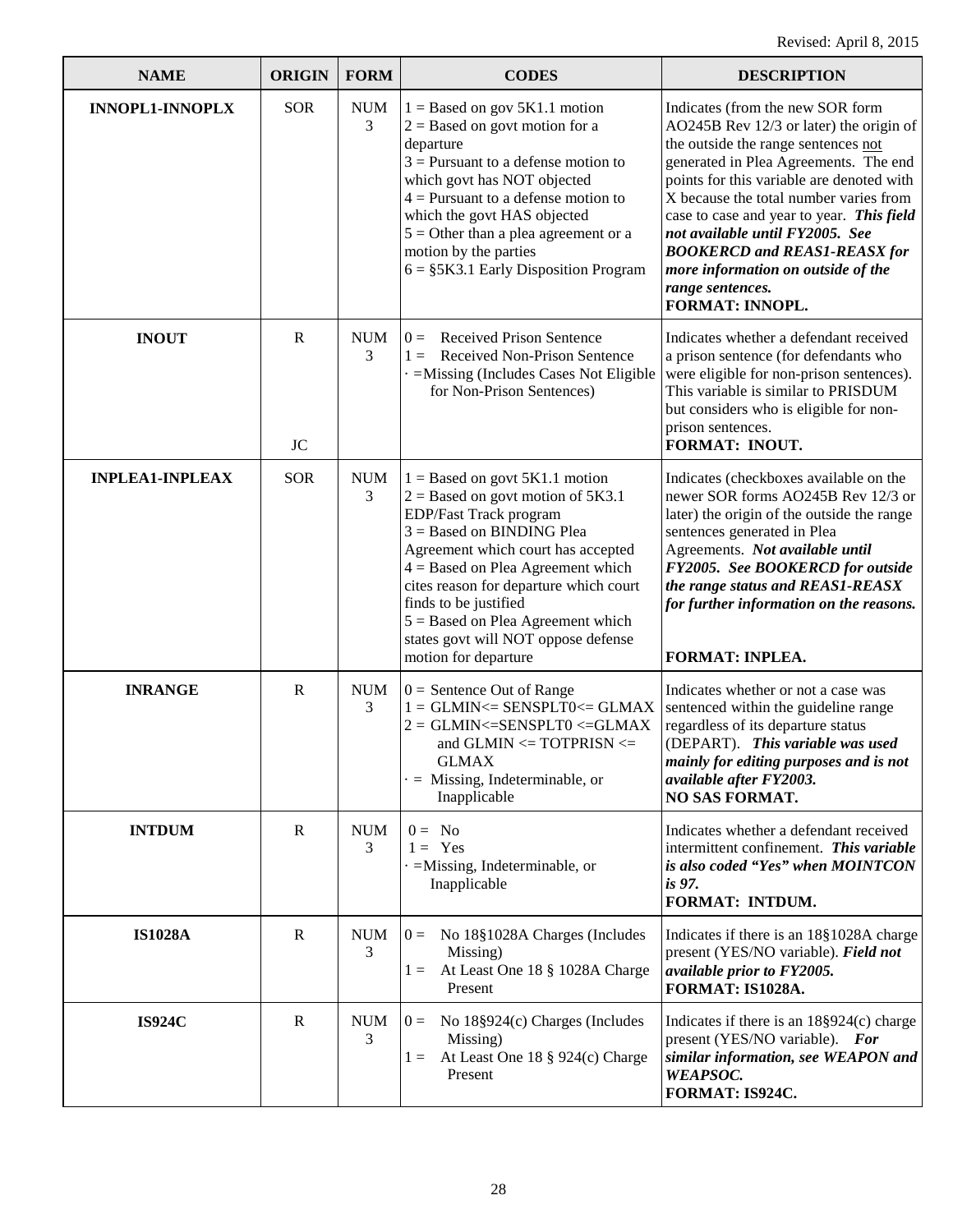| <b>NAME</b>                                                                                                                                                                                                                             | <b>ORIGIN</b> | <b>FORM</b>     | <b>CODES</b>                                                                                                                                                                                                                                                                                                                                                                                 | <b>DESCRIPTION</b>                                                                                                                                                                                                                                                                                                                                                                                                                                                                                                                                                                                                                                                                                                          |
|-----------------------------------------------------------------------------------------------------------------------------------------------------------------------------------------------------------------------------------------|---------------|-----------------|----------------------------------------------------------------------------------------------------------------------------------------------------------------------------------------------------------------------------------------------------------------------------------------------------------------------------------------------------------------------------------------------|-----------------------------------------------------------------------------------------------------------------------------------------------------------------------------------------------------------------------------------------------------------------------------------------------------------------------------------------------------------------------------------------------------------------------------------------------------------------------------------------------------------------------------------------------------------------------------------------------------------------------------------------------------------------------------------------------------------------------------|
| <b>ISMETHMIN</b>                                                                                                                                                                                                                        | $\mathbf R$   | <b>NUM</b><br>3 | No 21§860A or 21§865 Charges<br>$0 =$<br>(Includes Missing)<br>At Least One 21§860A or 21§865<br>$1 =$<br><b>Charge Present</b>                                                                                                                                                                                                                                                              | Indicates if there is a 21§860A or<br>21§865 charge present (YES/NO<br>variable). Field only available since<br>FY2010.<br><b>NO SAS FORMAT.</b>                                                                                                                                                                                                                                                                                                                                                                                                                                                                                                                                                                            |
| <b>KIMBPOST</b>                                                                                                                                                                                                                         | $\mathbf R$   | <b>NUM</b><br>3 | $0 = Pre-Kimbrought$ Time Period (Oct.1,<br>2007 thru December 9, 2007)<br>$1 = Post-Kimbrought Time Period$<br>(December 10, 2007 thru Sept. 30,<br>2008)                                                                                                                                                                                                                                   | This field indicates which time period a<br>case falls within in the FY2008 datafile.<br>This field can be used to separate cases<br>for pre and post-Kimbrough (Supreme<br>Court case) analyses and only exists on<br>the FY2008 datafile.<br>FORMAT: BOOKPOST.                                                                                                                                                                                                                                                                                                                                                                                                                                                            |
| LOSS1-LOSSX<br>and<br><b>LOSSHI</b><br><b>LOSSS1-LOSSSX</b><br>and<br><b>LOSSSHI</b><br><b>LOSSR1-LOSSRX</b><br>and<br><b>LOSSRHI</b><br><b>LOSSC1-LOSSCX</b><br>and<br><b>LOSSCHI</b><br><b>LOSSU1-LOSSUX</b><br>and<br><b>LOSSUHI</b> | <b>PSR</b>    | <b>NUM</b><br>8 | Range: 0-9,999,999,997<br>$0 = No$ loss<br>9,999,999,997 = Some Loss, Amount<br>Not Specified/Range of Amounts<br>$=$ Missing, Indeterminable, or<br>Inapplicable                                                                                                                                                                                                                            | The dollar amount of loss for which the<br>offender is held responsible. Amounts<br>are rounded off to the nearest whole<br>dollar. Loss is often used in various<br>economic crime guidelines to determine<br>either the base offense level or levels of<br>an SOC. Cases not involving dollar loss<br>(ex. Drug cases) are coded as zero for<br>the amount. The end points for this<br>variable are denoted with X because the<br>total number of guideline computations<br>recorded varies from case to case and<br>year to year. Use variable NOCOMP to<br>determine how many guideline<br>computations are present in each case.<br>Not all guideline variables available<br>prior to FY2012.<br><b>NO SAS FORMAT.</b> |
| <b>LOSSPROB</b>                                                                                                                                                                                                                         | $\mathbf R$   | <b>NUM</b><br>8 | No Problem/Not Applicable<br>$0 =$<br><b>Problem Exists</b><br>$1 =$                                                                                                                                                                                                                                                                                                                         | Indicates when an unresolved problem<br>between the loss held accountable<br>amount and SOC range occurs.<br>Analyses using loss may be advised to<br>screen on this variable to remove<br>problem cases.<br>FORMAT: LOSSPROB.                                                                                                                                                                                                                                                                                                                                                                                                                                                                                              |
| <b>MAND1-MANDX</b>                                                                                                                                                                                                                      | <b>SOR</b>    | <b>NUM</b><br>3 | $1 =$ Findings of Fact in this case<br>$2 =$ Substantial Assistance<br>$3 =$ Statutory Safety Valve<br>$4 = No$ Count of Conviction Carries a<br><b>Mandatory Sentence</b><br>$5 =$ Mandatory Minimum Sentence<br>Imposed<br>$6 =$ One or More Counts of Conviction<br>Carry Mandatory But the Court<br>Determined It Does Not Apply<br>$\cdot$ =Missing, Indeterminable, or<br>Inapplicable | Indicates the status of any mandatory<br>minimums at sentencing. These codes<br>mimic the codes available as check-<br>boxes on the AO245B $(06/05)$ SOR<br>form. This field is not available prior to<br>FY2005.<br>FORMAT: MAND.                                                                                                                                                                                                                                                                                                                                                                                                                                                                                          |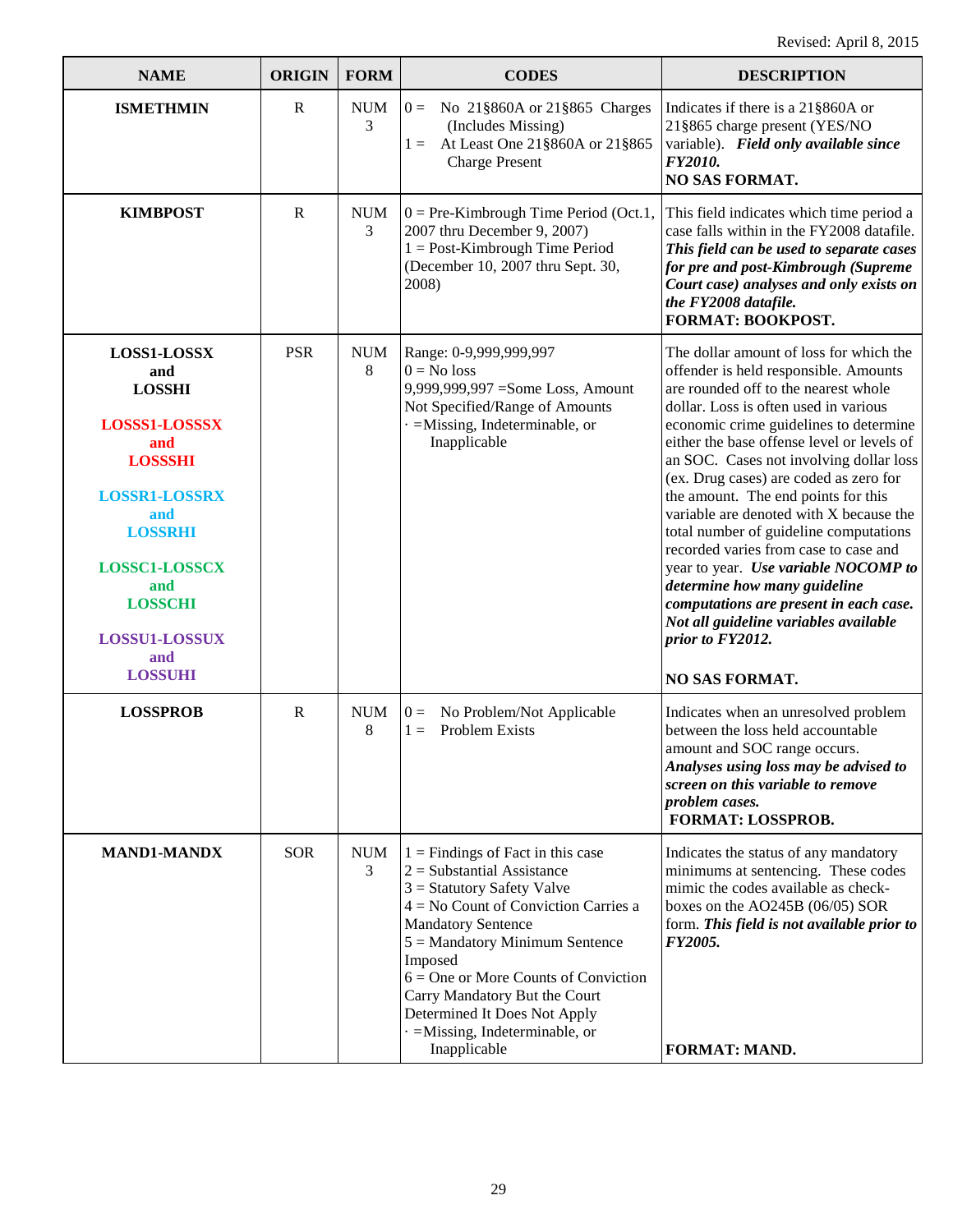| <b>NAME</b>                                                                                                                                                                                                                                                      | <b>ORIGIN</b>  | <b>FORM</b>        | <b>CODES</b>                                                                                                                                                                                                                                                                                      | <b>DESCRIPTION</b>                                                                                                                                                                                                                                                                                                                                                                                                                                                                                                                                                                                  |
|------------------------------------------------------------------------------------------------------------------------------------------------------------------------------------------------------------------------------------------------------------------|----------------|--------------------|---------------------------------------------------------------------------------------------------------------------------------------------------------------------------------------------------------------------------------------------------------------------------------------------------|-----------------------------------------------------------------------------------------------------------------------------------------------------------------------------------------------------------------------------------------------------------------------------------------------------------------------------------------------------------------------------------------------------------------------------------------------------------------------------------------------------------------------------------------------------------------------------------------------------|
| MANDTXT1-MANDTXTX                                                                                                                                                                                                                                                | <b>SOR</b>     | <b>CHAR</b><br>100 | <b>Text Field</b>                                                                                                                                                                                                                                                                                 | Text fields which correspond to the<br>mandatory minimum status fields<br>MAND1-MANDX. These fields are<br>filled in if the SOR provides additional<br>text to go along with the mandatory<br>minimum status description. This field<br>is available FY2005- FY2011.                                                                                                                                                                                                                                                                                                                                |
| <b>MARRIED</b>                                                                                                                                                                                                                                                   | <b>PSR</b>     | <b>NUM</b><br>3    | $1 =$ Single<br>$2 =$ Married<br>$3 =$ Co-habitating (not legally married)<br>$4 = Divored$<br>$5 = Widowed$<br>$6 =$ Separated<br>$\cdot$ =Missing, Indeterminable, or<br>Inapplicable                                                                                                           | Marital status of offender. This field is<br>not available after FY2003.<br><b>FORMAT: MARRIED.</b>                                                                                                                                                                                                                                                                                                                                                                                                                                                                                                 |
| <b>METHMIN</b>                                                                                                                                                                                                                                                   | $\mathbb{R}$   | <b>NUM</b><br>3    | Range: 0 thru 9996<br>9996 =Life Imprisonment (this used to<br>be code 996)<br>$=$ Missing, Indeterminable, or<br>Inapplicable                                                                                                                                                                    | Represents mandatory minimum<br>sentence (in months) associated with<br>21§860A (Manufacturing<br>Methamphetamine) or 21§865<br>(Smuggling Methamphetamine).<br>The minimums included in<br><b>METHMIN</b> are also included in<br><b>DRUGMIN.</b> Field not available prior<br>to FY2011.<br><b>NO SAS FORMAT.</b>                                                                                                                                                                                                                                                                                 |
| <b>MITCAP</b>                                                                                                                                                                                                                                                    | $\mathbf R$    | <b>NUM</b><br>8    | $0 = Case Does Not Apply Mitigating$<br>Rolecap<br>$1 = Case$ Applied Mitigating Role Cap                                                                                                                                                                                                         | This field is a dummy indicator as to<br>whether the Mitigating Role Cap<br>provision under §2D1.1 was applied<br>(see USSC Guidelines Manual for more<br>information). Note that generally all<br>mitigating role cap cases are designated<br>"1" for DRUGPROB because the drug<br>type/weight/BOL triangulation does not<br>work. Field not available prior to<br>FY2006.<br>FORMAT: MITCAP.                                                                                                                                                                                                      |
| <b>MITROL1-MITROLX</b><br>and<br><b>MITROLHI</b><br><b>MITRLS1-MITRLSX</b><br>and<br><b>MITRLSHI</b><br><b>MITRLR1-MITRLRX</b><br>and<br><b>MITRLRHI</b><br><b>MITRLC1-MITRLCX</b><br>and<br><b>MITRLCHI</b><br><b>MITRLU1-MITRLUX</b><br>and<br><b>MITRLUHI</b> | <b>PSR/SOR</b> | <b>NUM</b><br>3    | $0 = No$ Adjustment<br>$-1 =$ Adjustment (Not in <i>USSG</i><br>Manual)<br>$-2 =$ Minor Participation<br>$-3$ = Between Minor and Minimal<br>Participation<br>$-4 =$ Minimal Participation<br>$-6 =$ Adjustment (Not in <i>USSG</i><br>Manual)<br>$=$ Missing, Indeterminable, or<br>Inapplicable | Mitigating Role Adjustment (§3B1.2).<br>This field is the number of levels<br>subtracted due to the defendant's<br>mitigating role in the offense. The end<br>points for this variable are denoted with<br>X because the total number of guideline<br>computations recorded varies from case<br>to case and year to year. Use variable<br><b>NOCOMP</b> to determine how many<br>guideline computations are present in<br>each case. For further information on<br>USSC guideline coding system, see<br>Introduction. Not all guideline<br>variables available prior to FY2012.<br>FORMAT: MITROLE. |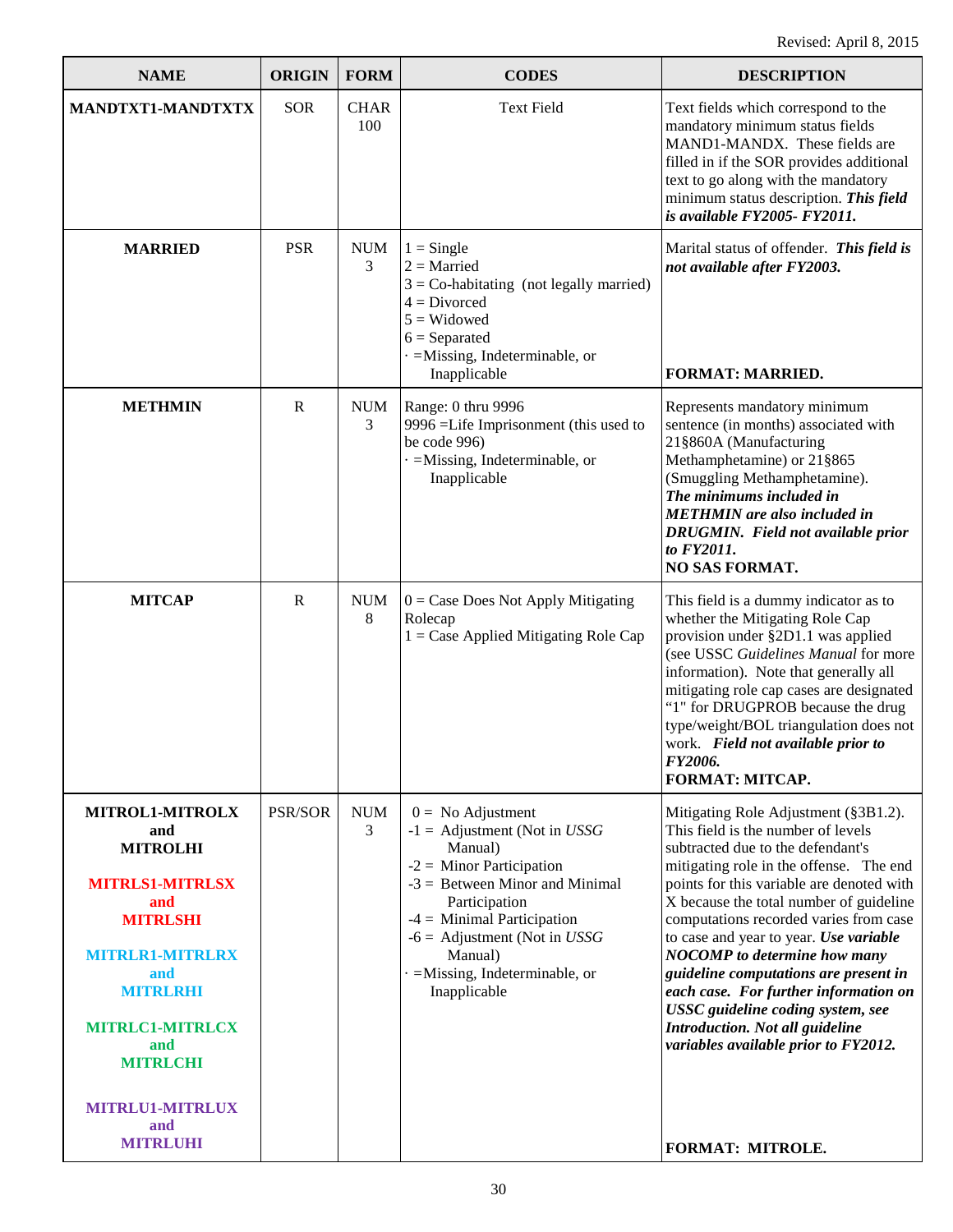| <b>NAME</b>                         | <b>ORIGIN</b>  | <b>FORM</b>     | <b>CODES</b>                                                                                                                                                                                                                                                                                                                                                               | <b>DESCRIPTION</b>                                                                                                                                                                                                                                                                                                                                                                               |
|-------------------------------------|----------------|-----------------|----------------------------------------------------------------------------------------------------------------------------------------------------------------------------------------------------------------------------------------------------------------------------------------------------------------------------------------------------------------------------|--------------------------------------------------------------------------------------------------------------------------------------------------------------------------------------------------------------------------------------------------------------------------------------------------------------------------------------------------------------------------------------------------|
| <b>MOCOMCON</b><br><b>R=COMDUM</b>  | <b>JC</b>      | <b>NUM</b><br>3 | Range: 0 thru 97<br>$0 = No$ Community Confinement<br>Ordered<br>$97 =$ Community Confinement<br>Ordered, but No Term Specified<br>$=$ Missing, Indeterminable, or<br>Inapplicable                                                                                                                                                                                         | Total term of community confinement<br>ordered, in months (excluding special<br>requests to BOP). Terms expressed in<br>days have been rounded up to the<br>nearest number of months (ex. 45 days<br>is coded as 2 months).<br>FORMAT: MOCOMCON.                                                                                                                                                 |
| <b>MOHOMDET</b><br><b>R=HOMDUM</b>  | <b>JC</b>      | <b>NUM</b><br>3 | Range: 0 thru 97<br>$0 =$ No Home Detention Ordered<br>97 = Home Detention Ordered, but No<br>Term Specified<br>$=$ Missing, Indeterminable, or<br>Inapplicable                                                                                                                                                                                                            | Total term of home detention ordered,<br>in months (excluding special requests to<br>BOP). Terms expressed in days have<br>been rounded up to the nearest number<br>of months (ex. 45 days is coded as 2<br>months).<br>FORMAT: MOHOMDET.                                                                                                                                                        |
| <b>MOINTCON</b><br><b>R=INTDUM</b>  | <b>JC</b>      | <b>NUM</b><br>3 | Range: 0 thru 97<br>$0 =$ No Intermittent Confinement<br>Ordered<br>97 = Intermittent Confinement Ordered,<br>but No Term Specified<br>$=$ Missing, Indeterminable, or<br>Inapplicable                                                                                                                                                                                     | Total term of intermittent confinement<br>ordered, in months (excluding special<br>requests to BOP). Terms expressed in<br>days have been rounded up to the<br>nearest number of months (ex. 45 days<br>is coded as 2 months).<br>FORMAT: MOINTCON.                                                                                                                                              |
| <b>MONACCEP</b>                     | <b>PSR/SOR</b> | <b>NUM</b><br>3 | $-4 =$ Applied (Not in USSG Manual)<br>$-3$ = Adjustment Applied<br>$-2$ = Adjustment Applied<br>$-1$ = Applied (Not in USSG Manual)<br>$0 =$ Adjustment Not Applied<br>$\cdot$ = Missing, Indeterminable, or<br>Inapplicable                                                                                                                                              | Acceptance of Responsibility value<br>(does NOT takes higher values from<br>Career Offender, etc. calcs into<br><i>account</i> ), §3E1.1: The number of levels<br>to be subtracted from combined<br>adjusted offense level due to defendant's<br>acceptance of responsibility. The value<br>of $(-3)$ for this variable only applies if<br><b>AMENDYR</b> is 1992 or later.<br>FORMAT: ACCTRESP. |
| <b>MONCIRC</b><br><b>R=CIRCDIST</b> | <b>JC/PSR</b>  | <b>NUM</b><br>3 | Range: 0 thru 11<br>$=$ Missing, Indeterminable, or<br>Inapplicable                                                                                                                                                                                                                                                                                                        | Indicates the judicial circuit in which<br>the defendant was sentenced. This<br>variable is generated from the entry for<br><i>judicial district.</i><br><b>FORMAT: MONCIRC.</b>                                                                                                                                                                                                                 |
| <b>MONRACE</b><br><b>R=NEWRACE</b>  | <b>PSR</b>     | <b>NUM</b><br>3 | White/Caucasian<br>$1 =$<br><b>Black/African American</b><br>$2 =$<br>American Indian\Alaskan Native<br>$3 =$<br>Asian or Pacific Islander<br>$4 =$<br>Multi-racial<br>$5 =$<br>Other<br>$7 =$<br>Info on Race Not Available in<br>$8 =$<br>Docs (This code only available<br>Non-US American Indians<br>$9 =$<br>Missing, Indeterminable, or<br>$\cdot =$<br>Inapplicable | Offender's race (self-reported to the<br>probation officer). Code 8 is not<br>available prior to FY2007. Code 9 is<br>not available prior to FY2009. NOTE:<br>Hispanic ethnicity is coded in the<br>variable HISPORIG. Race and<br>ethnicity are combined in NEWRACE.<br>FORMAT: MONRACE.                                                                                                        |
| <b>MONSEX</b>                       | <b>PSR</b>     | <b>NUM</b><br>3 | Male<br>$0 =$<br>Female<br>$1 =$<br>Missing, Indeterminable, or<br>$\cdot =$<br>Inapplicable                                                                                                                                                                                                                                                                               | Indicates the offender's gender.<br>FORMAT: MONSEX.                                                                                                                                                                                                                                                                                                                                              |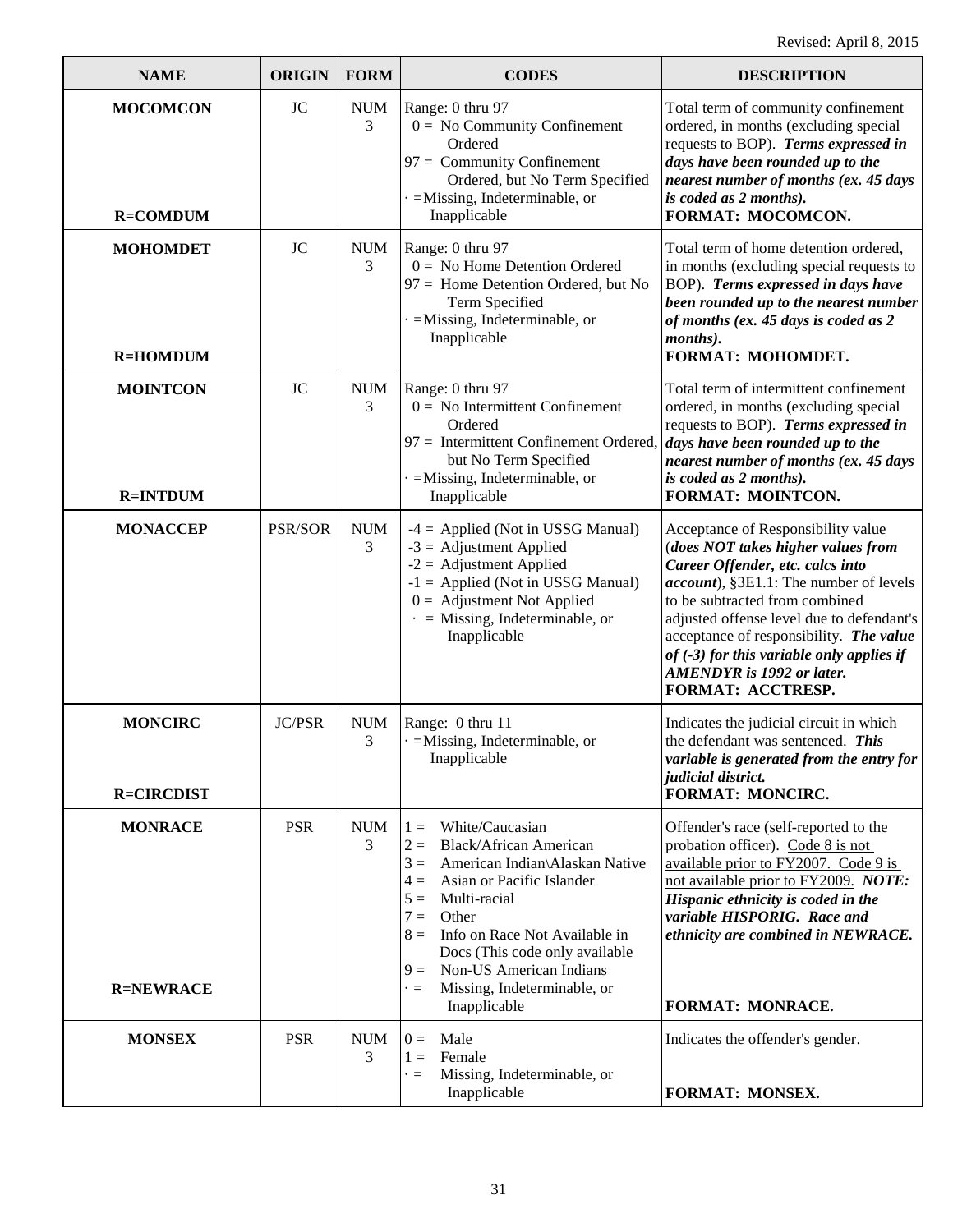| <b>NAME</b>     | <b>ORIGIN</b>   | <b>FORM</b>     | <b>CODES</b>                                                                                                                                                                | <b>DESCRIPTION</b>                                                                                                                                                                                                                                                                                                                                                                        |
|-----------------|-----------------|-----------------|-----------------------------------------------------------------------------------------------------------------------------------------------------------------------------|-------------------------------------------------------------------------------------------------------------------------------------------------------------------------------------------------------------------------------------------------------------------------------------------------------------------------------------------------------------------------------------------|
| <b>MONSXOFB</b> | PSR/SOR         | <b>NUM</b><br>3 | Range: 0-99.<br>$0 = N/A$<br>$-$ = Missing, Indeterminable (PSR Not<br>Received)                                                                                            | Indicates the offense level (prior to<br>acceptance of responsibility) the<br>offender received from the Chapter Four<br>Enhanced offense level for Repeat and<br>Dangerous Sex Offender Against<br>Minors (Prong B under §4B1.5: Pattern<br>of Activity) prior to adding in the $+5$<br>levels. Use with SEXADJB. This field<br>does not exist prior to FY2012.<br><b>NO SAS FORMAT.</b> |
| <b>MWEIGHT</b>  | R               | <b>NUM</b><br>8 | Range: 0.01 thru 99,999,999,990<br>Missing, Indeterminable, or<br>$\cdot =$<br>Inapplicable                                                                                 | The marijuana weight equivalency, in<br>grams, of all the drug types coded. This<br>variable does not include the weight<br>from any subsequent drugs not coded<br>(if there are more than 5 drug types).<br><b>NO SAS FORMAT.</b>                                                                                                                                                        |
| MWGT1-MWGTX     | $\mathbf R$     | <b>NUM</b><br>8 | Range: 0.01 thru 99,999,999,990<br>Missing, Indeterminable, or<br>$=$<br>Inapplicable                                                                                       | The marijuana weight equivalency, in<br>grams, of the first through nth drug<br>types (DRUGTYP1-DRUGTYPX)<br><b>NO SAS FORMAT.</b>                                                                                                                                                                                                                                                        |
| <b>NEWCIT</b>   | $\mathbf R$     | <b>NUM</b><br>3 | $0 = U.S.$<br>$1 =$ Non-U.S. (Includes Legal and<br>Illegal Aliens)<br>Missing, Indeterminable, or<br>$\blacksquare$<br>Inapplicable                                        | Citizenship of the defendant (Recode of<br>CITIZEN for the annual report).<br>FORMAT: NEWCIT.                                                                                                                                                                                                                                                                                             |
| <b>NEWCNVTN</b> | $\mathbf R$     | <b>NUM</b><br>3 | $0 =$ Plea<br>$1 =$ Trial<br>$\cdot$ =Missing, Indeterminable, or<br>Inapplicable                                                                                           | Indicates whether the case was settled<br>by plea agreement or trial.<br>FORMAT: NEWCNVTN.                                                                                                                                                                                                                                                                                                |
| <b>NEWEDUC</b>  | $\mathbf R$     | <b>NUM</b><br>3 | Less Than H.S. Graduate<br>$1 =$<br>H.S. Graduate<br>$3 =$<br>$5 =$<br>Some College<br>College Graduate<br>$6 =$<br>Missing, Indeterminable, or<br>$\equiv$<br>Inapplicable | Highest level of education for offender<br>(Recode of EDUCATN for annual<br>report).<br><b>FORMAT: NEWEDUC.</b>                                                                                                                                                                                                                                                                           |
| <b>NEWRACE</b>  | R<br><b>PSR</b> | <b>NUM</b><br>3 | $1 =$ White<br>$2 = Black$<br>$3 =$ Hispanic<br>$6 =$ Other<br>$=$ Missing, Indeterminable, or                                                                              | Race of defendant (Recode of<br>MONRACE and HISPORIG for the<br>annual report).                                                                                                                                                                                                                                                                                                           |
|                 |                 |                 | Inapplicable                                                                                                                                                                | <b>FORMAT: NEWRACE.</b>                                                                                                                                                                                                                                                                                                                                                                   |
| <b>NOCHEM</b>   | $\mathbf R$     | <b>NUM</b><br>3 | Rage: 1 thru 99<br>$\cdot$ =Missing, Indeterminable, or<br>Inapplicable                                                                                                     | The number of chemicals involved in a<br>case. Not available until FY2012 and<br>later.<br><b>NO SAS FORMAT.</b>                                                                                                                                                                                                                                                                          |
| <b>NOCOMP</b>   | $\mathbf R$     | <b>NUM</b><br>3 | Rage: 1 thru 99<br>$=$ Missing, Indeterminable, or<br>Inapplicable                                                                                                          | The number of guideline computations.<br><b>NO SAS FORMAT.</b>                                                                                                                                                                                                                                                                                                                            |
| <b>NOCOUNTS</b> | <b>JC/PSR</b>   | <b>NUM</b><br>3 | Range: 1 thru 999<br>Missing, Indeterminable, or<br>$\equiv$<br>Inapplicable                                                                                                | The number of counts of conviction.<br>NO SAS FORMAT.                                                                                                                                                                                                                                                                                                                                     |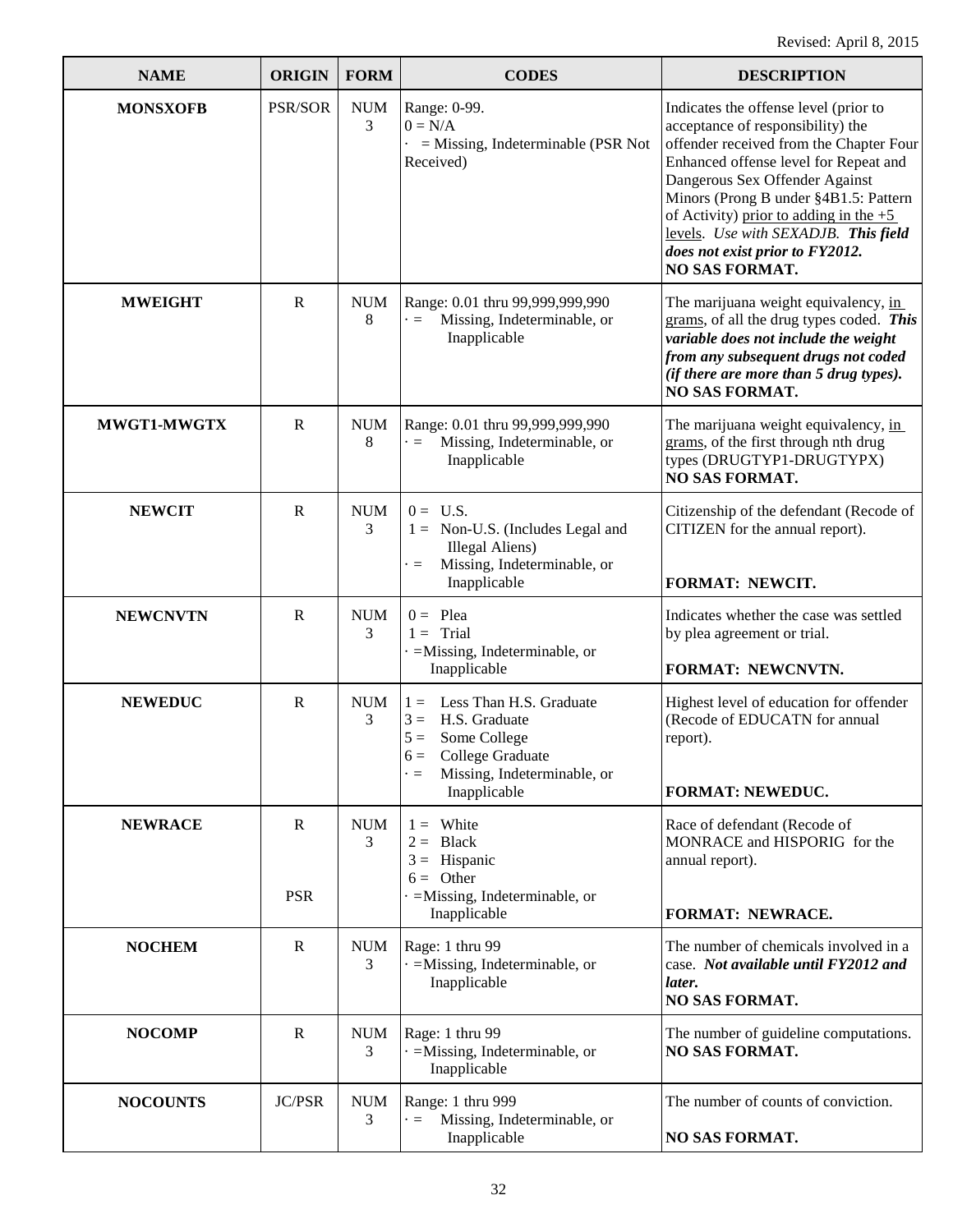| <b>NAME</b>                                                                                                                                                                                                                            | <b>ORIGIN</b> | <b>FORM</b>       | <b>CODES</b>                                                                                                                                                        | <b>DESCRIPTION</b>                                                                                                                                                                                                                                                                                                                                                                                                                                                                                                                                                                           |
|----------------------------------------------------------------------------------------------------------------------------------------------------------------------------------------------------------------------------------------|---------------|-------------------|---------------------------------------------------------------------------------------------------------------------------------------------------------------------|----------------------------------------------------------------------------------------------------------------------------------------------------------------------------------------------------------------------------------------------------------------------------------------------------------------------------------------------------------------------------------------------------------------------------------------------------------------------------------------------------------------------------------------------------------------------------------------------|
| <b>NODRUG</b>                                                                                                                                                                                                                          | $\mathbf R$   | <b>NUM</b><br>3   | Rage: 1 thru 99<br>$\cdot$ =Missing, Indeterminable, or<br>Inapplicable                                                                                             | The number of drugs involved in a case.<br>Not available until FY2012 and later.<br>NO SAS FORMAT.                                                                                                                                                                                                                                                                                                                                                                                                                                                                                           |
| <b>NOREAVAR</b>                                                                                                                                                                                                                        | $\mathbf R$   | <b>NUM</b><br>3   | Rage: 1 thru 99<br>=Missing, Indeterminable, or<br>Inapplicable                                                                                                     | The number of outside the range<br>reasons involved in a case. Use with<br>REAS1-REASX. Not available until<br>FY2014 and later.<br><b>NO SAS FORMAT.</b>                                                                                                                                                                                                                                                                                                                                                                                                                                    |
| <b>NOUSTAT</b>                                                                                                                                                                                                                         | $\mathbf R$   | <b>NUM</b><br>3   | Range: 1 thru 99<br>Missing, Indeterminable, or<br>$\cdot =$<br>Inapplicable                                                                                        | The number of unique statutes in a case.<br>Use with NWSTAT1-NWSTATX to<br>determine the highest number of unique<br>statutes in a given fiscal year.<br><b>NO SAS FORMAT.</b>                                                                                                                                                                                                                                                                                                                                                                                                               |
| <b>NUMDEPEN</b>                                                                                                                                                                                                                        | <b>PSR</b>    | <b>NUM</b><br>3   | Range: 1 thru 96<br>$0 = No$ Dependents<br>97 = Some Dependents, Exact Number<br>Unknown<br>Missing, Indeterminable, or<br>$\cdot =$<br>Inapplicable                | Number of dependents whom the<br>offender supports (excluding self).<br>FORMAT: NUMDEPEN.                                                                                                                                                                                                                                                                                                                                                                                                                                                                                                    |
| NWSTAT1-NWSTATX                                                                                                                                                                                                                        | $\mathbf R$   | <b>CHAR</b><br>10 | Missing, Indeterminable, or<br>$\cdot =$<br>Inapplicable                                                                                                            | Title, Section, and Subsection number<br>of the UNIQUE statutes for each case<br>generated from all of the statute fields<br>(STAT1_1 thru STAT3_XX). Ex. If a<br>case has a total of 5 counts involving 4<br>counts of 21:841 and one count of<br>18:924C then NWSTAT1 will be<br>21:841, NWSTAT2 will be 18:924C<br>and NWSTAT3-X will be<br>missing/inapplicable. Use with<br><b>NOUSTAT.</b><br>NO SAS FORMAT.                                                                                                                                                                           |
| <b>OBSTRC1-OBSTRCX</b><br>and<br><b>OBSTRCHI</b><br><b>OBSTRS1-OBSTRSX</b><br>and<br><b>OBSTRSHI</b><br><b>OBSTRR1-OBSTRRX</b><br>and<br><b>OBSTRRHI</b><br><b>OBSTCC1-OBSTCCX</b><br>and<br><b>OBSTCCHI</b><br><b>OBSTCU1-OBSTCUX</b> | PSR/SOR       | <b>NUM</b><br>3   | No Adjustment<br>$0 =$<br>Adjustment (Not in Guidelines)<br>$1 =$<br>$2 =$<br><b>Adjustment Applied</b><br>Missing, Indeterminable, or<br>$\cdot =$<br>Inapplicable | <b>Obstruction of Justice Adjustment</b><br>$(\$3C1.1)$ . This field is the number of<br>levels added because defendant<br>willfully obstructed or impeded justice.<br>The end points for this variable are<br>denoted with X because the total<br>number of guideline computations<br>recorded varies from case to case and<br>year to year. Use variable NOCOMP to<br>determine how many guideline<br>computations are present in each case.<br>For further information on USSC<br>guideline coding system, see<br>Introduction. Not all guideline<br>variables available prior to FY2012. |
| and<br><b>OBSTCUHI</b>                                                                                                                                                                                                                 |               |                   |                                                                                                                                                                     | FORMAT: OBSTRCT.                                                                                                                                                                                                                                                                                                                                                                                                                                                                                                                                                                             |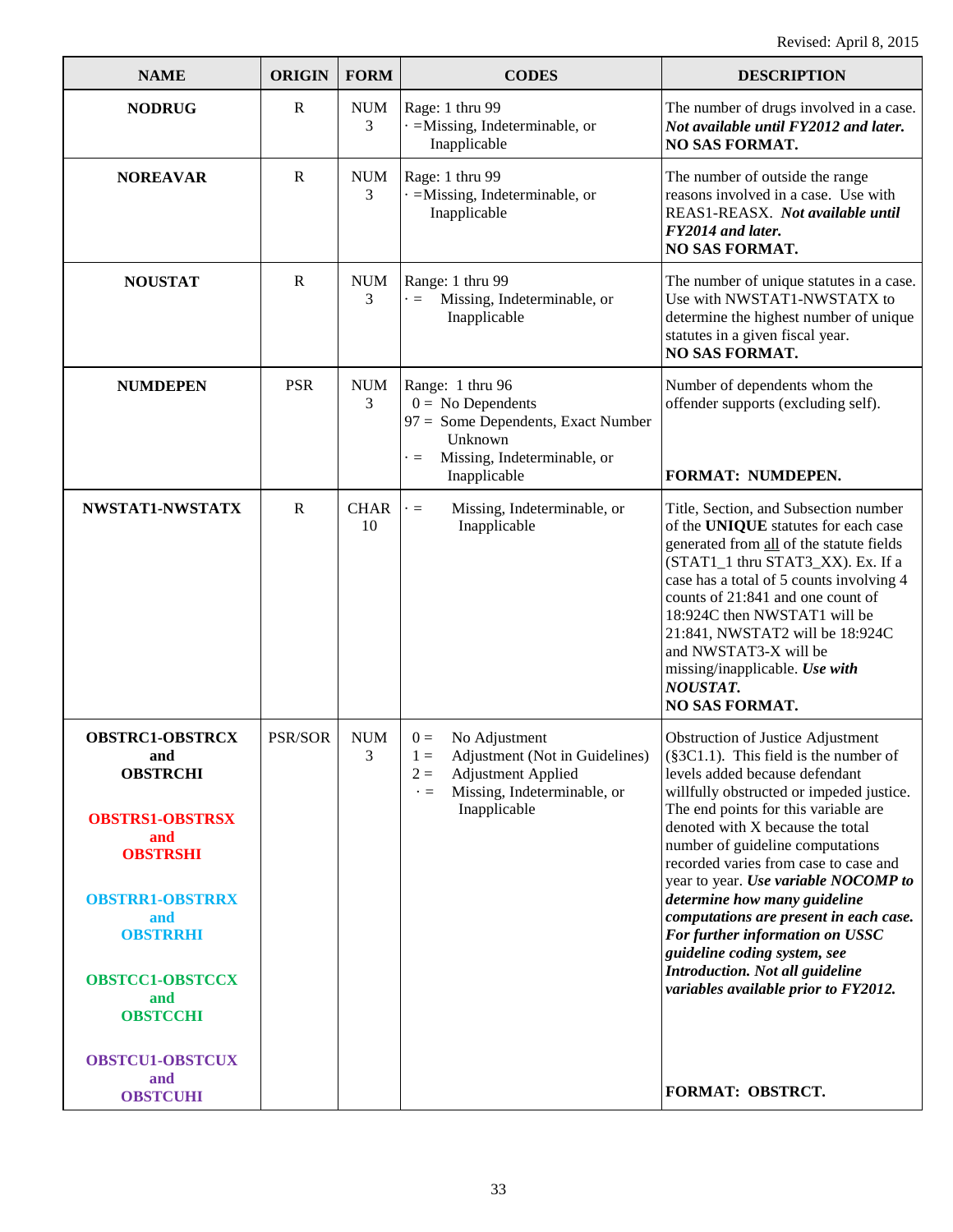| <b>NAME</b>           | <b>ORIGIN</b> | <b>FORM</b>                      | <b>CODES</b>          | <b>DESCRIPTION</b>                                                                                                                                                                                                                                                                                                                                                                                                                                                                                                                                                                                             |
|-----------------------|---------------|----------------------------------|-----------------------|----------------------------------------------------------------------------------------------------------------------------------------------------------------------------------------------------------------------------------------------------------------------------------------------------------------------------------------------------------------------------------------------------------------------------------------------------------------------------------------------------------------------------------------------------------------------------------------------------------------|
| OFBEG1-OFBEGXX        | <b>JC/PSR</b> | <b>DATE</b><br>8                 | Format: MMDDYY8.      | The date the offense began for each<br>count of conviction (use with STA1_1-<br>STA3_XXX). This field is not<br>available after FY2005.<br><b>NO SAS FORMAT.</b>                                                                                                                                                                                                                                                                                                                                                                                                                                               |
| <b>OFEND1-OFENDXX</b> | <b>JC/PSR</b> | <b>DATE</b><br>8                 | Format: MMDDYY8.      | The date the offense ended for each<br>count of conviction (use with STA1_1-<br>STA3_XXX). This field is not<br>available after FY2005.<br><b>NO SAS FORMAT.</b>                                                                                                                                                                                                                                                                                                                                                                                                                                               |
| OFFTYPE2              | $\mathbb{R}$  | <b>NUM</b><br>3                  | (See Code Attachment) | Primary offense type for the case<br>generated from the count of conviction<br>with the highest statutory maximum (in<br>case of a tie, the count with the highest<br>statutory minimum is used). Note that<br>since the primary offense type is<br>derived from statutes of conviction it<br>may not match up logically with the<br>primary guideline (or any of the<br>guidelines applied). See OFFTYPSB<br>for offense types used in USSC<br>Sourcebook after FY2005.<br><b>FORMAT: OFFTYPET.</b>                                                                                                           |
| <b>OFFTYPSB</b>       | R             | $\boldsymbol{\mathsf{NUM}}$<br>3 | (See Code Attachment) | Primary offense type variable used in<br>the FY2010 and later Sourcebook tables<br>(this field replaces OFFTYPE2<br>although OFFTYPE2 is still available<br>on the datafile). This variable is based<br>on the count of conviction with the<br>highest statutory maximum (in case of a<br>tie, the count with the highest statutory<br>minimum is used). Note that since the<br>primary offense type is derived from<br>statutes of conviction it may not match<br>up logically with the primary guideline<br>(or any of the guidelines applied).<br>Field not available prior to FY2010.<br>FORMAT: OFFTYPSB. |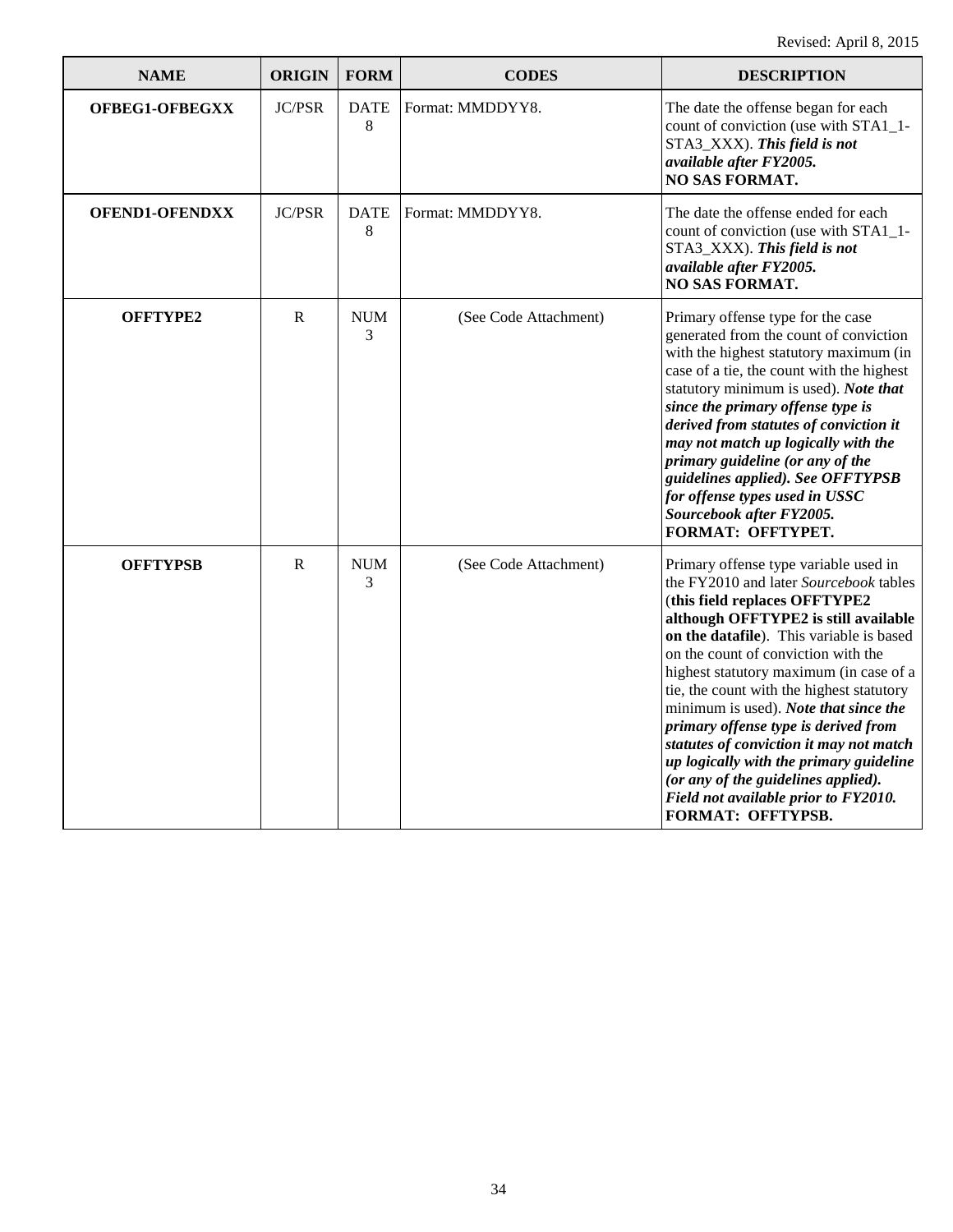| <b>NAME</b>                                                                                                                                                                                                                                        | <b>ORIGIN</b> | <b>FORM</b>                  | <b>CODES</b>                                                                                                                                                                                                                                                             | <b>DESCRIPTION</b>                                                                                                                                                                                                                                                                                                                                                                                                                                                                                                                                                                                                              |
|----------------------------------------------------------------------------------------------------------------------------------------------------------------------------------------------------------------------------------------------------|---------------|------------------------------|--------------------------------------------------------------------------------------------------------------------------------------------------------------------------------------------------------------------------------------------------------------------------|---------------------------------------------------------------------------------------------------------------------------------------------------------------------------------------------------------------------------------------------------------------------------------------------------------------------------------------------------------------------------------------------------------------------------------------------------------------------------------------------------------------------------------------------------------------------------------------------------------------------------------|
| OFFVCT1-OFFVCTX<br>and<br><b>OFFVCTHI</b><br><b>OFFVCS1-OFFVCSX</b><br>and<br><b>OFFVCSHI</b><br><b>OFFVCR1-OFFVCRX</b><br>and<br><b>OFFVCRHI</b><br><b>OFFVCC1-OFFVCCX</b><br>and<br><b>OFFVCCHI</b><br>OFFVCU1-OFFVCUX<br>and<br><b>OFFVCUHI</b> | PSR/SOR       | $\rm{NUM}$<br>3              | No Adjustment<br>$0 =$<br>Adjustment Applied (Not in<br>$2 =$<br>Guidelines)<br>Adjustment Applied (See GL<br>$3 =$<br>Manual for specifics)<br>Adjustment Applied (See GL<br>$6 =$<br>Manual for specifics)<br>Missing, Indeterminable, or<br>$\cdot =$<br>Inapplicable | The Official Victim Adjustment<br>(§3A1.2). This field is the number of<br>levels added due to involvement of a<br>victim who is a law enforcement or<br>corrections official. The end points for<br>this variable are denoted with X because<br>the total number of guideline<br>computations recorded varies from case<br>to case and year to year. Use variable<br><b>NOCOMP</b> to determine how many<br>guideline computations are present in<br>each case. For further information on<br>USSC guideline coding system, see<br>Introduction. Not all guideline<br>variables available prior to FY2012.<br>FORMAT: OFFVICT. |
| ONLY924C                                                                                                                                                                                                                                           | $\mathbf R$   | <b>NUM</b><br>3              | No 18§924(c) Charges (Includes<br>$0 =$<br>Missing)<br>Only Charges of 18 § 924(c)<br>$1 =$<br>Present                                                                                                                                                                   | Indicates if a charge of $18\S924(c)$ is the<br>only significant charge in a case<br>(YES/NO variable). Cases with a code<br>of "1" may include non-substantive<br>charges such as conspiracy charges in<br>addition to the 18 $\S$ 924(c).<br>FORMAT: ONLY924C.                                                                                                                                                                                                                                                                                                                                                                |
| <b>ONLY1028A</b>                                                                                                                                                                                                                                   | $\mathbf R$   | <b>NUM</b><br>3              | $0 =$<br>No 18§1028A Charges (Includes<br>Missing)<br>Only Charges of 18 § 1028A<br>$1 =$<br>Present                                                                                                                                                                     | Indicates if a charge of 18§1028A is the<br>only significant charge in a case<br>(YES/NO variable). Cases with a<br>designation of "1" may include non-<br>substantive charges such as conspiracy<br>charges. Field not available prior to<br>FY2005.<br>FORMAT: ONLY1028.                                                                                                                                                                                                                                                                                                                                                      |
| <b>OTHRMIN</b>                                                                                                                                                                                                                                     | $\mathbf R$   | <b>NUM</b><br>$\overline{4}$ | Range: 0 thru 9996<br>9996 =Life Imprisonment (this used to<br>be code 996)<br>Missing, Indeterminable, or<br>$\blacksquare$<br>Inapplicable                                                                                                                             | Represents mandatory minimum<br>sentence (in months) associated with<br>any mandatory minimum not covered in<br>DRUGMIN, FIREMIN1-FIREMIN2,<br>IDMIN, IMMIMIN, GUNMIN1-<br>GUNMIN3, PORNMIN, or SEXMIN.<br>Field not available prior to FY2006.<br><b>NO SAS FORMAT.</b>                                                                                                                                                                                                                                                                                                                                                        |
| POINT1                                                                                                                                                                                                                                             | <b>PSR</b>    | <b>NUM</b><br>3              | Range: 1 thru 90<br>$0 =$ None<br>Missing, Indeterminable, or<br>$\cdot$ $=$<br>Inapplicable                                                                                                                                                                             | Number of one-point incidents<br>(sentences $< 60 \text{ days}$ ) included in the<br>criminal history section of the PSR.<br>NOTE: This variable is not yet<br>trumped by the legal limitations.<br><b>NO SAS FORMAT.</b>                                                                                                                                                                                                                                                                                                                                                                                                       |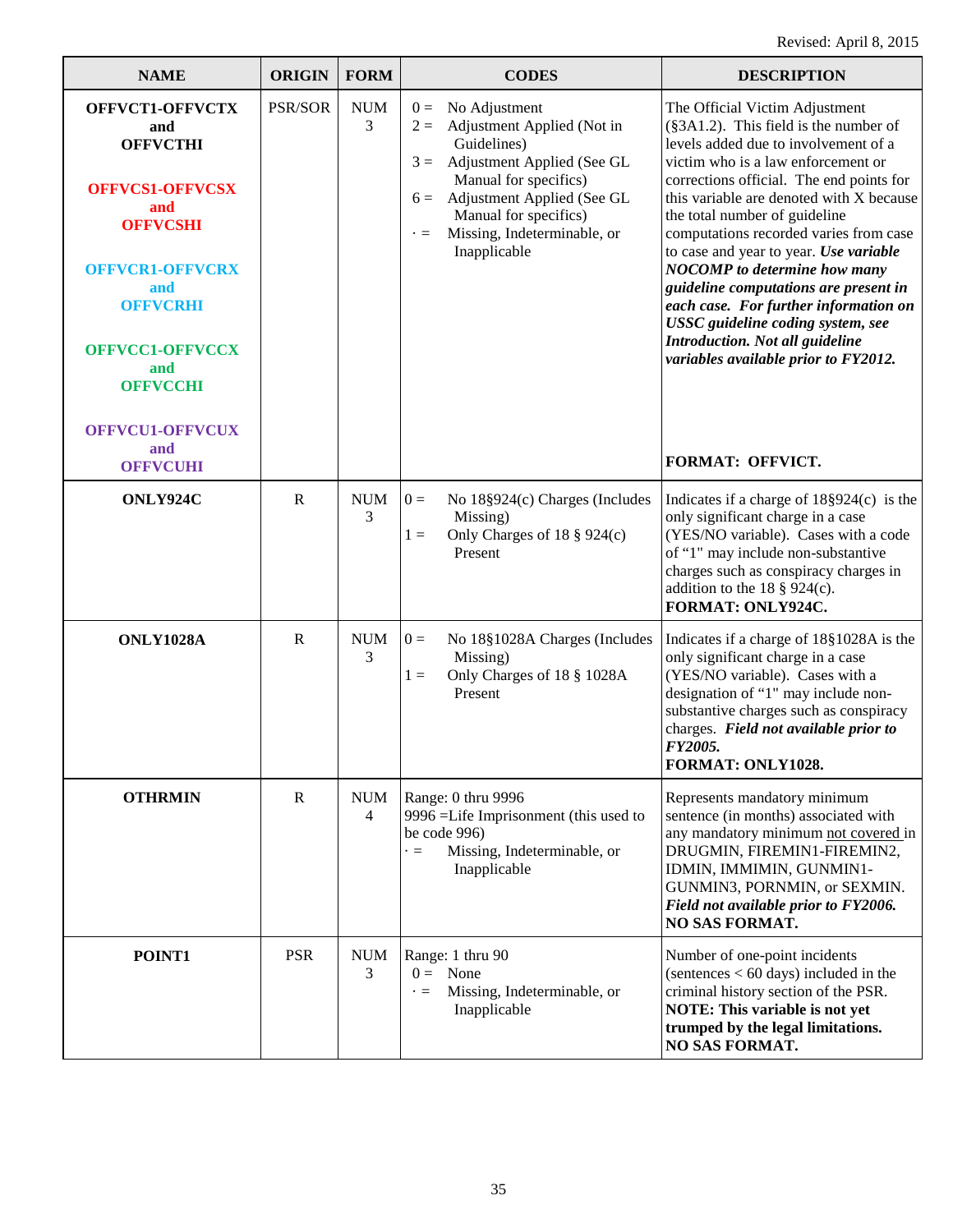| <b>NAME</b>                        | <b>ORIGIN</b>             | <b>FORM</b>     | <b>CODES</b>                                                                                                                                                     | <b>DESCRIPTION</b>                                                                                                                                                                                                                            |
|------------------------------------|---------------------------|-----------------|------------------------------------------------------------------------------------------------------------------------------------------------------------------|-----------------------------------------------------------------------------------------------------------------------------------------------------------------------------------------------------------------------------------------------|
| POINT2                             | <b>PSR</b>                | <b>NUM</b><br>3 | Range: 1 thru 90<br>$0 = \text{None}$<br>Missing, Indeterminable, or<br>$\cdot =$<br>Inapplicable                                                                | Number of two-point incidents ( $\geq 60$<br>days and $\leq$ 13 months) included in the<br>criminal history section of the PSR.<br>NOTE: This variable is not yet<br>trumped by the legal limitations.<br><b>NO SAS FORMAT.</b>               |
| POINT3                             | <b>PSR</b>                | <b>NUM</b><br>3 | Range: 1 thru 90<br>$0 = \text{None}$<br>Missing, Indeterminable, or<br>$\cdot =$<br>Inapplicable                                                                | Number of three-point incidents $($ > 13<br>months) included in the criminal history<br>section of the PSR. NOTE: This<br>variable is not yet trumped by the<br>legal limitations.<br><b>NO SAS FORMAT.</b>                                   |
| <b>POOFFICE</b>                    | <b>PSR</b>                | 1               | CHAR   Range: 0 thru 9/A - J<br>$BLANK = Missing$<br>(See Code Attachment)                                                                                       | Indicates the code for the probation<br>office where the PSR was prepared.<br>This variable must be used in<br>conjunction with DISTRICT.<br><b>NO SAS FORMAT.</b>                                                                            |
| <b>PORNMIN</b>                     | $\mathbf R$               | <b>NUM</b><br>4 | Range: 0 thru 9996<br>9996 =Life Imprisonment (this used to<br>be code 996)<br>Missing, Indeterminable, or<br>$\cdot =$<br>Inapplicable                          | Represents mandatory minimum<br>sentence (in months) associated with<br>convictions under 18§1466A, 18§2251,<br>18§2251A, 18§2252 or 18§2252A.<br>Field not available prior to FY2006.<br>NO SAS FORMAT.                                      |
| <b>PRESENT</b>                     | <b>PSR</b>                | <b>NUM</b><br>3 | $1 =$ In Custody<br>$2 = Out on Bail/Bond$<br>$3$ = Released on Own Recognizance<br>$4 = Other$<br>Missing, Indeterminable, or<br>$\cdot$ $=$<br>Inapplicable    | Offender's pre-sentence detention<br>status.<br><b>FORMAT: PRESENT.</b>                                                                                                                                                                       |
| <b>PRISDUM</b>                     | $\mathbf R$               | <b>NUM</b><br>3 | N <sub>0</sub><br>$0 =$<br>Yes (includes TOTPRISN= 9992<br>$1 =$<br>thru 9997)<br>Missing, Indeterminable, or<br>Inapplicable                                    | Indicates if the defendant received a<br>prison sentence (YES/NO variable).<br>Does not include alternatives.<br><b>FORMAT: PRISDUM.</b>                                                                                                      |
| <b>PROBATN</b><br><b>R=PROBDUM</b> | <b>JC</b>                 | <b>NUM</b><br>3 | Range: 0 thru 997<br>$0 =$ No Probation Ordered<br>997 = Probation Ordered, But No Term<br>Specified<br>Missing, Indeterminable, or<br>$\cdot =$<br>Inapplicable | Total probation ordered, in months.<br>FORMAT: PROBATN.                                                                                                                                                                                       |
| <b>PROBDUM</b>                     | $\mathbb{R}$<br><b>JC</b> | <b>NUM</b><br>3 | N <sub>0</sub><br>$0 =$<br>Yes (includes $PROBATN = 97$ )<br>$1 =$<br>Missing, Indeterminable, or<br>$\cdot =$<br>Inapplicable                                   | Indicates whether the defendant<br>received probation (YES/NO variable).<br><b>FORMAT: PROBDUM.</b>                                                                                                                                           |
| <b>QUARTER</b>                     | $\mathbf R$               | <b>NUM</b><br>8 | Range: 1-4<br>$1 = Oct 1$ thru Dec 31<br>$2 =$ Jan 1 thru March 31<br>$3 =$ April 1 thru June 30<br>$4 =$ July 1 thru Sept 30                                    | The quarter of the fiscal year in which<br>the case was sentenced. This field is<br>generated based on the sentencing date<br>for use in USSC's quarterly data<br>reports. Field not available prior to<br>FY2006.<br><b>FORMAT: QUARTER.</b> |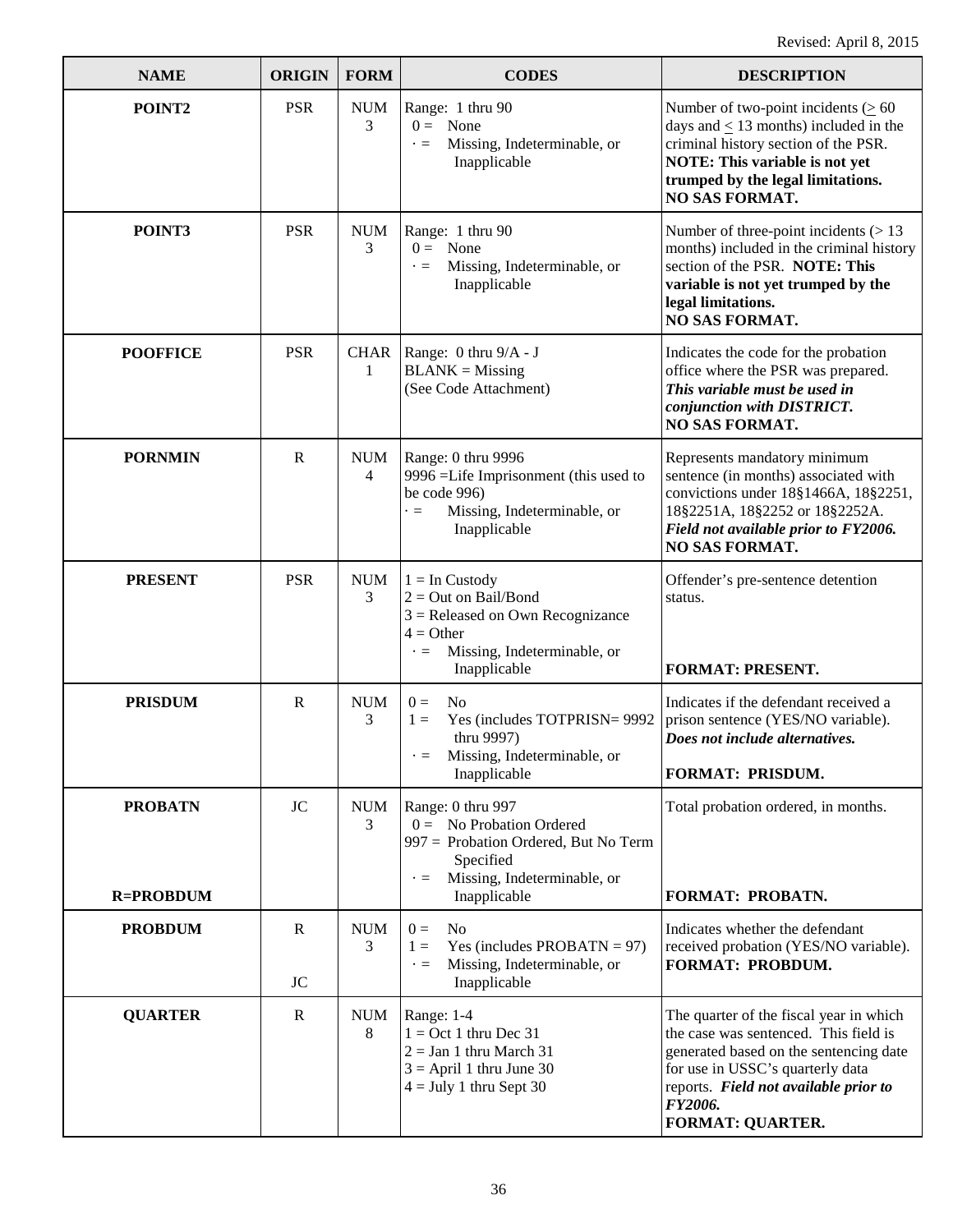| <b>NAME</b>            | <b>ORIGIN</b> | <b>FORM</b>        | <b>CODES</b>                                                                                                                                                                                                                                                                                                                  | <b>DESCRIPTION</b>                                                                                                                                                                                                                                                                                                                                                                                                                                                                |
|------------------------|---------------|--------------------|-------------------------------------------------------------------------------------------------------------------------------------------------------------------------------------------------------------------------------------------------------------------------------------------------------------------------------|-----------------------------------------------------------------------------------------------------------------------------------------------------------------------------------------------------------------------------------------------------------------------------------------------------------------------------------------------------------------------------------------------------------------------------------------------------------------------------------|
| <b>RANGEPT</b>         | $\mathbb{R}$  | <b>NUM</b><br>3    | Guideline Minimum<br>$1 =$<br>$2 =$<br>Lower Half of Range<br>$3 =$<br>Midpoint of Range<br><b>Upper Half of Range</b><br>$4 =$<br>Guideline Maximum<br>$5 =$<br>Guideline Min/Max Are Equal<br>$6 =$<br>Missing/Departure/Logic<br>$\cdot =$<br>Problems                                                                     | This variable denotes where within the<br>range a case was sentenced. This<br>variable only applies to cases that are<br>not departures from the guidelines<br>(See DEPART). NOTE: Life<br>sentences were coded as 470, so their<br>sentencing range became 360 - 470.<br>Cases with no range (e.g. mandatory<br>minimum trump or LIFE: LIFE range)<br>are placed Category 6.<br>FORMAT: RANGEPT.                                                                                 |
| <b>REAS1-REASX</b>     | <b>SOR</b>    | <b>NUM</b><br>3    | (See Codebook Attachment -<br>same as Reason1-ReasonX)                                                                                                                                                                                                                                                                        | The first, second, etc. reasons given by<br>the court for why the sentence imposed<br>was outside of the range. 'Other' values<br>are further described in text fields<br>RETEXT1-RETEXTX. Use this field<br>in conjunction with BOOKERCD to<br>select outside the range reasons for a<br>particular subset. This field does not<br>exists prior to FY2004. See<br><b>REASON1-REASONX</b> and<br><b>REASTXT1-REASTXTX for</b><br>information in earlier years.<br>FORMAT: REASON. |
| <b>REASON1-REASONX</b> | <b>SOR</b>    | <b>NUM</b><br>3    | (See Codebook Attachment)                                                                                                                                                                                                                                                                                                     | The first, second, etc. reasons given by<br>the court for the departure sentence<br>imposed (when applicable). Other<br>values not listed are described in text<br>fields REASTXT1-REASTXTX. This<br>field does not exist after FY2003. See<br><b>REAS1-REASX.</b><br><b>FORMAT: REASON.</b>                                                                                                                                                                                      |
| REASTXT1-REASTXTX      | <b>SOR</b>    | <b>CHAR</b><br>250 | <b>Text Field</b>                                                                                                                                                                                                                                                                                                             | Text description when reasons given by<br>the court for departure is not included in<br>REASON1-REASONX (REASON =<br>777). This field does not exist after<br>FY2003. See RETEXT1-RETEXTX.                                                                                                                                                                                                                                                                                        |
| <b>REGSXMIN</b>        | $\mathbf R$   | <b>NUM</b><br>3    | Range: 0 thru 9996<br>9996 = Life Imprisonment<br>Missing, Indeterminable, or<br>$\cdot =$<br>Inapplicable                                                                                                                                                                                                                    | Represents mandatory minimum<br>sentence (in months) associated with<br>convictions under 18§2250(c) (Failure<br>to register as a Sex Offender). Field not<br>available prior to FY2012.<br><b>NO SAS FORMAT.</b>                                                                                                                                                                                                                                                                 |
| <b>REL2PTS</b>         | PSR/SOR       | <b>NUM</b><br>3    | None<br>$0 =$<br>Adjustment For Commission of<br>$1 =$<br>Offense < 2 Years After Release<br>(If Adjustment for Commission<br>of Offense While Under Justice<br>System Has Been Applied)<br>$2 =$ Adjustment For Commission of<br>Offense < 2 Years After Release<br>Missing, Indeterminable, or<br>$\cdot =$<br>Inapplicable | Number of criminal history points<br>applied for the commission of the<br>instant offense less than two years after<br>release from imprisonment, under<br>§4A1.1(d). Note this changed from<br>$§4A1.1(e)$ , so use AMENDYR in over<br>time analyses.<br>FORMAT: REL2PTS.                                                                                                                                                                                                        |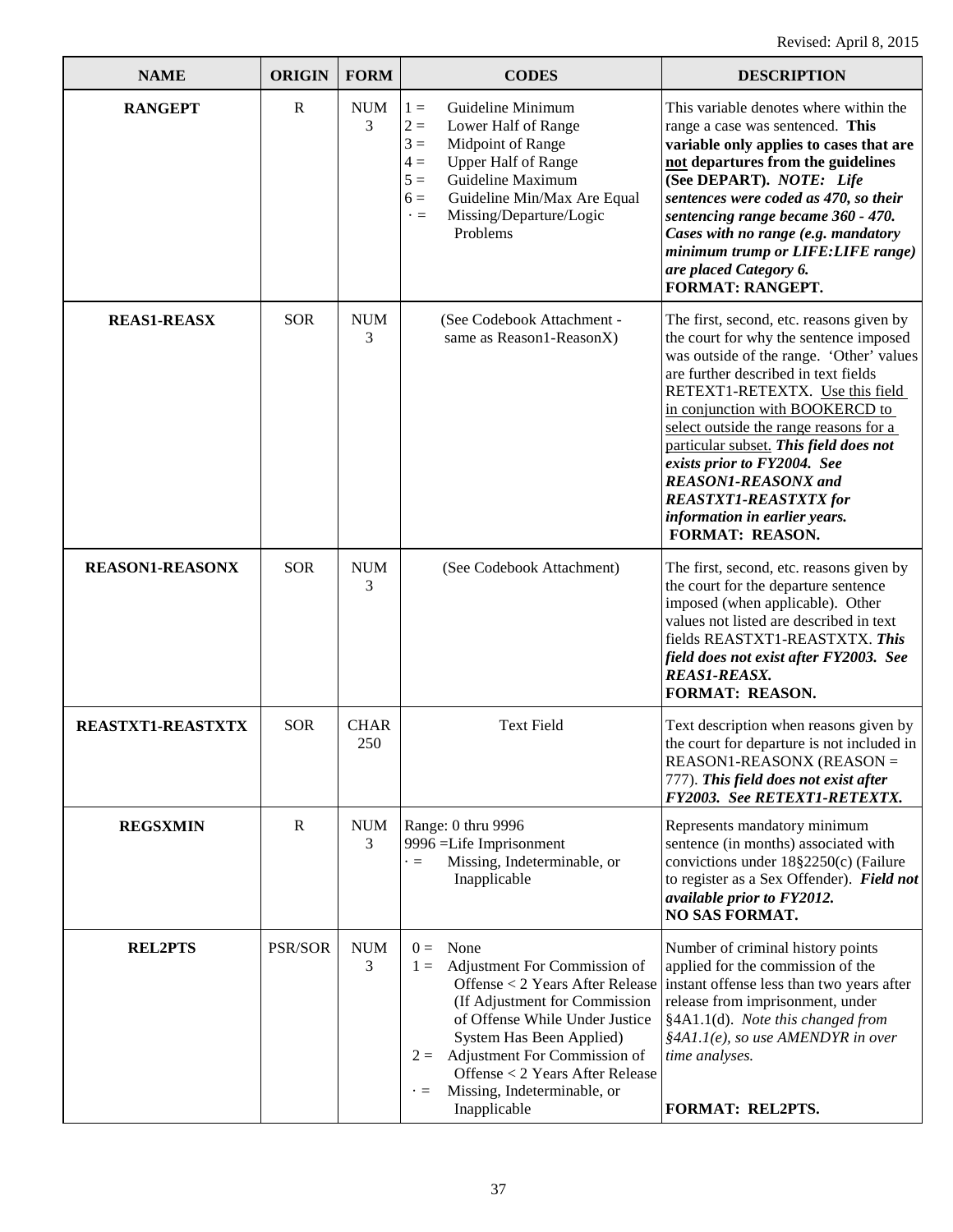| <b>NAME</b>              | <b>ORIGIN</b> | <b>FORM</b>        | <b>CODES</b>                                                                                                                                                                                                                                                                                                                                                                                                                                                                                                                                                                                                                                                                                                                                              | <b>DESCRIPTION</b>                                                                                                                                                                                                                                                                                                                                                                                          |
|--------------------------|---------------|--------------------|-----------------------------------------------------------------------------------------------------------------------------------------------------------------------------------------------------------------------------------------------------------------------------------------------------------------------------------------------------------------------------------------------------------------------------------------------------------------------------------------------------------------------------------------------------------------------------------------------------------------------------------------------------------------------------------------------------------------------------------------------------------|-------------------------------------------------------------------------------------------------------------------------------------------------------------------------------------------------------------------------------------------------------------------------------------------------------------------------------------------------------------------------------------------------------------|
| <b>RELMIN</b>            | $\mathbf R$   | <b>NUM</b><br>3    | Range: 0 thru 9996<br>9996 = Life Imprisonment<br>Missing, Indeterminable, or<br>$\cdot =$<br>Inapplicable                                                                                                                                                                                                                                                                                                                                                                                                                                                                                                                                                                                                                                                | Represents mandatory minimum<br>sentence (in months) associated with<br>convictions under 18§3147 (Penalty for<br>Offense Committed While on Release).<br>Penalty can be anything from 0-120<br>months and is consecutive to any other<br>count. Field not available prior to<br>FY2008.<br><b>NO SAS FORMAT.</b>                                                                                           |
| <b>REPSXMIN</b>          | $\mathbf R$   | <b>NUM</b><br>3    | Range: 0 thru 9996<br>9996 = Life Imprisonment (this used to<br>be code 996)<br>Missing, Indeterminable, or<br>$\cdot =$<br>Inapplicable                                                                                                                                                                                                                                                                                                                                                                                                                                                                                                                                                                                                                  | Represents mandatory minimum<br>sentence (in months) associated with<br>convictions under 18§2260A (Repeat<br>Sex Offender). Field not available<br>prior to FY2007.<br><b>NO SAS FORMAT.</b>                                                                                                                                                                                                               |
| <b>RESTDET1-RESTDETX</b> | <b>SOR</b>    | <b>NUM</b><br>3    | $0 =$ Not Applicable<br>$1 =$ Not ordered because the number of<br>identifiable victims is so large as<br>to make restitution impracticable<br>under 18 USC $\S 3663A(c)(3)(A)$<br>Not ordered because of complex<br>$2 =$<br>issues of fact and relating them to<br>the cause would complicate or<br>lengthen sentencing process<br>unduly.<br>Not ordered because the<br>$3 =$<br>complication and prolongation of<br>sentencing process from<br>fashioning order outweighs the<br>need to provide restitution to<br>victims.<br>$4 =$ Not ordered for other reasons<br>(Enter Text)<br>$5 =$ Partial Restitution is ordered under<br>18 USC $\S$ 3663(c) for these<br>reasons (Enter Text)<br>Missing, Indeterminable, or<br>$\cdot =$<br>Inapplicable | Court's determination of restitution (i.e.<br>if defendant is/is not ordered to pay<br>restitution). This information is<br>generally taken from the 4-page SOR<br>(AO245B 06/05) but may also be taken<br>from the J&C. Note that more than<br>one checkbox may have been marked<br>on the SOR so USSC codes all checked<br>boxes for each case.<br><b>FORMAT: RESTDET.</b>                                |
| <b>RESTDUM</b>           | $\mathbb{R}$  | <b>NUM</b><br>3    | $0 = No$<br>$1 = Yes$<br>$\cdot$ = Missing, Indeterminable, or<br>Inapplicable                                                                                                                                                                                                                                                                                                                                                                                                                                                                                                                                                                                                                                                                            | Indicates whether a restitution amount<br>was given (YES/NO variable).<br>FORMAT: RESTDUM.                                                                                                                                                                                                                                                                                                                  |
| RETEXT1-RETEXTX          | <b>SOR</b>    | <b>CHAR</b><br>250 | <b>Text Field</b>                                                                                                                                                                                                                                                                                                                                                                                                                                                                                                                                                                                                                                                                                                                                         | Text description when reasons given by<br>the court for sentence outside the range<br>is not included in REAS1-REASX (i.e.<br>$REASX = 777$ . Use this field in<br>conjunction with BOOKERCD to select<br>outside the range reasons for a<br>particular subset. This field does not<br>exists prior to FY2005. See<br>REASON1-REASON12 and<br><b>REASTXT1-REASTXTX for</b><br>information in earlier years. |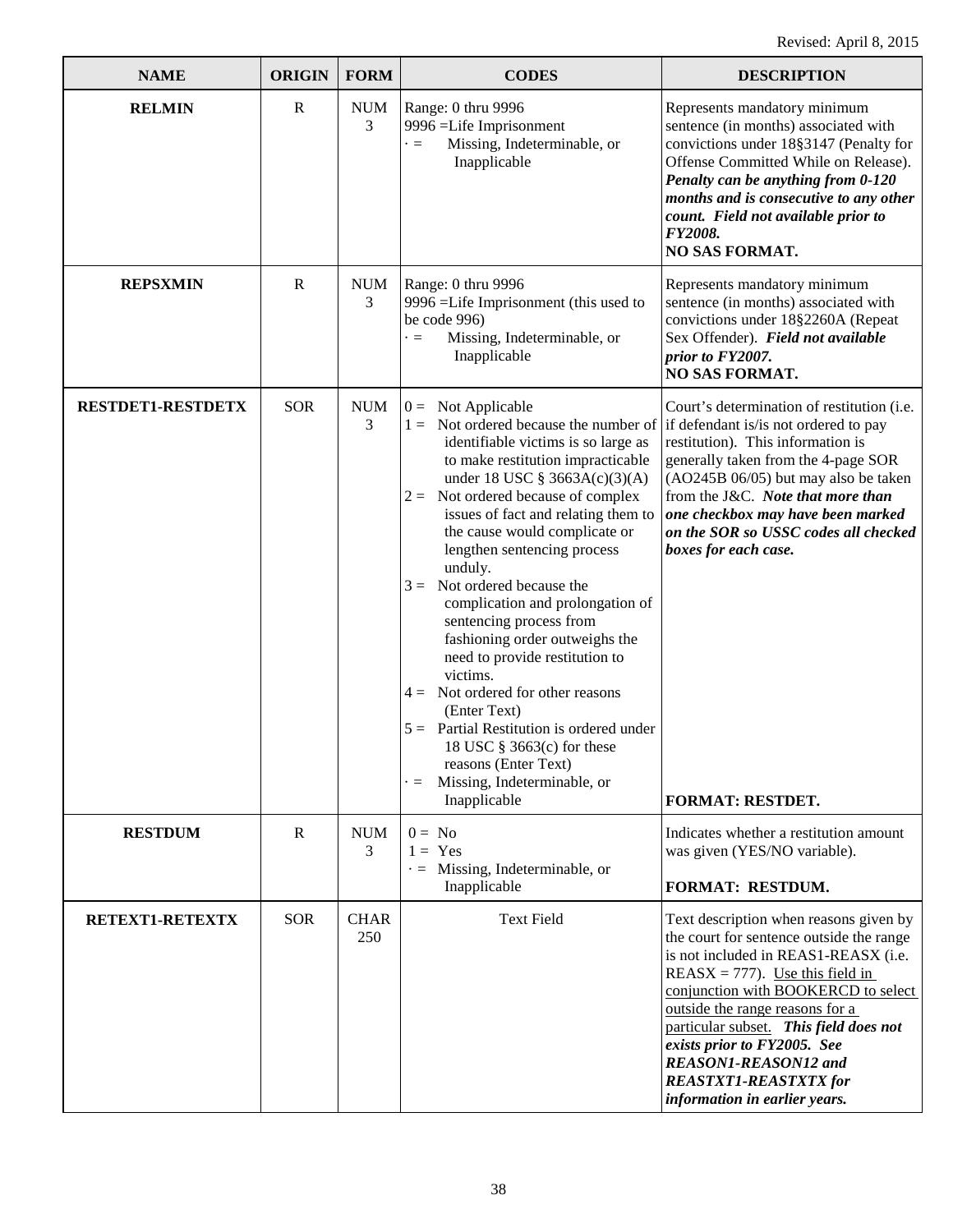| <b>NAME</b>                                                                                                                                                                                                                                                      | <b>ORIGIN</b>  | <b>FORM</b>     | <b>CODES</b>                                                                                                                                                                                  | <b>DESCRIPTION</b>                                                                                                                                                                                                                                                                                                                                                                                                                                                                                                                                                                                                                                                                                                                  |
|------------------------------------------------------------------------------------------------------------------------------------------------------------------------------------------------------------------------------------------------------------------|----------------|-----------------|-----------------------------------------------------------------------------------------------------------------------------------------------------------------------------------------------|-------------------------------------------------------------------------------------------------------------------------------------------------------------------------------------------------------------------------------------------------------------------------------------------------------------------------------------------------------------------------------------------------------------------------------------------------------------------------------------------------------------------------------------------------------------------------------------------------------------------------------------------------------------------------------------------------------------------------------------|
| <b>RLEAS1-RLEASX</b><br>and<br><b>RLEASHI</b><br><b>RLEASS1-RLEASSX</b><br>and<br><b>RLEASSHI</b><br><b>RLEASR1-RLEASRX</b><br>and<br><b>RLEASRHI</b><br><b>RLEASC1-RLEASCX</b><br>and<br><b>RLEASCHI</b><br><b>RLEASU1-RLEASUX</b><br>and<br><b>RLEASUHI</b>    | <b>PSR/SOR</b> | <b>NUM</b><br>3 | Valid Values: 0 or 3<br>$0 =$ No Adjustment Applied<br>$3 =$ Offense Involved Statutory<br>Sentencing Enhancement under 18<br>U.S.C. §3147<br>$=$ Missing, Indeterminable, or<br>Inapplicable | Commission of Offense While on<br>Release (§3C1.3). This field indicates<br>the number of levels added for the<br>Commission of Offense While on<br>Release (§3C1.3). The end points for<br>this variable are denoted with X because<br>the total number of guideline<br>computations recorded varies from case<br>to case and year to year. Use variable<br><b>NOCOMP</b> to determine how many<br>guideline computations are present in<br>each case. Not available prior to 2008.<br>For further information on USSC<br>guideline coding system, see<br><b>Introduction. Not all guideline</b><br>variables available prior to FY2012.<br><b>FORMAT: RLEAS.</b>                                                                  |
| <b>ROLADJ1-ROLADJX</b><br>and<br><b>ROLADJHI</b><br><b>RLADJS1-RLADJSX</b><br>and<br><b>RLADJSHI</b><br><b>RLADJR1-RLADJRX</b><br>and<br><b>RLADJRHI</b><br><b>RLADJC1-RLADJCX</b><br>and<br><b>RLADJCHI</b>                                                     | $\mathbb{R}$   | <b>NUM</b><br>3 | $0 =$ No Role Adjustment(s) Given<br>$1 =$ Role Adjustment(s) Given<br>$\cdot$ = Missing, Indeterminable, or<br>Inapplicable                                                                  | Dummy Indicator of whether any<br>Chapter 3 Role Adjustment was applied.<br>This field is "yes" if aggravating role<br>(AGGROL1-AGGROLX), mitigating<br>role (MITROL1-MITROLX), abuse of<br>position (ABUS1-ABUSX), or use of a<br>minor (USKID1-USKIDX) is applied.<br>The end points for this variable are<br>denoted with X because the total<br>number of guideline computations<br>recorded varies from case to case and<br>year to year. Use variable NOCOMP to<br>determine how many guideline<br>computations are present in each case.<br>This series of variables was removed<br>from the all data sets in 2012 once it<br>was discovered that there was an error<br>in the creation code since 1999.<br>FORMAT: ROLEADJ. |
| <b>RSTRVC1-RSTRVCX</b><br>and<br><b>RSTRVCHI</b><br><b>RSTRVS1-RSTRVSX</b><br>and<br><b>RSTRVSHI</b><br><b>RSTRVR1-RSTRVRX</b><br>and<br><b>RSTRVRHI</b><br><b>RSTRCC1-RSTRCCX</b><br>and<br><b>RSTRCCHI</b><br><b>RSTRVU1-RSTRVUX</b><br>and<br><b>RSTRVUHI</b> | <b>PSR/SOR</b> | <b>NUM</b><br>3 | $0 = No$ Adjustment<br>$2 =$ Adjustment Applied<br>$\cdot$ = Missing, Indeterminable, or<br>Inapplicable                                                                                      | <b>Restraint of Victim Adjustment</b><br>(§3A1.3). This field is the number of<br>levels added because victim was<br>physically restrained during the offense.<br>The end points for this variable are<br>denoted with X because the total<br>number of guideline computations<br>recorded varies from case to case and<br>year to year. Use variable NOCOMP to<br>determine how many guideline<br>computations are present in each case.<br>For further information on USSC<br>guideline coding system, see<br>Introduction. Not all guideline<br>variables available prior to FY2012.<br>FORMAT: RSTRVCT.                                                                                                                         |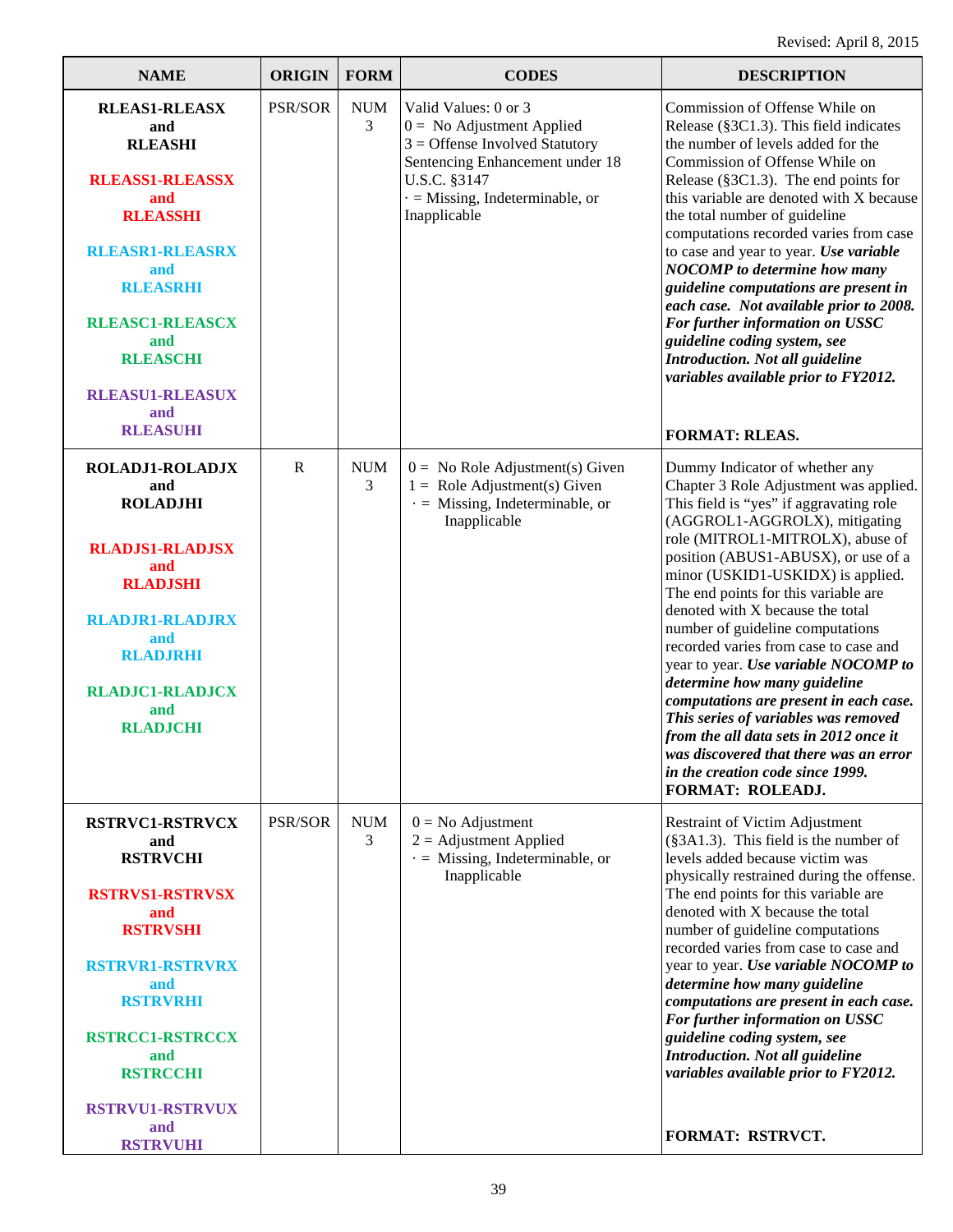| <b>NAME</b>    | <b>ORIGIN</b> | <b>FORM</b>       | <b>CODES</b>                                                                                                                                                                                                                                                               | <b>DESCRIPTION</b>                                                                                                                                                                                                                                                                                                                                                                                                                                                                                                                                                                                                                                                             |
|----------------|---------------|-------------------|----------------------------------------------------------------------------------------------------------------------------------------------------------------------------------------------------------------------------------------------------------------------------|--------------------------------------------------------------------------------------------------------------------------------------------------------------------------------------------------------------------------------------------------------------------------------------------------------------------------------------------------------------------------------------------------------------------------------------------------------------------------------------------------------------------------------------------------------------------------------------------------------------------------------------------------------------------------------|
| <b>SAFE</b>    | $\mathbf R$   | <b>NUM</b><br>3   | $0 =$ Not Applied<br>$1 =$ Received -2 levels for SV SOC in<br>§2D1.1 (New Safety Valve)<br>$2 =$ Sentenced below mandatory per<br>§5C1.2 but did not get any level<br>reduction as per §2D1.1 (Old<br>Safety Valve)<br>Inapplicable because not a drug<br>$=$<br>case     | Indicator of Safety Valve application<br>under both §2D1.1 and §5C1.2.<br>Originally the safety valve was<br>conceived by Congress to give low<br>level, first time offenders relief from<br>being sentenced to drug mandatory<br>minimums. Later the Commission<br>expanded this idea and in addition to<br>being sentenced below the mandatory<br>minimum, offenders were given an<br>additional 2 level decrease. See the<br><b>USSC Guideline Manuals for further</b><br>information of amendment changes.<br>Applies only to cases involving drug<br>trafficking. Note that this variable no<br>longer screens on the variable<br><b>SOURCES.</b><br><b>FORMAT: SAFE.</b> |
| <b>SAFETY</b>  | PSR/SOR       | <b>NUM</b><br>3   | $0 =$ Safety Valve Not Applied<br>$1 =$ Safety Valve Applied<br>$=$ Missing/Inapplicable                                                                                                                                                                                   | Indicator of whether or not the "Safety<br>Valve" provision (§5C1.2 or 2D1.1)<br>was applied. Note that this provision is<br>only applicable to drug cases. See also<br>SAFE.<br><b>FORMAT: SAFE.</b>                                                                                                                                                                                                                                                                                                                                                                                                                                                                          |
| <b>SENSPLT</b> | $\mathbf R$   | <b>NUM</b><br>8.2 | Range: 0.01 thru 9997<br>$470$ = Life ( <i>Note that in earlier data</i><br>years, the Commission's data collapsed<br>all values GE 470 to 470. Use<br>TOTPRISN to find "LIFE" cases only<br>over time)<br>$\cdot$ = Missing, Indeterminable,<br>Inapplicable or Probation | The total prison sentence, in months,<br>plus alternatives, without zeros<br>(probation). Probation and missing<br>terms are set to " . ". This field includes<br>sentences of time imposed, time served,<br>and §5G1.3 credit. Please refer to<br>Federal Sentencing Data Analysis.pdf<br>for a complete explanation of the<br>Commission's sentencing variables.<br>Alternatives include home detention,<br>community confinement, and<br>intermittent confinement. SENSPLT is<br>missing if any one of monitoring's<br>alternative variables is coded 97. This<br>variable does not take ZONE into<br>account.<br>NO SAS FORMAT.                                            |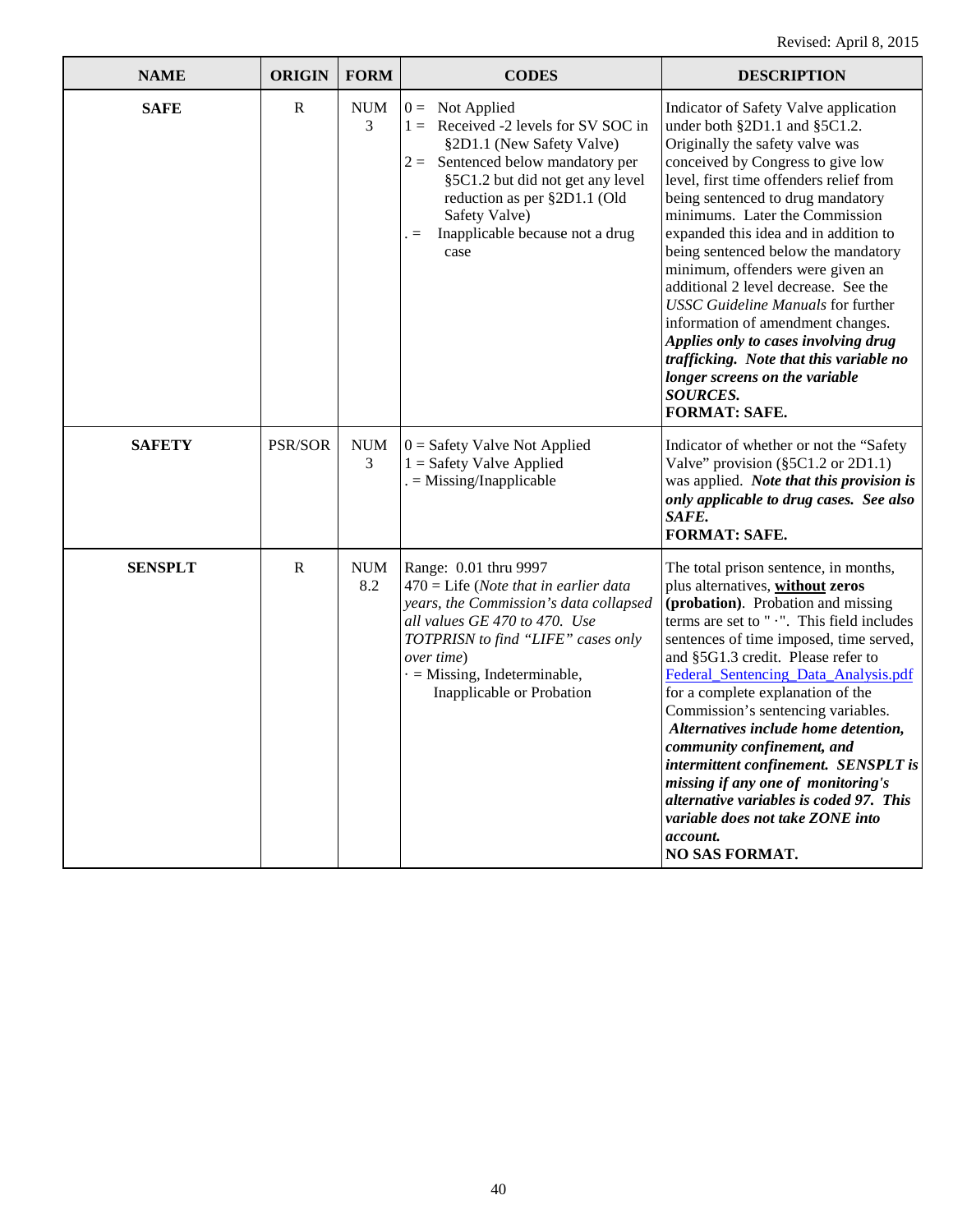| <b>NAME</b>     | <b>ORIGIN</b> | <b>FORM</b>       | <b>CODES</b>                                                                                                                                                                                                                                                                                                                  | <b>DESCRIPTION</b>                                                                                                                                                                                                                                                                                                                                                                                                                                                                                                                                                                                                   |
|-----------------|---------------|-------------------|-------------------------------------------------------------------------------------------------------------------------------------------------------------------------------------------------------------------------------------------------------------------------------------------------------------------------------|----------------------------------------------------------------------------------------------------------------------------------------------------------------------------------------------------------------------------------------------------------------------------------------------------------------------------------------------------------------------------------------------------------------------------------------------------------------------------------------------------------------------------------------------------------------------------------------------------------------------|
| <b>SENSPLT0</b> | $\mathbf R$   | <b>NUM</b><br>8.2 | Range: 0 thru 9997<br>$0 =$ Probation<br>$470$ = Life ( <i>Note that in earlier data</i><br>years, the Commission's data collapsed<br>all values GE 470 to 470. Use<br>TOTPRISN to find "LIFE" cases only<br>over time)<br>$\cdot$ = Missing, Indeterminable, or<br>Inapplicable                                              | The total prison sentence, in months,<br>plus alternatives, with zeros<br>(probation). Missing terms are set to<br>".". This field includes sentences of<br>time imposed, time served, and §5G1.3<br>credit. Please refer to<br>Federal_Sentencing_Data_Analysis.pdf<br>for a complete explanation of the<br>Commission's sentencing variables.<br>Alternatives include home detention,<br>community confinement, and<br>intermittent confinement. SENSPLT is<br>missing if any of monitoring's<br>alternative variables are coded 97.<br>This variable does not take ZONE into<br>account.<br><b>NO SAS FORMAT.</b> |
| <b>SENTDATE</b> | <b>JC/PSR</b> | <b>DATE</b><br>8  | FORMAT: MMDDYY8.                                                                                                                                                                                                                                                                                                              | The date on which the defendant was<br>sentenced. Field not on datafiles after<br>FY2004. See SENTMON and<br><b>SENTYR</b> from FY2005 forward.<br><b>NO SAS FORMAT.</b>                                                                                                                                                                                                                                                                                                                                                                                                                                             |
| <b>SENTIMP</b>  | $\mathbb{R}$  | <b>NUM</b><br>3   | $0 = No Prison/Probability$ (Fine Only)<br>$1 =$ Prison Only (No Alternatives)<br>$2 =$ Prison + Confinement Conditions<br>(Alternatives, Including Zone C<br>Split Sentences)<br>$3 =$ Probation + Confinement<br>Conditions (Alternatives)<br>$4 =$ Probation Only<br>$\cdot$ = Missing, Indeterminable, or<br>Inapplicable | Indicates what type of sentence was<br>given (prison, probation, probation plus<br>alternatives, or prison/split sentence).<br>Alternatives with values of 97 are<br>included in categories with<br>alternatives.<br><b>FORMAT: SENTIMP.</b>                                                                                                                                                                                                                                                                                                                                                                         |
| <b>SENTMON</b>  | $\mathbf R$   | <b>NUM</b><br>8   | Range: 1-12<br>$1 = 'January'$<br>$2 = 'February'$<br>Etc.                                                                                                                                                                                                                                                                    | Sentencing month. Generated from<br>SENTDATE. Field not on datafiles<br>prior to FY2005.<br><b>NO SAS FORMAT.</b>                                                                                                                                                                                                                                                                                                                                                                                                                                                                                                    |
| <b>SENTPTS</b>  | PSR/SOR       | <b>NUM</b><br>3   | $0 = \text{None}$<br>$1 =$ Adjustment Applied (Not in<br>Guidelines)<br>$2 =$ Adjustment Applied<br>$\cdot$ = Missing, Indeterminable, or<br>Inapplicable                                                                                                                                                                     | §4A1.1(d) Number of criminal history<br>points applied from the commission of<br>the instant offense while under the<br>criminal justice system.<br><b>FORMAT: SENTPTS.</b>                                                                                                                                                                                                                                                                                                                                                                                                                                          |
| <b>SENTTOT</b>  | $\mathbf R$   | <b>NUM</b><br>8.2 | Range: 0.01 thru 9997<br>$470$ = Life ( <i>Note that in earlier data</i><br>years, the Commission's data collapsed<br>all values GE 470 to 470. Use<br>TOTPRISN to find "LIFE" cases only<br>over time)<br>$\cdot$ = Missing, Indeterminable,<br>Inapplicable, or Probation                                                   | The total prison sentence (excluding<br>months of alternative confinement), in<br>months, without zeros (probation).<br>Zero terms and missing cases are set to<br>".". This field includes sentences of<br>time imposed, time served, and §5G1.3<br>credit. Please refer to<br>Federal Sentencing Data Analysis.pdf<br>for a complete explanation of the<br>Commission's sentencing variables.<br>NO SAS FORMAT.                                                                                                                                                                                                    |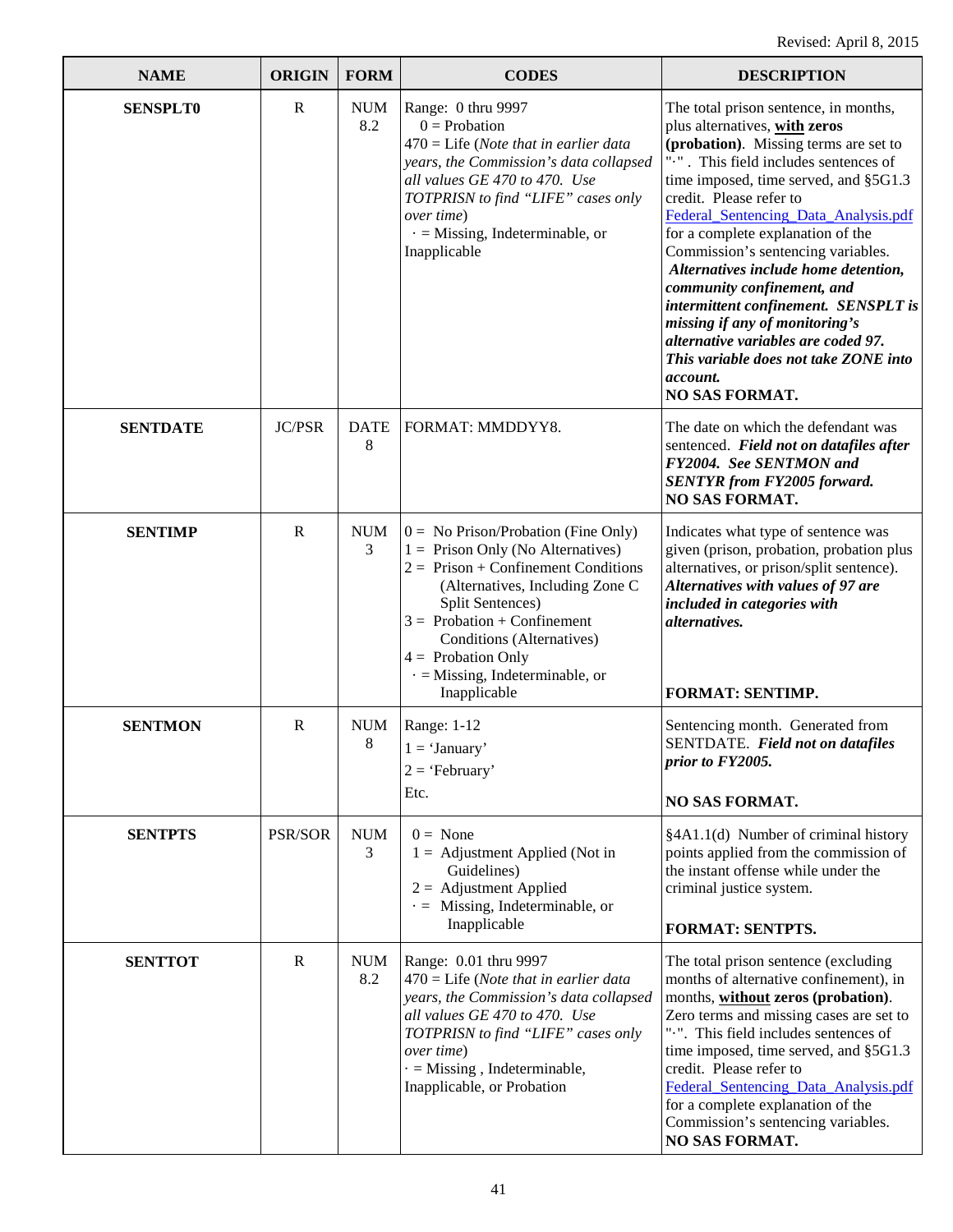| <b>NAME</b>     | <b>ORIGIN</b> | <b>FORM</b>                  | <b>CODES</b>                                                                                                                                                                                                                                                                     | <b>DESCRIPTION</b>                                                                                                                                                                                                                                                                                                                                                                                     |
|-----------------|---------------|------------------------------|----------------------------------------------------------------------------------------------------------------------------------------------------------------------------------------------------------------------------------------------------------------------------------|--------------------------------------------------------------------------------------------------------------------------------------------------------------------------------------------------------------------------------------------------------------------------------------------------------------------------------------------------------------------------------------------------------|
| <b>SENTTOT0</b> | $\mathbb{R}$  | <b>NUM</b><br>8.2            | Range: 0 thru 9997<br>$0 =$ Probation<br>$470$ = Life ( <i>Note that in earlier data</i><br>years, the Commission's data collapsed<br>all values GE 470 to 470. Use<br>TOTPRISN to find "LIFE" cases only<br>over time)<br>$\cdot$ = Missing, Indeterminable, or<br>Inapplicable | The total prison sentence (excluding<br>months of alternative confinement), in<br>months, with zeros (probation).<br>Missing cases are set to ".". This field<br>includes sentences of time imposed,<br>time served, and §5G1.3 credit. Please<br>refer to<br>Federal Sentencing Data Analysis.pdf<br>for a complete explanation of the<br>Commission's sentencing variables.<br><b>NO SAS FORMAT.</b> |
| <b>SENTYR</b>   | $\mathbb{R}$  | <b>NUM</b><br>8              | Range: Applicable Fiscal Year                                                                                                                                                                                                                                                    | Sentencing year. Generated from<br>SENTDATE. Field not on datafiles<br>prior to FY2005.<br><b>NO SAS FORMAT.</b>                                                                                                                                                                                                                                                                                       |
| <b>SEXACCA</b>  |               | <b>NUM</b><br>3              | $-3$ = Adjustment Applied<br>$-2$ = Adjustment Applied<br>$-1$ = Applied (Not in USSG Manual)<br>$0 =$ Adjustment Not Applied<br>$=$ Missing, Indeterminable, or<br>Inapplicable                                                                                                 | The number of levels to be subtracted<br>for Acceptance of Responsibility,<br>(§3E1.1) for cases which have also<br>received the Repeat and Dangerous Sex<br>Offender (Part A) adjustment<br>$(\S 4B1.5(a))$ . This field does not exist<br>prior to FY2004.<br><b>FORMAT: ACCEPT.</b>                                                                                                                 |
| <b>SEXACCB</b>  |               | <b>NUM</b><br>3              | $-3$ = Adjustment Applied<br>$-2$ = Adjustment Applied<br>$-1$ = Applied (Not in USSG Manual)<br>$0 =$ Adjustment Not Applied<br>$=$ Missing, Indeterminable, or<br>Inapplicable                                                                                                 | The number of levels to be subtracted<br>for Acceptance of Responsibility,<br>(§3E1.1) for cases which have also<br>received the Repeat and Dangerous Sex<br>Offender (Part B) adjustment<br>$(\S 4B1.5(b))$ . This field does not exist<br>prior to FY2004.<br><b>FORMAT: ACCEPT.</b>                                                                                                                 |
| <b>SEXADJB</b>  |               | <b>NUM</b><br>3              | $0 = Not Applied$<br>$5 =$ Applied as per USSG Manual<br>$=$ Missing, Indeterminable, or<br>Inapplicable (PSR Not Received)                                                                                                                                                      | This field represents the number of<br>levels applied under Part B of the<br>Repeat and Dangerous Sex Offender<br>adjustment (§4B1.5). Use with<br>MONSEXB. This field does not exist<br>prior to FY2012.<br><b>FORMAT: SEXCAP.</b>                                                                                                                                                                    |
| <b>SEXCAP</b>   |               | NUM<br>3                     | $0 = Not Applied$<br>$1 = \text{Applied}$<br>$=$ Missing, Indeterminable, or<br>Inapplicable (PSR Not Received)                                                                                                                                                                  | Dummy indicator of whether either Part<br>A or B of the Repeat and Dangerous<br>Sex Offender adjustment (§4B1.5) was<br>applied. This field does not exist prior<br>to FY2004.<br><b>FORMAT: SEXCAP.</b>                                                                                                                                                                                               |
| <b>SEXMIN</b>   | $\mathbf R$   | <b>NUM</b><br>$\overline{4}$ | Range: 0 thru 9996<br>9996 = Life Imprisonment (this used to<br>be code 996)<br>$\cdot$ = Missing, Indeterminable, or<br>Inapplicable                                                                                                                                            | Represents mandatory minimum<br>sentence (in months) associated with<br>convictions under 18§2422 or 18§2423.<br>Field not available prior to FY2006.<br><b>NO SAS FORMAT.</b>                                                                                                                                                                                                                         |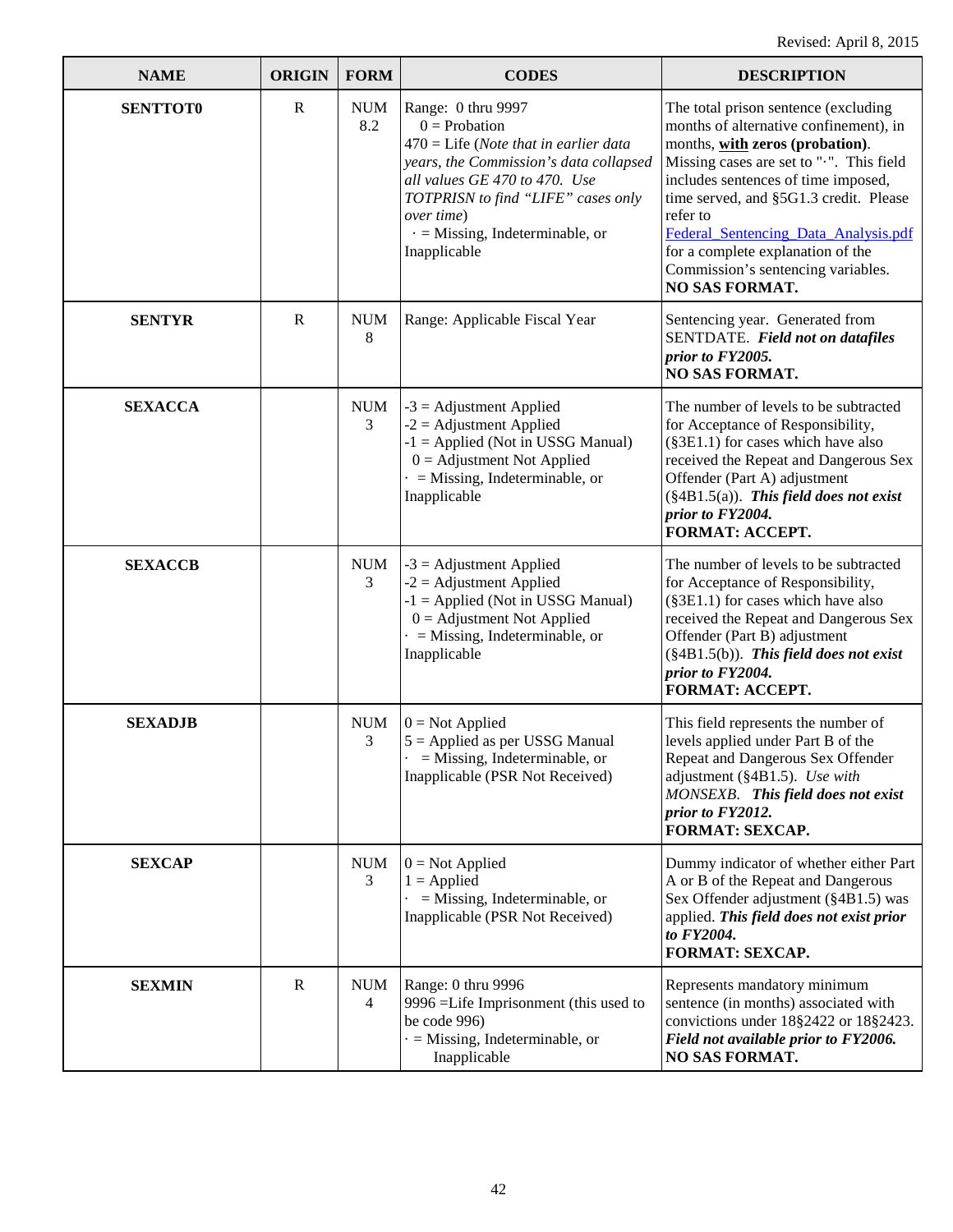| <b>NAME</b>        | <b>ORIGIN</b> | <b>FORM</b>     | <b>CODES</b>                                                                                                                                                                                                                                                                                                                                                                                                              | <b>DESCRIPTION</b>                                                                                                                                                                                                                                                                                                                                                                                                                                                                                                                                                                                                                                                         |
|--------------------|---------------|-----------------|---------------------------------------------------------------------------------------------------------------------------------------------------------------------------------------------------------------------------------------------------------------------------------------------------------------------------------------------------------------------------------------------------------------------------|----------------------------------------------------------------------------------------------------------------------------------------------------------------------------------------------------------------------------------------------------------------------------------------------------------------------------------------------------------------------------------------------------------------------------------------------------------------------------------------------------------------------------------------------------------------------------------------------------------------------------------------------------------------------------|
| <b>SEXOFFNA</b>    | PSR/SOR       | <b>NUM</b><br>3 | Range: 0-99.<br>$0 = N/A$<br>$=$ Missing, Indeterminable (PSR Not<br>Received)                                                                                                                                                                                                                                                                                                                                            | Indicates the offense level (prior to<br>acceptance of responsibility) the<br>offender received from the Chapter Four<br>Enhanced offense level for Repeat and<br>Dangerous Sex Offender Against<br>Minors (Prong A under §4B1.5: At least<br>1 prior sex offense conviction). This<br>field does not exist prior to FY2002.<br><b>NO SAS FORMAT.</b>                                                                                                                                                                                                                                                                                                                      |
| <b>SEXOFFNB</b>    | PSR/SOR       | <b>NUM</b><br>3 | Range: 0-99.<br>$0 = N/A$<br>$=$ Missing, Indeterminable (PSR Not<br>Received)                                                                                                                                                                                                                                                                                                                                            | Indicates the offense level (prior to<br>acceptance of responsibility) the<br>offender received from the Chapter Four<br>Enhanced offense level for Repeat and<br>Dangerous Sex Offender Against<br>Minors (Prong B under §4B1.5: Pattern<br>of Activity). Includes the $+5$ levels.<br>This field does not exist prior to<br>FY2002.<br><b>NO SAS FORMAT.</b>                                                                                                                                                                                                                                                                                                             |
| SMAX1-SMAXX        | <b>JC/PSR</b> | <b>NUM</b><br>3 | Range: 0 thru 9996<br>$9996 =$ Life<br>$\cdot$ = Missing, Indeterminable, or<br>Inapplicable                                                                                                                                                                                                                                                                                                                              | Statutory maximum for each individual<br>count of conviction. Use with variable<br><b>NOCOUNT.</b> See also STATMAX for<br>overall statutory maximum for case.<br><b>NO SAS FORMAT.</b>                                                                                                                                                                                                                                                                                                                                                                                                                                                                                    |
| <b>SMIN1-SMINX</b> | <b>JC/PSR</b> | <b>NUM</b><br>3 | Range: 0 thru 9996<br>$9996 =$ Life<br>$\cdot$ = Missing, Indeterminable, or<br>Inapplicable                                                                                                                                                                                                                                                                                                                              | Statutory minimum for each individual<br>count of conviction. Use with variable<br><b>NOCOUNT.</b> See also STATMIN for<br>overall statutory minimum for case.<br><b>NO SAS FORMAT.</b>                                                                                                                                                                                                                                                                                                                                                                                                                                                                                    |
| <b>SORFORM</b>     | <b>SOR</b>    | <b>NUM</b><br>3 | 1 = Other Form Type $(AO245B$ ( <i>Revised</i>   Indicates the type/version of AO SOR<br>$12/03$ ) (AKA the 3-page))<br>$2 =$ Current Form Type (AO245B)<br>(Revised $06/05$ ) (AKA the 4-page))<br>$3 = AO245B$ (Pre-12/03) (AKA the 1-<br>page)<br>$4 = District$ Created Form (varies from<br>district to district on what type of<br>information is provided)<br>$5 = No$ SOR Received<br>$=$ Missing, Indeterminable | form received. Newer SORs are longer<br>in length and have checkboxes provided<br>for more detailed information regarding<br>sentencing determination which is not<br>provided on older-style SORs. Note<br>that USSC requires all pages/no<br>changes on forms to be categorized as<br>that specific form. This field only<br>available after FY2004. Note that from<br>FY2008 forward, these values have<br>been collapsed and analysts now only<br>have the following choices available:<br>"Current Form" (Code 2), "Not<br>Current Form" (Code 1), and "No<br>SOR Received", (Code 5).<br>FORMAT: SORFORM.<br>If using files prior to FY2008 use:<br>FORMAT: OTHFORM. |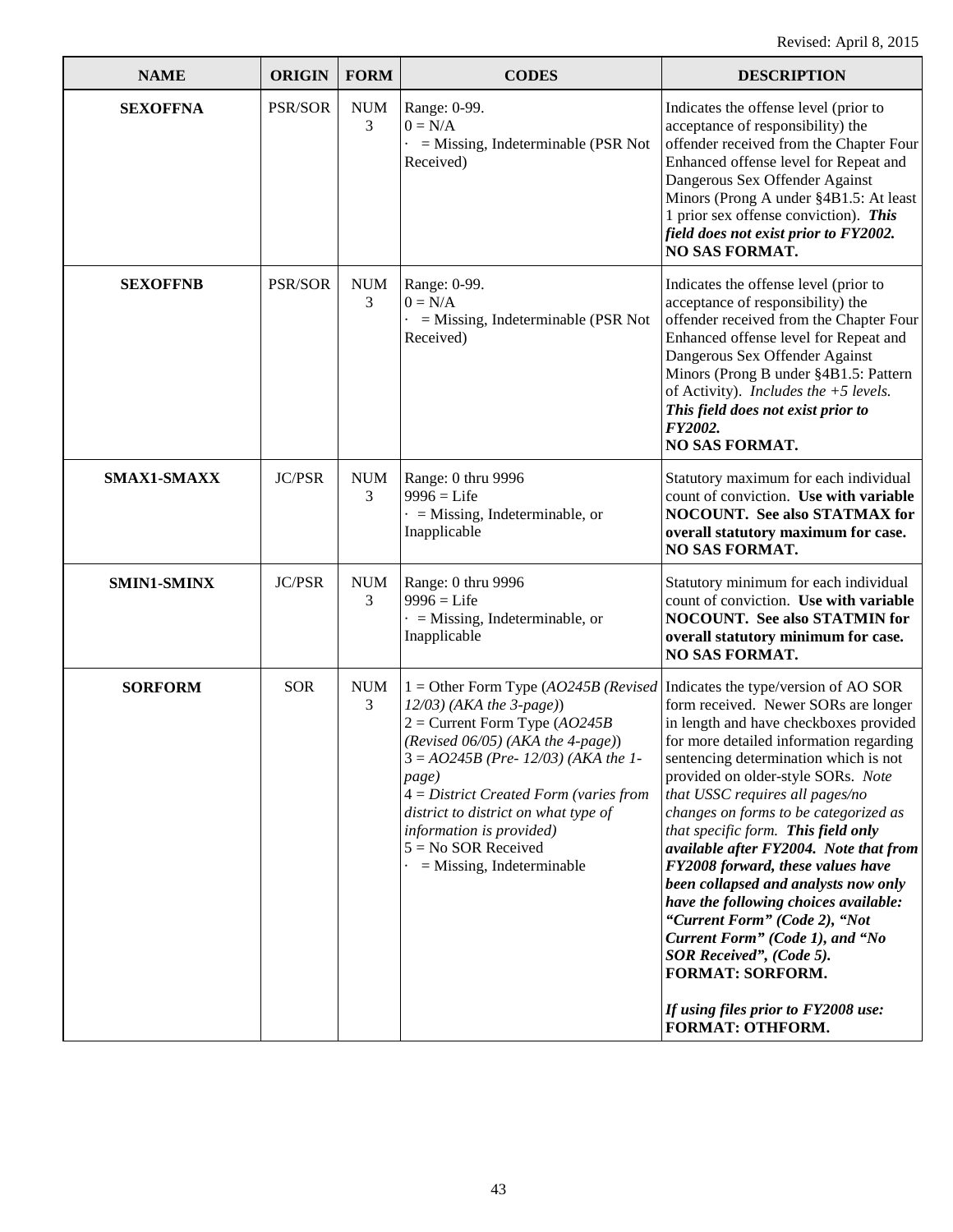| <b>NAME</b>                                 | <b>ORIGIN</b> | <b>FORM</b>       | <b>CODES</b>                                                                                                                                                                                                                                                                                                                                                                                                                                                                                                                                                                                                                                                                                       | <b>DESCRIPTION</b>                                                                                                                                                                                                                                                                                                                                                                                                        |
|---------------------------------------------|---------------|-------------------|----------------------------------------------------------------------------------------------------------------------------------------------------------------------------------------------------------------------------------------------------------------------------------------------------------------------------------------------------------------------------------------------------------------------------------------------------------------------------------------------------------------------------------------------------------------------------------------------------------------------------------------------------------------------------------------------------|---------------------------------------------------------------------------------------------------------------------------------------------------------------------------------------------------------------------------------------------------------------------------------------------------------------------------------------------------------------------------------------------------------------------------|
| <b>SOURCES</b>                              | <b>SOR</b>    | <b>NUM</b><br>3   | $1 =$ Information Represents Known<br><b>Court Findings:</b><br>(a) SOR Accepts PSR<br>(b) SOR Differs From PSR, SOR<br>is Coded<br>(c) Court's Factual Findings<br>Unknown, SOR Criminal History<br>Category and Offense Level<br>Match PSR or SOR Guideline<br>Range Matches PSR Guideline<br>Range<br>$2 =$ Alternate Docs/Some Info May<br>$3 = PSR$ is Coded (Insufficient<br>Information in SOR)<br>$5 = PSR$ is Coded (No SOR Present)<br>$6 = 18\frac{8}{924(c)}$ only<br>$7 = 18§1028A$ only<br>$8 =$ No Analogous guidelines (Class A<br>misdemeanor or state assimilated<br>offense with no analogous<br>guidelines)<br>$9 = PSR$ Waived, Missing, or Multiple<br><b>Offense Levels</b> | Indicates the extent to which<br>information coded in detailed guideline<br>application is based upon known court<br>findings. This also acts as a "SKIP"<br>field, so if certain codes are chosen then<br>certain screens like guideline<br>application and criminal history are<br>never accessed. Note that Code 2 was<br>discontinued in FY2008.<br><b>FORMAT: SOURCES.</b>                                           |
| <b>SPECASSM</b>                             | <b>PSR</b>    | <b>NUM</b><br>8   | Range: 0 - 99,000<br>$0 = No$ Special Assessment Ordered<br>$\cdot$ = Missing, Indeterminable, or<br>Inapplicable                                                                                                                                                                                                                                                                                                                                                                                                                                                                                                                                                                                  | The dollar value of the special<br>assessment fee assigned by the court.<br><b>NO SAS FORMAT.</b>                                                                                                                                                                                                                                                                                                                         |
| STA1_1-STA1_XXX<br>R=NWSTAT1-NWSTATX        | <b>JC</b>     | <b>CHAR</b><br>15 | $\cdot$ = Missing, Indeterminable, or<br>Inapplicable                                                                                                                                                                                                                                                                                                                                                                                                                                                                                                                                                                                                                                              | Title, Section, and Subsection number,<br>respectively of the first statutes for each<br>count of conviction. For example<br>$STAI$ <sub>123</sub> is the 1 <sup>st</sup> statute for the 123 <sup>rd</sup><br>count of conviction. USSC records up<br>to 3 statutes for each count. Use with<br>the variable NOCOUNT. See<br>NWSTAT1-NWSTATX to find<br><b>UNIQUE</b> statutes from all fields.<br><b>NO SAS FORMAT.</b> |
| STA2_1-STA2_XXX<br><b>R=NWSTAT1-NWSTATX</b> | JC            | <b>CHAR</b><br>15 | $\cdot$ = Missing, Indeterminable, or<br>Inapplicable                                                                                                                                                                                                                                                                                                                                                                                                                                                                                                                                                                                                                                              | Title, Section, and Subsection number,<br>respectively of the second statutes for<br>each count of conviction. For example<br>STA2_123 is the $2^{nd}$ statute for the 123 <sup>rd</sup><br>count of conviction. USSC records up<br>to 3 statutes for each count. Use with<br>the variable NOCOUNT. See<br>NWSTAT1-NWSTATX to find<br><b>UNIQUE</b> statutes from all fields.<br><b>NO SAS FORMAT.</b>                    |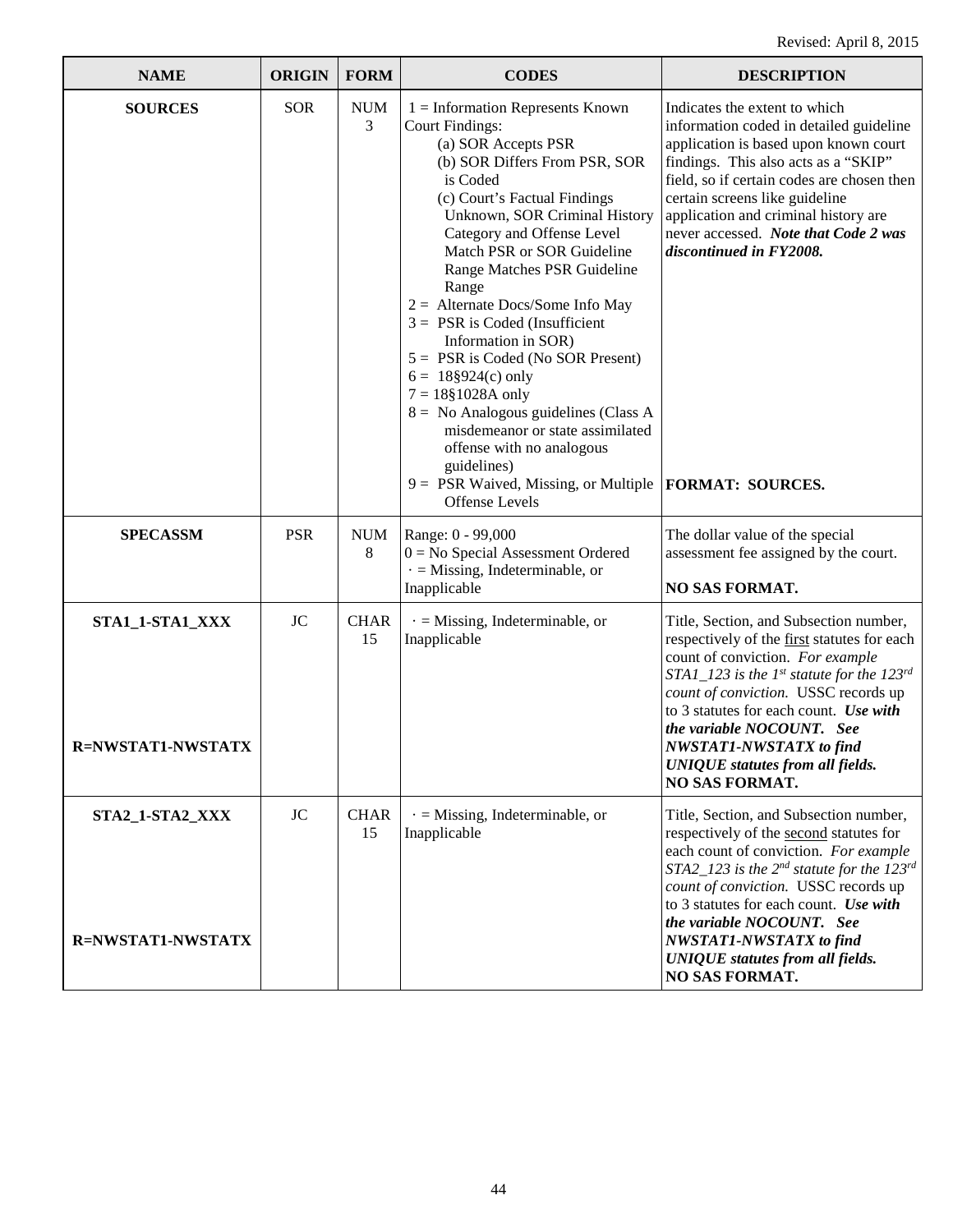| <b>NAME</b>                                                                                                                                                                                                                                                   | <b>ORIGIN</b>  | <b>FORM</b>       | <b>CODES</b>                                                                                                                                                                                               | <b>DESCRIPTION</b>                                                                                                                                                                                                                                                                                                                                                                                                                                                                                                                                                                                           |
|---------------------------------------------------------------------------------------------------------------------------------------------------------------------------------------------------------------------------------------------------------------|----------------|-------------------|------------------------------------------------------------------------------------------------------------------------------------------------------------------------------------------------------------|--------------------------------------------------------------------------------------------------------------------------------------------------------------------------------------------------------------------------------------------------------------------------------------------------------------------------------------------------------------------------------------------------------------------------------------------------------------------------------------------------------------------------------------------------------------------------------------------------------------|
| STA3_1-STA3_XXX<br><b>R=NWSTAT1-NWSTATX</b>                                                                                                                                                                                                                   | <b>JC</b>      | <b>CHAR</b><br>15 | $\cdot$ = Missing, Indeterminable, or<br>Inapplicable                                                                                                                                                      | Title, Section, and Subsection number,<br>respectively of the third statutes for<br>each count of conviction. For example<br>$STA3_123$ is the 3 <sup>rd</sup> statute for the 123 <sup>rd</sup><br>count of conviction. USSC records up<br>to 3 statutes for each count. Use with<br>the variable NOCOUNT. See<br><b>NWSTAT1-NWSTATX</b> to find<br><b>UNIQUE</b> statutes from all fields.<br><b>NO SAS FORMAT.</b>                                                                                                                                                                                        |
| <b>STATMAX</b>                                                                                                                                                                                                                                                | PSR/SOR        | <b>NUM</b><br>3   | Range: 1 thru 9997<br>9996 = Life<br>$9997 = Death$<br>$\cdot$ = Missing, Indeterminable, or<br>Inapplicable                                                                                               | Total statutory maximum prison term,<br>in months, for all counts. In cases with<br>multiple counts of conviction, the<br>maximum penalties are cumulative.<br>FORMAT: STATMAX.                                                                                                                                                                                                                                                                                                                                                                                                                              |
| <b>STATMIN</b>                                                                                                                                                                                                                                                | PSR/SOR        | <b>NUM</b><br>3   | Range: 0 thru 9997<br>9996 = Life<br>$9997 = Death$<br>$\cdot$ = Missing, Indeterminable, or<br>Inapplicable                                                                                               | Total statutory minimum prison term, in<br>months, for all counts of conviction. $\mathbf{In}$<br>multiple count cases, minimum<br>penalties are not necessarily<br>cumulative.<br>FORMAT: STATMIN.                                                                                                                                                                                                                                                                                                                                                                                                          |
| <b>SUPRDUM</b>                                                                                                                                                                                                                                                | $\mathbf R$    | <b>NUM</b><br>3   | $0 = No$<br>$1 = Yes$ (includes SUPREL = 97)<br>$\cdot$ = Missing, Indeterminable, or<br>Inapplicable                                                                                                      | Indicates whether the defendant<br>received supervised release.<br>FORMAT: SUPRDUM.                                                                                                                                                                                                                                                                                                                                                                                                                                                                                                                          |
| <b>SUPREL</b><br><b>R=SUPRDUM</b>                                                                                                                                                                                                                             | <b>SOR</b>     | <b>NUM</b><br>3   | Range: 0 thru 997<br>$0 = No$ Supervised Release Ordered<br>996 = Life Term Ordered<br>997 = Supervised Release Ordered, But<br>No Term Specified<br>$\cdot$ = Missing, Indeterminable, or<br>Inapplicable | Number of months of supervised release<br>ordered.<br><b>FORMAT: SUPREL.</b>                                                                                                                                                                                                                                                                                                                                                                                                                                                                                                                                 |
| <b>TEROR1-TERORX</b><br>and<br><b>TERORHI</b><br><b>TERORS1-TERORSX</b><br>and<br><b>TERORSHI</b><br><b>TERORR1-TERORRX</b><br>and<br><b>TERORRHI</b><br><b>TERORC1-TERORCX</b><br>and<br><b>TERORCHI</b><br><b>TERORU1-TERORUX</b><br>and<br><b>TERORUHI</b> | <b>PSR/SOR</b> | <b>NUM</b><br>3   | Range: 0-32<br>$0 = No$ Adjustment Applied<br>$\cdot$ = Missing, Indeterminable, or<br>Inapplicable                                                                                                        | The Chapter Three Adjustment,<br>International Terrorism (§3A1.4).<br>Number of levels added due to<br>international terrorism involvement in<br>the offense. The end points for this<br>variable are denoted with X because the<br>total number of guideline computations<br>recorded varies from case to case and<br>year to year. Use variable NOCOMP to<br>determine how many guideline<br>computations are present in each case.<br>For further information on USSC<br>guideline coding system, see<br>Introduction. Not all guideline<br>variables available prior to FY2012.<br><b>FORMAT: TEROR.</b> |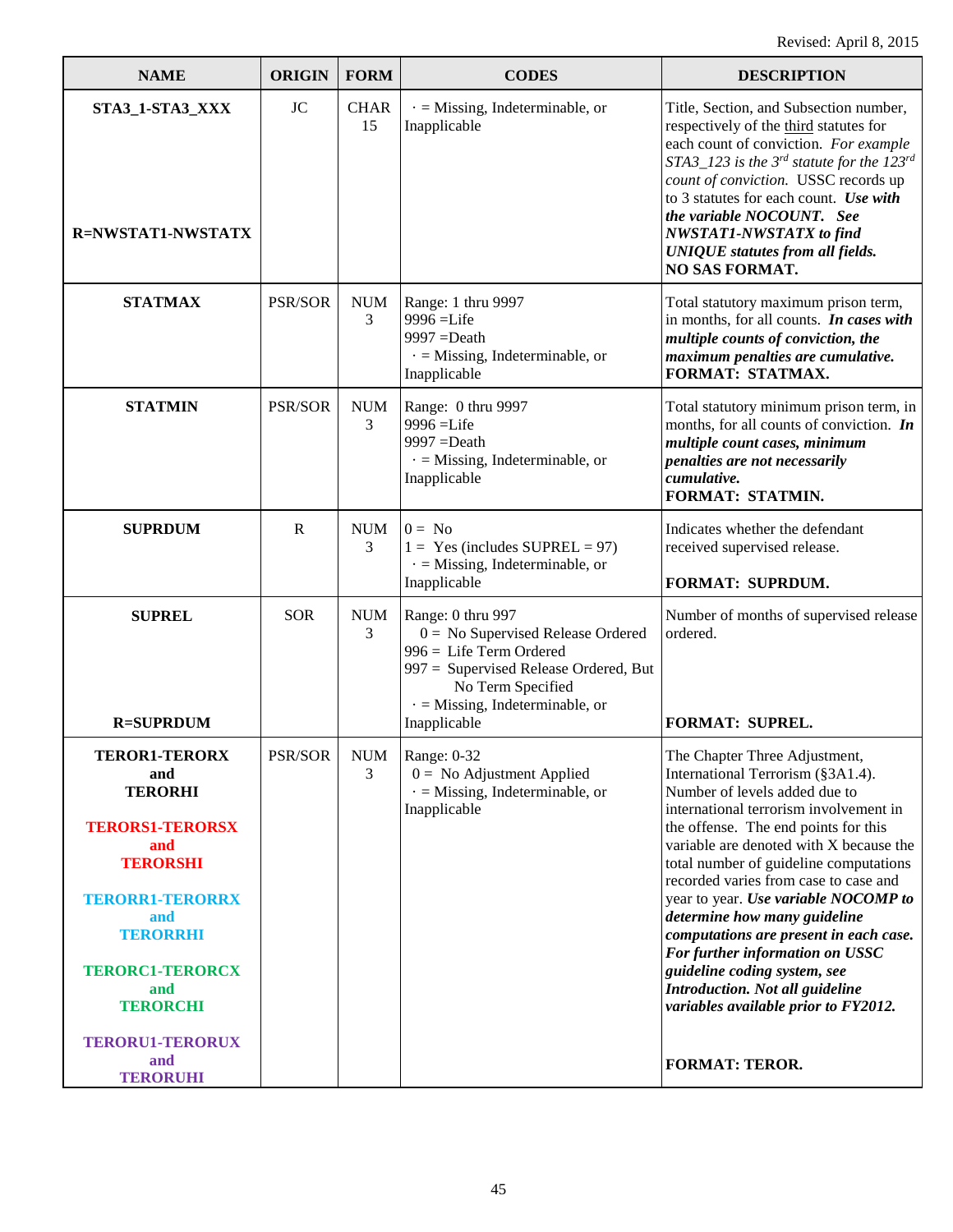| <b>NAME</b>     | <b>ORIGIN</b> | <b>FORM</b>     | <b>CODES</b>                                                                                                                                               | <b>DESCRIPTION</b>                                                                                                                                                                                                                                                                                                                                                                                                                                                                                                                                                                                                                                                                                                                                                                                                                                                                                                                                                                                 |
|-----------------|---------------|-----------------|------------------------------------------------------------------------------------------------------------------------------------------------------------|----------------------------------------------------------------------------------------------------------------------------------------------------------------------------------------------------------------------------------------------------------------------------------------------------------------------------------------------------------------------------------------------------------------------------------------------------------------------------------------------------------------------------------------------------------------------------------------------------------------------------------------------------------------------------------------------------------------------------------------------------------------------------------------------------------------------------------------------------------------------------------------------------------------------------------------------------------------------------------------------------|
| <b>TIMESERV</b> | $\mathbb{R}$  | <b>NUM</b><br>3 | Range: 0.00 thru 1,500 Months<br>$0.00 =$ No Months/Less Than 1<br>Month<br>$470 =$ Life Sentence<br>$\cdot$ = Missing, Indeterminable, or<br>Inapplicable | USSC estimated prison time the<br>defendant will serve based on a<br>mathematical formula. This formula<br>assumes the offender will receive the<br>maximum good time reduction in an<br>offender's sentence with 54 days per<br>year credited (reference 18 U.S.C.<br>§3624(b)). Note that this is only an<br>estimate, not an actual value of time<br>served. This estimate assumes that<br>offenders start serving the sentence on<br>the day of sentencing. Reductions in<br>sentences due to re-sentencings, BOP<br><u>programs, etc. are NOT included in</u><br>this estimate.<br><b>FORMAT: TIMESERV.</b>                                                                                                                                                                                                                                                                                                                                                                                   |
| <b>TIMSERVC</b> | J&C           | <b>NUM</b><br>3 | Range: 0 thru 990 Months<br>997 = Time Served, Amount Unknown<br>$=$ Missing, Indeterminable, or<br>Inapplicable                                           | This is the total amount of time (in<br>months) credited to the offender by the<br>judge at the time of sentencing. It is<br>attributed because the offender either<br>remained in custody between arrest and<br>sentencing or because the offender is<br>serving time in state prison on a related<br>charge. This includes time collected in<br>both the TIMSERVM and TIMSERVD<br>fields. This field DOES NOT include<br>sentences of time imposed in days or<br>months or §5G1.3 credit. Please refer<br>to<br>Federal Sentencing Data Analysis.pdf<br>for a complete explanation of the<br>Commission's sentencing variables.<br>See also TOTDAYS, SENTTOT,<br>SENTTOT0, SENSPLT, SENSPLT0.<br>Note that if the J&C does not specify<br>the exact amount of time served<br>credited, then the coder uses the<br>amount of time the offender was<br>incarcerated between arrest and<br>sentencing if this information is in the<br>PSR. Not available prior to FY2011.<br><b>NO SAS FORMAT.</b> |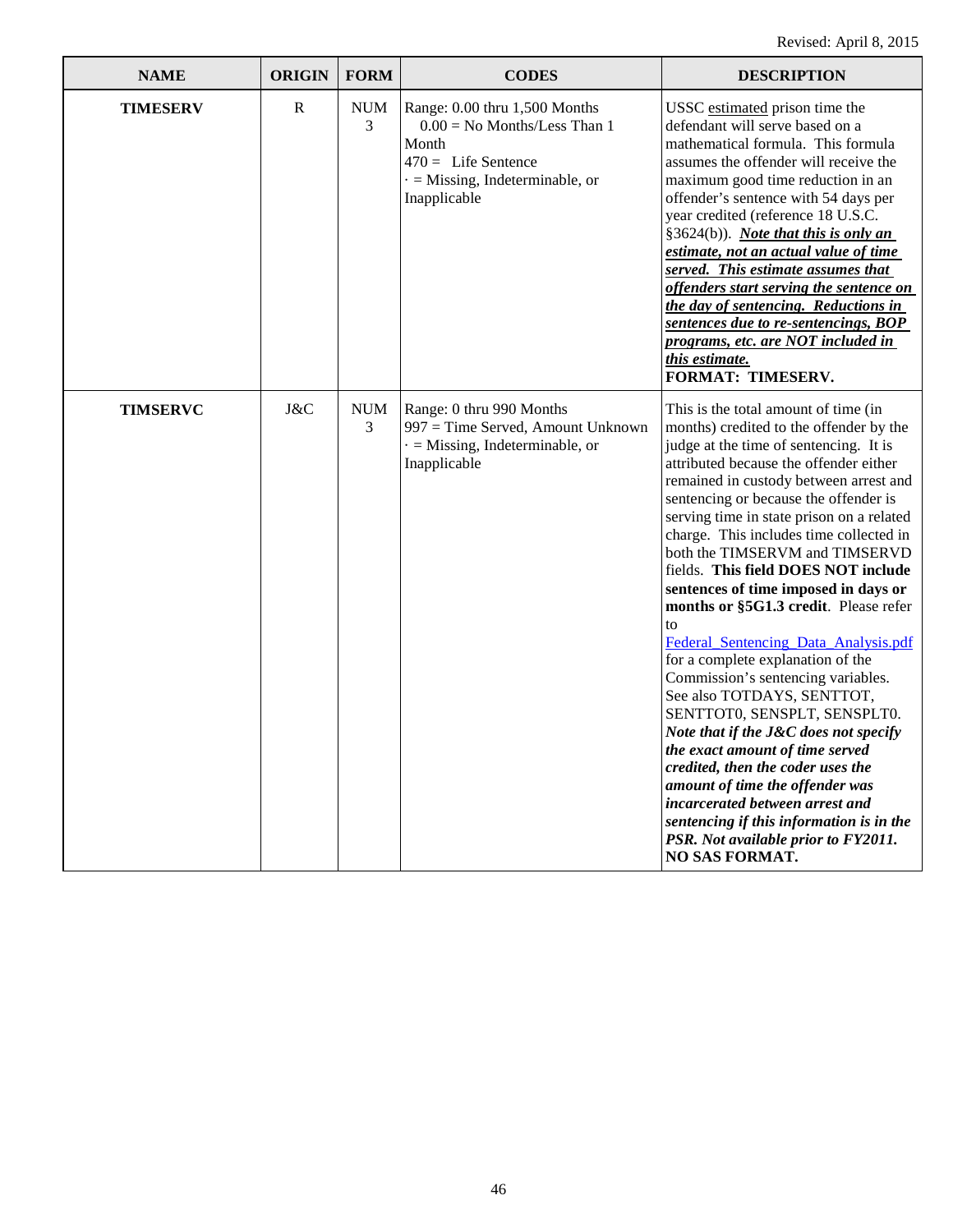| <b>NAME</b>     | <b>ORIGIN</b>  | <b>FORM</b>     | <b>CODES</b>                                                                                                           | <b>DESCRIPTION</b>                                                                                                                                                                                                                                                                                                                                                                                                                                                                                                                                                                                                                                                                                                                                                           |
|-----------------|----------------|-----------------|------------------------------------------------------------------------------------------------------------------------|------------------------------------------------------------------------------------------------------------------------------------------------------------------------------------------------------------------------------------------------------------------------------------------------------------------------------------------------------------------------------------------------------------------------------------------------------------------------------------------------------------------------------------------------------------------------------------------------------------------------------------------------------------------------------------------------------------------------------------------------------------------------------|
| <b>TIMSERVD</b> | J&C            | <b>NUM</b><br>3 | Range: 0 thru 990 Days<br>997 = Time Served, Amount Unknown<br>$=$ Missing, Indeterminable, or<br>Inapplicable         | This is the amount of time already<br>served (in days) and credited to the<br>offender by the judge at the time of<br>sentencing. Please see TIMSERVM for<br>any time served expressed in months.<br>This field DOES NOT include<br>sentences of time imposed in days or<br>months or §5G1.3 credit. Please refer<br>to<br>Federal_Sentencing_Data_Analysis.pdf<br>for a complete explanation of the<br>Commission's sentencing variables.<br>See also TOTDAYS, SENTTOT,<br>SENTTOT0, SENSPLT, SENSPLT0.<br>Note that if the J&C does not specify<br>the exact amount of time served<br>credited, then the coder uses the<br>amount of time the offender was<br>incarcerated between arrest and<br>sentencing if this information is in the<br>PSR.<br><b>NO SAS FORMAT.</b> |
| <b>TIMSERVM</b> | J&C            | <b>NUM</b><br>3 | Range: 0 thru 990 Months<br>997 = Time Served, Amount Unknown<br>$\cdot$ = Missing, Indeterminable, or<br>Inapplicable | This is the amount of time already<br>served (in months) and credited to the<br>offender by the judge at the time of<br>sentencing. Please see TIMSERVD for<br>any days of time served credit. This<br>field DOES NOT include sentences of<br>time imposed in days or months or<br>§5G1.3 credit. Please refer to<br>Federal_Sentencing_Data_Analysis.pdf<br>for a complete explanation of the<br>Commission's sentencing variables.<br>See also TOTDAYS, SENTTOT,<br>SENTTOT0, SENSPLT, SENSPLT0.<br>Note that if the J&C does not specify<br>the exact amount of time served<br>credited, then the coder uses the<br>amount of time the offender was<br>incarcerated between arrest and<br>sentencing if this information is in the<br>PSR.<br><b>NO SAS FORMAT.</b>       |
| <b>TOTCHPTS</b> | <b>PSR/SOR</b> | <b>NUM</b><br>3 | Range: 0 thru 99<br>$0 =$ None<br>$=$ Missing, Indeterminable, or<br>Inapplicable                                      | The total number of criminal history<br>points applied.<br>FORMAT: TOTCHPTS.                                                                                                                                                                                                                                                                                                                                                                                                                                                                                                                                                                                                                                                                                                 |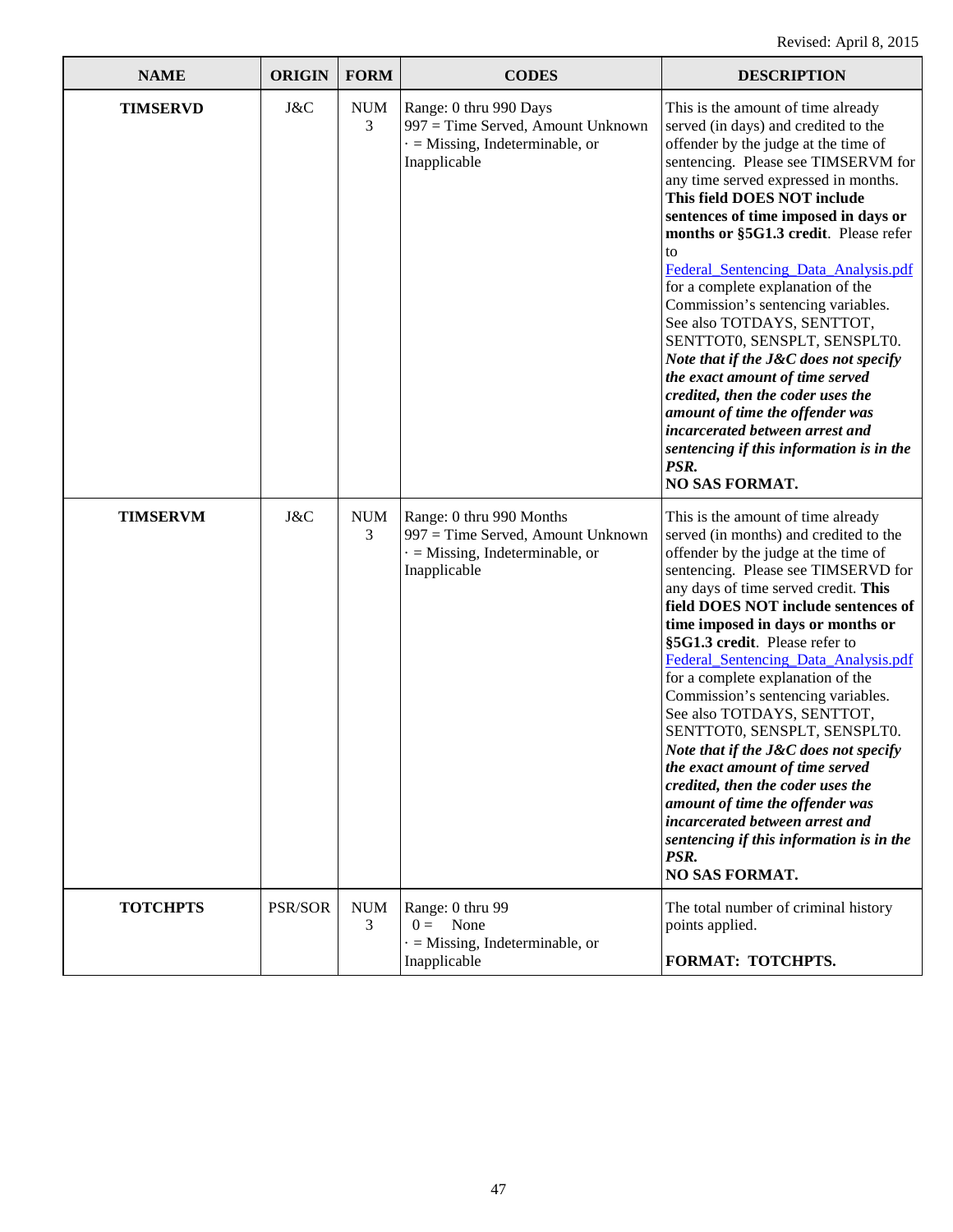| <b>NAME</b>                        | <b>ORIGIN</b>  | <b>FORM</b>     | <b>CODES</b>                                                                                                                                                                                                                                                                                         | <b>DESCRIPTION</b>                                                                                                                                                                                                                                                                                                                                                                             |
|------------------------------------|----------------|-----------------|------------------------------------------------------------------------------------------------------------------------------------------------------------------------------------------------------------------------------------------------------------------------------------------------------|------------------------------------------------------------------------------------------------------------------------------------------------------------------------------------------------------------------------------------------------------------------------------------------------------------------------------------------------------------------------------------------------|
| <b>TOTDAYS</b><br><b>R=DAYSDUM</b> | PSR/SOR        | <b>NUM</b><br>3 | Range: 0 thru 31<br>$0 =$ None<br>$\cdot$ = Missing, Indeterminable, or<br>Inapplicable                                                                                                                                                                                                              | The number of days of imprisonment<br>ordered. This field DOES NOT<br>include sentences of time imposed in<br>months, time served, or §5G1.3<br>credit. Please refer to<br>Federal Sentencing Data Analysis.pdf<br>for a complete explanation of the<br>Commission's sentencing variables.<br>See also CH5G13ST, TOTDAYS,<br>SENTTOT, SENTTOT0, SENSPLT,<br>SENSPLT0.<br><b>NO SAS FORMAT.</b> |
| <b>TOTPRISN</b>                    | <b>PSR/SOR</b> | <b>NUM</b>      | Range: 0 thru 9998                                                                                                                                                                                                                                                                                   | The number of months of imprisonment                                                                                                                                                                                                                                                                                                                                                           |
|                                    |                | 3               | $0 =$ No Prison/<1 Month Ordered<br>$9992 = 1$ Day of Prison (# hrs)<br>$9996$ = Life Imprisonment<br>9997 = Prison Ordered, But No Term<br>Specified<br>$9998 =$ Death Penalty (These cases are<br>screened out of datafile after<br>FY06)<br>$=$ Missing, Indeterminable, or<br>Inapplicable       | ordered. This field DOES NOT<br>include sentences of time imposed in<br>days, time served, or §5G1.3 credit.<br>Please refer to<br>Federal_Sentencing_Data_Analysis.pdf<br>for a complete explanation of the<br>Commission's sentencing variables.<br>See also CH5G13ST, TOTDAYS,<br>SENTTOT, SENTTOT0, SENSPLT,<br>SENSPLT0.<br>FORMAT: TOTPRISN.                                             |
| <b>R=PRISDUM</b>                   |                |                 |                                                                                                                                                                                                                                                                                                      |                                                                                                                                                                                                                                                                                                                                                                                                |
| <b>TOTREST</b>                     | <b>JC</b>      | <b>NUM</b><br>8 | Range: 0 thru 9,999,999,997<br>$0 = \text{None}$<br>$9,999,999,997$ = Restitution Ordered,<br><b>Amount Not Specified</b><br>$\cdot$ = Missing, Indeterminable, or                                                                                                                                   | The dollar amount of restitution<br>ordered.                                                                                                                                                                                                                                                                                                                                                   |
| <b>R=AMTREST</b>                   |                |                 | Inapplicable                                                                                                                                                                                                                                                                                         | FORMAT: TOTREST.                                                                                                                                                                                                                                                                                                                                                                               |
| <b>TOTUNIT</b>                     | PSR/SOR        | <b>NUM</b><br>3 | Range: 0 thru 99<br>$0 = No MC Units$<br>$\cdot$ = Missing, Indeterminable, or<br>Inapplicable                                                                                                                                                                                                       | The total number of units used to<br>calculate offense level adjustment to be<br>applied as a result of a multiple count or<br>grouping adjustment.<br><b>NO SAS FORMAT.</b>                                                                                                                                                                                                                   |
| <b>TYPEMONY</b>                    | $\mathbf R$    | <b>NUM</b><br>3 | No Fine/Cost of Supervision, Nor<br>$1 =$<br><b>Restitution Ordered</b><br>Restitution Ordered, No<br>$2 =$<br>Fine/Cost of Supervision<br>Fine/Cost of Supervision<br>$3 =$<br>Ordered, No restitution<br>Both Fine/Cost of Supervision<br>$4 =$<br>and Restitution Ordered<br>Missing<br>$\cdot =$ | Indicates whether a fine/cost of<br>supervision or restitution was ordered.<br>Compare to RESTDUM, ECONDUM,<br>and FINECDUM.<br>FORMAT: TYPEMONY.                                                                                                                                                                                                                                              |
| <b>TYPEOTHS</b>                    | <b>JC</b>      | <b>NUM</b>      | $0 = No Other Type$                                                                                                                                                                                                                                                                                  | Other types of sentences ordered.                                                                                                                                                                                                                                                                                                                                                              |
|                                    |                | 3               | <b>Suspended Prison Term</b><br>$1 =$<br>Pay Cost of Prosecution<br>$2=$<br>Denial of Federal Benefits<br>$3 =$<br>Other Unique Sentence<br>$77 =$<br>$\cdot$ = Missing, Indeterminable, or<br>Inapplicable                                                                                          | FORMAT: TYPEOTHS.                                                                                                                                                                                                                                                                                                                                                                              |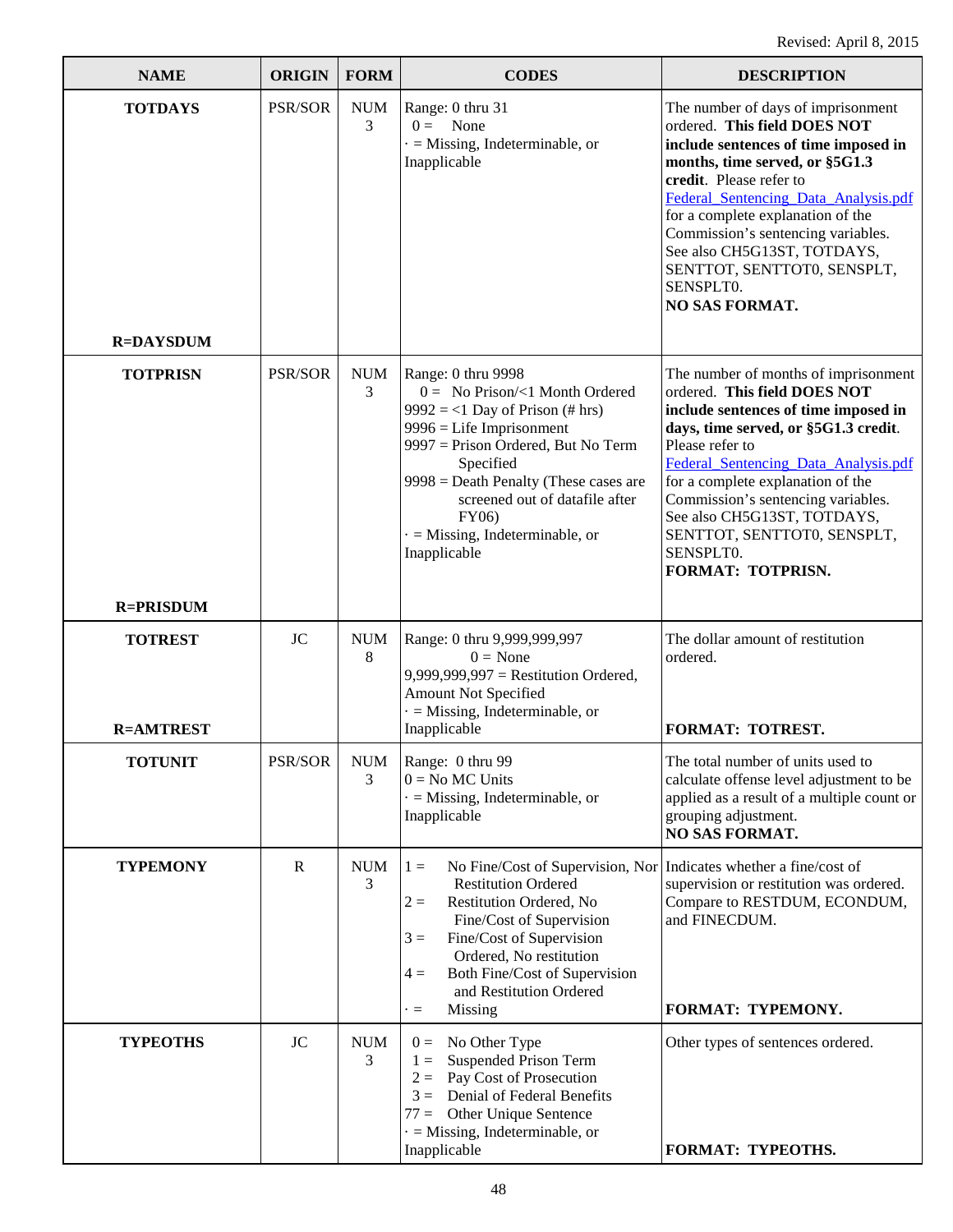| <b>NAME</b>                                                                                                                                                                                                                                                   | <b>ORIGIN</b>  | <b>FORM</b>        | <b>CODES</b>                                                                                                                                                                                                                                                                                                                       | <b>DESCRIPTION</b>                                                                                                                                                                                                                                                                                                                                                                                                                                                                                                                                                                                                                                                                                                                                                                                                                                                |
|---------------------------------------------------------------------------------------------------------------------------------------------------------------------------------------------------------------------------------------------------------------|----------------|--------------------|------------------------------------------------------------------------------------------------------------------------------------------------------------------------------------------------------------------------------------------------------------------------------------------------------------------------------------|-------------------------------------------------------------------------------------------------------------------------------------------------------------------------------------------------------------------------------------------------------------------------------------------------------------------------------------------------------------------------------------------------------------------------------------------------------------------------------------------------------------------------------------------------------------------------------------------------------------------------------------------------------------------------------------------------------------------------------------------------------------------------------------------------------------------------------------------------------------------|
| <b>TYPEOTTX</b>                                                                                                                                                                                                                                               | <b>JC</b>      | <b>CHAR</b><br>100 | <b>Text Field</b>                                                                                                                                                                                                                                                                                                                  | Text field that accompanies codes of<br>"Other" under the TYPEOTHS field.                                                                                                                                                                                                                                                                                                                                                                                                                                                                                                                                                                                                                                                                                                                                                                                         |
| UNIT1-UNITX                                                                                                                                                                                                                                                   | PSR/SOR        | <b>NUM</b><br>3    | Gram<br>$1 =$<br>Kilogram<br>$2 =$<br>Pound<br>$3 =$<br>Ounce<br>$4 =$<br>Plant<br>$5 =$<br>Dose<br>$6 =$<br>Gallon<br>$7 =$<br>Quart<br>$8 =$<br>$9 =$ Liter<br>$10 =$ Milligram<br>$11 =$ Grain<br>$12 =$ Milliliter<br>$13 =$ Marijuana Cigarette<br>$77 =$ Other<br>$\cdot$ = Missing, Indeterminable, or<br>Inapplicable      | The unit of measure for the first through<br>nth drug types (DRUGTYP1-<br>DRUGTYPX) and amount (DRGAM1-<br>DRGAMX) for which the defendant<br>was held responsible. This variable<br>and DRGAM1-DRGAMX are used to<br>create WGT1-WGTX.<br><b>FORMAT: UNIT.</b>                                                                                                                                                                                                                                                                                                                                                                                                                                                                                                                                                                                                   |
| <b>USARM1-USARMX</b><br>and<br><b>USARMHI</b><br><b>USARMS1-USARMSX</b><br>and<br><b>USARMSHI</b><br><b>USARMR1-USARMRX</b><br>and<br><b>USARMRHI</b><br><b>USARMC1-USARMCX</b><br>and<br><b>USARMCHI</b><br><b>USARMU1-USARMUX</b><br>and<br><b>USARMUHI</b> | <b>PSR/SOR</b> | <b>NUM</b><br>3    | Valid Values: 0, 2, or 4<br>$0 =$ No Adjustment Applied<br>$2 =$ Offense Involved Use of Body<br>Armor<br>$4 =$ Offender Used Body Armor During<br>the Commission of the Offense, in<br>Preparation for Offense, or in an<br>Attempt to Avoid Apprehension for<br>Offense<br>$\cdot$ = Missing, Indeterminable, or<br>Inapplicable | Use of Body Armor During Drug<br>Trafficking Crimes and Crimes of<br>Violence Adjustment (§3B1.5) which<br>corresponds to GDLINE1-GDLINEX.<br>This field indicates the number of levels<br>added for the Use of Body Armor<br>During Drug Trafficking Crimes and<br>Crimes of Violence (§3B1.5).<br>USARMHI is generated from the<br>highest sentencing guideline<br>computation and corresponds with<br>GDLINEHI. The end points for this<br>variable are denoted with X because the<br>total number of guideline computations<br>recorded varies from case to case and<br>year to year. Use variable NOCOMP to<br>determine how many guideline<br>computations are present in each case.<br>For further information on USSC<br>guideline coding system, see<br><b>Introduction. Not all guideline</b><br>variables available prior to FY2012.<br>FORMAT: USARM. |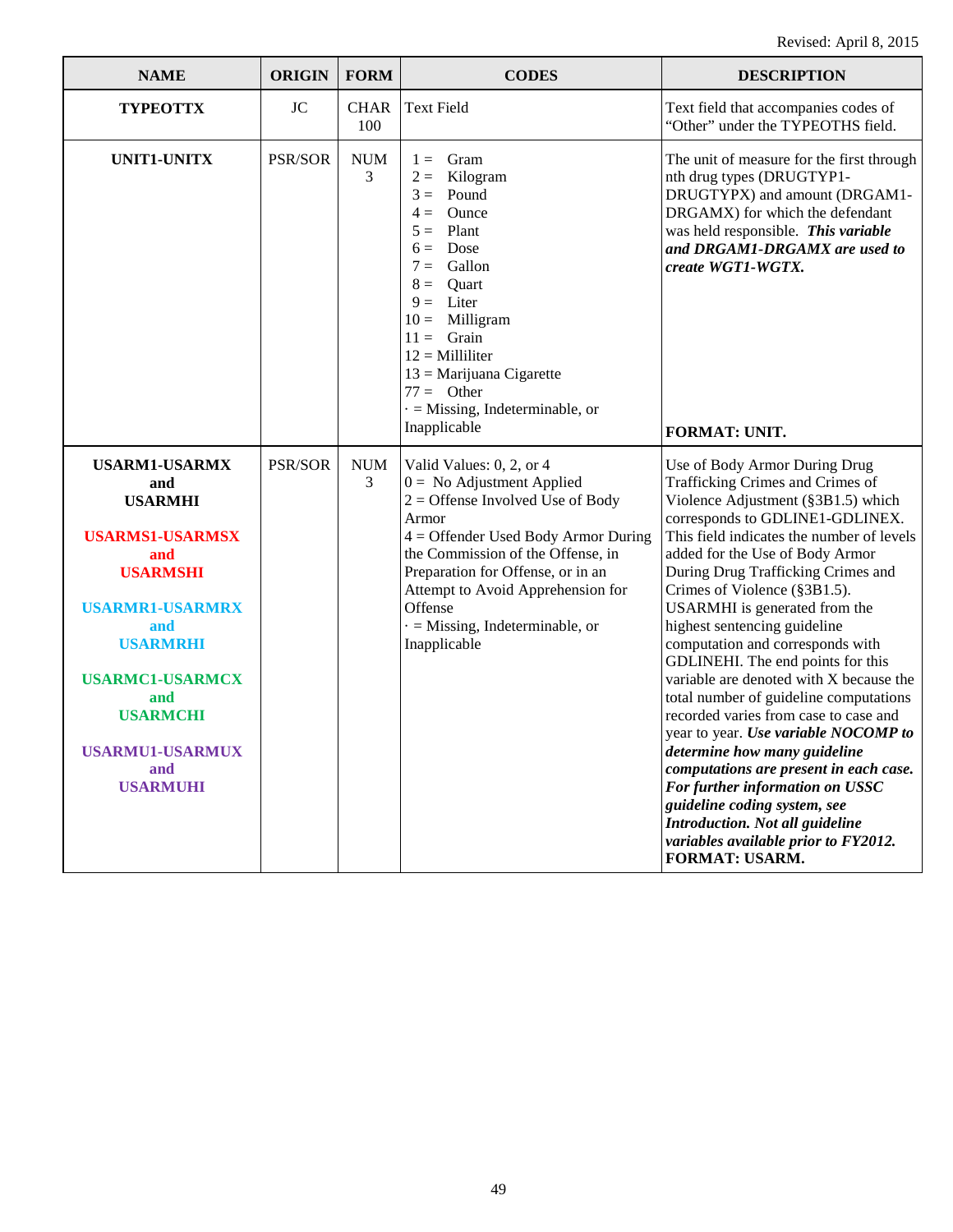| <b>NAME</b>                                                                                                                                                                                                                                                      | <b>ORIGIN</b>  | <b>FORM</b>     | <b>CODES</b>                                                                                                                                                                          | <b>DESCRIPTION</b>                                                                                                                                                                                                                                                                                                                                                                                                                                                                                                                                                                                                                                                                                                                                                                    |
|------------------------------------------------------------------------------------------------------------------------------------------------------------------------------------------------------------------------------------------------------------------|----------------|-----------------|---------------------------------------------------------------------------------------------------------------------------------------------------------------------------------------|---------------------------------------------------------------------------------------------------------------------------------------------------------------------------------------------------------------------------------------------------------------------------------------------------------------------------------------------------------------------------------------------------------------------------------------------------------------------------------------------------------------------------------------------------------------------------------------------------------------------------------------------------------------------------------------------------------------------------------------------------------------------------------------|
| <b>USKID1-USKIDX</b><br>and<br><b>USKIDHI</b><br><b>USKIDS1-USKIDSX</b><br>and<br><b>USKIDSHI</b><br><b>USKIDR1-USKIDRX</b><br>and<br><b>USKIDRHI</b><br><b>USKIDC1-USKIDCX</b><br>and<br><b>USKIDCHI</b><br><b>USKIDU1-USKIDUX</b><br>and<br><b>USKIDUHI</b>    | PSR/SOR        | <b>NUM</b><br>3 | $0 =$ No Adjustment Applied<br>$2 =$ Adjustment Applied<br>$=$ Missing, Indeterminable, or<br>Inapplicable                                                                            | Use of Minor in Commission of a Crime<br>(§3B1.4) which corresponds to<br>GDLINE1-GDLINEX. This field<br>indicates the number of levels added for<br>the use of a minor. USKIDHI is<br>generated from the highest sentencing<br>guideline computation and corresponds<br>with GDLINEHI. The end points for<br>this variable are denoted with X because<br>the total number of guideline<br>computations recorded varies from case<br>to case and year to year. Use variable<br><b>NOCOMP</b> to determine how many<br>guideline computations are present in<br>each case. For further information on<br>USSC guideline coding system, see<br>Introduction. Not all guideline<br>variables available prior to FY2012.<br><b>FORMAT: USKID.</b>                                         |
| <b>USSCIDN</b>                                                                                                                                                                                                                                                   | PSR/JC         | <b>NUM</b><br>6 | Range: 6 Numbers                                                                                                                                                                      | Unique sequential identification number<br>given to cases upon receipt at USSC.<br><b>NO SAS FORMAT.</b>                                                                                                                                                                                                                                                                                                                                                                                                                                                                                                                                                                                                                                                                              |
| <b>VCTADJ1-VCTADJX</b><br>and<br><b>VCTADJHI</b><br><b>VCADJS1-VCADJSX</b><br>and<br><b>VCADJSHI</b><br><b>VCADJR1-VCADJRX</b><br>and<br><b>VCADJRHI</b><br><b>VCADJC1-VCADJCX</b><br>and<br><b>VCADJCHI</b><br><b>VCADJU1-VCADJUX</b><br>and<br><b>VCADJUHI</b> | $\mathbf R$    | <b>NUM</b><br>3 | $0 =$ No Adjustment Applied<br>$1 =$ Adjustment Applied<br>$=$ Missing, Indeterminable, or<br>Inapplicable                                                                            | Adjustments §3A1.1-§3A1.3 which<br>correspond to GDLINE1-GDLINEX.<br>Indicates whether any victim related<br>adjustments were applied (vulnerable<br>victim, official victim, or restraint of<br>victim). VCTADJHI is generated from<br>the highest sentencing guideline<br>computation and corresponds with<br>GDLINEHI. The end points for this<br>variable are denoted with X because the<br>total number of guideline computations<br>recorded varies from case to case and<br>year to year. Use variable NOCOMP to<br>determine how many guideline<br>computations are present in each case.<br>This series of variables was removed<br>from the all data sets in 2012 once it<br>was discovered that there was an error<br>in the creation code since 1999.<br>FORMAT: VICTADJ. |
| <b>VIOL1PTS</b>                                                                                                                                                                                                                                                  | <b>PSR/SOR</b> | <b>NUM</b><br>3 | Range: 0 thru 3<br>$0 =$ No Points Applied<br>$4 = 4$ Points Added (Not in Manuals)<br>$5 = 5$ Points Added (Not in Manuals)<br>$\cdot$ = Missing, Indeterminable, or<br>Inapplicable | Number of criminal history points<br>applied for each prior sentence resulting<br>from a conviction of a crime of violence<br>that did not already receive points under<br>$\S$ \$4A1.1(a), 4A1.1(b), or 4A1.1(c).<br>FORMAT: VIOL1PTS.                                                                                                                                                                                                                                                                                                                                                                                                                                                                                                                                               |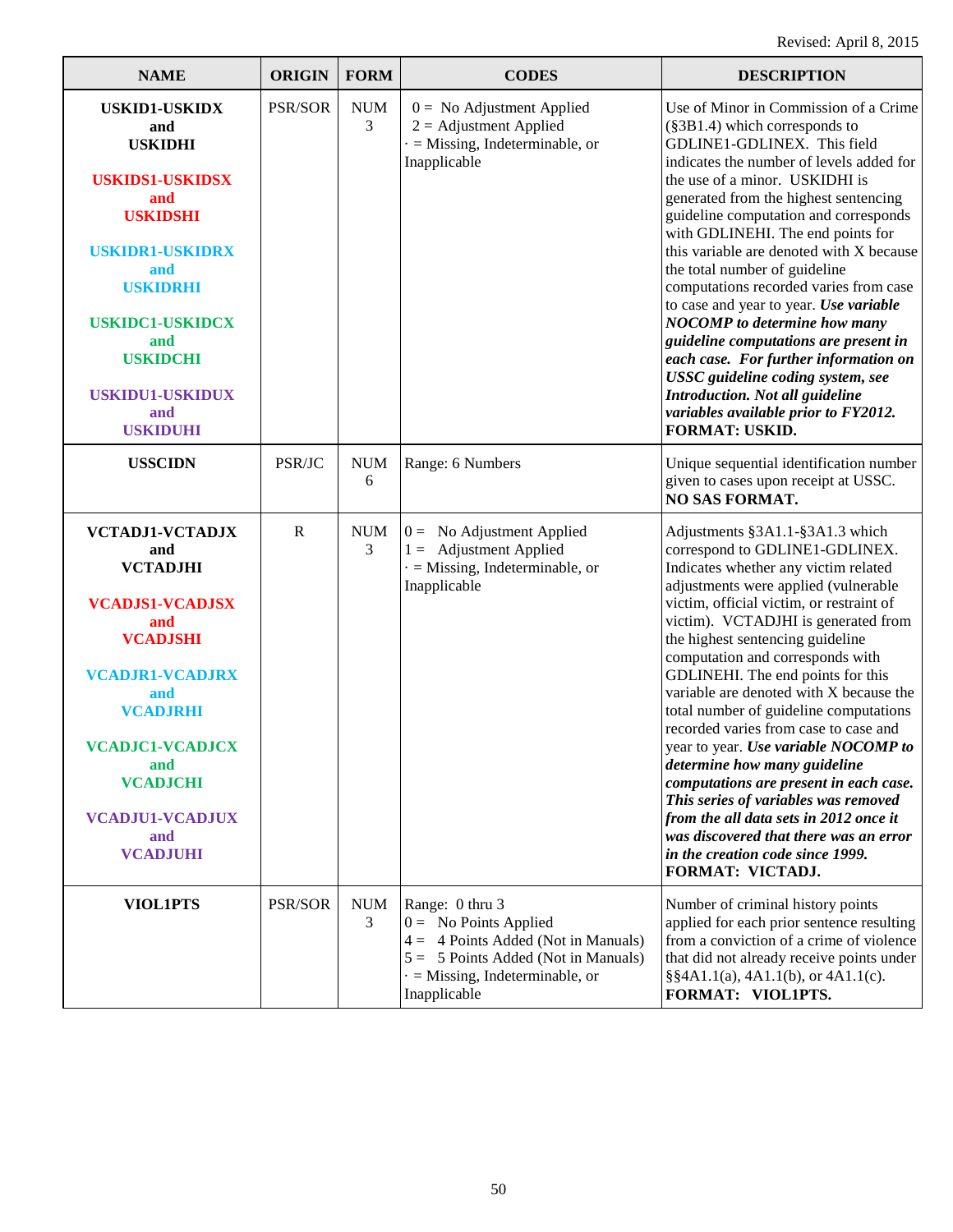| <b>NAME</b>                                                                                                                                                                                                                            | <b>ORIGIN</b> | <b>FORM</b>                      | <b>CODES</b>                                                                                                                                                                                                                                                                                                                                                         | <b>DESCRIPTION</b>                                                                                                                                                                                                                                                                                                                                                                                                                                                                                                                        |
|----------------------------------------------------------------------------------------------------------------------------------------------------------------------------------------------------------------------------------------|---------------|----------------------------------|----------------------------------------------------------------------------------------------------------------------------------------------------------------------------------------------------------------------------------------------------------------------------------------------------------------------------------------------------------------------|-------------------------------------------------------------------------------------------------------------------------------------------------------------------------------------------------------------------------------------------------------------------------------------------------------------------------------------------------------------------------------------------------------------------------------------------------------------------------------------------------------------------------------------------|
| VULVCT1-VULVCTX<br>and<br><b>VULVCTHI</b><br><b>VULVCS1-VULVCSX</b><br>and<br><b>VULVCSHI</b><br><b>VULVCR1-VULVCRX</b><br>and<br><b>VULVCRHI</b><br><b>VULVCC1-VULVCCX</b><br>and<br><b>VULVCCHI</b><br><b>VULVCU1-VULVCUX</b><br>and | PSR/SOR       | $\boldsymbol{\mathsf{NUM}}$<br>3 | $0 = No$ Adjustment<br>$2 =$ Adjustment for Vulnerable Victim<br>$3 =$ Adjustment for Hate Crime<br>$4 =$ Adjustment for Multiple<br>Vulnerable Victims<br>$5 =$ Adjustment for Both Hate Crime<br>and Vulnerable Victim<br>$7 =$ Adjustment for Hate Crime,<br>Vulnerable Victim, AND Large#<br>of Victims<br>$\cdot$ = Missing, Indeterminable, or<br>Inapplicable | Hate Crime/Vulnerable Victim<br>Adjustment (§3A1.1). Indicates levels<br>added for hate crime/vulnerable victim.<br>The end points for this variable are<br>denoted with X because the total<br>number of guideline computations<br>recorded varies from case to case and<br>year to year. Use variable NOCOMP to<br>determine how many guideline<br>computations are present in each case.<br>For further information on USSC<br>guideline coding system, see<br>Introduction. Not all guideline<br>variables available prior to FY2012. |
| <b>VULVCUHI</b>                                                                                                                                                                                                                        |               |                                  |                                                                                                                                                                                                                                                                                                                                                                      | FORMAT: VULVICT.                                                                                                                                                                                                                                                                                                                                                                                                                                                                                                                          |
| <b>WEAPON</b>                                                                                                                                                                                                                          | R             | <b>NUM</b><br>3                  | $0 = No SOC$ Weapon Enhancement<br>Nor 18§924(c) Charge Present<br>$1 =$ SOC Weapon Enhancement or<br>18§924(c) Charge Present<br>$\cdot$ = Missing, Indeterminable, or<br>Inapplicable                                                                                                                                                                              | Indicates if there is an SOC weapon<br>enhancement or an $18\S924(c)$<br>conviction. For more information, see<br><b>WEAPSOC</b> and IS924C.<br>FORMAT: WEAPON.                                                                                                                                                                                                                                                                                                                                                                           |
|                                                                                                                                                                                                                                        | R             | <b>NUM</b>                       |                                                                                                                                                                                                                                                                                                                                                                      | Indicates if there is an SOC                                                                                                                                                                                                                                                                                                                                                                                                                                                                                                              |
| <b>WEAPSOC</b>                                                                                                                                                                                                                         |               | 3                                | $0 = No SOC$ Weapon Enhancement<br>Present<br><b>SOC Weapon Enhancement</b><br>$1 =$<br>Present<br>$\cdot$ = Missing, Indeterminable, or<br>Inapplicable                                                                                                                                                                                                             | enhancement for a weapon present. For<br>more information, see WEAPON and<br><b>IS924C.</b><br>FORMAT: WEAPSOC.                                                                                                                                                                                                                                                                                                                                                                                                                           |
| WGT1-WGTX                                                                                                                                                                                                                              | R             | <b>NUM</b><br>8                  | Range: .00001 - 9,999,999,990<br>$\cdot$ = Missing, Indeterminable, or<br>Inapplicable                                                                                                                                                                                                                                                                               | The gram amount of the first through<br>nth drug types (DRUGTYP1-<br>DRUGTYPX) for which the defendant<br>was held responsible. This field<br>converts whatever the weight<br>(DRGAM1-DRGAMX) and unit<br>(UNIT1-UNITX) recorded into the<br>gram weight equivalent. Note that if the<br>drug weight was coded in the range<br>amount fields (See DAFROM1-<br>DAFROMX and DATO1-DATOX) or<br>the weight or unit was missing then this<br>field is missing.<br><b>NO SAS FORMAT.</b>                                                       |
| <b>XCRHISSR</b>                                                                                                                                                                                                                        | PSR/SOR       | <b>NUM</b><br>3                  | Range: 1 thru 6<br>$=$ Missing, Indeterminable, or<br>Inapplicable                                                                                                                                                                                                                                                                                                   | Defendant's final criminal history<br>category (I-VI), as determined by the<br>court. If info is missing from the SOR,<br>then PSR values are used - use<br><b>SOURCES</b> to choose only SOR values.<br>FORMAT: XCRHISSR.                                                                                                                                                                                                                                                                                                                |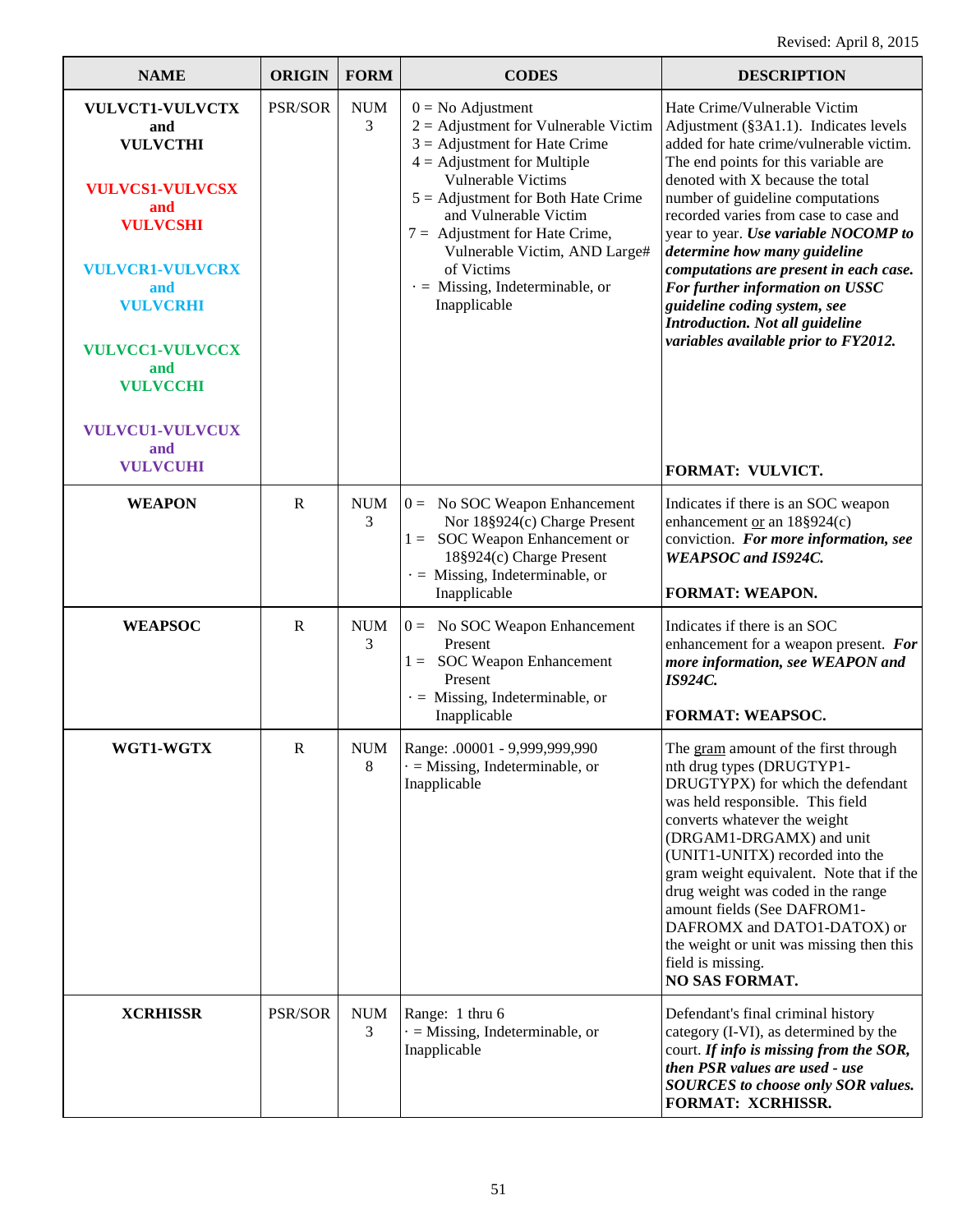| <b>NAME</b>                      | <b>ORIGIN</b>                 | <b>FORM</b>      | <b>CODES</b>                                                                                                                            | <b>DESCRIPTION</b>                                                                                                                                                                                                                                                                 |
|----------------------------------|-------------------------------|------------------|-----------------------------------------------------------------------------------------------------------------------------------------|------------------------------------------------------------------------------------------------------------------------------------------------------------------------------------------------------------------------------------------------------------------------------------|
| <b>XFOLSOR</b>                   | PSR/SOR                       | <b>NUM</b><br>3  | Range: 1 thru 99<br>$\cdot$ = Missing, Indeterminable, or<br>Inapplicable                                                               | The final offense level, as determined<br>by the court. If info is missing from the<br>SOR, then PSR values are used - use<br><b>SOURCES</b> to choose only SOR values.<br><b>NO SAS FORMAT.</b>                                                                                   |
| <b>XMAXSOR</b><br><b>R=GLMAX</b> | PSR/SOR                       | <b>NUM</b><br>3  | Range: 6 thru 9996<br>$9996 =$ Life<br>$=$ Missing, Indeterminable, or<br>Inapplicable                                                  | Maximum guideline sentencing range,<br>as determined by the court. This<br>variable DOES NOT take STATMAX<br>and STATMIN trumps into account. If<br>info is missing from the SOR, then<br>PSR values are used - use SOURCES<br>to choose only SOR values.<br>NO SAS FORMAT.        |
| <b>XMINSOR</b><br><b>R=GLMIN</b> | <b>PSR/SOR</b>                | <b>NUM</b><br>3  | Range: 0 thru 9996<br>$9996 =$ Life<br>$=$ Missing, Indeterminable, or<br>Inapplicable                                                  | Minimum guideline sentencing range,<br>as determined by the court. This<br>variable DOES NOT take STATMAX<br>and STATMIN trumps into account. If<br>info is missing from the SOR, then<br>PSR values are used - use SOURCES<br>to choose only SOR values.<br><b>NO SAS FORMAT.</b> |
| <b>YEARS</b>                     | R<br><b>PSR</b>               | <b>NUM</b><br>3  | $1 = 21$<br>$2 = 21$ thru 25<br>$3 = 26$ thru 30<br>$4 = 31$ thru 35<br>$5 = 36$ thru 40<br>$6 = 41$ thru 50<br>$7 = 50$<br>$=$ Missing | Categories of age ranges (Recode of<br>AGE for USSC Sourcebook).<br><b>FORMAT: YEARS.</b>                                                                                                                                                                                          |
| <b>ZONE</b>                      | $\mathbf R$<br><b>PSR/SOR</b> | <b>CHAR</b><br>1 | $A = \text{Zone } A$<br>$B = Z$ one $B$<br>$C = Z$ one $C$<br>$D = Z$ one D<br>" $" =$ Missing                                          | Sentence table group which determines<br>eligibility for probation and alternative<br>prison sentences (See §5B1.1 and<br>$§5C1.1$ ).<br>FORMAT: \$ZONE.                                                                                                                           |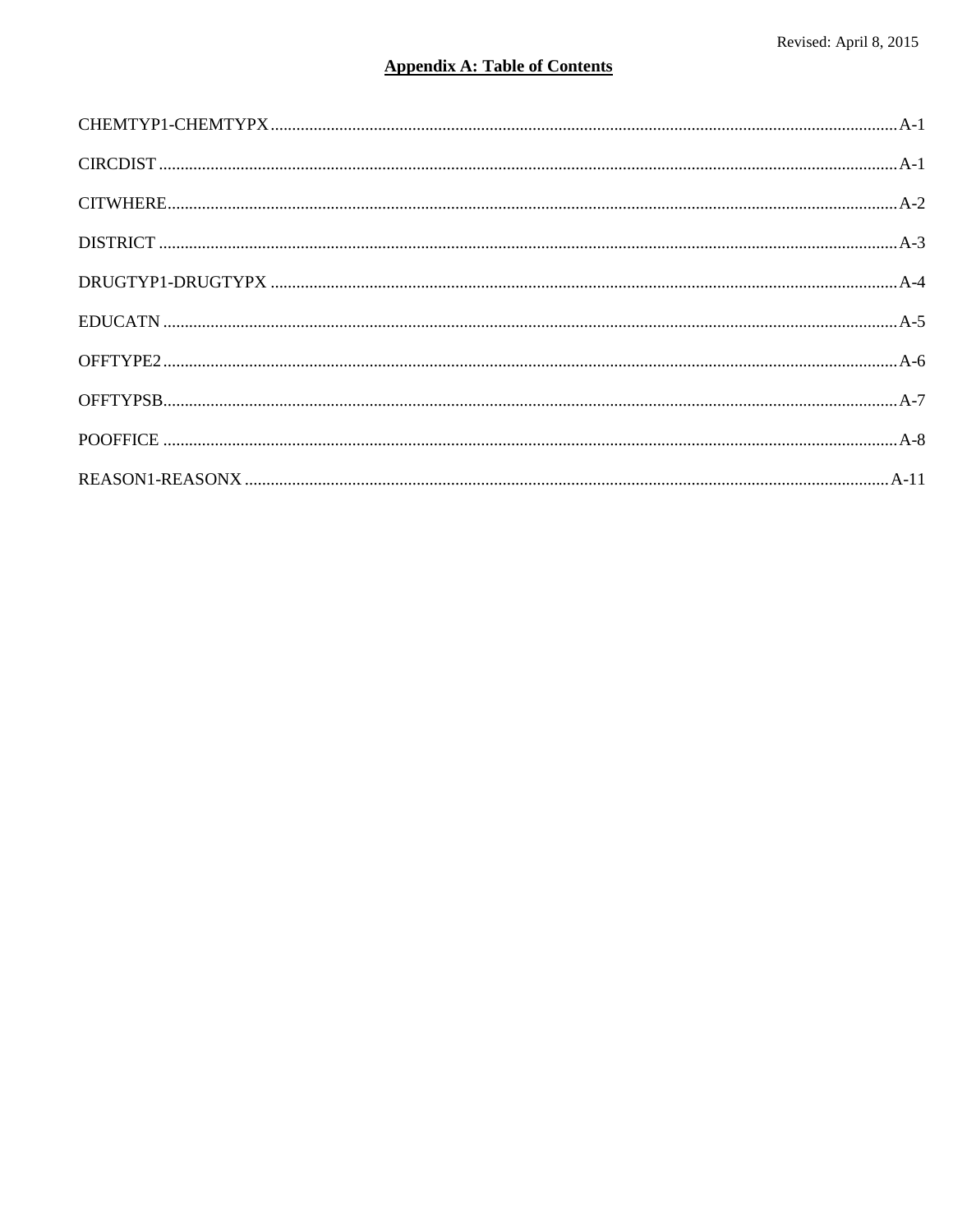#### **CHEMTYP1-CHEMTYPX**

- $1 = 3,4$  Methylenedioxyphenyl-2-propanone
- $2 =$  Acetic Anhydride
- $3 =$  Acetone
- $4 =$  Anthranilic Acid
- $5 =$ Benzaldehyde
- 6 = Benzyl Chloride
- 7 = Benzyl Cyanide
- $8 =$ Ephedrine
- $9 =$  Ergonovine
- $10 =$  Ergotamine
- $11 =$  Ethyl Ether
- $12 =$ Ethylamine
- $13 = \text{Gamma-butyrolactone}$
- 14 = Hydriodic Acid
- $15 =$ Iodine
- $16 = Isosafrole$
- 17 = Methyl Ethyl Ketone
- $18 =$ Methylamine

#### **CIRCDIST**

 $\overline{01}$  = Dist of Columbia  $02$  = Maine  $03$  = Massachusetts  $04 =$  New Hampshire 05 = Puerto Rico  $06$  = Rhode Island  $07 =$ Connecticut  $08$  = New York East  $09$  = New York North  $10 =$  New York South  $11 =$  New York West  $12 =$  Vermont  $13 =$ Delaware  $14 =$  New Jersey  $15 =$  Penn. East  $16$  = Penn. Mid  $17$  = Penn. West  $18 = V$ irgin Islands  $19 =$  Maryland 20 = N Carolina East 21 = N Carolina Mid  $22 = N$  Carolina West  $23$  = South Carolina  $24 = Virginia East$ 

 $25 = V$ irginia West  $26 = W$  Virginia North  $27 = W$  Virginia South 28 = Louisiana East 29 = Louisiana Middle  $30 =$ Louisiana West  $31$  = Miss. North  $32$  = Miss. South  $33 =$ Texas East  $34 =$ Texas North  $35 =$ Texas South  $36$  = Texas West  $37$  = Kentucky East  $38$  = Kentucky West  $39$  = Michigan East  $40$  = Michigan West  $41 = Ohio North$  $42 = Ohio$  South  $43$  = Tennessee East  $44$  = Tennessee Mid  $45$  = Tennessee West 46 = Illinois Cent  $47 =$  Illinois North  $48 =$  Illinois South

- 19 = N-Acetylanthranilic Acid
- 20 = Nitroethane
- $21 = N-Methylephedrine$
- $22 = N-Methylpseudoephedrine$
- 23 = Norpseudoephedrine
- 24 = Phenylacetic Acid
- $25 =$ Phenylpropanolamine
- 26 = Piperidine
- $27 =$ Piperonal
- 28 = Potassium Permanganate
- 29 = Propionic Anhydride
- 30 = Pseudoephedrine
- $31 =$ Safrole
- $32$  = Toluene
- 33 = Red Phosphorus, White Phosphorus, or Hypophosphorus Acid
- $34 = 1,4$ -Butanediol
- $77 =$ Other
- $49 =$ Indiana North  $50 =$ Indiana South  $51 = W$ isconsin East  $52 = W$ isconsin West  $53$  = Arkansas East 54 = Arkansas West  $55 =$ Iowa North  $56 =$  Iowa South 57 = Minnesota 58 = Missouri East  $59$  = Missouri West  $60 =$ Nebraska 61 = North Dakota  $62$  = South Dakota  $63$  = Alaska  $64 =$ Arizona  $65 =$ California Cent 66 = California East 67 = California North 68 = California South  $69$  = Guam  $70 =$ Hawaii  $71 =$ Idaho 72 = Montana  $73$  = Nevada 74 = N Mariana Island  $75 =$ Oregon  $76$  = Washington East  $77 =$  Washington West 78 = Colorado  $79$  = Kansas  $80$  = New Mexico 81 = Oklahoma East 82 = Oklahoma North  $83 = 0$ klahoma West  $84 =$  Utah  $85 = W$ yoming 86 = Alabama Mid  $87 =$  Alabama North 88 = Alabama South 89 = Florida Mid 90 = Florida North 91 = Florida South 92 = Georgia Mid 93 = Georgia North  $94 = \text{Georgia}$  South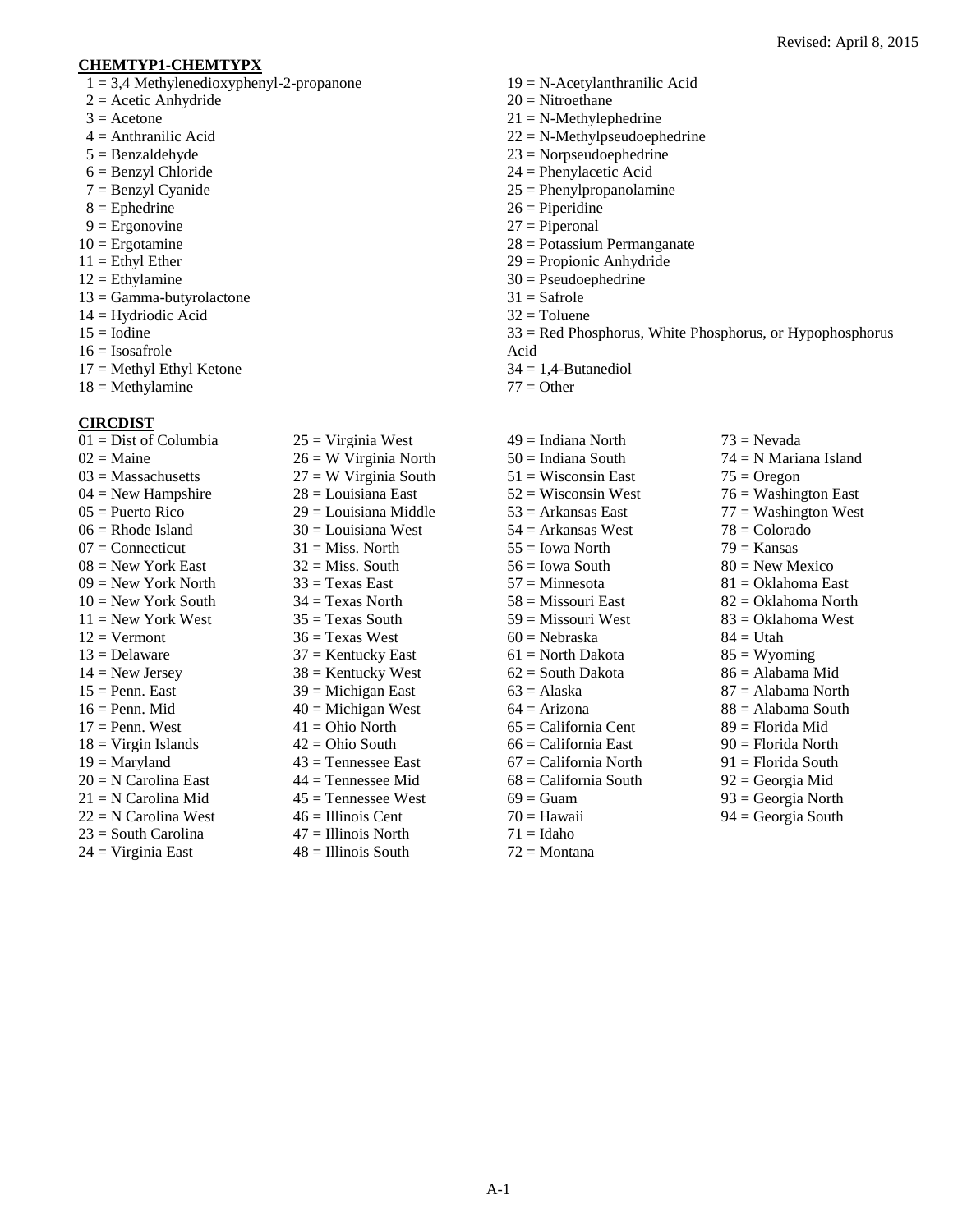#### **CITWHERE**

 $20 =$ Cuba  $21 =$ Argentina  $22 =$ Bahamas  $23 =$ Belize  $24 =$ Bolivia  $25 =$ Canada  $26$  = Chile  $27 =$ China  $28 =$ Colombia  $29 = *REMONED*$ 30 = Dominican Republic  $31$  = Ecuador  $32$  = El Salvador  $33$  = France  $34 =$  Germany  $35 =$ Ghana  $36$  = Great Britain  $37 =$ Guatemala  $38 =$  Guyana  $39$  = Haiti  $40 =$ Honduras  $41 \equiv$  India  $42 =$ Iran  $43$  = Israel  $44 =$ Italy  $45 =$ Jamaica  $46 =$  Jordan  $47$  = Korea  $48 =$ Lebanon  $49 =$ Mexico 50 = Nicaragua  $51 =$ Nigeria  $52$  = Pakistan  $53$  = Panama  $54 = Peru$  $55 =$ Philippines  $56$  = Russia 57 = Thailand 58 = Trinidad and Tobago  $59 = Venezuela$  $60 =$  Vietnam  $61 =$ Afghanistan  $62$  = Albania  $63$  = Antigua and Barbuda  $64 =$ Australia  $65 =$ Bangladesh  $66 =$ Barbados  $67 =$ Benin  $68 = Brazil$  $69$  = Costa Rica

 $70$  = Greece  $71$  = Guinea  $72$  = Hong Kong  $73 =$ Indonesia  $74 = \text{Iraq}$  $75 =$  Ireland  $76 =$ Kuwait  $77 =$ Other  $78 =$ Laos  $79 =$ Liberia 80 = Malaysia  $81$  = Netherlands  $82$  = Poland 83 = Romania  $84 =$  Portugal  $85 =$ Spain  $87 = S$ yria  $88 =$ Taiwan  $89 = Togo$  $90 =$ Yemen 91 = Yugoslavia  $98 = *$ REMOVED\*  $99 = *RE$ NOVED\*  $100 =$  Algeria  $101 =$  Andorra  $102$  = Angola  $103$  = Armenia  $104 =$ Austria  $105 =$  Azerbaijan  $106 =$ Bahrain  $107 =$ Belarus  $108 =$ Belgium  $109 = Bhutan$  $110 =$ Bosnia and Herzegovina  $111 = Botswana$ 112 = Brunei Darussalam  $113 = Bulgaria$  $114 =$ Burkina Faso  $115 = Burundi$  $116$  = Cambodia  $117 =$ Cameroon  $118$  = Cape Verde 119 = Central African Repub.  $120$  = Chad  $121 = Comoros$  $122 =$ Congo 123 = Cote d'Ivoire  $124$  = Croatia  $125 = Cyprus$ 

 $126$  = Czech Republic

 $127 =$ Denmark  $128 = \text{Djibouti}$ 129 = Dominica  $130 =$ Egypt  $131$  = Eritrea  $132$  = Estonia  $133 =$ Ethiopia  $134 =$ Fiji  $135$  = Finland  $136$  = Gabon  $137 =$ Gambia  $138 = Ge$ orgia  $139$  = Grenada  $140$  = Hungary  $141 =$ Iceland  $142 = Japan$ 143 = Kazakhstan  $144 =$ Kenya  $145 = Kyrgyzstan$  $146 =$ Latvia  $147 =$ Lesotho 148 = Libyan Arab Jamahiriya  $149$  = Liechtenstein  $150 =$ Lithuania  $151 =$ Luxembourg  $152$  = Madagascar  $153 =$ Malawi  $154 =$  Maldives  $155 =$ Mali  $156 = \text{Malta}$  $157 =$  Marshall Islands  $158$  = Mauritania  $159$  = Mauritius  $160$  = Micronesia  $161 =$ Moldova  $162$  = Monaco  $163$  = Mongolia  $164 = \text{Moreover}$  $165 = \text{Mozambique}$  $166$  = Myanmar  $167 =$  Namibia  $168$  = Nepal  $169$  = New Zealand  $170 =$  Norway  $171 = \text{Oman}$  $172$  = Palau 173 = Papua New Guinea  $174 =$ Paraguay  $175 = \text{Qatar}$  $176$  = Rwanda

 $177 =$ Saint Lucia 178 = Saint Vincent and the Grenadines  $179$  = Samoa  $180 =$ San Marino  $181 =$ Sao Tome and Principe 182 = Saudi Arabia  $183$  = Senegal  $184 =$  Seychelles 185 = Sierra Leone  $186 =$ Singapore 187 = Slovakia  $188$  = Slovenia 189 = Solomon Islands  $190 =$ Somalia  $191$  = South Africa  $192 = Sri$  Lanka  $193$  = Sudan  $194 =$ Suriname  $195 = Swaziland$  $196$  = Sweden  $197 =$  Switzerland 198 = Tajikistan  $199$  = Tanzania  $200$  = Tunisia  $201$  = Turkey 202 = Turkmenistan  $203 = U$ ganda  $204 =$ Ukraine  $205 =$  United Arab Emirates  $206 = Uruguav$ 207 = Uzbekistan  $208 =$ Vanuatu  $209 = Zambia$  $210 = Zimbabwe$  $211 =$  United States (N/A)  $212 = \text{Bernuda}$  $213$  = Montserrat  $214 = Macedonia$  $215 = St$  Kitts - Nevis  $216 =$ Tonga  $217 =$ Niger  $218 =$  Gilbert Island  $219$  = Montenegro  $220 =$ Serbia  $221 =$ Kosovo  $\cdot$  = Missing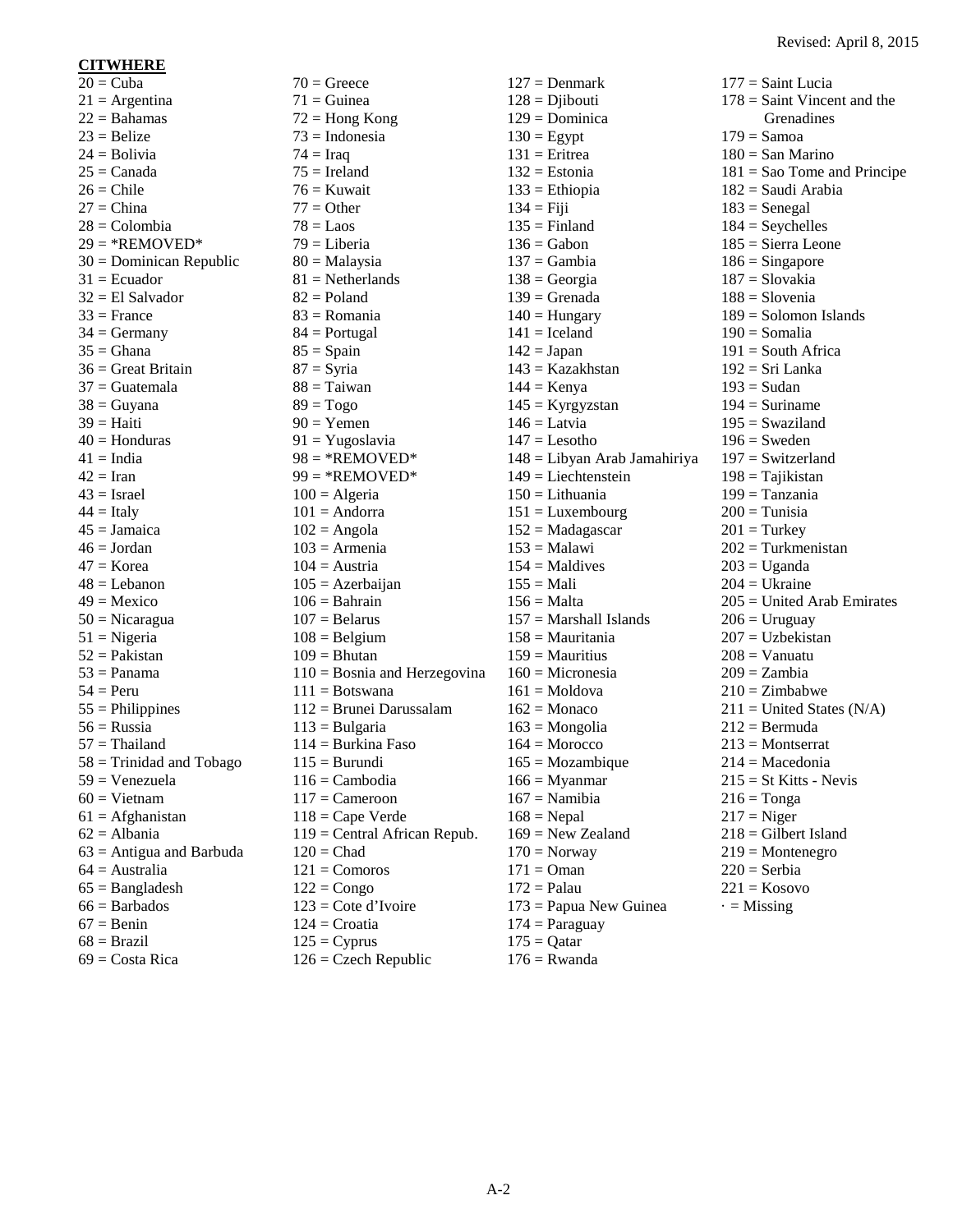#### **DISTRICT**

 $00 = 'Maine'$  $01 =$ 'Massachusetts'  $02 =$  'New Hampshire'  $03$  = 'Rhode Island' 04 = 'Puerto Rico'  $05$  = 'Connecticut' 06 = 'New York North'  $07 =$ 'New York East'  $08 =$  'New York South'  $09 =$  'New York West'  $10 = 'Vermont'$  $11 = 'Delaware'$  $12 = 'New Jersey'$  $13$  = 'Penn. East'  $14 =$  'Penn. Mid'  $15$  = 'Penn. West'  $16 = 'Maryland'$ 17 = 'N Carolina East' 18 = 'N Carolina Mid'  $19 = 'N$  Carolina West' 20 = 'South Carolina' 22 = 'Virginia East'  $23$  = 'Virginia West' 24 = 'W Virginia North'  $25 = W$  Virginia South' 26 = 'Alabama North' 27 = 'Alabama Mid' 28 = 'Alabama South' 29 = 'Florida North'  $30$  = 'Florida Mid' 31 = 'Florida South' 32 = 'Georgia North' 33 = 'Georgia Mid' 34 = 'Georgia South'; 35 = 'Louisiana East' 36 = 'Louisiana West' 37 = 'Mississippi North' 38 = 'Mississippi South'  $39 =$  Texas North'  $40 =$  'Texas East'  $41 =$  Texas South'  $42 =$  Texas West' 43 = 'Kentucky East' 44 = 'Kentucky West' 45 = 'Michigan East'  $46$  = 'Michigan West' 47 = 'Ohio North'  $48 =$ 'Ohio South'

 $49 =$  Tennessee East' 50 = 'Tennessee Mid' 51 = 'Tennessee West'  $52 = 7$ Illinois North' 53 = 'Illinois Cent' 54 = 'Illinois South' 55 = 'Indiana North' 56 = 'Indiana South'  $57 =$ Wisconsin East'  $58 \equiv$  'Wisconsin West'  $60 = 'Arkansas East'$  $61$  = 'Arkansas West'  $62 =$ 'Iowa North'  $63$  = 'Iowa South'  $64 =$ 'Minnesota' 65 = 'Missouri East' 66 = 'Missouri West'  $67 =$ 'Nebraska' 68 = 'North Dakota' 69 = 'South Dakota'  $70 = 'Arizona'$ 71 = 'California North' 72 = 'California East'

73 = 'California Central' 74 = 'California South'  $75 = 'Hawai'$  $76 = 'Idaho'$ 77 = 'Montana' 78 = 'Nevada'  $79 = 'O$ regon'  $80 =$  'Washington East'  $81 =$  'Washington West' 82 = 'Colorado'  $83$  = 'Kansas'  $84 =$ 'New Mexico' 85 = 'Oklahoma North' 86 = 'Oklahoma East' 87 = 'Oklahoma West'  $88 = 'Utah'$  $89 =$  'Wyoming' 90 = 'Dist of Columbia' 91 = 'Virgin Islands'  $93 = 'Guam'$ 94 = 'N Mariana Islands'  $95 = 'Alaska'$ 

96 = 'Louisiana Middle'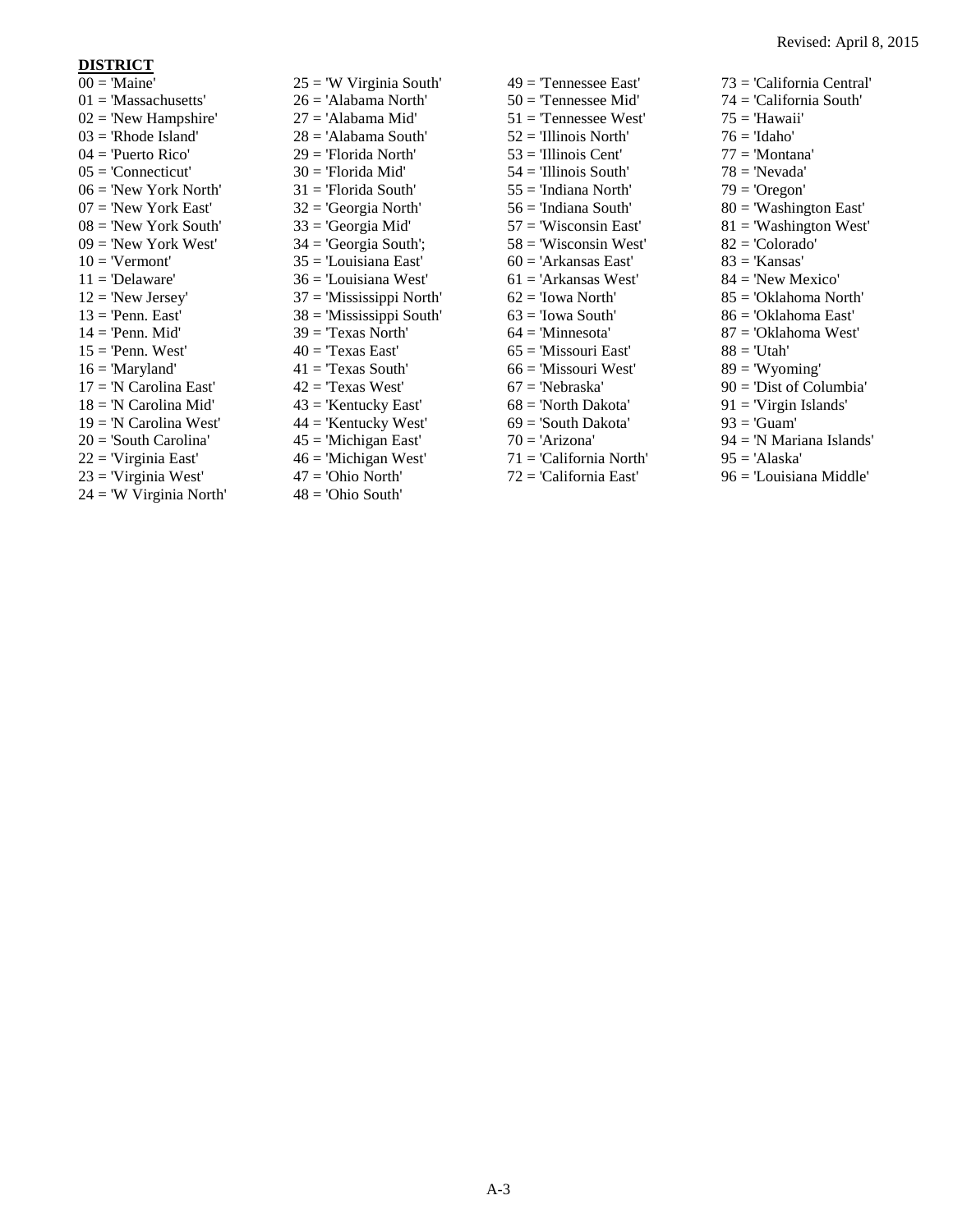#### **DRUGTYP1-DRUGTYPX**

- $1 =$ Cocaine
- $2 = Crack/CokeBase$
- $3 =$  Heroin
- $4 =$ Marijuana
- $5 =$ Hashish
- $6 = \text{Metham}\text{ph}$ etamine
- $7 =$ Methamphetamine Pre-cursor (2D1.11 cases)
- $8 = LSD$
- $9 = PCP$
- $10 = ICE$
- $11 = MDMA/Escatacy$
- $12 =$ Steroids
- $13 =$  Amphetamine
- 14 = Dilaudid
- $15 =$  Opium
- 16 =Schedule I/II Depressants (Other nonspecified prescription
- drugs)
- 17 = Drug Paraphernalia
- $18 = Methcathinone$
- 19 = Methamphetamine Actual
- $20 = PCP$  Actual
- $21 =$ Hashish Oil
- $22$  = Flunitrazepam (Ruffies)
- 23 = Gamma-hydroxybutyric acid
- $77 =$ Other
- 100 = Alpha-Methylfentanyl
- 101 = Dextromoramide
- $102 = Dipipanone$
- $103 = 3$ -Methylfentanyl
- 104 = 1-Methyl-4-Phenyl-4-propionoxypiperidine/MPPP
- $105 = 1-(2-Phenylethyl)-4-phenyl-4-acetyloxypiperidine/PEPAP$
- $106 =$  Alphaprodine
- 107 = Fentanyl n-phenyl
- $108$  = Levorphanol
- 109 = Meperidine/Pethidine
- $110 = \text{Method}$
- 111 = Monoacetylmorphine
- $112 = \text{Morphine}$
- $113 = Oxycodone$  (Actual)
- 114 = Oxymorphone **(SEE ALSO OXYCONTIN)**
- $115 =$ Racemorphan
- $116 = \text{Codeine}$
- 117 = Dextropropoxyphene/Propoxyphene-Bulk
- $118 =$ Ethylmorphine
- 119 = Hydrocodone **(SEE ALSO CODE 180)**
- 120 = Mixed Alkaloids-Opium/Papveretum

 $122$  = Fenethyline 123 = Dextroamphetamine  $124 = Khat$  $125 =$ Methylaminorex  $126$  = Ritalin 127 = Phenmetrazine  $128$  = Phenylacetone-P2P (for meth mfg.) 129 = Phenylacetone-P2P (other)  $130 =$  Aminorex  $131 = N-N-Dimethylampletamine$  $132 =$ Bufotenine 133 = Diethyltryptamine/DET 134 = Dimethyltryptamine/DMT  $135$  = Mescaline 136 = Dry Psilcybin (mushrooms) 137 = Wet Psilcybin (mushrooms)  $138 =$  Dry Peyote  $139$  = Wet Peyote  $140 =$  Psilocin  $141 =$  Psilocybin 142 = Pyrroldine Analog of Phencyclidine/PHP 143 = Thiophene Analog of Phencyclidine/TCP 144 = 4-Bromo-2,5-Dimethoxyamphetamine/DOB 145 = 2.5-Dimethoxy-4-methylamphetamine/DOM 146 = 3,4-Methylenedioxyamphetamine/MDA 147 = 3,4-Methylenedioxy-Nethylamphetamine/MDEA 148 = 1-Piperidinocyclohexanecarbonitrile/PCC 149 = N-ethyl-phenylcyclohexylamine/PCE 150 = Tetrahydrocannabinol (Organic)  $151 = Tetrahydrocannabinol (Synth)$ 152 = Schedule III Subst.  $153$  = Schedule IV Subst. 154 = Schedule V Subst. 155 = Levo-alpha-methadol/LAAM 156 = Amphetamine Actual  $157 =$ Ephedrine 158 = Phenylpropanolamine 159 = Pseudoephedrine 160 = Oxycontin **(SEE ALSO OXYCODONE)** 161 = Marijuana Plant  $162$  = Ketamine  $163 = 1.4$ -Butanediol

164 = Gamma Butyroleactone

 $121 = N-Ethylampletamine$ 

- $165 = N-Benzylpiperazine$
- 167 = Synthetic Marijuana
- $168 =$ Bath Salt
- 180 = Hydrocodone Schedule III **(SEE ALSO CODE 119)**
- $\cdot$  = Missing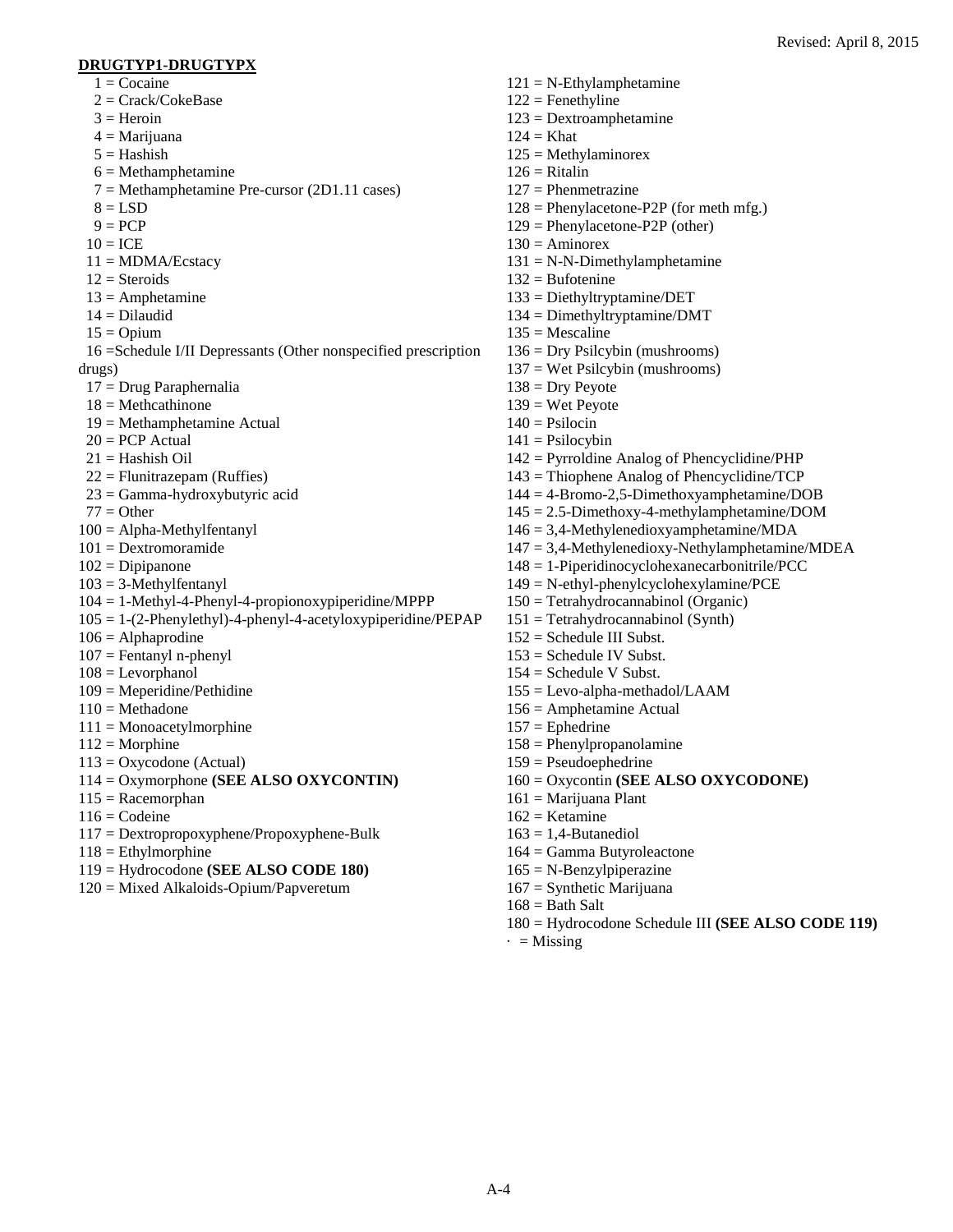#### **EDUCATN**

- $0 = No$  schooling
- 1-11 = Actual years of elementary or high school completed
- $12 =$  High school graduate
- $13 =$ One year of college/freshman
- 14 = Two years of college/sophomore
- 15 = Four years of college/junior
- 16 = College graduate
- 21 = G.E.D. (General Education Diploma)
- $22 =$ Trade or vocational degree
- 23 = Associates Degree (A.A.)
- 24 = Graduate Degree (Masters, J.D., M.D., Ph.D., etc.)
- 31 = Some elementary school
- 32 = Some high school
- 33 = Some trade or vocational school
- 34 = Some college
- 35 = Some graduate school
- $36 =$  Military training
- 37 = Middle school/Junior high
- $\cdot$  = Missing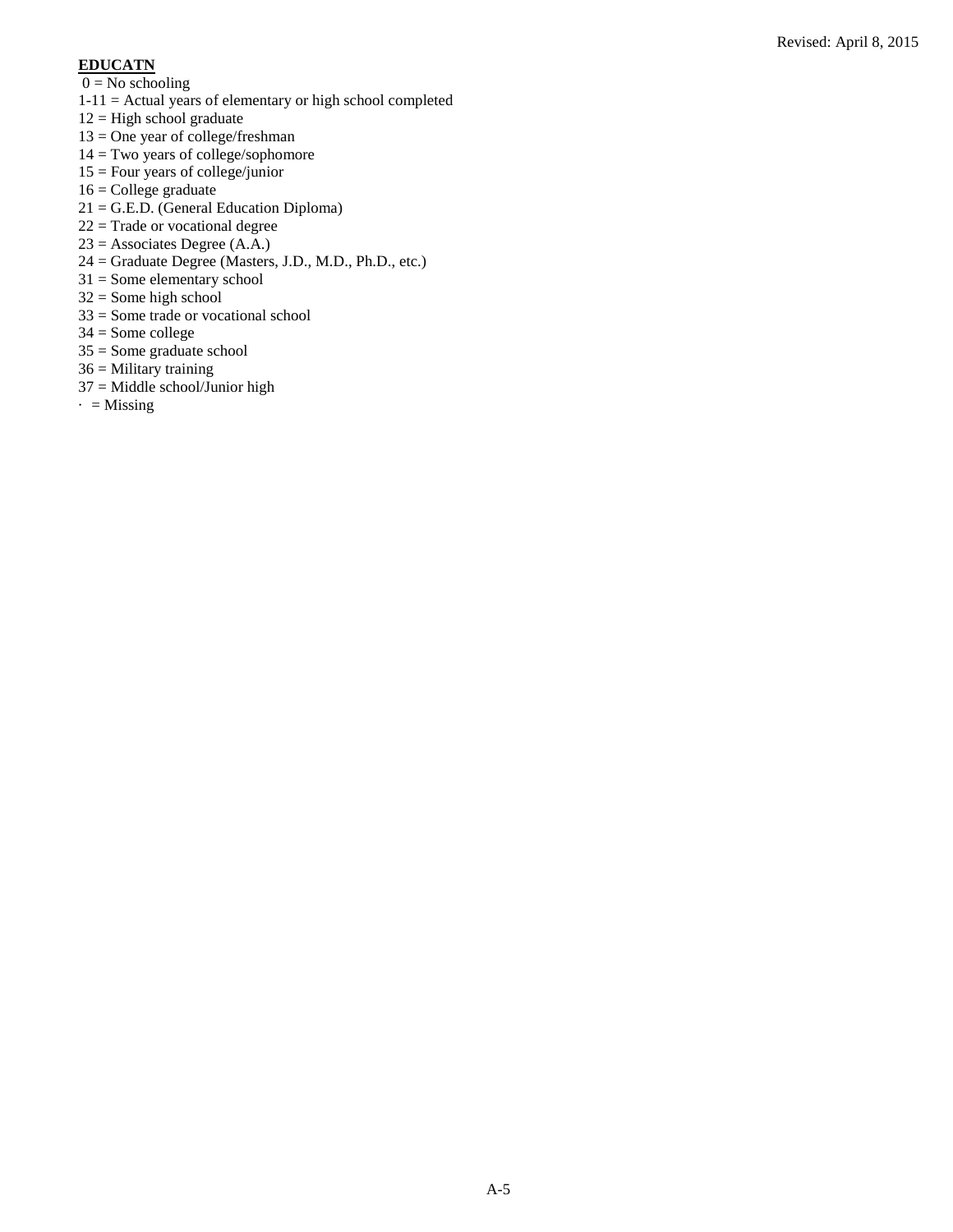#### **OFFTYPE2**

- $1 =$  Murder
- $2 =$  Manslaughter
- $3 =$  Kidnapping/Hostage Taking<br> $4 =$  Sexual Abuse
- $4 =$  Sexual Abuse<br> $5 =$  Assault
- Assault
- $6 = \text{Robbery}$ <br> $9 = \text{Arson}$
- Arson
- $10 =$  Drugs Trafficking, Manufacturing, and Importing
- $11 =$  Drugs Communication Facilities
- 12 = Drugs: Simple Possession
- 13 = Firearms (Includes Firearms Use, Possession, and Trafficking)
- $15 =$  Burglary/Breaking and Entering
- $16 =$  Auto Theft
- $17 =$  Larceny
- 
- $18 =$  Fraud<br> $19 =$  Embez **Embezzlement**
- $20 = \text{Forgery/Counterfeiting}$
- 
- $21 =$  Bribery<br> $22 =$  Tax Off Tax Offenses
- 
- $23 =$  Money Laundering<br> $24 =$  Racketeering / Extor
- $24 =$  Racketeering /Extortion<br> $25 =$  Gambling/Lottery Gambling/Lottery
- $26 =$  Civil Rights Offenses
- 
- $27 =$  Immigration<br> $28 =$  Pornography. 28 = Pornography/Prostitution (**Value not available after FY2009**)
- $29 =$  Prison Offenses
- $30 =$  Administration of Justice (Includes accessory after the fact, misprision of felony, and witness tampering)  $31 =$  Environmental, Game, Fish, and Wildlife Offenses
- Environmental, Game, Fish, and Wildlife Offenses
- $32 =$  National Defense Offenses
- $33 =$  Antitrust Violations
- $34 =$  Food and Drug Offenses

35 = Traffic Violations and Other Offenses (Includes Other Drug, Environmental, Firearms, Miscellaneous Property Crimes, Violent, and Traffic offenses)

- 42 = Child Pornography (**Value not available prior FY2010**)
- 43 = Obscenity (**Value not available prior FY2010**)
- 44 = Prostitution (**Value not available prior FY2010**)
- $. =$  Missing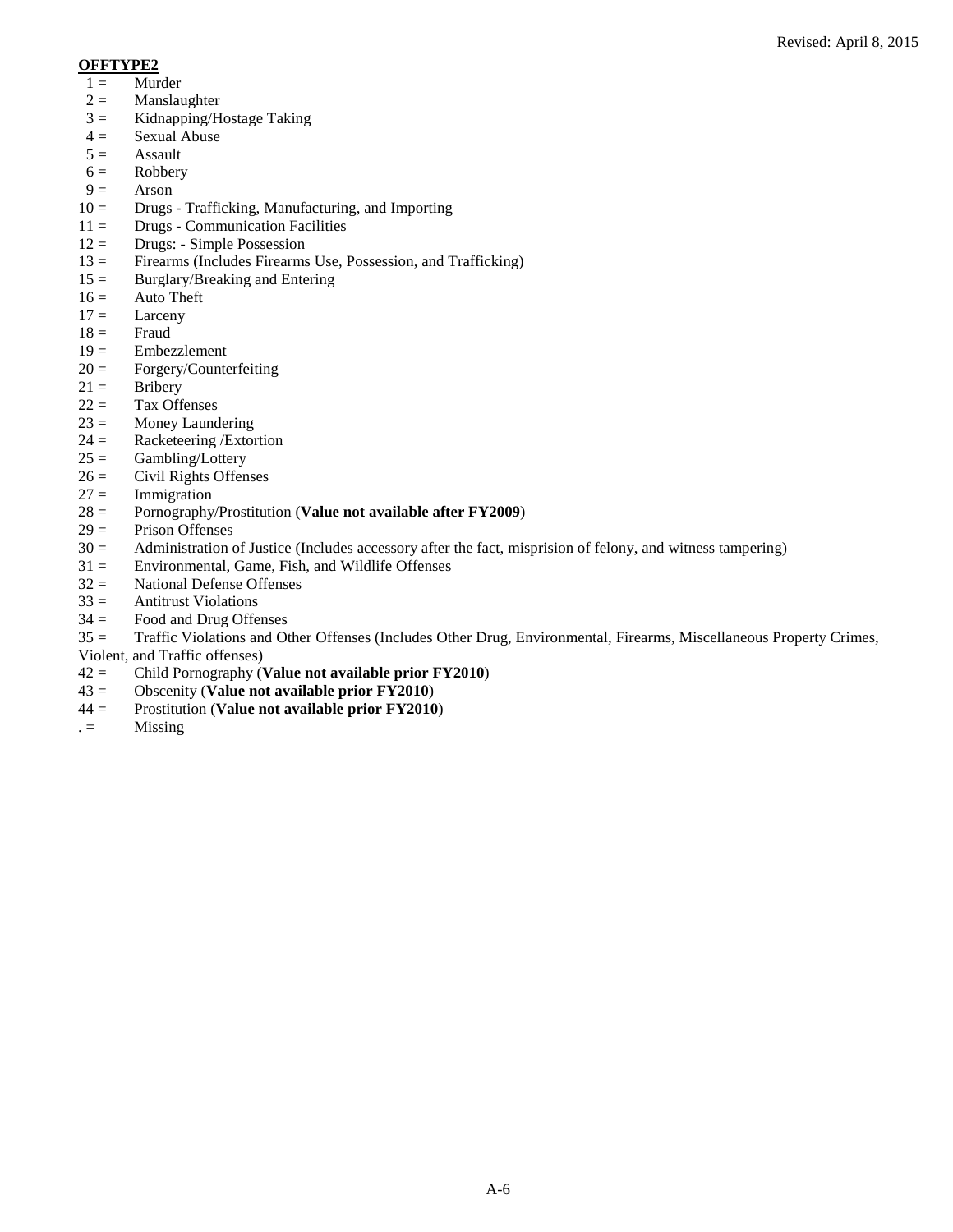#### **OFFTYPSB**

- $1 =$  Murder
- $2 =$  Manslaughter
- $3 =$  Kidnapping/Hostage Taking<br> $4 =$  Sexual Abuse
- $4 =$  Sexual Abuse<br> $5 =$  Assault
- Assault
- 6 = Robbery *(includes MONOFFTP= 7, other Robbery)*
- Arson
- 10 = Drugs Trafficking, Manufacturing, and Importing
- $11 =$  Drugs Communication Facilities
- $12 =$  Drugs: Simple Possession
- 13 = Firearms (Includes Firearms Use, Possession, and Trafficking) *(includes MONOFFTP= 14, Firearms possession and*

#### *Trafficking)*

- $15 =$  Burglary/Breaking and Entering
- $16 =$  Auto Theft
- $17 =$  Larceny<br> $18 =$  Fraud
- **Fraud**
- 19 = Embezzlement
- $20 = \text{Forgery/Counterfeiting}$ <br>  $21 = \text{Bribery}$
- **Bribery**
- $22 =$  Tax Offenses
- $23 =$  Money Laundering<br> $24 =$  Racketeering / Extor
- 24 = Racketeering /Extortion *(includes MONOFFTP= 8, Extortion)*
- $25 =$  Gambling/Lottery
- $26 =$  Civil Rights Offenses<br> $27 =$  Immigration
- Immigration
- 28 = Child Pornography (includes OFFTYPE2=42, Child Pornography)
- $29 =$  Prison Offenses<br> $30 =$  Administration of
- Administration of Justice (Includes accessory after the fact, misprision of felony, and witness tampering)
- $31 =$  Environmental, Game, Fish, and Wildlife Offenses
- $32 =$  National Defense Offenses
- $33 =$  Antitrust Violations
- $34 =$  Food and Drug Offenses
- 35 = Traffic Violations and Other Offenses (Includes Other Drug, Environmental, Firearms, Miscellaneous Property Crimes,
- Violent, Traffic offenses, Obscenity, and Prostitution) (Includes OFFTYPE2= 43,44) *(includes MONOFFTP= 35, 36, 37, 38, 39, 40,*
- *41)*
- $. =$  Missing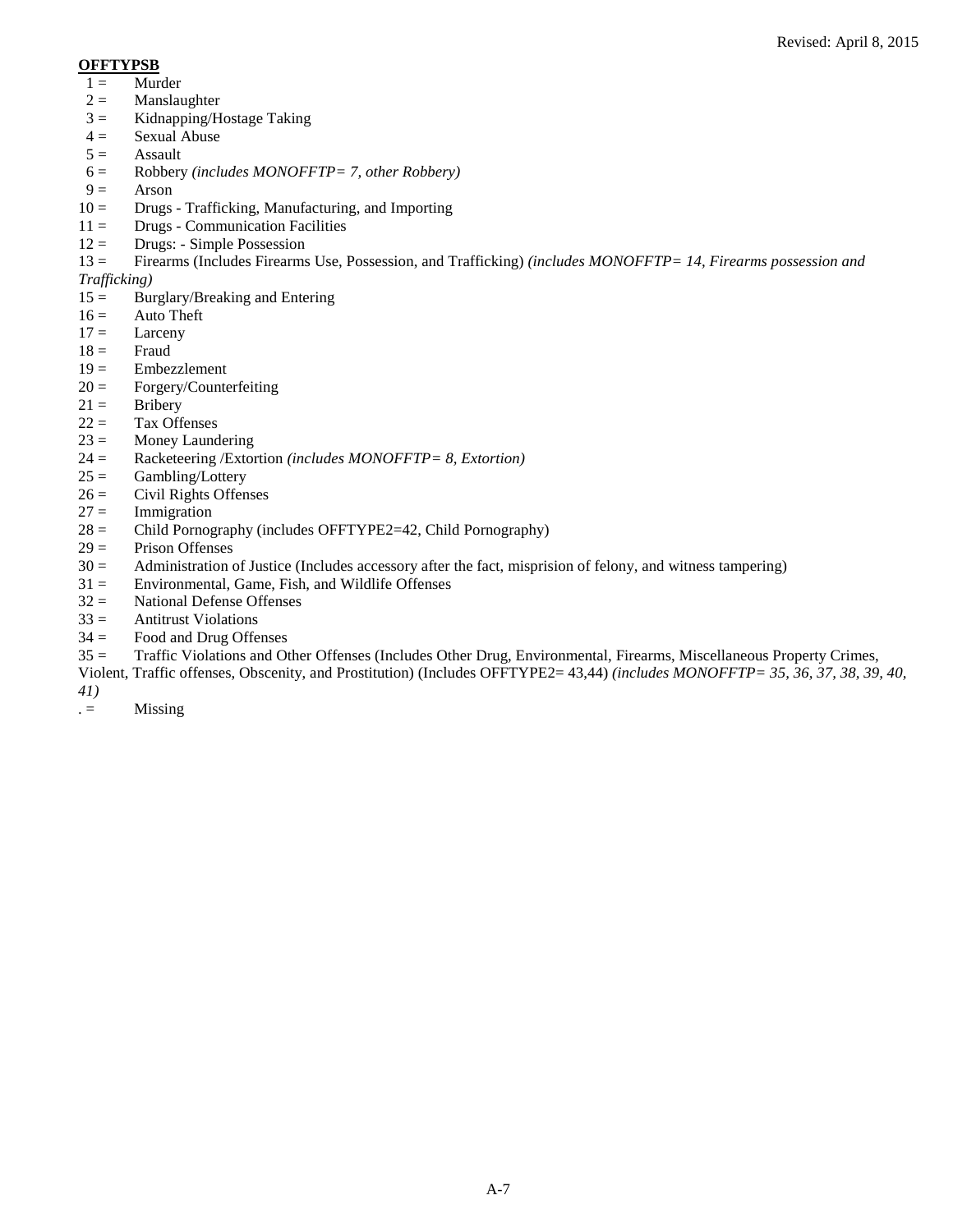#### **POOFFICE**

|                          | Alabama, Middle (27)     |                         | California, Eastern (72) |
|--------------------------|--------------------------|-------------------------|--------------------------|
| 1                        | Dothan                   | $\overline{0}$          | Elk Grove                |
| $\overline{2}$           | Montgomery               | $\mathbf{1}$            | Fresno                   |
|                          |                          | $\overline{c}$          | Sacramento               |
|                          | Alabama, Northern (26)   | 3                       | Redding                  |
| $\mathbf{1}$             | Anniston                 | 5                       | Bakersfield              |
| $\overline{c}$           | Birmingham               | 6                       | Roseville                |
| 3                        | Florence                 | 9                       | Modesto                  |
| $\overline{4}$           | Gadsden                  | J                       | Visalia                  |
| 5                        | Huntsville               |                         |                          |
| 7                        | Tuscaloosa               |                         | California, Northern (71 |
|                          |                          | 0                       | San Mateo                |
|                          | Alabama, Southern (28)   | $\overline{c}$          | San Rafael               |
| 1                        | Mobile                   | 3                       | San Francisco            |
| $\overline{2}$           | Selma                    | $\overline{4}$          | Oakland                  |
|                          |                          | 5                       | San Jose                 |
|                          | Alaska (95)              | 7                       | Monterey                 |
| 3                        | Anchorage                | 9                       | Santa Rosa               |
| $\overline{4}$           | Fairbanks                |                         |                          |
|                          |                          |                         | California, Southern (74 |
|                          | Arizona (70)             | 1                       | Chula Vista              |
| 0                        | Yuma                     | $\overline{c}$          | El Centro                |
| $\overline{c}$           | Phoenix                  | 3                       | San Diego                |
| $\overline{\mathcal{L}}$ | Tucson                   |                         |                          |
| 6                        |                          |                         |                          |
|                          | Flagstaff                | $\mathbf{1}$            | Colorado (82)            |
| 9                        | Chinle                   |                         | Denver                   |
| $\mathsf{C}$             | Tuba City                | $\overline{c}$          | Durango                  |
| G                        | Sierra Vista             | 3                       | <b>Grand Junction</b>    |
|                          |                          | 8                       | Colorado Spring          |
|                          | Arkansas, Eastern (60)   |                         |                          |
| 3                        | Jonesboro                |                         | Connecticut (05)         |
| 4                        | <b>Little Rock</b>       | $\overline{\mathbf{c}}$ | Hartford                 |
| 5                        | Pine Bluff               | 3                       | New Haven                |
|                          |                          | 5                       | Bridgeport               |
|                          | Arkansas, Western (61)   |                         |                          |
| $\mathbf 1$              | El Dorado/Texarkana      |                         | Delaware (11)            |
| $\overline{c}$           | Fort Smith               | $\mathbf{1}$            | Wilmington               |
| 5                        | Fayetteville             | $\overline{2}$          | Dover                    |
| 6                        | <b>Hot Springs</b>       |                         |                          |
|                          |                          |                         | District of Columbia (90 |
|                          | California, Central (73) | 1                       | Washington, D.C          |
| 0                        | <b>Woodland Hills</b>    |                         |                          |
| $\overline{\mathbf{c}}$  | Los Angeles              |                         | Florida, Middle (30)     |
| 3                        | Lancaster                | $\overline{\mathbf{c}}$ | Fort Myers               |
| 5                        | Riverside                | 3                       | Jacksonville             |
| 6                        | San Bernardino           | 5                       | Ocala                    |
| 8                        | Santa Ana                | 6                       | Orlando                  |
| 9                        | Santa Barbara            | 8                       | Tampa                    |
| A                        | Long Beach               | 9                       | Sarasota                 |
| B                        | Santa Fe Springs         | B                       | Cocoa                    |
| $\mathsf{C}$             | Ventura                  | $\mathcal{C}$           | Lakeland                 |
| D                        | Studio City              | F                       | <b>Naples</b>            |
| E                        | West Covina              |                         |                          |
| F                        | Inglewood                |                         |                          |
| G                        | Laguna Hills             |                         |                          |
|                          |                          |                         |                          |

| $\boldsymbol{0}$        | <b>Elk Grove</b>          |
|-------------------------|---------------------------|
| $\mathbf{1}$            | Fresno                    |
|                         | Sacramento                |
| 2<br>3<br>5<br>6        | Redding                   |
|                         | Bakersfield               |
|                         | Roseville                 |
| $\overline{9}$          | Modesto                   |
| J                       | Visalia                   |
|                         | California, Northern (71) |
| $\mathbf{0}$            | San Mateo                 |
|                         | San Rafael                |
|                         | San Francisco             |
|                         | Oakland                   |
| 234579                  | San Jose                  |
|                         | Monterey                  |
|                         | Santa Rosa                |
|                         | California, Southern (74) |
| $\mathbf{1}$            | Chula Vista               |
| $\frac{2}{3}$           | El Centro                 |
|                         | San Diego                 |
| Colorado (82)           |                           |
| 1                       | Denver                    |
|                         | Durango                   |
| $\frac{2}{3}$           | <b>Grand Junction</b>     |
|                         | Colorado Springs          |
|                         | Connecticut (05)          |
|                         | Hartford                  |
| $\frac{2}{3}$           | New Haven                 |
|                         | Bridgeport                |
| <b>Delaware</b> (11)    |                           |
| $\mathbf{1}$            | Wilmington                |
| $\overline{c}$          | Dover                     |
|                         | District of Columbia (90) |
| 1                       | Washington, D.C.          |
|                         | Florida, Middle (30)      |
|                         | Fort Myers                |
|                         | Jacksonville              |
|                         | Ocala                     |
| 23568                   | Orlando                   |
|                         | Tampa                     |
| 9                       | Sarasota                  |
| B                       | Cocoa                     |
| $\mathcal{C}_{0}^{(n)}$ | Lakeland                  |
| F                       | Naples                    |
|                         |                           |

|                          | Florida, Northern (29) |                          | Illinois, Northern (52) |
|--------------------------|------------------------|--------------------------|-------------------------|
| 1                        | Gainesville            | 1                        | Chicago                 |
| 3                        | Pensacola              | 3                        | Rockford                |
| $\overline{4}$           | Tallahassee            | 8                        | Lisle                   |
| 5                        | Panama City            |                          |                         |
|                          |                        |                          | Illinois, Southern (54) |
|                          | Florida, Southern (31) | 3                        | East St. Louis          |
| $\boldsymbol{0}$         | Fort Lauderdale        | 4                        | Benton                  |
| $\mathbf{1}$             | Miami                  |                          |                         |
| $\overline{c}$           | <b>Fort Pierce</b>     |                          | Indiana, Northern (55)  |
| 3                        | Hollywood              | 1                        | Fort Wayne              |
| $\overline{\mathcal{L}}$ | Key West               | $\mathfrak{2}$           | Hammond                 |
| 5                        | <b>Boca Raton</b>      | 3                        | South Bend              |
| 9                        | West Palm Beach        | 4                        | Lafayette               |
|                          |                        |                          |                         |
|                          | Georgia, Middle (33)   |                          | Indiana, Southern (56)  |
| $\mathbf{1}$             | Albany                 | 1                        | Indianapolis            |
| 3                        | Athens                 | $\overline{c}$           | <b>Terre Haute</b>      |
| $\overline{\mathcal{L}}$ | Columbus               | 3                        | Evansville              |
| 5                        | Macon                  | $\overline{\mathcal{L}}$ | New Albany              |
| 7                        | Valdosta               | 5                        | Bloomington             |
|                          |                        | 7                        | Muncie                  |
|                          | Georgia, Northern (32) |                          |                         |
| 1                        | Atlanta                |                          | Iowa, Northern (62)     |
| $\overline{c}$           | Gainesville            | 1                        | Cedar Rapids            |
| 3                        | Newnan                 | 5                        | Sioux City              |
| $\overline{\mathbf{4}}$  | Rome                   |                          |                         |
| 5                        | Marietta               |                          | Iowa, Southern (63)     |
| 6                        | Tucker                 | 3                        | Davenport               |
|                          |                        | $\overline{4}$           | Des Moines              |
|                          | Georgia, Southern (34) | 5                        | Rock Island             |
| $\mathbf{1}$             | Augusta                |                          |                         |
| $\overline{c}$           | <b>Brunswick</b>       | Kansas (83)              |                         |
| $\overline{\mathcal{L}}$ | Savannah               | 2                        | Kansas City             |
| 8                        | Statesboro             | 5                        | Topeka                  |
|                          |                        | 6                        | Wichita                 |
| <b>Guam (93)</b>         |                        |                          |                         |
| 1                        | Hagatna                |                          | Kentucky, Eastern (43)  |
|                          |                        | 0                        | Ashland                 |
|                          |                        |                          |                         |
| Hawaii (75)<br>1         | Honolulu               | $\overline{c}$<br>3      | Covington<br>Frankfort  |
|                          |                        | 5                        |                         |
|                          |                        |                          | Lexington               |
| <b>Idaho</b> (76)        |                        | 6<br>7                   | London<br>Pikeville     |
| $\mathbf{1}$             | <b>Boise</b>           |                          |                         |
| $\overline{\mathbf{c}}$  | Coeur d'Alene          |                          |                         |
| 3                        | Moscow                 |                          | Kentucky, Western (44)  |
| $\overline{4}$           | Pocatello              | 1                        | <b>Bowling Green</b>    |
|                          |                        | 3                        | Louisville              |
|                          | Illinois, Central (53) | $\overline{\mathcal{L}}$ | Owensboro               |
| 1                        | Peoria                 | 5                        | Paducah                 |
| 3                        | Springfield            | B                        | Hopkinsville            |
| $\overline{4}$           | Rock Island            |                          |                         |
| $\mathcal{C}$            | Champaign/Urbana       |                          |                         |

Champaign/Urbana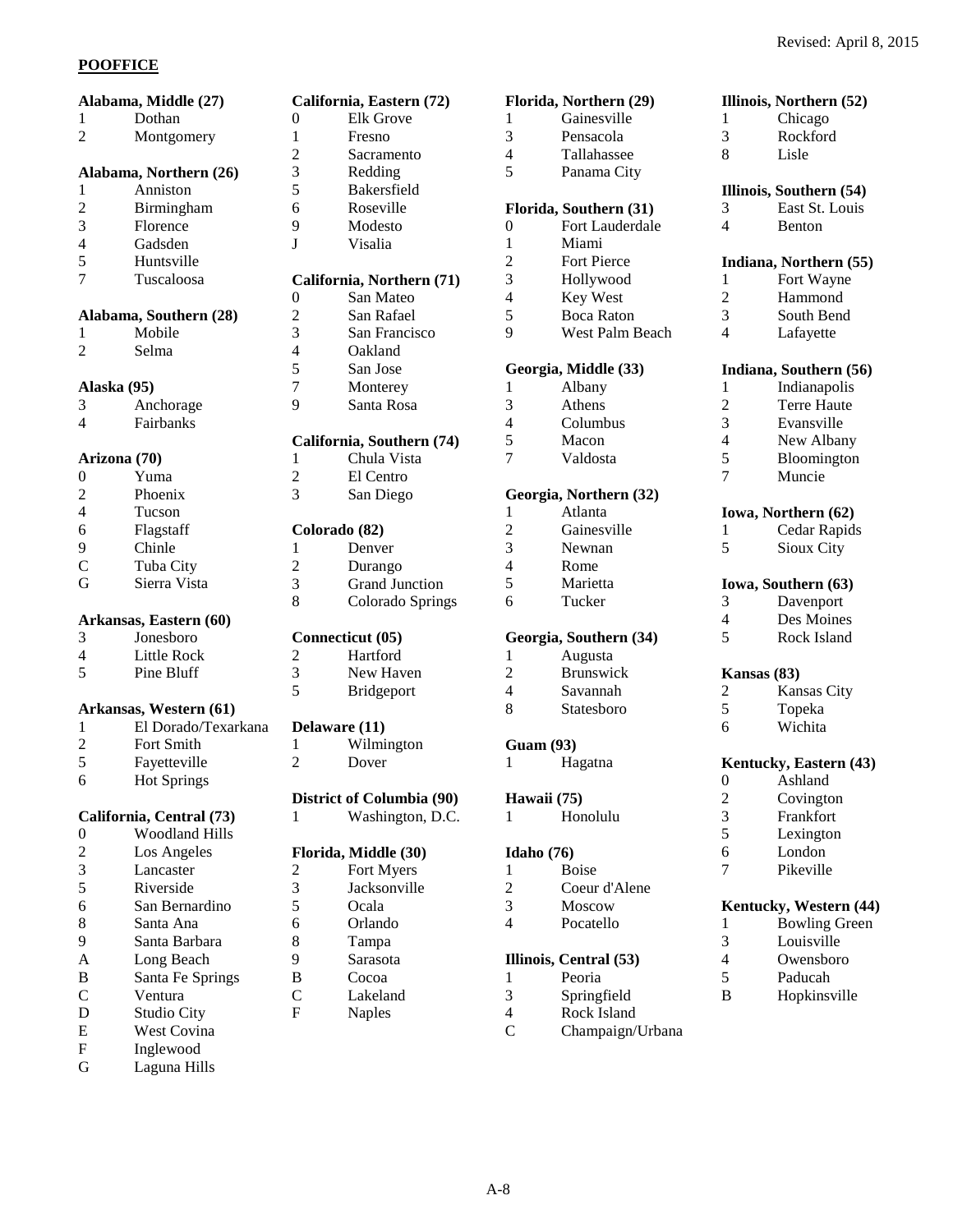**Ohio, Northern (47)** 1 Cleveland<br>3 Toledo **Toledo** 4 Youngstown Akron

**Ohio, Southern (48)** 1 Cincinnati<br>2 Columbus **Columbus** 

**Oklahoma, Eastern (86)**

3 Dayton

|                          | Louisiana, Eastern (35)               |                | Mississippi, Southern (38)  |
|--------------------------|---------------------------------------|----------------|-----------------------------|
| 1                        | Hammond                               | 1              | <b>Biloxi</b>               |
| $\overline{c}$           | New Orleans                           | $\overline{2}$ | Hattiesburg                 |
| 3                        | Houma                                 | 3              | Jackson                     |
|                          |                                       | 6              | Gulfport                    |
|                          | Louisiana, Middle (96)                |                |                             |
| 3                        | <b>Baton Rouge</b>                    |                |                             |
|                          |                                       | 1              | Missouri, Eastern (65)      |
|                          |                                       | 4              | Cape Girardeau<br>St. Louis |
|                          | Louisiana, Western (36)<br>Alexandria |                |                             |
| 1                        | <b>Lake Charles</b>                   |                |                             |
| $\overline{c}$           |                                       |                | Missouri, Western (66)      |
| 3                        | Monroe                                | 2              | Jefferson City              |
| 5                        | Shreveport                            | $\overline{4}$ | Kansas City                 |
| 6                        | Lafayette                             | 6              | Springfield                 |
|                          | Maine (00)                            |                | Montana (77)                |
| 1                        | Bangor                                | 1              | <b>Billings</b>             |
| $\overline{2}$           | Portland                              | 3              | Glasgow                     |
|                          |                                       | 4              | <b>Great Falls</b>          |
|                          | Maryland (16)                         | 6              | Helena                      |
| 1                        | <b>Baltimore</b>                      | 9              | Missoula                    |
| 8                        | Greenbelt                             | B              | <b>Browning</b>             |
|                          |                                       | Е              | Hardin                      |
|                          | <b>Massachusetts (01)</b>             |                |                             |
| $\boldsymbol{0}$         | Plymouth                              |                | Nebraska (67)               |
| $\mathbf{1}$             | <b>Boston</b>                         | 4              | Lincoln                     |
| 3                        | Springfield                           | 7              | <b>North Platte</b>         |
| 4                        | Worcester                             | 8              | Omaha                       |
| 5                        | Lawrence                              |                |                             |
|                          |                                       |                | Nevada (78)                 |
|                          | Michigan, Eastern (45)                | 2              | Las Vegas                   |
| 1                        | <b>Bay City</b>                       | 3              | Reno                        |
| $\overline{c}$           | Detroit                               |                |                             |
| 4                        | Flint                                 |                | <b>New Hampshire (02)</b>   |
| 5                        | Ann Arbor                             | 1              | Concord                     |
| 6                        | Southfield                            |                |                             |
|                          |                                       |                | New Jersey (12)             |
|                          | Michigan, Western (46)                | 0              | Northfield                  |
| 1                        | <b>Grand Rapids</b>                   | $\mathbf{1}$   | Camden                      |
| $\overline{c}$           | Marquette                             | $\overline{c}$ | Newark                      |
| $\overline{\mathcal{L}}$ | Kalamazoo                             | 3              | Trenton                     |
| 5                        | Lansing                               | 6              | <b>Tinton Fields</b>        |
|                          |                                       | D              | Paterson                    |
|                          | Minnesota (64)                        |                |                             |
| 3                        | St. Paul                              |                | <b>New Mexico (84)</b>      |
| $\overline{\mathcal{L}}$ | Minneapolis                           | 1              | Albuquerque                 |
| 5                        | Duluth                                | 2              | Las Cruces                  |
| 6                        | <b>Fergus Falls</b>                   | 5              | Roswell                     |

#### **Mississippi, Northern (37)**

1 Aberdeen 3 Oxford

- 4 Greenville
- 8 Tupelo

| ssippi, Southern (38) |                | New York, Eastern (07)       |
|-----------------------|----------------|------------------------------|
| Biloxi                | 1              | Brooklyn                     |
| Hattiesburg           | 6              | Central Islip                |
| Jackson               |                |                              |
| Gulfport              |                | New York, Northern (06)      |
|                       | 1              | Albany                       |
| ouri, Eastern (65)    | 3              | Binghamton                   |
| Cape Girardeau        | 5              | Syracuse                     |
| St. Louis             |                |                              |
|                       |                | New York, Southern (08)      |
| ouri, Western (66)    | 1              | New York City                |
| Jefferson City        | 7              | White Plains                 |
| Kansas City           | 8              | Middletown                   |
| Springfield           | 9              | Newburgh                     |
|                       |                |                              |
| ana (77)              |                | New York, Western (09)       |
| <b>Billings</b>       | 1              | <b>Buffalo</b>               |
| Glasgow               | 6              | Rochester                    |
| <b>Great Falls</b>    |                |                              |
| Helena                |                | North Carolina, Eastern (17) |
| Missoula              | 3              | Fayetteville                 |
| <b>Browning</b>       | $\overline{4}$ | New Bern                     |
| Hardin                | 5              | Raleigh                      |
|                       | $\overline{7}$ | Wilmington                   |
| aska (67)             | 8              | Wilson                       |
| Lincoln               | $\mathcal{C}$  | Jacksonville                 |
| <b>North Platte</b>   | G              | Greenville                   |
| Omaha                 |                |                              |
|                       |                | North Carolina, Middle (18)  |
| da (78)               | $\mathbf{1}$   | Durham                       |
| Las Vegas             | $\overline{c}$ | Greensboro                   |
| Reno                  | 3              | Rockingham                   |
|                       | $\overline{4}$ | Salisbury                    |
| Hampshire (02)        | 6              | <b>Winston Salem</b>         |
| Concord               |                |                              |
|                       |                | North Carolina, Western(19)  |
| Jersey (12)           | $\mathbf{1}$   | Asheville                    |
| Northfield            | $\overline{c}$ | <b>Bryson City</b>           |
| Camden                | 3              | Charlotte                    |
| Newark                | 5              | Statesville                  |
| Trenton               | Η              | Hickory                      |
|                       |                |                              |
| <b>Tinton Fields</b>  |                |                              |
| Paterson              |                | North Dakota (68)            |
|                       | 0              | New Town                     |
| <b>Mexico</b> (84)    | 1              | <b>Bismarck</b>              |
| Albuquerque           | $\overline{c}$ | <b>Grand Forks</b>           |
| Las Cruces            | $\overline{3}$ | Fargo                        |

5 Roswell 6 Santa Fe 8 Gallup<br>F Farmin Farmington

| 2 | <b>Bryson City</b> |  |
|---|--------------------|--|
| 3 | Charlotte          |  |
| 5 | Statesville        |  |
| H | Hickory            |  |
|   |                    |  |
|   | North Dakota (68)  |  |
|   |                    |  |
| 0 | New Town           |  |
| 1 | <b>Bismarck</b>    |  |
| 2 | <b>Grand Forks</b> |  |
| 3 | Fargo              |  |
| 4 | Minot              |  |

#### A Belcourt

#### **North Mariana Islands (94)**

1 Saipan

| Middletown                   | 4                | Durant                     |
|------------------------------|------------------|----------------------------|
| Newburgh                     | 6                | Muskogee                   |
| lew York, Western (09)       |                  | Oklahoma, Northern (85)    |
| <b>Buffalo</b>               | 4                | Tulsa                      |
| Rochester                    |                  |                            |
|                              |                  | Oklahoma, Western (87)     |
| forth Carolina, Eastern (17) | 3                | Lawton                     |
| Fayetteville                 | 5                | Oklahoma City              |
| New Bern                     |                  |                            |
| Raleigh                      |                  | Oregon (79)                |
| Wilmington                   | $\boldsymbol{0}$ | Salem                      |
| Wilson                       | $\mathbf{1}$     | Medford                    |
| Jacksonville                 | 3                | Portland                   |
| Greenville                   | 6                | Eugene                     |
|                              | E                | Bend                       |
| forth Carolina, Middle (18)  |                  |                            |
| Durham                       |                  | Pennsylvania, Eastern (13) |
| Greensboro                   | 2                | Philadelphia               |
| Rockingham                   | $\overline{4}$   | Reading                    |
| Salisbury                    | 5                | Allentown                  |
| <b>Winston Salem</b>         |                  |                            |
|                              |                  | Pennsylvania, Middle (14)  |
| orth Carolina, Western(19)   | 1                | Harrisburg                 |
| Asheville                    | 3                | Scranton                   |
| <b>Bryson City</b>           | 4                | Williamsport               |
| Charlotte                    | 5                | <b>Wilkes Barre</b>        |
|                              |                  |                            |

## **Pennsylvania, Western (15)**

- 1 Erie
- 2 Pittsburgh<br>7 Iohnston
- 7 Johnston

#### **Puerto Rico (04)**

6 Ponce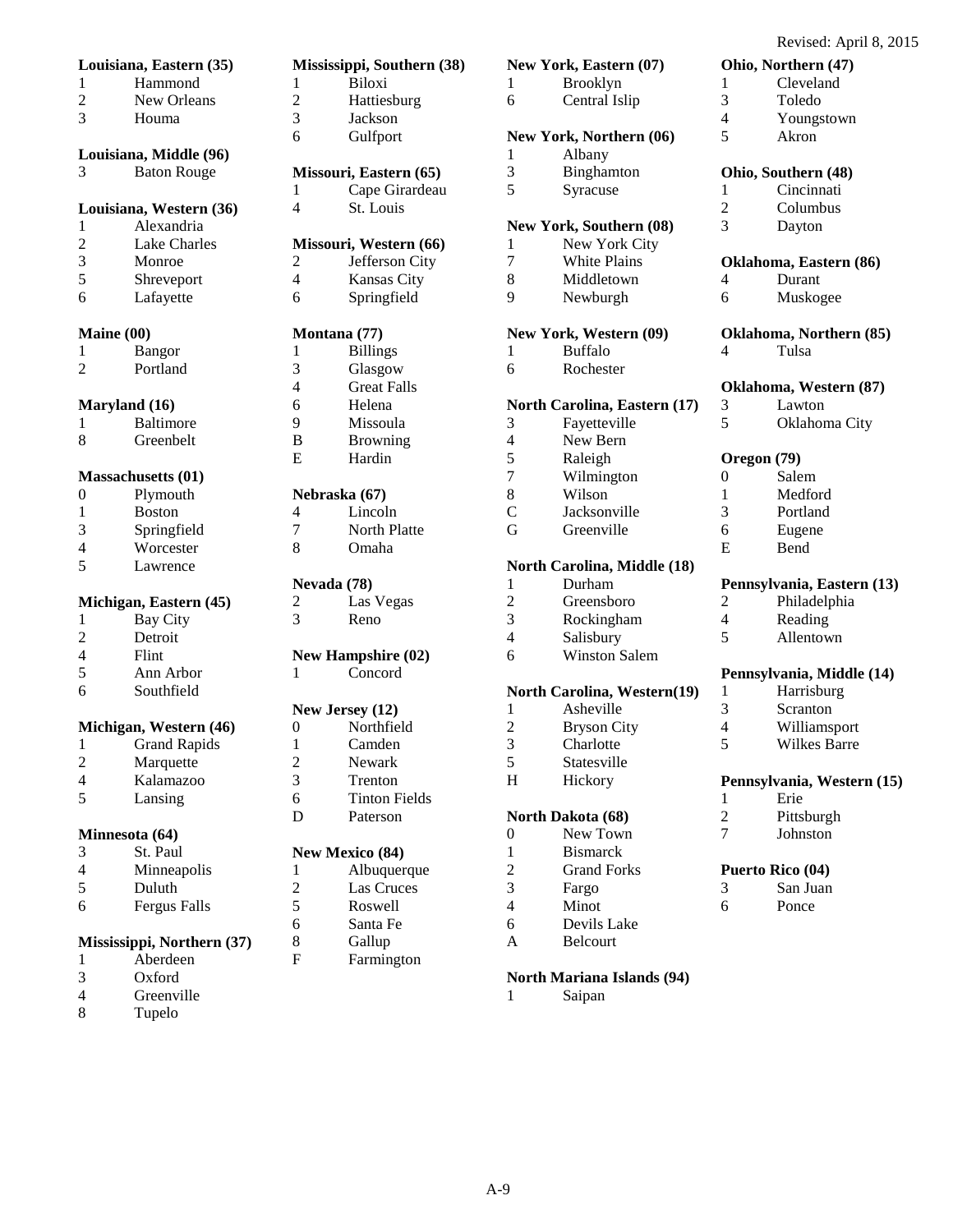**West Virginia, Northern (24)**

| Rhode Island (03)        |                         |  |  |
|--------------------------|-------------------------|--|--|
| 1                        | Providence              |  |  |
|                          | South Carolina (20)     |  |  |
| 2                        | Charleston              |  |  |
| 3                        | Columbia                |  |  |
| $\overline{4}$           | Florence                |  |  |
| 6                        | Greenville              |  |  |
| $\overline{7}$           | Spartanburg             |  |  |
| D                        | <b>Beaufort</b>         |  |  |
|                          | South Dakota (69)       |  |  |
| $\mathbf{1}$             | Aberdeen                |  |  |
| $\overline{c}$           | <b>Mission</b>          |  |  |
| 3                        | Pierre                  |  |  |
| $\overline{4}$           | <b>Sioux Falls</b>      |  |  |
| 5                        | Rapid City              |  |  |
| 6                        | Pine Ridge              |  |  |
| $\overline{7}$           | <b>Timber Lake</b>      |  |  |
|                          | Tennessee, Eastern (49) |  |  |
| 1                        | Chattanooga             |  |  |
| $\overline{c}$           | Greeneville             |  |  |
| $\overline{\mathcal{E}}$ | Knoxville               |  |  |
|                          | Tennessee, Middle (50)  |  |  |
| 1                        | Columbia                |  |  |
| $\overline{2}$           | Cookeville              |  |  |
| 3                        | Nashville               |  |  |
| $\overline{4}$           | Clarksville             |  |  |
| Tennessee, Western (51)  |                         |  |  |
| 1                        | Jackson                 |  |  |
| $\overline{2}$           | Memphis                 |  |  |
|                          | Texas, Eastern (40)     |  |  |
| $\overline{0}$           | Plano                   |  |  |
| $\mathbf{1}$             | Beaumont                |  |  |
| 4                        | Sherman                 |  |  |
| 5                        | Texarkana               |  |  |

6 Tyler 9 Lufkin

|                | Texas, Northern (39) |
|----------------|----------------------|
| 0              | Garland              |
| 1              | Abilene              |
| $\overline{c}$ | Amarillo             |
| 3              | Dallas               |
| $\overline{4}$ | Fort Worth           |
| 5              | Lubbock              |
| 6              | San Angelo           |
| $\overline{7}$ | Wichita Falls        |
| 8              | Arlington            |
| 9              | <b>Benbrook</b>      |
|                |                      |
|                | Texas, Southern (41) |
| 1              | Brownsville          |
| $\overline{c}$ | Corpus Christi       |
| 3              | Galveston            |
| $\overline{4}$ | Houston              |
| 5              | Laredo               |
| 6              | Victoria             |
| 8              | McAllen              |
| 9              | Rio Grande City      |
|                |                      |
|                | Texas, Western (42)  |
| 0              | Alpine               |
| 1              | Austin               |
| $\overline{c}$ | Del Rio              |
| 3              | El Paso              |
| $\overline{4}$ | Pecos                |
| 5              | San Antonio          |
| 6              | Waco                 |

B Temple

#### **Utah (88)**

1 Ogden<br>2 Salt La 2 Salt Lake City<br>3 St. George 3 St. George 4 Vernal<br>5 West V

7 Midland Odessa

- 5 West Valley City<br>6 Murray
	- Murray

#### **Vermont (10)**

1 Brattleboro 2 Burlington

#### **Virgin Islands (91)**

- 4 St. Croix<br>5 St. Thoma St. Thomas
	-

# **Virginia, Eastern (22)**

Fredericksburg 1 Alexandria 2 Norfolk<br>3 Richmon **Richmond** 4 Newport News 6 Colonial Heights 9 Williamsburg<br>E Manassas **Manassas** 

#### **Virginia, Western (23)**

1 Abingdon 2 Big Stone Gap<br>3 Charlottesville Charlottesville 4 Danville 5 Harrisonburg<br>6 Lynchburg Lynchburg 7 Roanoke

#### **Washington, Eastern (80)**

- 1 Yakima<br>2 Spokane
- Spokane
- 4 Richland

# **Washington, Western (81)**

- Tukwila
- 1 Everett<br>2 Seattle
- 2 Seattle<br>3 Tacoma
- 3 Tacoma
- Vancouver

**West Virginia, Southern (25)**  1 Bluefield

1 Clarksburg<br>2 Elkins 2 Elkins<br>3 Martin 3 Martinsburg<br>5 Wheeling Wheeling

- 2 Charleston<br>3 Huntington
- 3 Huntington<br>5 Beckley
- **Beckley**

#### **Wisconsin, Eastern (57)**

- 1 Green Bay<br>2 Milwaukee
- **Milwaukee**

## **Wisconsin, Western (58)**<br>1 Eau Claire

- 1 Eau Claire<br>3 Madison
- 3 Madison

### **Wyoming (89)**

1 Casper<br>2 Cheyen Cheyenne 3 Jackson Lander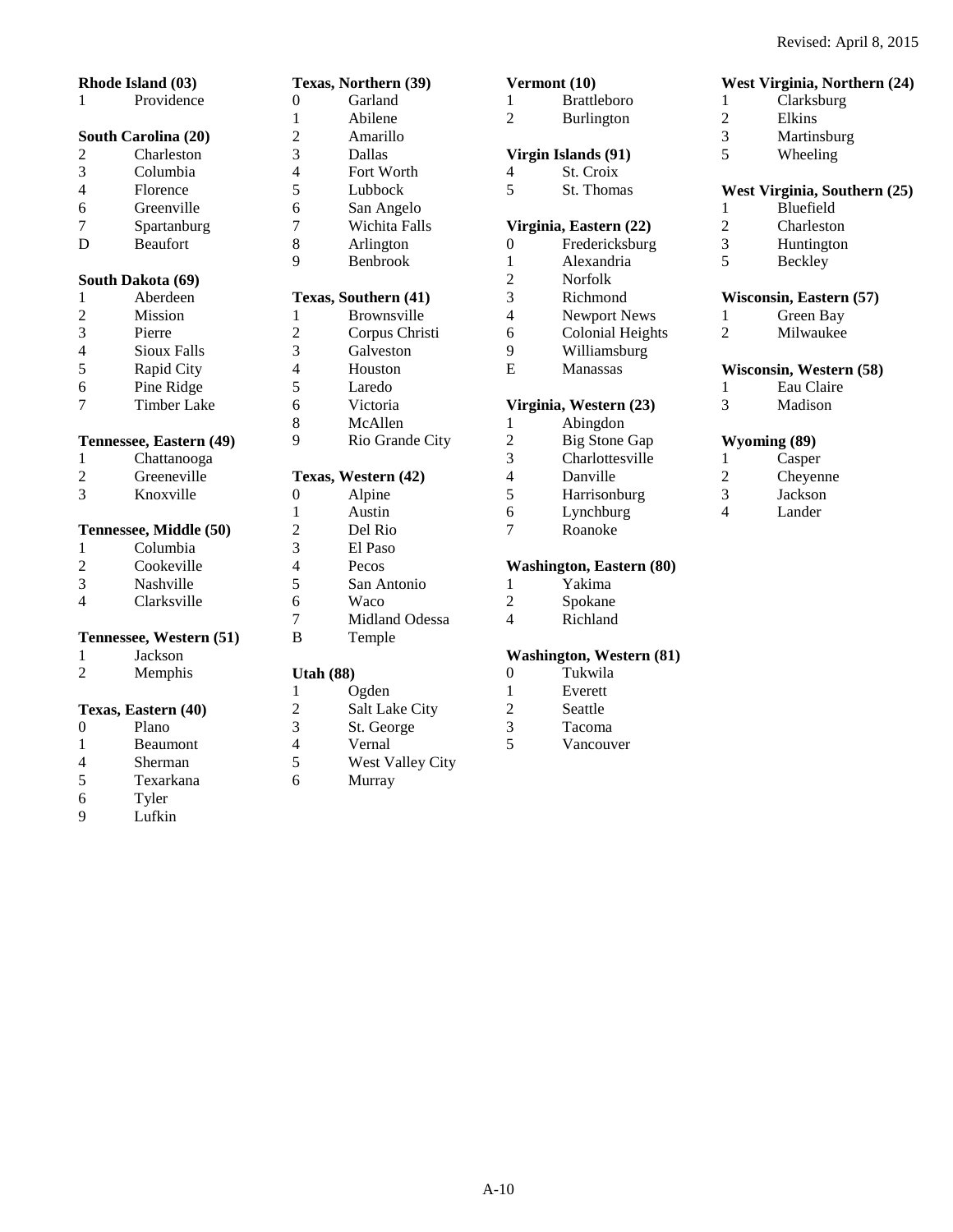#### **REASON1-REASONX**

| <b>CODE</b>      | <b>DESCRIPTION</b>                                                                                                                                            | DIRECTION*  |
|------------------|---------------------------------------------------------------------------------------------------------------------------------------------------------------|-------------|
| $\boldsymbol{0}$ | No reason given                                                                                                                                               | B           |
| 1                | Nature and circs of offense and history and char. of def $(18 3553(a)(1))$                                                                                    | $\bf{B}$    |
| $\overline{c}$   | Reflect seriousness of offense, promote respect for law, provide just punishment for the<br>offense (18 3553(a)(2)(A))                                        | B           |
| 3                | Afford adequate deterrence to criminal conduct $(18 3553(a)(2)(B))$                                                                                           | B           |
| 4                | Protect the public from further crimes of the defendant $(18 3553(a)(2)(C))$                                                                                  | B           |
| 5                | Provide the def with needed educational or vocational training, medical care or other<br>correctional treatment in most effective manner $(18 3553(a)(2)(D))$ | B           |
| 6                | Avoid unwarranted sentencing disparities among defendants                                                                                                     | B           |
| 7                | Provide Restitution to any victims of the offense                                                                                                             | B           |
| 10               | (5G1.3) Convictions on related counts                                                                                                                         | B           |
| 11               | (5H1.1) Age (Defendant's youth or old age)                                                                                                                    | D           |
| 12               | (5H1.2) Educational and vocational skills                                                                                                                     | D           |
| 13               | (5H1.3) Mental and emotional conditions                                                                                                                       | D           |
| 14               | (5H1.4) Physical condition                                                                                                                                    | D           |
| 15               | (5H1.4) Drug dependence and alcohol abuse                                                                                                                     | D           |
| 16               | (5H1.5) Previous employment record                                                                                                                            | D           |
| 17               | (5H1.6) Family ties and responsibilities                                                                                                                      | D           |
| 18               | (5H1.6) Community ties                                                                                                                                        | D           |
| 19               | (5K1.1) Substantial assistance WITH govt. motion                                                                                                              | D           |
| 20               | (not 5K1.1) Cooperation without motion                                                                                                                        | D           |
| 21               | Cooperation (motion unknown)                                                                                                                                  | D           |
| 22               | Several persons injured                                                                                                                                       | U           |
| 23               | $(5K2.1)$ Death                                                                                                                                               | U           |
| 24               | (5K2.2) Physical injury                                                                                                                                       | U           |
| 25               | (5K2.3) Extreme psychological injury                                                                                                                          | U           |
| 26               | (5K2.4) Abduction or unlawful restraint                                                                                                                       | U           |
| 27               | (5K2.5) Property damage or loss                                                                                                                               | U           |
| 28               | (5K2.6) Weapons and dangerous instrumentalities                                                                                                               | B           |
| 29               | (5K2.7) Disruption of governmental function                                                                                                                   | $\mathbf U$ |
| 30               | (5K2.8) Extreme conduct                                                                                                                                       | U           |
| 31               | (5K2.9) Criminal purpose                                                                                                                                      | $\mathbf U$ |
| 32               | (5K2.10) Victim's conduct                                                                                                                                     | B           |
| 33               | (5K2.11) Lesser harm                                                                                                                                          | D           |
| 34               | (5K2.12) Coercion and duress                                                                                                                                  | D           |
| 35               | (5K2.13) Diminished capacity                                                                                                                                  | D           |
| 36               | (5K2.14) Public welfare                                                                                                                                       | U           |
| 37               | <b>Fast Track</b>                                                                                                                                             | D           |
| 38               | Totality of Circumstances/Combination of Factors                                                                                                              | D           |
| 39               | Circumstances not Considered by the Guidelines                                                                                                                | B           |
| 40               | <b>EDP</b> Disparity                                                                                                                                          | D           |
| 41               | (4A1.3) Criminal History Adequacy Explain                                                                                                                     | B           |
| 42               | (5K2.17) High-Capacity Semiautomatic Firearm                                                                                                                  | U           |
| 43               | (5K2.18) Violent Street Gang                                                                                                                                  | U           |
| 44               | (5K2.20) Aberrant Behavior                                                                                                                                    | B           |
| 45               | (5K2.21) Dismissed and Uncharged Conduct                                                                                                                      | U           |
| 46               | (5K2.22) Age or Health of Sex Offenders                                                                                                                       | D           |
| 47               | (5K2.23) Discharge Terms of Imprisonment                                                                                                                      | D           |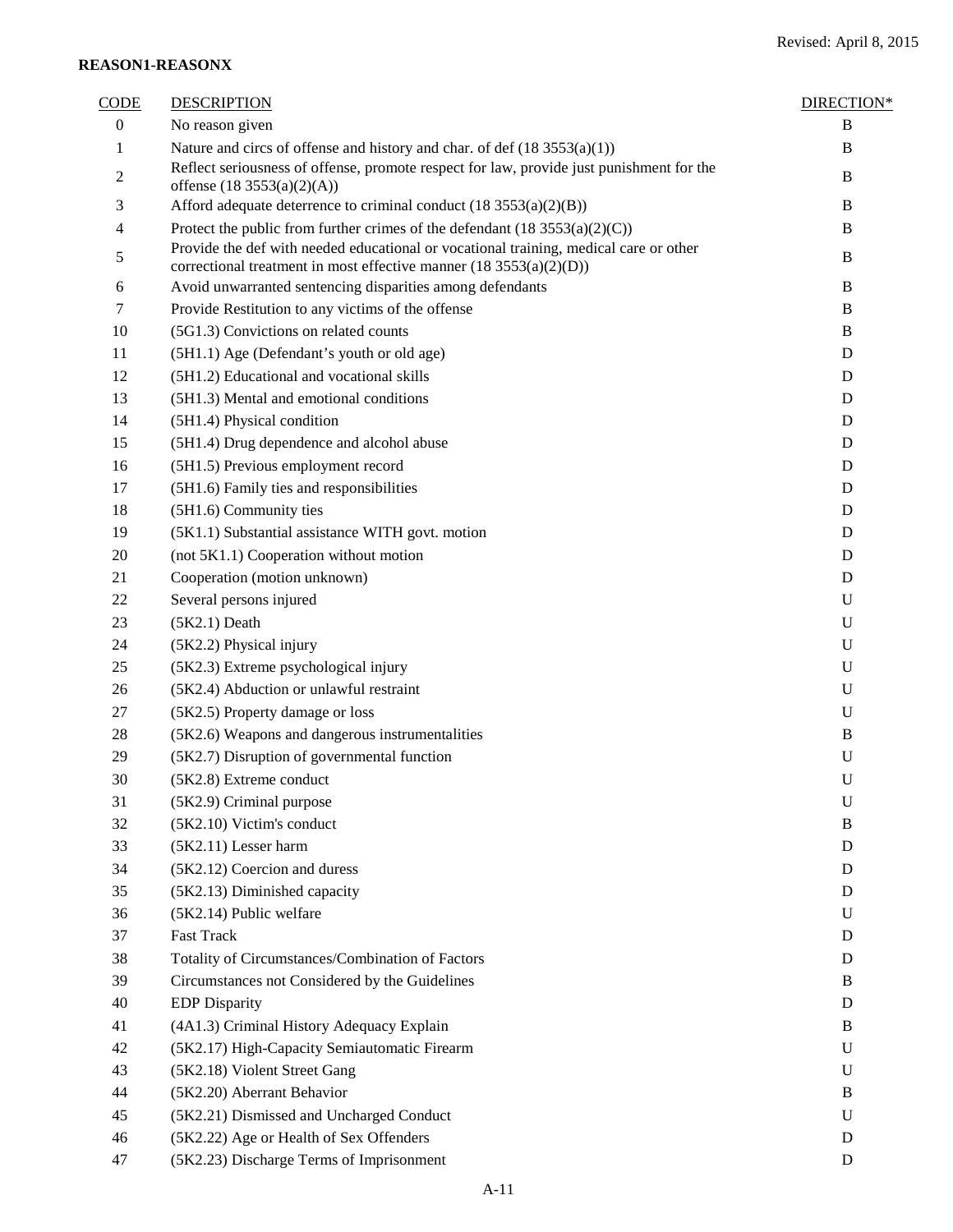| CODE | <b>DESCRIPTION</b>                                                                | DIRECTION*  |
|------|-----------------------------------------------------------------------------------|-------------|
| 48   | (5K3.1) Early Disposition. Fast Track program                                     | D           |
| 49   | (5K2.24) Commit offense while wearing/displaying unauth/counterfeit uniform       | U           |
| 51   | Charge Bargaining                                                                 | D           |
| 52   | Unspecified government motion (Not 5K1.1 or 5K3.1)                                | B           |
| 53   | Defendant Unaware of Type/Quantity/Purity of Drugs                                | D           |
| 54   | Mitigating Factors Regarding Illegal Entry                                        | D           |
| 55   | Victim of Abuse (Not Childhood Abuse)                                             | D           |
| 56   | (2D2.1) Application note 1 (Intended Consumption by Person Other than def)        | U           |
| 57   | No Benefit of Incarceration to Def                                                | D           |
| 100  | (2A1.1) Death not caused intentionally                                            | B           |
| 101  | (2A2.1, 2A2.2) Degree of injury falls between two categories                      | B           |
| 103  | (2A3.2) Criminal sexual act for commercial purpose                                | $\mathbf U$ |
| 105  | (2A6.1) Factors not incorporated in guideline                                     | B           |
| 106  | (2B1.3) Monetary value does not reflect extent of harm                            | $\bf{B}$    |
| 108  | (2B3.1) Intended to murder the victim                                             | U           |
| 110  | (2C1.1) Systematic or pervasive corruption of governmental function               | $\mathbf U$ |
| 111  | (2D1.1) Unusually high drug purity                                                | $\mathbf U$ |
| 112  | (2D1.1) Unusually high drug amount                                                | $\mathbf U$ |
| 113  | Drug Quantity                                                                     | B           |
| 114  | (2D1.5) Sanctioned use of violence in enterprise                                  | U           |
| 115  | Crack/Powder Disparity                                                            | D           |
| 118  | (2F1.1) Loss substantially exceeds maximum from loss table                        | $\mathbf U$ |
| 119  | (2F1.1) Dollar loss overstates seriousness of offense                             | D           |
| 120  | (2F1.1) Fraudulent statements could be covered by more specific statute           | B           |
| 121  | (2G1.1) Offense did not involve profit nor physical force or coercion             | D           |
| 124  | 2H2.1 Corrupting a public official /bodily injury /property damage                | U           |
| 125  | $(2L1.1)$ Large number of aliens                                                  | $\mathbf U$ |
| 126  | (2L1.1) Dangerous or inhumane treatment                                           | $\mathbf U$ |
| 127  | (2L2.2, 2L2.4) Deported on one or more prior occasions                            | U           |
| 128  | (2M3.1, 2M3.7, 2M3.9) Revelation causes little or no harm                         | $\bf{B}$    |
| 131  | (2M5.1, 2M5.2) Extreme threat to national security                                | $\mathbf U$ |
| 132  | (2M5.1, 2M5.2) Extreme volume of commerce involved                                | U           |
| 134  | (2M5.1, 2M5.2) Extreme number of multiple occurrences                             | U           |
| 137  | (2N2.1,2Q1.2) Negligence involved                                                 | D           |
| 139  | (2Q1.2, 2Q1.3) Harm resulting from emission, release or discharge                 | B           |
| 140  | $(2Q1.2, 2Q1.3)$ Harm resulting from quantity & nature of substance or pollutant  | B           |
| 141  | (2Q1.2, 2Q1.3) Harm resulting from duration of offense                            | B           |
| 142  | (2Q1.2, 2Q1.3) Harm resulting from risk                                           | B           |
| 143  | (2Q1.2, 2Q1.3) Nature of risk                                                     | B           |
| 144  | (2Q1.2, 2Q1.3) Number of people at risk                                           | B           |
| 145  | (2Q1.2, 2Q1.3) Nature of contamination                                            | B           |
| 146  | (2Q1.2, 2Q1.3) Similar conduct by civil adjudication                              | B           |
| 147  | (2Q1.2, 2Q1.3) Failure to comply with administrative order                        | B           |
| 148  | (2T1.6) Tax evasion and embezzlement                                              | B           |
| 151  | (2T3.1,2) Import. of drugs, obscene matter, firearms, pelts of endangered species | B           |
| 152  | (2T3.1) Duties may not adequately reflect harm                                    | B           |
| 200  | (3A1.2) Exceptionally high level victim                                           | B           |
| 201  | (3C1.1) Further obstruction of justice                                            | B           |
| 202  | 5C1.2 (Safety Valve)                                                              | D           |
|      |                                                                                   |             |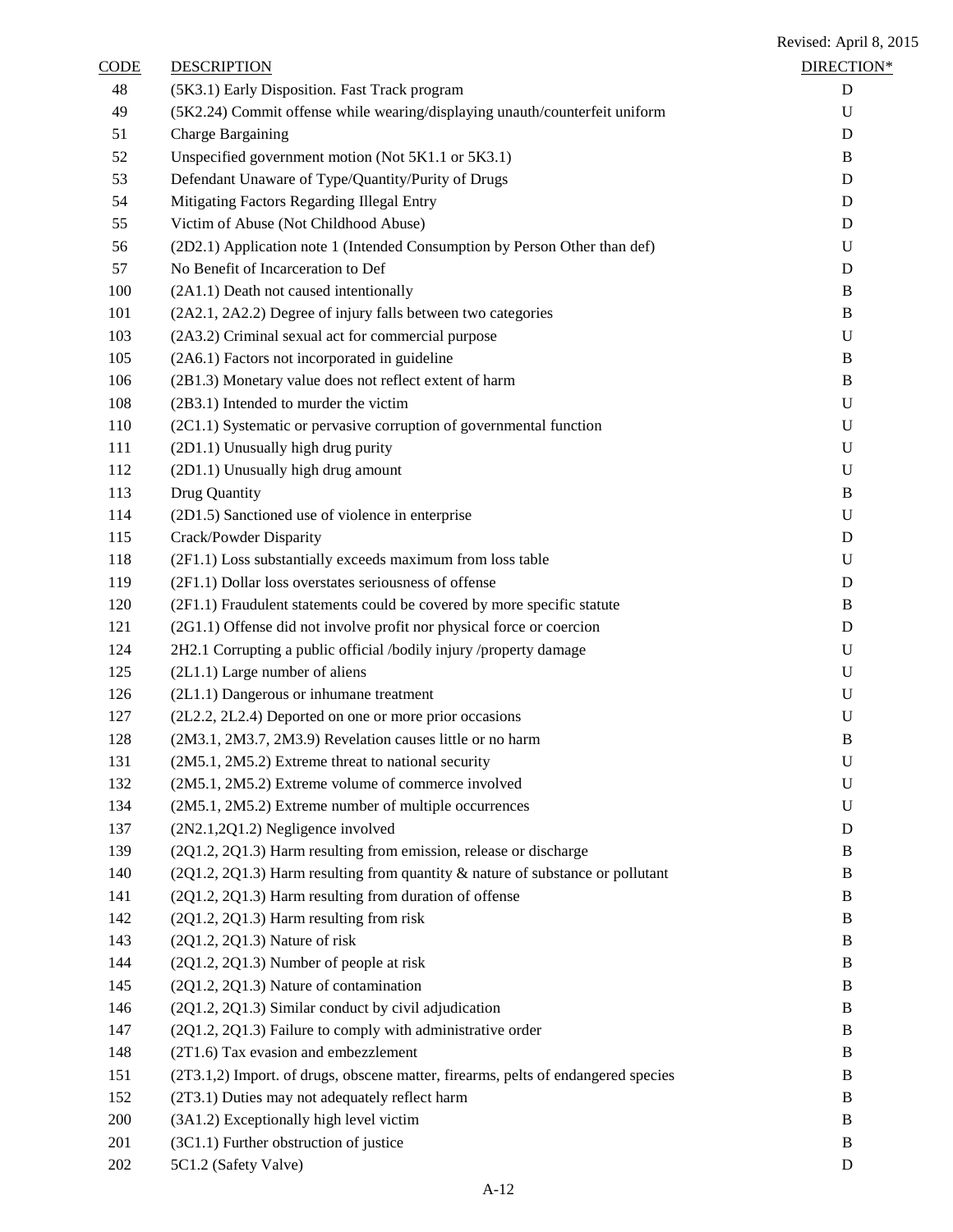| <b>CODE</b> | <b>DESCRIPTION</b>                                                                  | DIRECTION*  |
|-------------|-------------------------------------------------------------------------------------|-------------|
| 250         | (3D1.4) Offenses significantly more than 5 units                                    | B           |
| 300         | (4A1.3) Pattern of conduct                                                          | B           |
| 301         | (4A1.3) Pending cases                                                               | B           |
| 302         | (4A1.3) Related cases                                                               | B           |
| 304         | Gen. adequacy of crim. history; does not reflect seriousness of crim. hist          | B           |
| 305         | (4A1.3) Outside applicable time period, but similar misconduct                      | B           |
| 306         | (4A1.3) Outside applicable time period, but substantial portion of income           | B           |
| 307         | (4A1.3) Significance or similarity of past conduct                                  | B           |
| 308         | Other adequacy of criminal history                                                  | B           |
| 309         | Criminal history category over-represents the defendant's involvement               | D           |
| 310         | Prior criminal record; risk of future criminal conduct                              | U           |
| 311         | Age of Priors                                                                       | D           |
| 312         | <b>First Federal Conviction</b>                                                     | D           |
| 313         | Little/No Incarceration for Priors                                                  | D           |
| 314         | Age when prior was committed                                                        | D           |
| 400         | Unconvicted behavior added under relevant conduct                                   | D           |
| 401         | (4B1.3) Criminal livelihood                                                         | U           |
| 402         | (4B1.1) Career offender                                                             | U           |
| 500         | Pursuant to a NONbinding (or unknown type) plea agreement                           | B           |
| 501         | Due to stipulations                                                                 | B           |
| 502         | Other plea agreement reasons                                                        | $\bf{B}$    |
| 503         | Pursuant to a binding plea agree $11(c)(1)(C)$                                      | B           |
| 504         | Statmin/Max                                                                         | B           |
| 648         | <b>Alien Status</b>                                                                 | B           |
| 649         | <b>Cultural Assimilation</b>                                                        | D           |
| 650         | Mule/Role in the offense                                                            | B           |
| 651         | Interpolation                                                                       | B           |
| 652         | Deportation                                                                         | B           |
| 653         | Local conditions                                                                    | D           |
| 654         | Adequate punishment to meet the purposes of sentencing                              | B           |
| 655         | Deterrence                                                                          | B           |
| 656         | Prey to other inmates / Susceptibility to abuse in prison                           | D           |
| 657         | Reduce disparity                                                                    | B           |
| 658         | Charge/Plea does not reflect the seriousness of the offense                         | B           |
| 659         | Guidelines do not reflect the seriousness of the offense                            | B           |
| 660         | Justifiable Reasons                                                                 | B           |
| 661         | No prior record/first offender                                                      | D           |
| 662         | Put sentence in line with codefendant's. (i.e. Reduce disparity among codefendants) | D           |
| 663         | High speed chase                                                                    | U           |
| 664         | Lack of culpability/accountability of defendant                                     | D           |
| 665         | Lost job/punishment enough                                                          | D           |
| 666         | Lack of available facilities/overcrowding                                           | D           |
| 667         | Non-Guideline Sentence                                                              | D           |
| 668         | Nonviolent Offense/Offender                                                         | D           |
| 669         | Indigent background                                                                 | B           |
| 670         | Impact on Employment of Self/Others                                                 | D           |
| 671         | Time or cost involved in the investigation                                          | B           |
| 672         | Defendant's propensity for violence                                                 | $\mathbf U$ |
| 673         | Acceptance of responsibility                                                        | D           |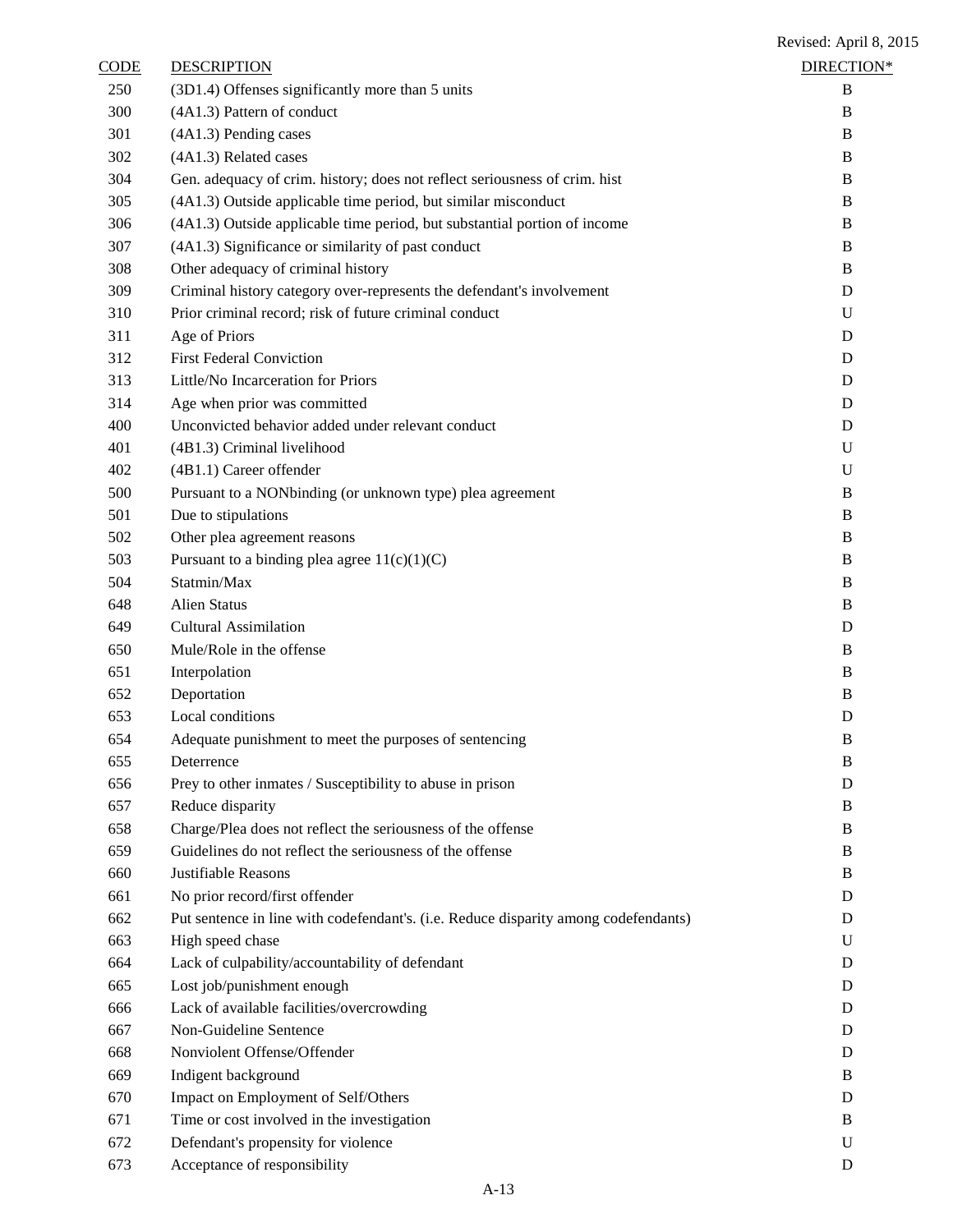CODE DESCRIPTION **DESCRIPTION**  Limited/Minor prior record D Training /Treatment Opportunities B Rehabilitation D Restitution D Incapacitation B Sufficient punishment B Nature/Seriousness of the offense B First felony conviction D On-going nature of activity U Terminated Offense Prior to Arrest/Discovery B Low Likelihood of Recidivism D Conduct on Release/Bond/Supervision B No Loss/Monetary Benefit D Dollar amount involved in crime (general) B Minors involved U Untruthful testimony U Terrifying the victim U Influenced/Used by Others D Cost of Incarceration D Currently receiving punishment under state or federal jurisdiction D Mitigating Factors regarding Firearms D Defendant's positive background/good character D Defendant's negative background/bad character U Military record B Not representative of the 'heartland' B Guidelines too high/offense level over-represented D Guidelines too low/offense level under-represented U (5K2.0) General aggravating or mitigating circumstance B (4A1.3) Seriousness of criminal history substantially underrepresented by CHC U (4A1.3) Likelihood of recidivism underrepresented by Crim Hist Cat U (2C1.1) Payment not reflect seriousness of offense U (2L1.1) Knowingly smuggled alien who intended to engage in serious crim. activity U (2B1.1) Offense level understate offense seriousness U (2B1.1) Offense Level overstates offense seriousness D (2B1.1) Offense level disrupts critical infrastructure U (5G1.3) D Advisory nature of guidelines B Judge specifies presence of variance / deviation B Cooperation/Attempted Cooperation (not 5K, not with prosecution, per se) D 5K1.1 Subst. Assist. WITHOUT govt. motion B 5H1.11 Military Record/Charitable Service/Good Works B Early Plea B Global Plea B 740 Savings to government B 741 Waiver of appeal D

Revised: April 8, 2015

 Waiver of indictment D Global disposition B As stated on record B 745 SOR references an exhibit (eg., "See Exhibit C") B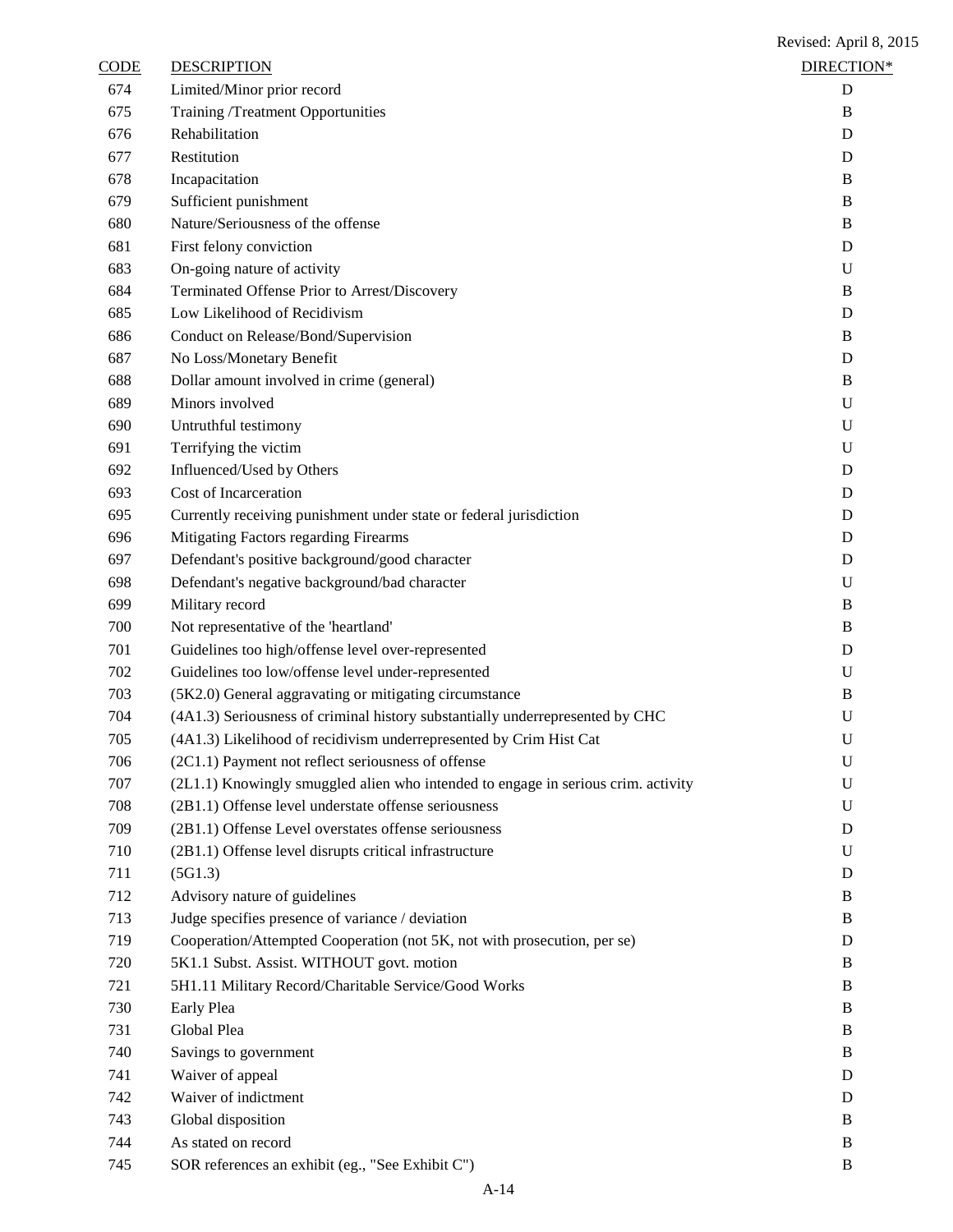| <b>CODE</b> | <b>DESCRIPTION</b>                                                            | DIRECTION*  |
|-------------|-------------------------------------------------------------------------------|-------------|
| 746         | See Transcript/Rider/PSR                                                      | B           |
| 747         | Party Motion / Agreement / Consent (Reason Unspecified)                       | B           |
| 750         | Reasonableness                                                                | B           |
| 751         | <b>Interest of Justice</b>                                                    | B           |
| 760         | US v Booker / US v Fanfan                                                     | B           |
| 761         | 18 USC 3553(a)                                                                | B           |
| 762         | Language from 18 USC 3553(a) statute text                                     | B           |
| 763         | 2007 New Crack Table Amendment                                                | D           |
| 777-799     | Other (SPECIFY)                                                               | B           |
| 801         | 8C4.2, risk of death or bodily injury                                         | U           |
| 822         | Defendant is a law enforcement officer or ex-law enforcement officer          | B           |
| 823         | Offense behavior was an isolated incident                                     | D           |
| 824         | A lower sent. gives defend. a chance to become a productive member of society | D           |
| 825         | (5K2.16) Voluntary Disclosure                                                 | D           |
| 826         | Lack of Youthful Guidance                                                     | D           |
| 827         | Delay in prosecution; evidentiary concerns                                    | B           |
| 828         | Time Served                                                                   | B           |
| 830         | Child abuse/childhood abuse/battered child syndrome                           | B           |
| 831         | Remorse                                                                       | D           |
| 832         | Abuse of trust/skill/position                                                 | U           |
| 833         | 2L1.2 - Criminal History Issues                                               | D           |
| 834         | <b>Limited Duration of Involvement</b>                                        | D           |
| 835         | <b>Conditions of Confinement</b>                                              | D           |
| 836         | Kimbrough/Gall Supreme Court Decision                                         | D           |
| 837         | Good Time                                                                     | D           |
| 838         | Number of Images                                                              | B           |
| 839         | No Inappropriate Conduct with Children/Not a Pedophile                        | D           |
| 840         | Defendant did not Distribute Child Pornography                                | D           |
| 841         | Rule 35b                                                                      | D           |
| 842         | Due to Spears Supreme Court Decision                                          | D           |
| 843         | Has had inappropriate contact with or exploited minors                        | ${\bf U}$   |
| 844         | Age of Victim (Only Porn or Sex Offenses)                                     | B           |
| 845         | Def participated in psychosexual assessment                                   | D           |
| 846         | No history of drug abuse                                                      | D           |
| 847         | Crime motivated by financial distress                                         | D           |
| 848         | Victim request/letter from victim to judge/PO                                 | B           |
| 849         | Age of Instant Offense                                                        | D           |
| 850         | First immigration offense                                                     | D           |
| 851         | Number of documents                                                           | B           |
| 853         | No History of Mental Health Issues                                            | B           |
| 854         | Lack of Family Support                                                        | B           |
| 855         | Forfeiture                                                                    | D           |
| 856         | No victims/no harm                                                            | D           |
| 857         | Letters of support - unspecified from whom                                    | D           |
| 858         | 2014 Drug Quantity Table Amendment                                            | D           |
| 1200        | Criminal History Issues (aggregated reason)                                   | B           |
| 1201        | Unusually High Drug Amount/Purity (aggregated reason)                         | U           |
| 1202        | General Guideline Adequacy Issues (aggregated reason)                         | B           |
| 1203        | Loss Issues (aggregated reason)                                               | $\mathbf B$ |
|             |                                                                               |             |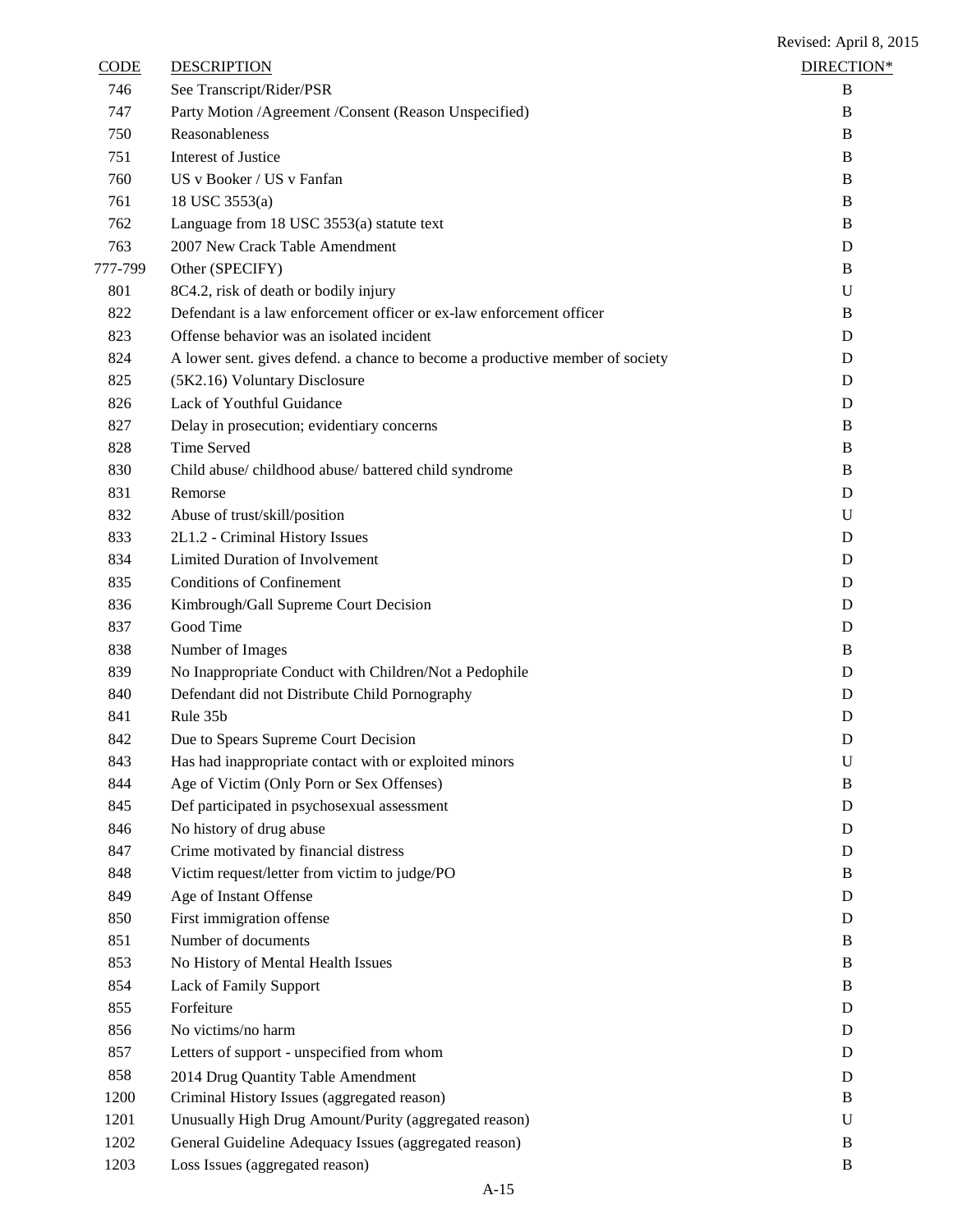|             |                                                                                    | Revised: April 8, 2015 |
|-------------|------------------------------------------------------------------------------------|------------------------|
| <b>CODE</b> | <b>DESCRIPTION</b>                                                                 | DIRECTION*             |
| 1205        | Insufficient Documentation Provided on SOR to Determine Reason (aggregated reason) | В                      |
| 1206        | Reduce Disparity (aggregated reason)                                               | D                      |
| 1207        | §5H1.11 - Military Record/Charitable Works/Good Deeds (aggregated reason)          | D                      |
| 1208        | §5G1.3 (aggregated reason)                                                         | D                      |
| 1209        | Cooperation without motion (not $\S$ 5K1.1) (aggregated reason)                    | D                      |
| 1210        | (§4A1.1e) Recency Amendment (aggregated reason)                                    | D                      |
|             |                                                                                    |                        |

\*Direction refers to whether the reason is used as a reason in both above range and below range cases (B), only in above range/upwards (U) cases, or only below range/downwards (D) cases.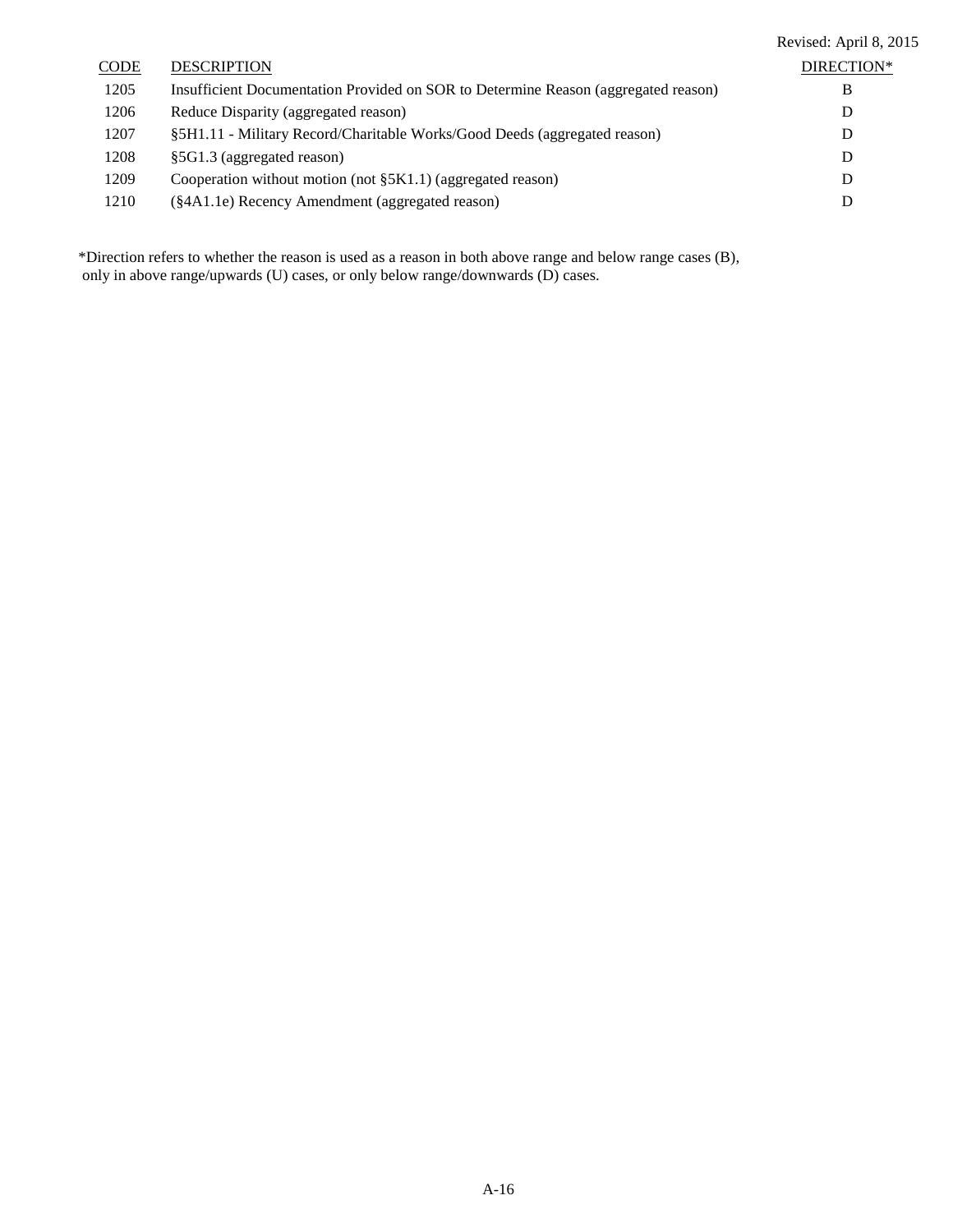#### **Appendix B: Explanation of USSC Sentencing Variables**

USSC collects sentence information for each individual offender. The first type of sentence information collected is time imposed. Time imposed is a sentence that the offender has yet to serve. It is collected as the total number of imposed months (TOTPRISN) and the total number of imposed days (TOTDAYS). Courts can also impose a sentence of time that has already been served (generally while awaiting sentencing – ex. Offender is held in jail without bond). Time served is collected as the total number of time served months (TIMSERVM) and the total number of time served days (TIMSERVD). The court may also grant credit for time served on a related state sentence under provision §5G1.3 of USSG. The §5G1.3 credit is collected as the total number of months (CH5G13ST). USSC also records the number of months imposed for alternative confinement such as home detention (MOHOMDET), intermittent confinement (MOINTCON), and community confinement (MOCOMCON). The number of months of probation is recorded in a separate field (PROBATN). For more information about types of confinement and sentencing zones, please see Chapter Five of the *USSG Manual*.

*USSC also creates four sentencing variables that combine the information from all of the above fields*. These four combination sentencing variables are used in the Commission's publications such as the *Sourcebook of Federal Sentencing Statistics*. All four of the combination sentencing variables add together all of the prison time imposed, time served and §5G1.3 months.

The first of these created combination sentence variables captures information on the length of imprisonment, but it excludes all months of alternative confinement as well as sentences of probation (SENTTOT). Any months of alternative confinement or probation are not added into SENTTOT. If an offender had a sentence of four months of prison and four months of home detention, then SENTTOT would have a value of four (the alternative months are not added in to the total). A sentence of two years of probation would have a value of missing or "." for SENTTOT (*i.e.,* Sentences of probation only are not included at all in sentence length averages using SENTTOT).

The second variable captures information on the length of imprisonment as well as sentences of probation, but it excludes all months of alternative confinement (SENTTOT0). Any months of alternative confinement or probation are reported in SENTTOT0 as zero months. If an offender had four months of prison and four months of home detention, then SENTTOT0 would have a value of four (the alternative months are not added in to the total). A sentence of two years of probation only would have a value of zero for SENTTOT0 *(i.e.,* Sentences of probation only are included as zero months when doing a sentence average using SENTTOT0).

The third variable captures information on the length of imprisonment and alternative confinement, but it excludes sentences of probation (SENSPLT). If an offender had four months of prison and four months of home detention, then SENTSPLT would have a value of eight (the alternative months are added in to the total). A sentence of two years of probation only would have a value of missing or "." for SENSPLT (*i.e.,* Sentences of probation only are not included at all in sentence length averages using SENSPLT).

The last of the four created sentence variables captures information on the length of imprisonment, the months of alternative confinement, and sentences of probation (SENSPLT0). Any months of alternative confinement are reported in SENSPLT0. If an offender had a sentence of four months of prison and four months of home detention, then SENSPLT0 would have a value of eight (the alternative months are added in to the total). A sentence of two years of probation only would have a value of zero for SENSPLT0 *(i.e.,* Sentences of probation only are included as zero months when doing a sentence average using SENSPLT0).

In general it is up to the user to choose which of the four combination sentencing variables is best for a specific analysis. Performing a frequency of the variable SENTIMP will allow users to determine the percentage of cases which have alternative sentences or probation sentences. Knowing that information should better inform users about which sentencing variable to use.

See also Federal Sentencing Data Analysis.pdf

for a more complete explanation of the Commission's sentencing variables.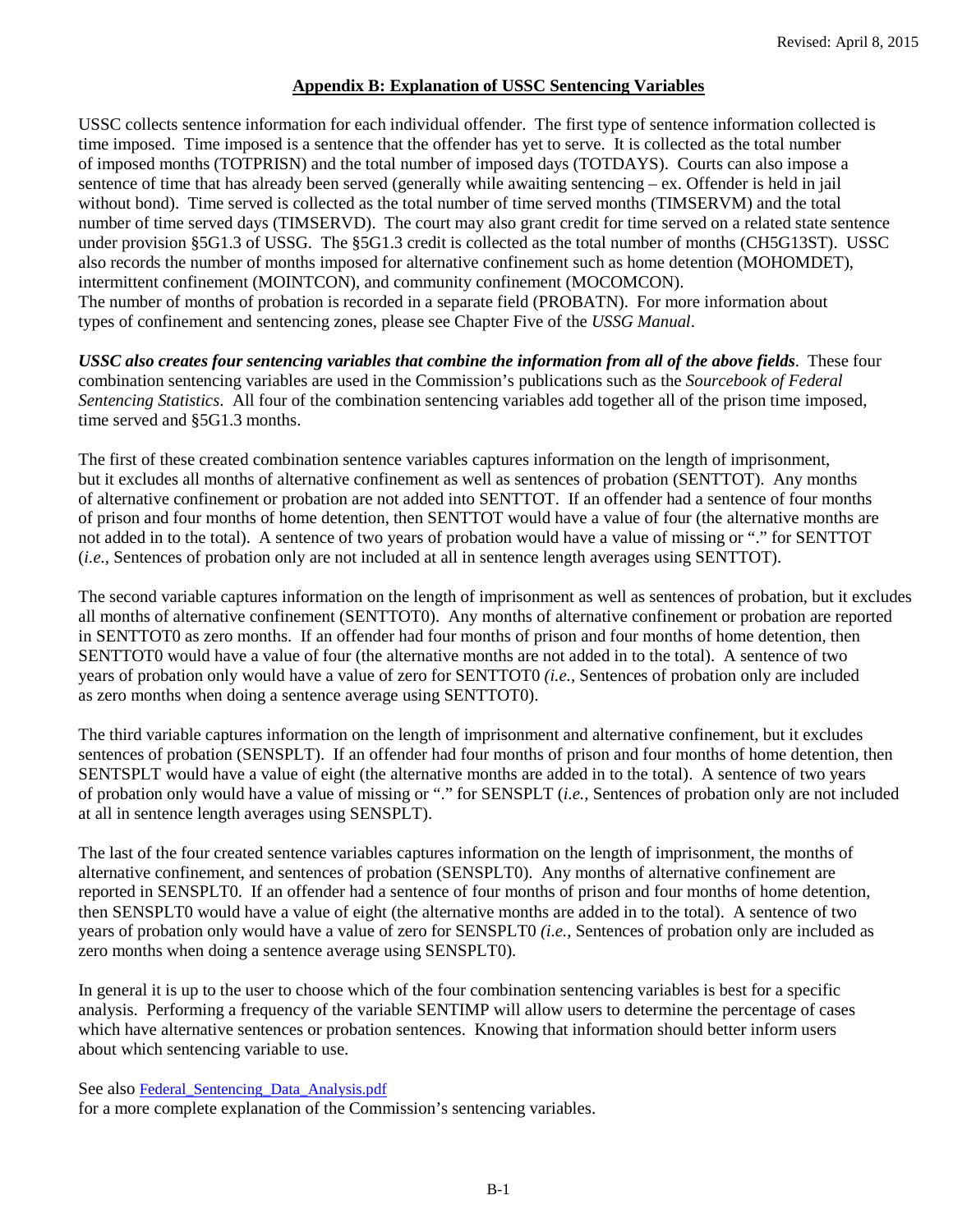|                                       | No Probation   | Probation       |
|---------------------------------------|----------------|-----------------|
| N <sub>0</sub><br><b>Alternatives</b> | <b>SENTTOT</b> | <b>SENTTOT0</b> |
| <b>Alternatives</b>                   | <b>SENSPLT</b> | <b>SENSPLT0</b> |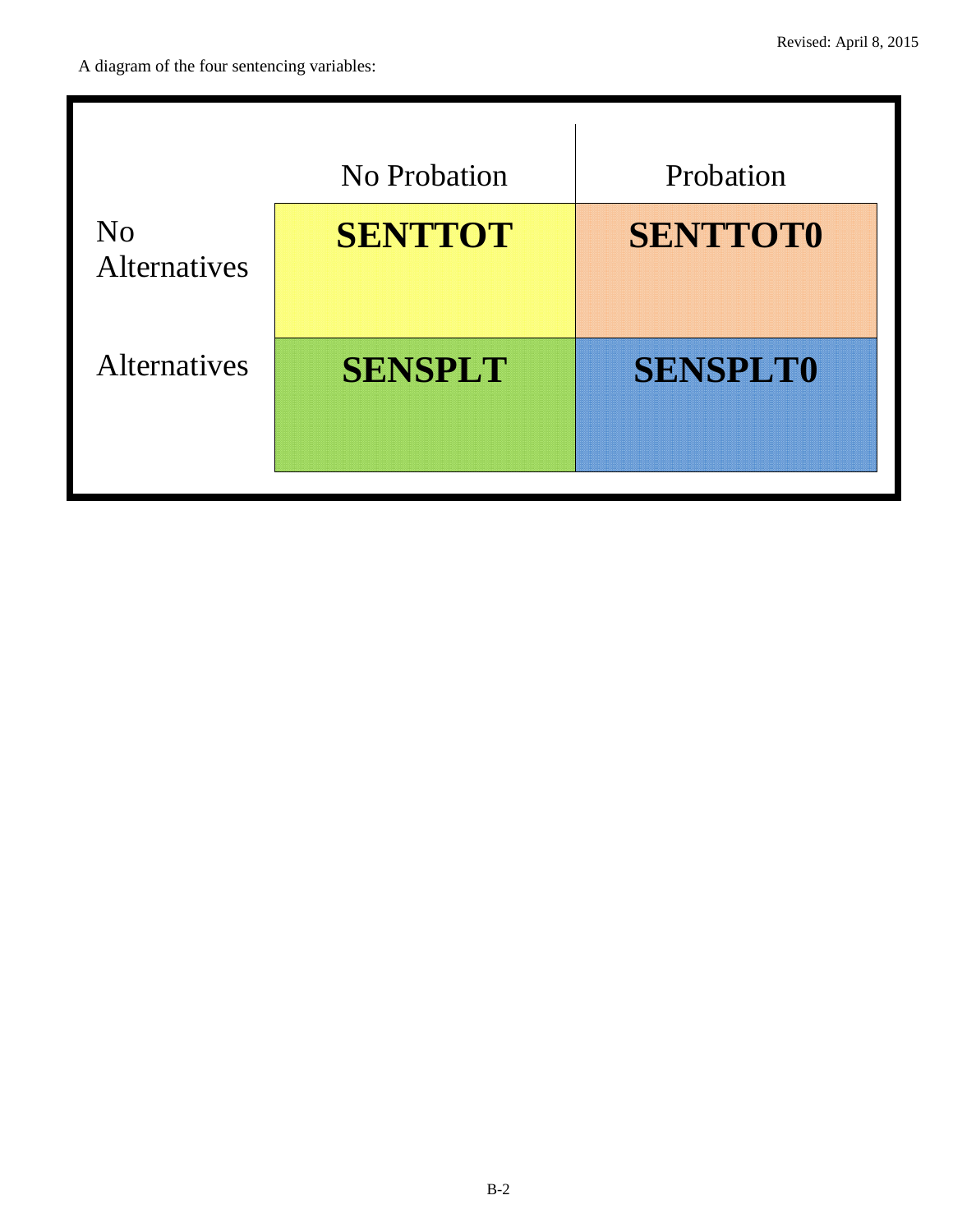## **Appendix C: Index to Codebook**

| <b>Chapter 2</b>                                           |       |
|------------------------------------------------------------|-------|
|                                                            |       |
| <b>Chapter 2 Base Offense Level Variables</b>              |       |
|                                                            |       |
|                                                            |       |
|                                                            |       |
| <b>BASADJHI</b>                                            |       |
|                                                            |       |
|                                                            |       |
|                                                            |       |
|                                                            |       |
|                                                            |       |
|                                                            |       |
|                                                            |       |
|                                                            |       |
| <b>BASECHI.</b>                                            |       |
|                                                            |       |
|                                                            |       |
|                                                            |       |
|                                                            |       |
|                                                            |       |
|                                                            |       |
| BASERHI.                                                   |       |
|                                                            |       |
| <b>BASERLHI</b> .                                          |       |
|                                                            |       |
| <b>BASESHI</b> .                                           | $-11$ |
|                                                            |       |
|                                                            |       |
|                                                            |       |
|                                                            |       |
|                                                            |       |
| <b>BASEULHI</b>                                            |       |
|                                                            |       |
|                                                            |       |
|                                                            |       |
|                                                            |       |
|                                                            |       |
|                                                            |       |
|                                                            |       |
|                                                            |       |
|                                                            |       |
|                                                            |       |
| <b>Chapter 2 Specific Offense Characteristic Variables</b> |       |
|                                                            |       |
|                                                            |       |
|                                                            |       |
|                                                            |       |
|                                                            |       |
|                                                            |       |
|                                                            |       |
|                                                            |       |
|                                                            |       |
|                                                            |       |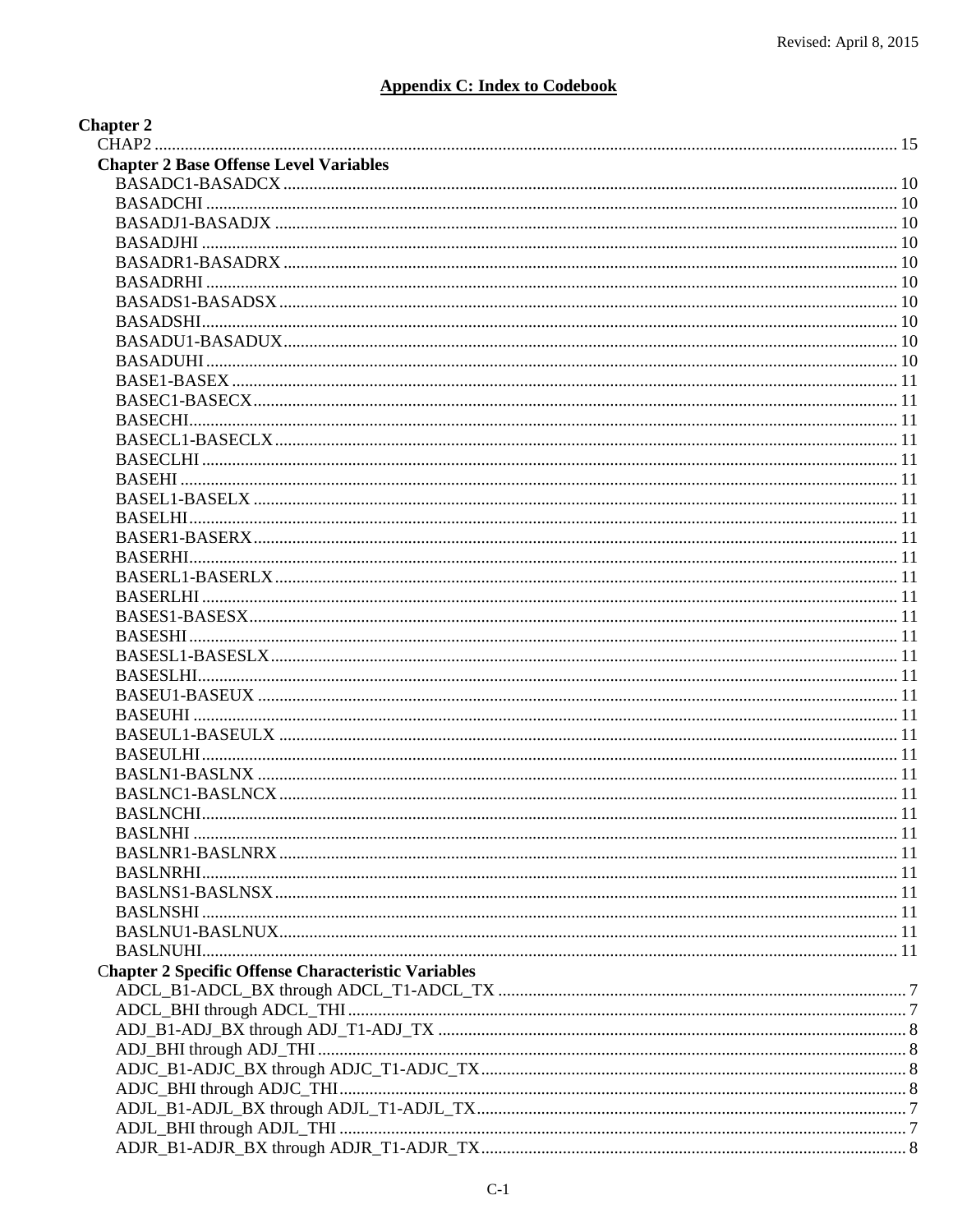| SAFE 39                               |  |
|---------------------------------------|--|
|                                       |  |
|                                       |  |
| <b>Chapter 3 Adjustment Variables</b> |  |
|                                       |  |
|                                       |  |
|                                       |  |
|                                       |  |
|                                       |  |
|                                       |  |
|                                       |  |
|                                       |  |
|                                       |  |
|                                       |  |
|                                       |  |
|                                       |  |
|                                       |  |
|                                       |  |
|                                       |  |
|                                       |  |
|                                       |  |
|                                       |  |
|                                       |  |
|                                       |  |
|                                       |  |
|                                       |  |
|                                       |  |
|                                       |  |
|                                       |  |
|                                       |  |
|                                       |  |
|                                       |  |
|                                       |  |
|                                       |  |
|                                       |  |
|                                       |  |
|                                       |  |
|                                       |  |
|                                       |  |
|                                       |  |
|                                       |  |
|                                       |  |
|                                       |  |
|                                       |  |
|                                       |  |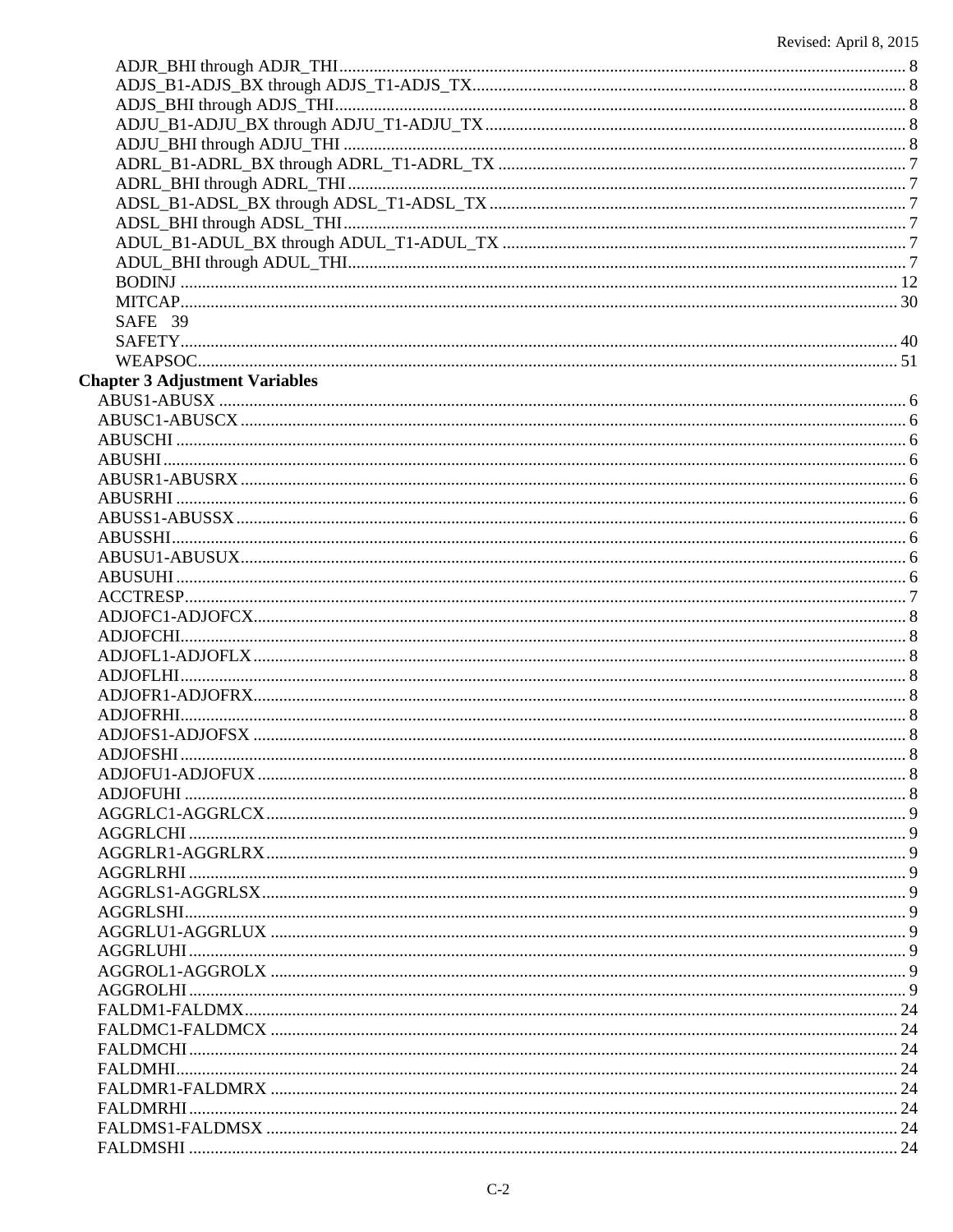| <b>MITRI RHI</b> | 30 |
|------------------|----|
|                  |    |
|                  |    |
|                  |    |
|                  |    |
|                  |    |
|                  |    |
|                  |    |
|                  |    |
|                  |    |
|                  |    |
|                  |    |
|                  |    |
|                  |    |
|                  |    |
|                  |    |
|                  |    |
|                  |    |
|                  |    |
|                  |    |
|                  |    |
|                  |    |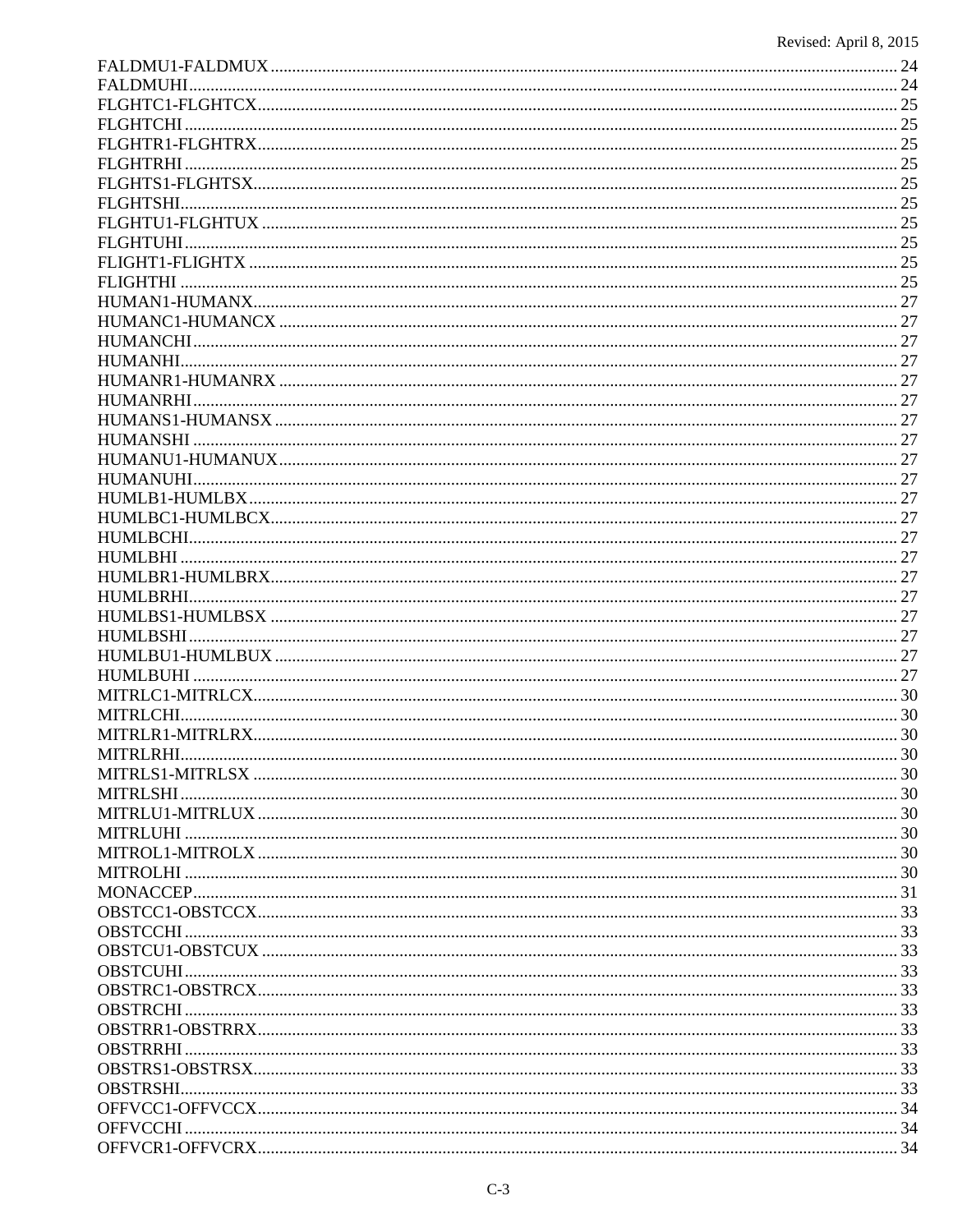| TEROR1-TERORX | 45 |
|---------------|----|
|               |    |
|               |    |
|               |    |
|               |    |
|               |    |
|               |    |
|               |    |
|               |    |
|               |    |
|               |    |
|               |    |
|               |    |
|               |    |
|               |    |
|               |    |
|               |    |
|               |    |
|               |    |
|               |    |
|               |    |
|               |    |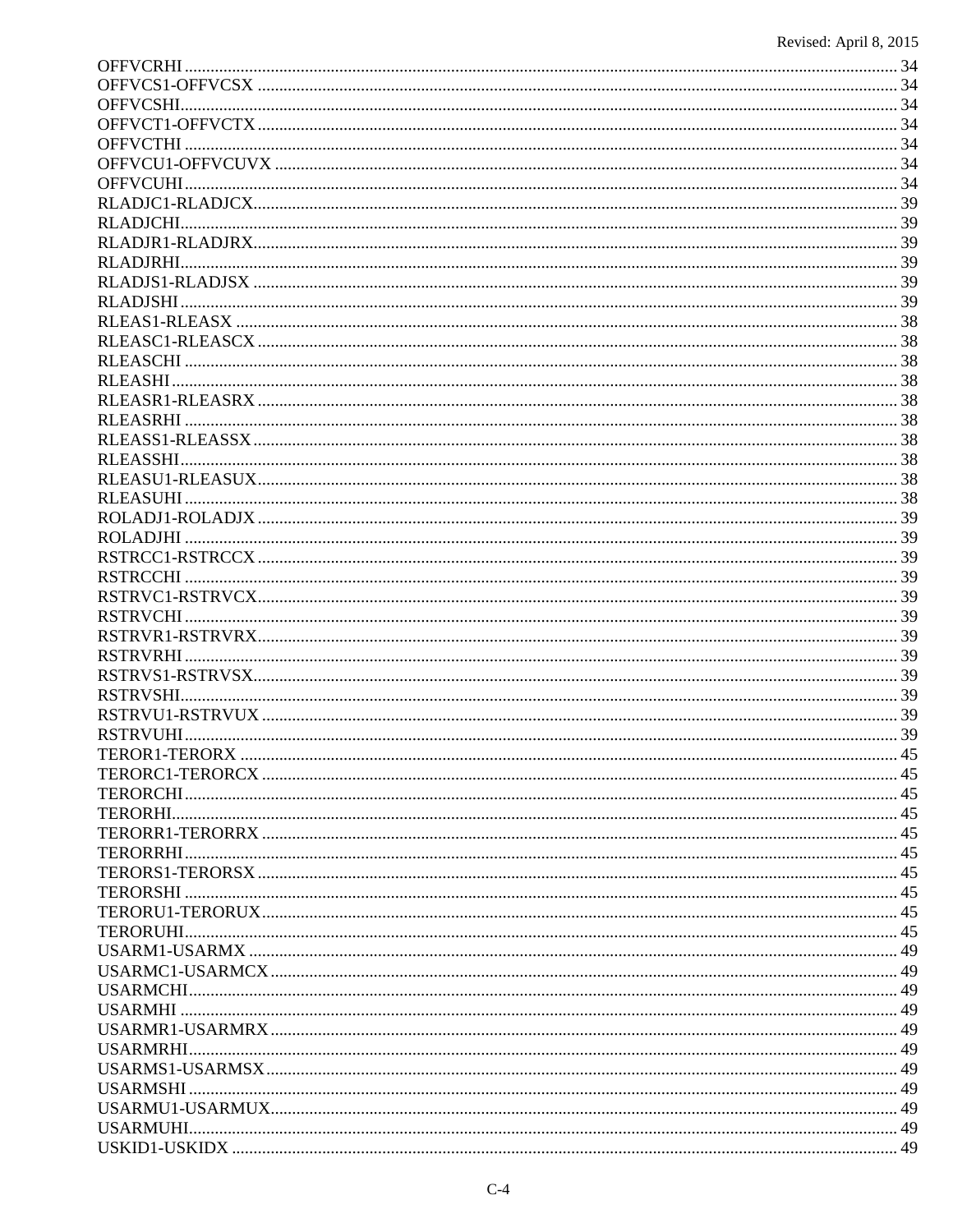| <b>Chapter 4 Criminal History Variables</b> |  |
|---------------------------------------------|--|
|                                             |  |
|                                             |  |
|                                             |  |
|                                             |  |
|                                             |  |
|                                             |  |
|                                             |  |
|                                             |  |
|                                             |  |
|                                             |  |
|                                             |  |
|                                             |  |
|                                             |  |
|                                             |  |
|                                             |  |
|                                             |  |
|                                             |  |
|                                             |  |
|                                             |  |
|                                             |  |
|                                             |  |
|                                             |  |
|                                             |  |
|                                             |  |
|                                             |  |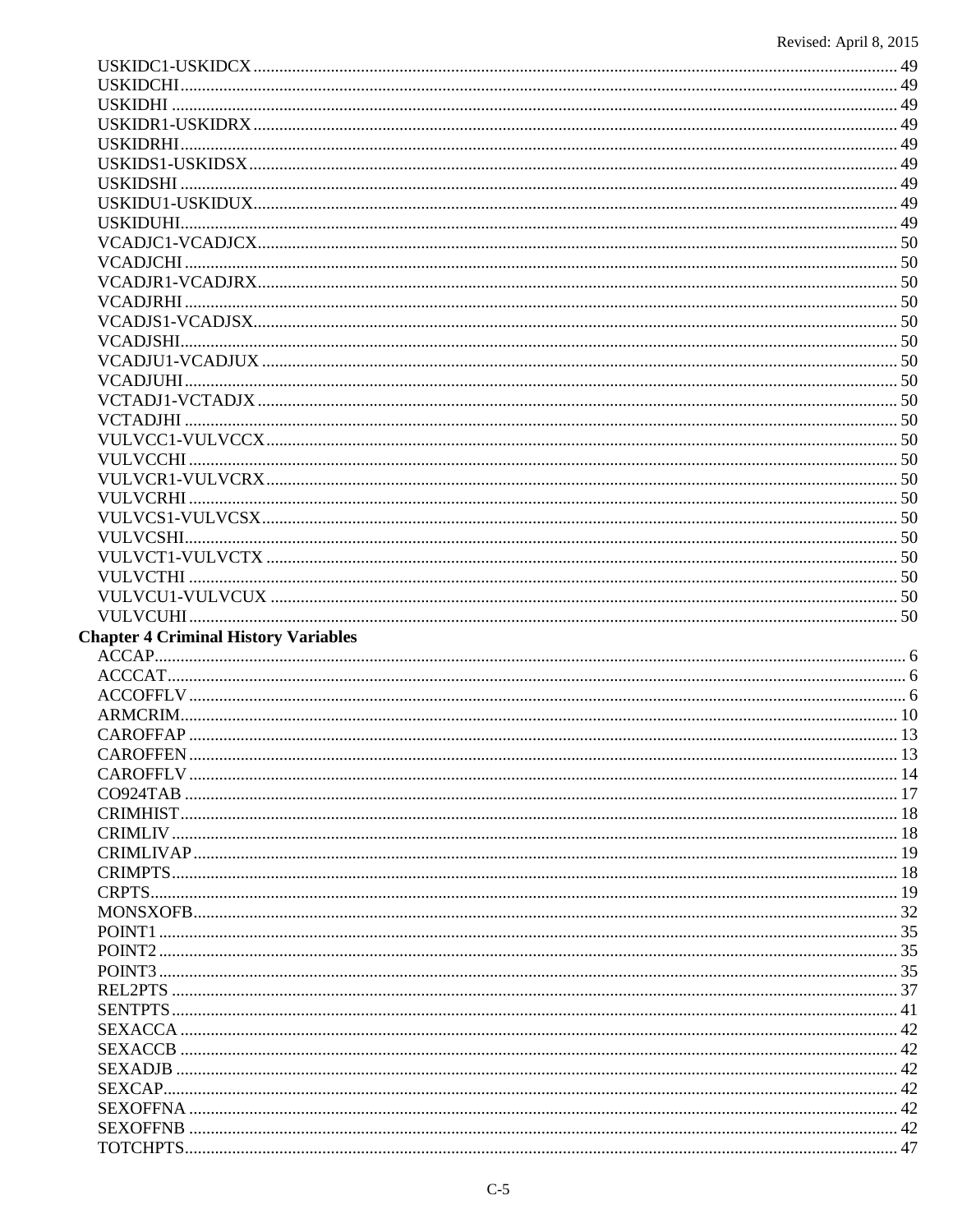| <b>Court Proceedings Variable</b>                     |            |
|-------------------------------------------------------|------------|
|                                                       |            |
|                                                       |            |
|                                                       |            |
|                                                       |            |
|                                                       |            |
|                                                       |            |
|                                                       |            |
|                                                       |            |
|                                                       |            |
|                                                       |            |
|                                                       |            |
|                                                       |            |
|                                                       |            |
|                                                       |            |
|                                                       |            |
|                                                       |            |
|                                                       |            |
|                                                       |            |
|                                                       |            |
| <b>Defendant Identifiers</b>                          |            |
| DOB <sub>21</sub>                                     |            |
|                                                       |            |
|                                                       |            |
|                                                       |            |
| <b>Demographic Variables</b>                          |            |
| AGE9                                                  |            |
|                                                       |            |
|                                                       |            |
|                                                       |            |
|                                                       |            |
| DOB <sub>21</sub>                                     |            |
|                                                       |            |
| <b>DOBYR</b>                                          | $\cdot$ 21 |
|                                                       |            |
|                                                       |            |
|                                                       |            |
|                                                       |            |
|                                                       |            |
|                                                       |            |
|                                                       |            |
|                                                       |            |
|                                                       |            |
|                                                       |            |
|                                                       |            |
|                                                       |            |
| <b>Departure and Variance Variables</b>               |            |
|                                                       |            |
|                                                       |            |
| <b>Departure and Variance Variables - Post-Booker</b> |            |
|                                                       |            |
|                                                       |            |
|                                                       |            |
|                                                       |            |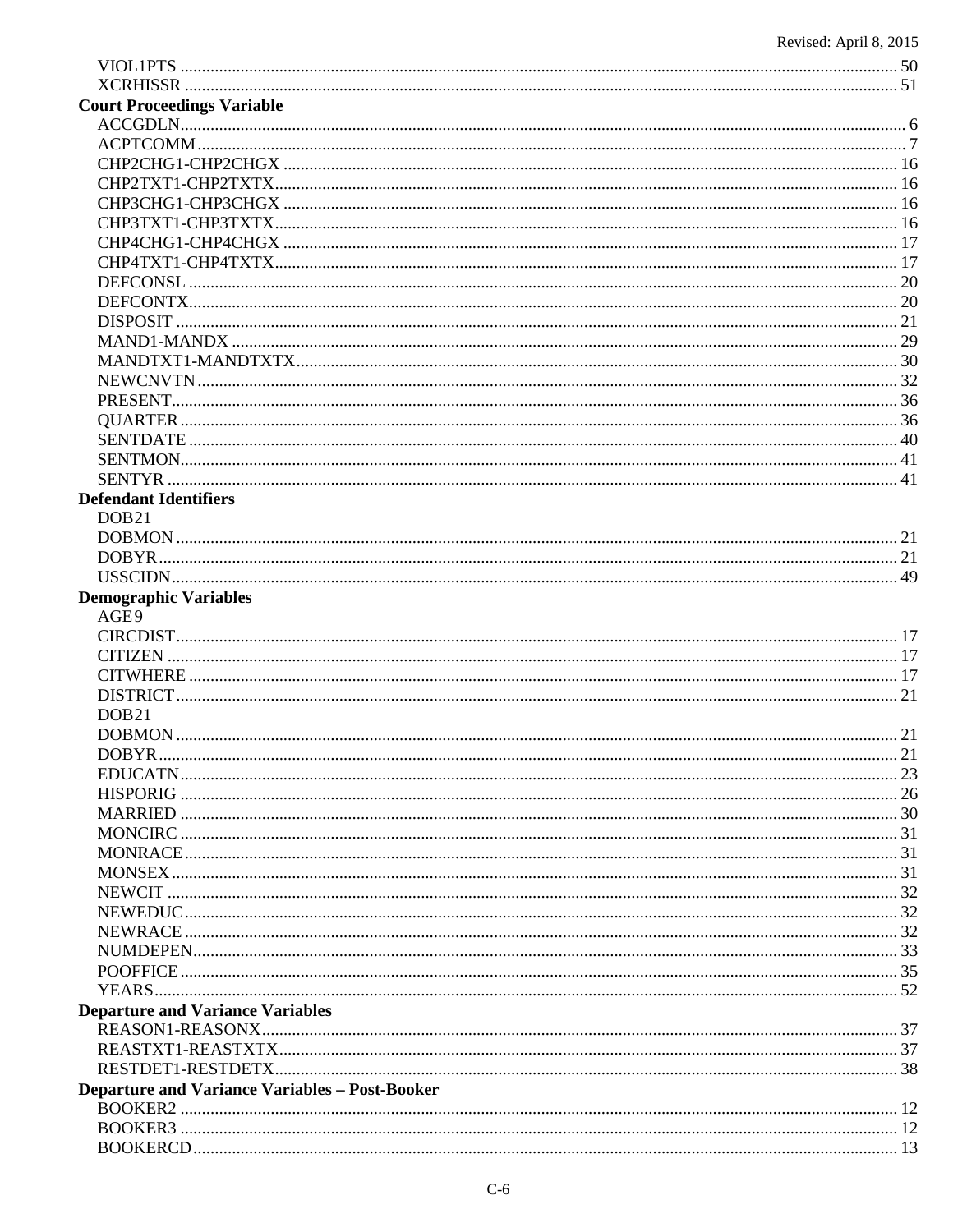| <b>Departure and Variance Variables - Pre-Booker</b> |  |
|------------------------------------------------------|--|
|                                                      |  |
|                                                      |  |
|                                                      |  |
|                                                      |  |
| <b>Document Receipt and Status Variables</b>         |  |
|                                                      |  |
|                                                      |  |
|                                                      |  |
|                                                      |  |
|                                                      |  |
|                                                      |  |
|                                                      |  |
| <b>Drug and Chemical Variables</b>                   |  |
|                                                      |  |
|                                                      |  |
|                                                      |  |
|                                                      |  |
|                                                      |  |
|                                                      |  |
|                                                      |  |
|                                                      |  |
|                                                      |  |
|                                                      |  |
|                                                      |  |
|                                                      |  |
|                                                      |  |
|                                                      |  |
|                                                      |  |
|                                                      |  |
|                                                      |  |
|                                                      |  |
|                                                      |  |
|                                                      |  |
|                                                      |  |
|                                                      |  |
|                                                      |  |
|                                                      |  |
|                                                      |  |
| <b>Edits</b>                                         |  |
|                                                      |  |
| <b>Guideline Range Variables</b>                     |  |
|                                                      |  |
|                                                      |  |
|                                                      |  |
|                                                      |  |
|                                                      |  |
| <b>Guideline Variables</b>                           |  |
|                                                      |  |
|                                                      |  |
|                                                      |  |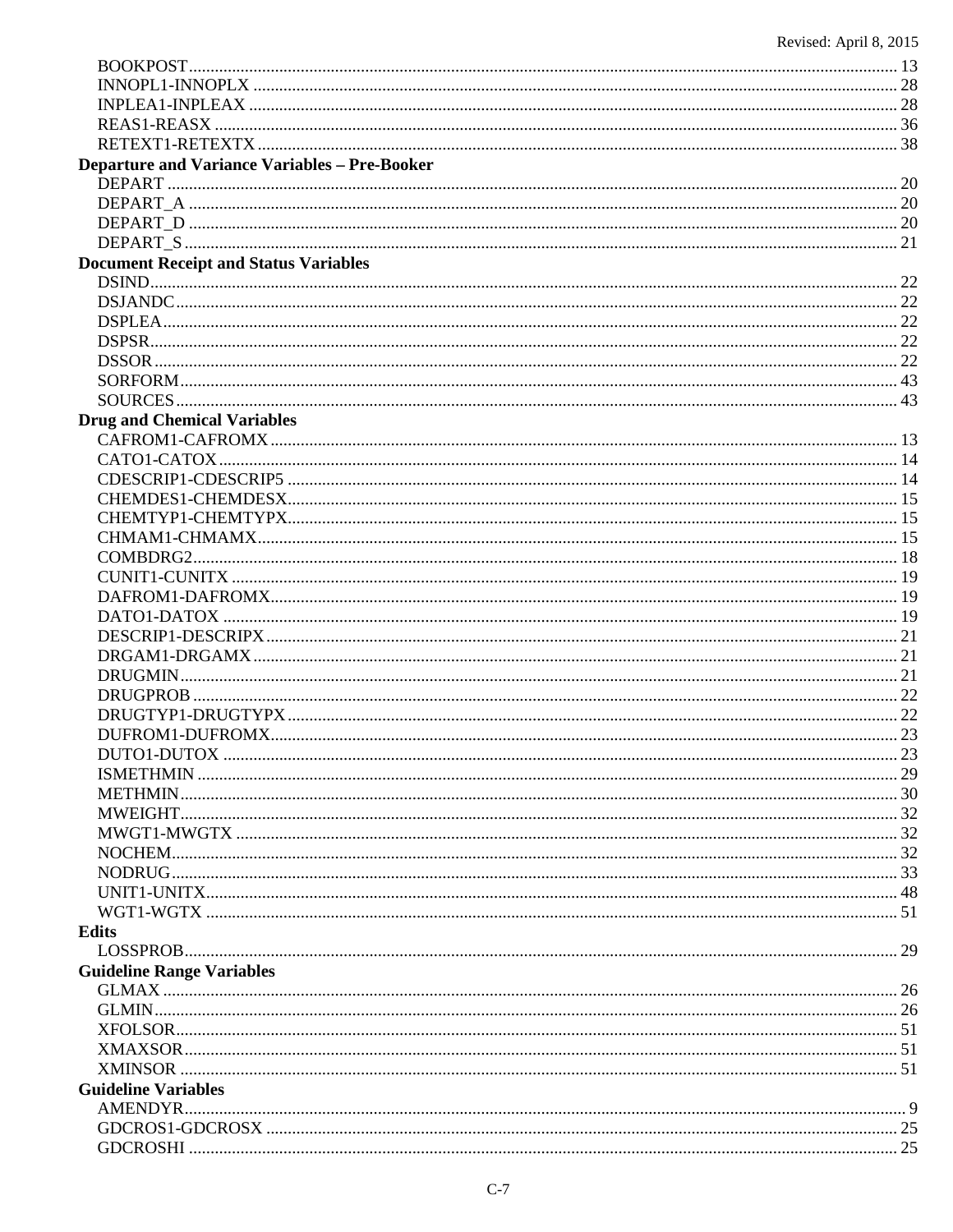| <b>Human Rights Variables</b> |  |
|-------------------------------|--|
|                               |  |
|                               |  |
|                               |  |
|                               |  |
|                               |  |
|                               |  |
|                               |  |
|                               |  |
|                               |  |
|                               |  |
|                               |  |
|                               |  |
|                               |  |
|                               |  |
|                               |  |
|                               |  |
|                               |  |
|                               |  |
|                               |  |
|                               |  |
|                               |  |
| <b>Loss Variables</b>         |  |
|                               |  |
|                               |  |
|                               |  |
|                               |  |
| LOSSPROB                      |  |
|                               |  |
|                               |  |
|                               |  |
|                               |  |
|                               |  |
|                               |  |
| <b>Mandatory Minimum</b>      |  |
|                               |  |
|                               |  |
|                               |  |
|                               |  |
|                               |  |
|                               |  |
|                               |  |
|                               |  |
|                               |  |
|                               |  |
|                               |  |
|                               |  |
|                               |  |
|                               |  |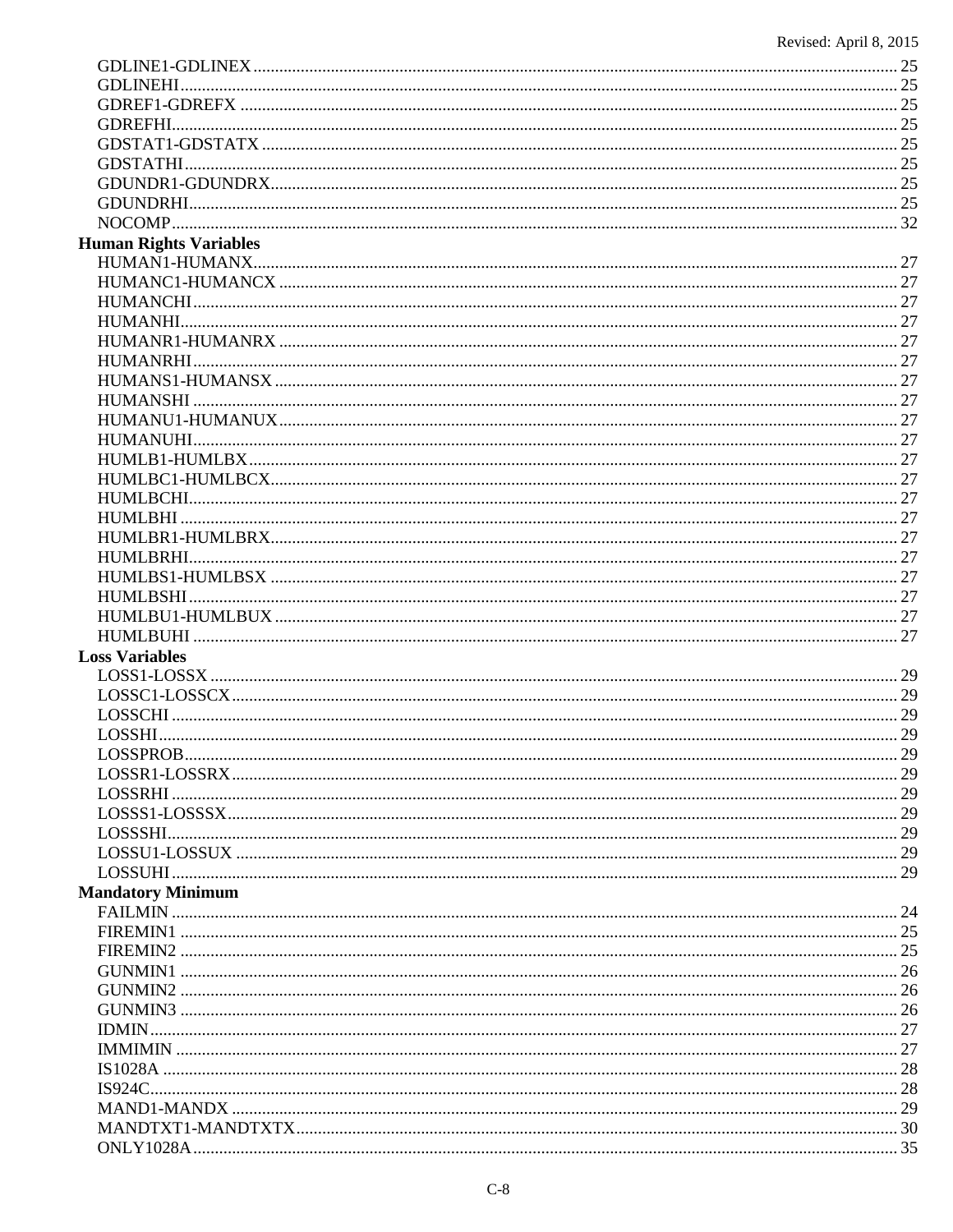| <b>Monetary Variables</b>                         |  |
|---------------------------------------------------|--|
|                                                   |  |
|                                                   |  |
|                                                   |  |
|                                                   |  |
|                                                   |  |
|                                                   |  |
|                                                   |  |
|                                                   |  |
|                                                   |  |
|                                                   |  |
|                                                   |  |
|                                                   |  |
|                                                   |  |
|                                                   |  |
|                                                   |  |
|                                                   |  |
|                                                   |  |
|                                                   |  |
|                                                   |  |
|                                                   |  |
|                                                   |  |
|                                                   |  |
|                                                   |  |
|                                                   |  |
|                                                   |  |
| <b>Multiple Count Variables</b>                   |  |
|                                                   |  |
|                                                   |  |
| <b>Offense Information</b>                        |  |
|                                                   |  |
|                                                   |  |
|                                                   |  |
|                                                   |  |
|                                                   |  |
|                                                   |  |
| <b>Sentence and Range Determination Variables</b> |  |
|                                                   |  |
|                                                   |  |
|                                                   |  |
|                                                   |  |
|                                                   |  |
| <b>Sentence Variables</b>                         |  |
|                                                   |  |
|                                                   |  |
|                                                   |  |
|                                                   |  |
|                                                   |  |
|                                                   |  |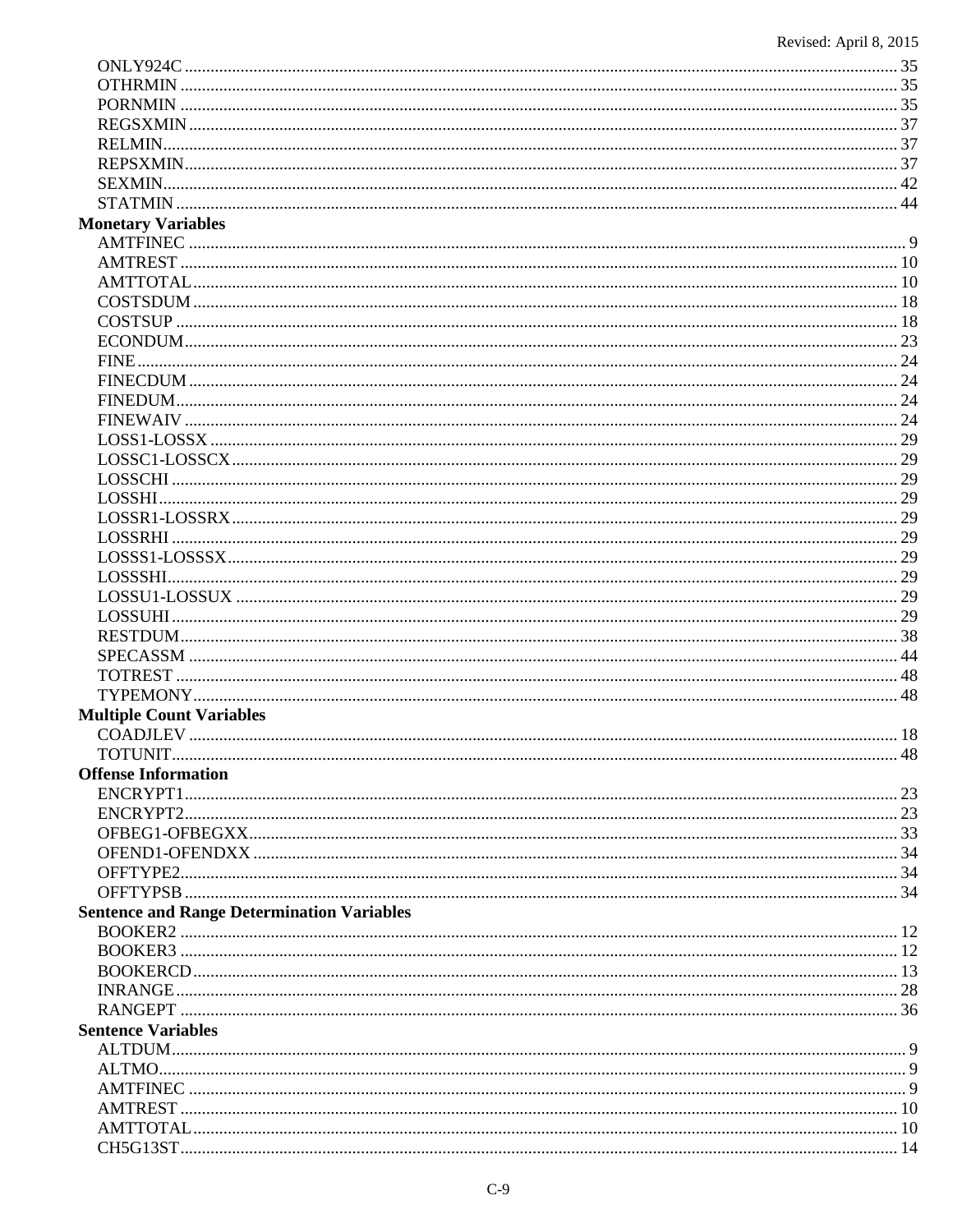| SUPREL                       |  |
|------------------------------|--|
|                              |  |
|                              |  |
|                              |  |
|                              |  |
|                              |  |
|                              |  |
|                              |  |
|                              |  |
|                              |  |
|                              |  |
|                              |  |
| <b>Statute Variables</b>     |  |
|                              |  |
|                              |  |
|                              |  |
|                              |  |
|                              |  |
|                              |  |
|                              |  |
|                              |  |
|                              |  |
|                              |  |
|                              |  |
| <b>Time Period Variables</b> |  |
|                              |  |
|                              |  |